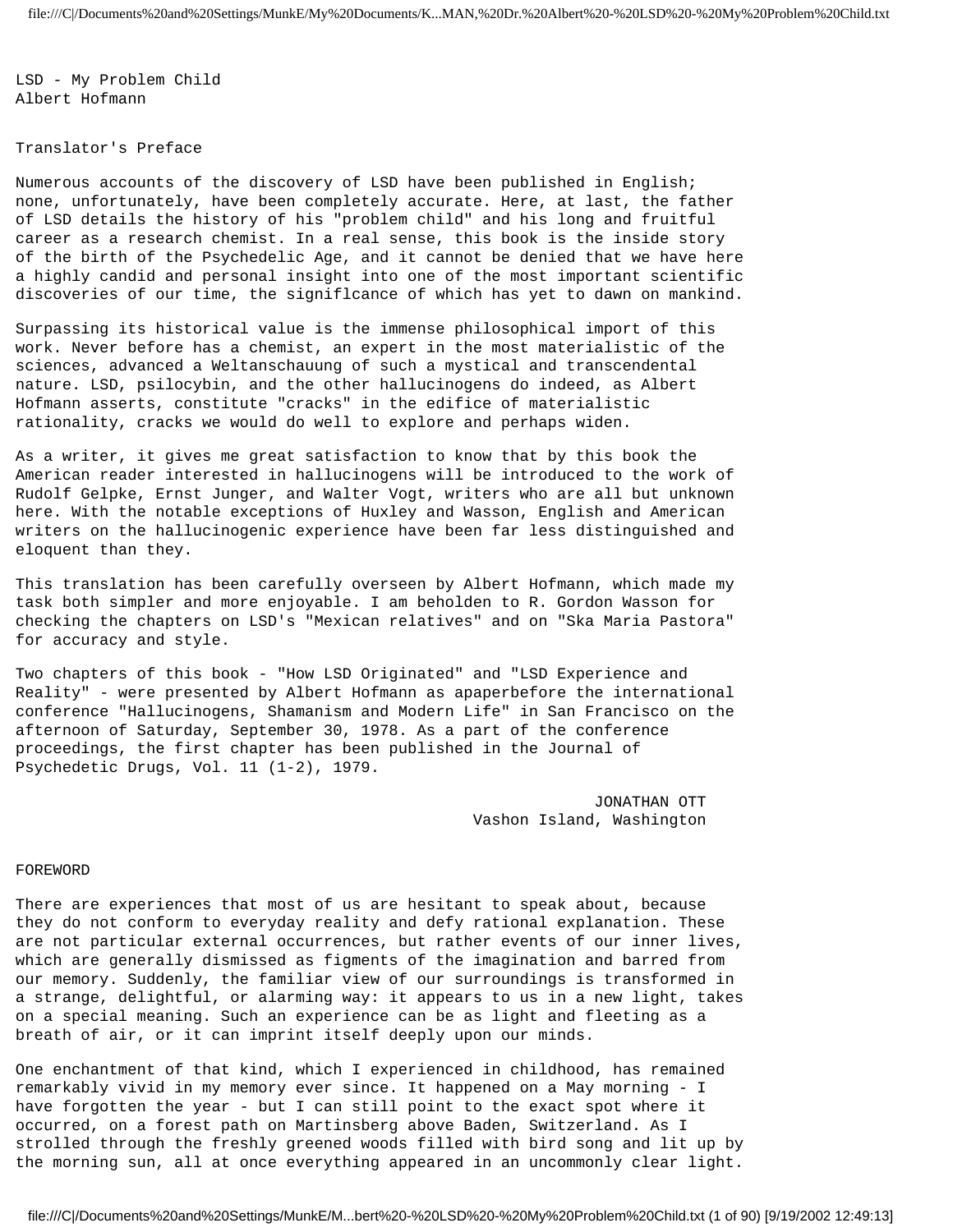Was this something I had simply failed to notice before? Was I suddenly discovering the spring forest as it actually looked? It shone with the most beautiful radiance, speaking to the heart, as though it wanted to encompass me in its majesty. I was filled with an indescribable sensation of joy, oneness, and blissful security.

I have no idea how long I stood there spellbound. But I recall the anxious concern I felt as the radiance slowly dissolved and I hiked on: how could a vision that was so real and convincing, so directly and deeply felt - how could it end so soon? And how could I tell anyone about it, as my overflowing joy compelled me to do, since I knew there were no words to describe what I had seen? It seemed strange that I, as a child, had seen something so marvelous, something that adults obviously did not perceive - for I had never heard them mention it.

While still a child, I experienced several more of these deeply euphoric moments on my rambles through forest and meadow. It was these experiences that shaped the main outlines of my world view and convinced me of the existence of a miraculous, powerful, unfathomable reality that was hidden from everyday sight.

I was often troubled in those days, wondering if I would ever, as an adult, be able to communicate these experiences; whether I would have the chance to depict my visions in poetry or paintings. But knowing that I was not cut out to be a poet or artist, I assumed I would have to keep these experiences to myself, important as they were to me.

Unexpectedly - though scarcely by chance - much later, in middle age, a link was established between my profession and these visionary experiences from childhood.

Because I wanted to gain insight into the structure and essence of matter, I became a research chemist. Intrigued by the plant world since early childhood, I chose to specialize in research on the constituents of medicinal plants. In the course of this career I was led to the psychoactive, hallucination-causing substances, which under certain conditions can evoke visionary states similar to the spontaneous experiences just described. The most important of these hallucinogenic substances has come to be known as LSD. Hallucinogens, as active compounds of considerable scientific interest, have gained entry into medicinal research, biology, and psychiatry, and later - especially LSD also obtained wide diffusion in the drug culture.

In studying the literature connected with my work, I became aware of the great universal significance of visionary experience. It plays a dominant role, not only in mysticism and the history of religion, but also in the creative process in art, literature, and science. More recent investigations have shown that many persons also have visionary experiences in daily life, though most of us fail to recognize their meaning and value. Mystical experiences, like those that marked my childhood, are apparently far from rare.

There is today a widespread striving for mystical experience, for visionary breakthroughs to a deeper, more comprehensive reality than that perceived by our rational, everyday consciousness. Efforts to transcend our materialistic world view are being made in various ways, not only by the adherents to Eastern religious movements, but also by professional psychiatrists, who are adopting such profound spiritual experiences as a basic therapeutic principle.

I share the belief of many of my contemporaries that the spiritual crisis pervading all spheres of Western industrial society can be remedied only by a change in our world view. We shall have to shift from the materialistic, dualistic belief that people and their environment are separate, toward a new consciousness of an all-encompassing reality, which embraces the experiencing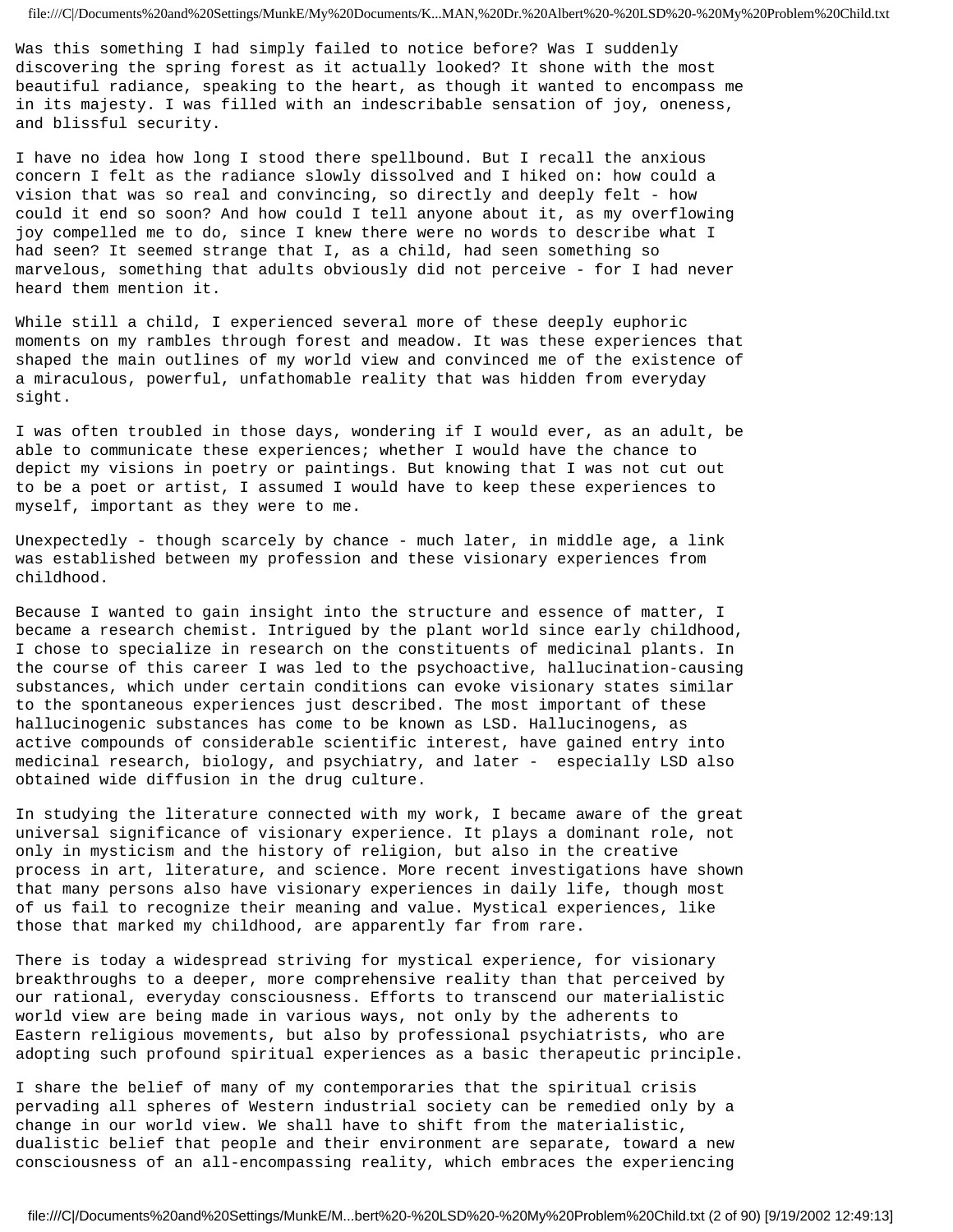ego, a reality in which people feel their oneness with animate nature and all of creation.

Everything that can contribute to such a fundamental alteration in our perception of reality must therefore command earnest attention. Foremost among such approaches are the various methods of meditation, either in a religious or a secular context, which aim to deepen the consciousness of reality by way of a total mystical experience. Another important, but still controversial, path to the same goal is the use of the consciousness-altering properties of hallucinogenic psychopharmaceuticals. LSD finds such an application in medicine, by helping patients in psychoanalysis and psychotherapy to perceive their problems in their true significance.

Deliberate provocation of mystical experience, particularly by LSD and related hallucinogens, in contrast to spontaneous visionary experiences, entails dangers that must not be underestimated. Practitioners must take into account the peculiar effects of these substances, namely their ability to influence our consciousness, the innermost essence of our being. The history of LSD to date amply demonstrates the catastrophic consequences that can ensue when its profound effect is misjudged and the substance is mistaken for a pleasure drug. Special internal and external advance preparations are required; with them, an LSD experiment can become a meaningful experience. Wrong and inappropriate use has caused LSD to become my problem child.

It is my desire in this book to give a comprehensive picture of LSD, its origin, its effects, and its dangers, in order to guard against increasing abuse of this extraordinary drug. I hope thereby to emphasize possible uses of LSD that are compatible with its characteristic action. I believe that if people would learn to use LSD's vision-inducing capability more wisely, under suitable conditions, in medical practice and in conjunction with meditation, then in the future this problem child could become a wonder child.

1. How LSD Originated

 In the realm of scientific observation, luck is granted only to those who are prepared. Louis Pasteur

Time and again I hear or read that LSD was discovered by accident. This is only partly true. LSD came into being within a systematic research program, and the "accident" did not occur until much later: when LSD was already five years old, I happened to experience its unforeseeable effects in my own body or rather, in my own mind.

Looking back over my professional career to trace the influential events and decisions that eventually steered my work toward the synthesis of LSD, I realize that the most decisive step was my choice of employment upon completion of my chemistry studies. If that decision had been different, then this substance, which has become known the world over, might never have been created. In order to tell the story of the origin of LSD, then, I must also touch briefly on my career as a chemist, since the two developments are inextricably interreleted.

In the spring of 1929, on concluding my chemistry studies at the University of Zurich, I joined the Sandoz Company's pharmaceutical-chemical research laboratory in Basel, as a co-worker with Professor Arthur Stoll, founder and director of the pharmaceutical department. I chose this position because it afforded me the opportunity to work on natural products, whereas two other job offers from chemical firms in Basel had involved work in the field of synthetic chemistry.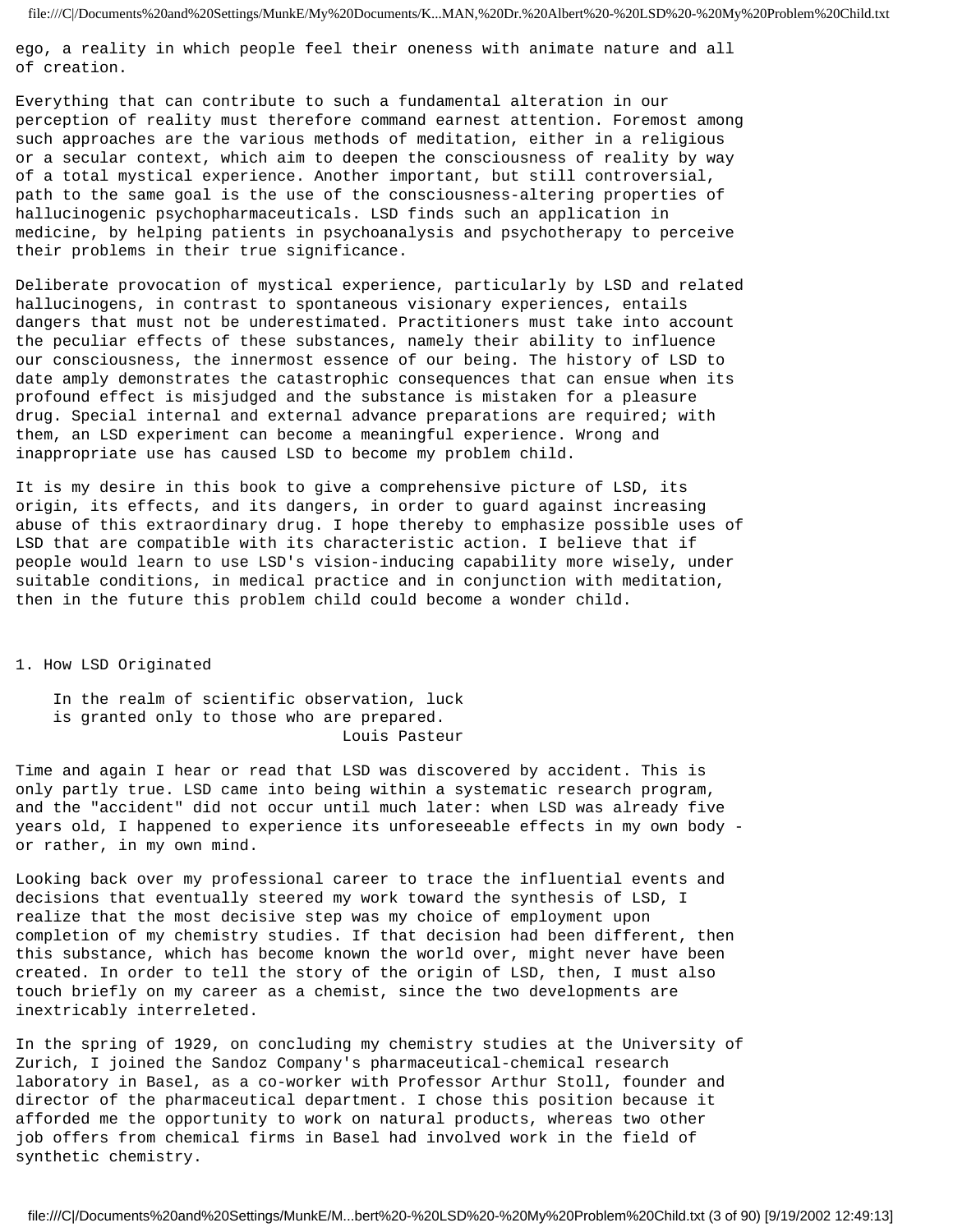## First Chemical Explorations

My doctoral work at Zurich under Professor Paul Karrer had already given me one chance to pursue my intrest in plant and animal chemistry. Making use of the gastrointestinal juice of the vineyard snail, I accomplished the enzymatic degradation of chitin, the structural material of which the shells, wings, and claws of insects, crustaceans, and other lower animals are composed. I was able to derive the chemical structure of chitin from the cleavage product, a nitrogen-containing sugar, obtained by this degradation. Chitin turned out to be an analogue of cellulose, the structural material of plants. This important result, obtained after only three months of research, led to a doctoral thesis rated "with distiction."

When I joined the Sandoz firm, the staff of the pharmaceutical-chemical department was still rather modest in number. Four chemists with doctoral degrees worked in research, three in production.

In Stoll's laboratory I found employment that completely agreed with me as a research chemist. The objective that Professor Stoll had set for his pharmaceutical-chemical research laboratories was to isolate the active principles (i.e., the effective constituents) of known medicinal plants to produce pure speciments of these substances. This is particularly important in the case of medicinal plants whose active principles are unstable, or whose potency is subject to great variation, which makes an exact dosage difficult. But if the active principle is available in pure form, it becomes possible to manufacture a stable pharmaceutical preparation, exactly quantifiable by weight. With this in mind, Professor Stoll had elected to study plant substances of recognized value such as the substances from foxglove (Digitalis), Mediterranean squill (Scilla maritima), and ergot of rye (Claviceps purpurea or Secale cornutum), which, owning to their instability and uncertain dosage, nevertheless, had been little used in medicine.

My first years in the Sandoz laboratories were devoted almost exclusively to studying the active principles of Mediterranean squill. Dr. Walter Kreis, one of Professor Stoll's earliest associates, lounched me in this field of research. The most important constituents of Mediterranean squill already existed in pure form. Their active agents, as well as those of woolly foxglove (Digitalis lanata), had been isolated and purified, chiefly by Dr. Kreis, with extraordinary skill.

The active principles of Mediterranean squill belong to the group of cardioactive glycosides (glycoside = sugar-containing substance) and serve, as do those of foxglove, in the treatment of cardiac insufficiency. The cardiac glycosides are extremely active substances. Because the therapeutic and the toxic doses differ so little, it becomes especially important here to have an exact dosage, based on pure compounds.

At the beginning of my investigations, a pharmaceutical preparation with Scilla glycosides had already been introduced into therapeutics by Sandoz; however, the chemical structure of these active compounds, with the exception of the sugar portion, remained largely unknown.

My main contribution to the Scilla research, in which I participated with enthusiasm, was to elucidate the chemical structure of the common nucleus of Scilla glycosides, showing on the one hand their differences from the Digitalis glycosides, and on the other hand their close structural relationship with the toxic principles isolated from skin glands of toads. In 1935, these studies were temporarily concluded.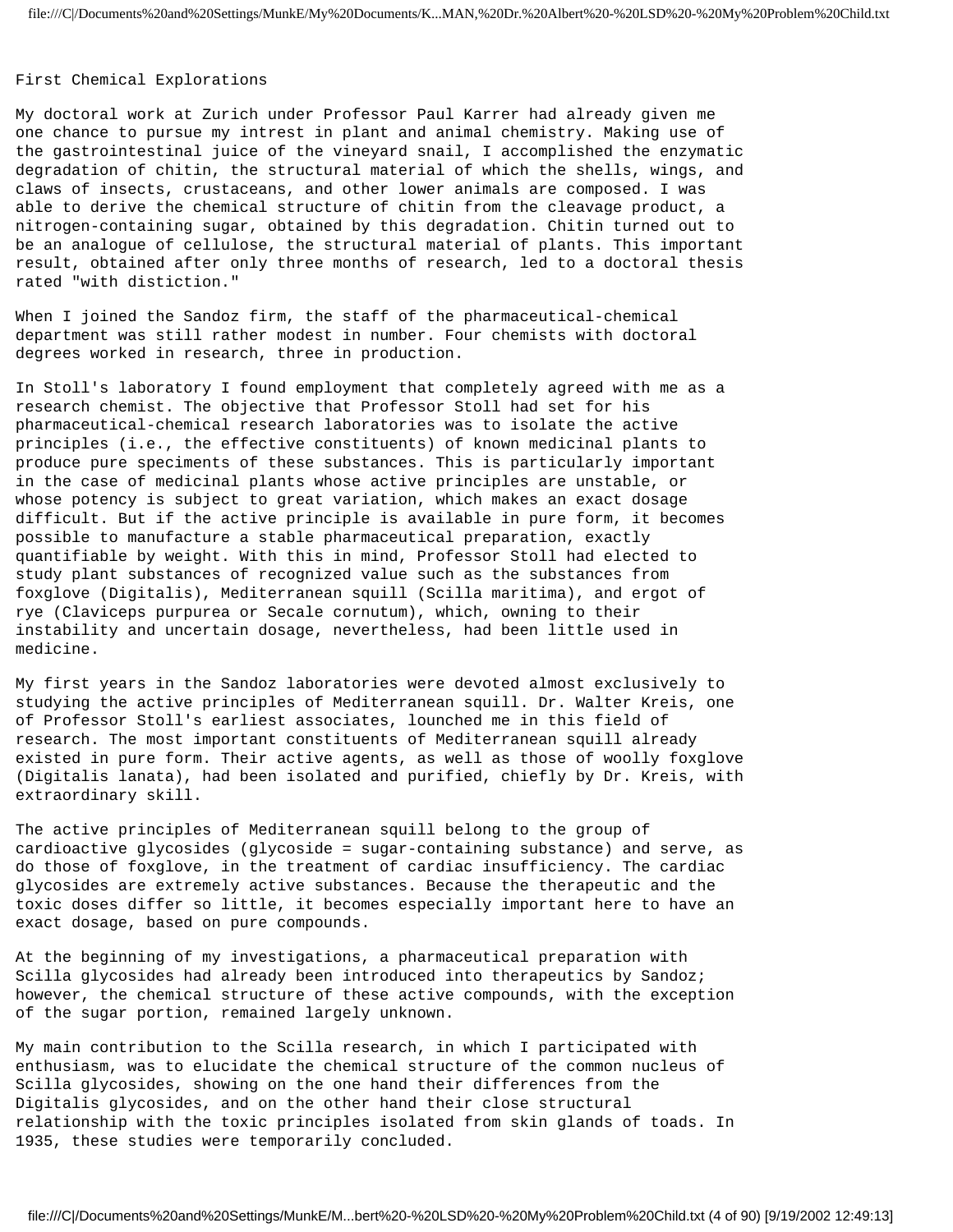Looking for a new field of research, I asked Professor Stoll to let me continue the investigations on the alkaloids of ergot, which he had begun in 1917 and which had led directly to the isolation of ergotamine in 1918. Ergotamine, discovered by Stoll, was the first ergot alkaloid obtained in pure chemical form. Although ergotamine quickly took a significant place in therapeutics (under the trade name Gynergen) as a hemostatic remedy in obstetrics and as a medicament in the treatment of migraine, chemical research on ergot in the Sandoz laboratories was abandoned after the isolation of ergotamine and the determination of its empirical formula. Meanwhile, at the beginning of the thirties, English and American laboratories had begun to determine the chemical structure of ergot alkaloids. They had also discovered a new, watersoluble ergot alkaloid, which could likewise be isolated from the mother liquor of ergotamine production. So I thought it was high time that Sandoz resumed chemical research on ergot alkaloids, unless we wanted to risk losing our leading role in a field of medicinal research, which was already becoming so important.

Professor Stoll granted my request, with some misgivings: "I must warn you of the difficulties you face in working with ergot alkaloids. These are-exceedingly sensitive, easily decomposed substances, less stable than any of the compounds you have investigated in the cardiac glycoside field. But you are welcome to try."

And so the switches were thrown, and I found myself engaged in a field of study that would become the main theme of my professional career. I have never forgotten the creative joy, the eager anticipation I felt in embarking on the study of ergot alkaloids, at that time a relatively uncharted field of research.

## Ergot

It may be helpful here to give some background information about ergot itself.[For further information on ergot, readers should refer to the monographs of G. Barger, Ergot and Ergotism (Gurney and Jackson, London, 1931 ) and A. Hofmann, Die Mutterkornalkaloide (F. Enke Verlag, Stuttgart, 1964). The former is a classical presentation of the history of the drug, while the latter emphasizes the chemical aspects.] It is produced by a lower fungus (Claviceps purpurea) that grows parasitically on rye and, to a lesser extent, on other species of grain and on wild grasses. Kernels infested with this fungus develop into light-brown to violet-brown curved pegs (sclerotia) that push forth from the husk in place of normal grains. Ergot is described botanically as a sclerotium, the form that the ergot fungus takes in winter. Ergot of rye (Secale cornutum) is the variety used medicinally.

Ergot, more than any other drug, has a fascinating history, in the course of which its role and meaning have been reversed: once dreaded as a poison, in the course of time it has changed to a rich storehouse of valuable remedies. Ergot first appeared on the stage of history in the early Middle Ages, as the cause of outbreaks of mass poisonings affecting thousands of persons at a time. The illness, whose connection with ergot was for a long time obscure, appeared in two characteristic forms, one gangrenous (ergotismus gangraenosus) and the other convulsive (ergotismus convulsivus). Popular names for ergotism - such as "mal des ardents," "ignis sacer," "heiliges Feuer," or "St. Anthony's fire" - refer to the gangrenous form of the disease. The patron saint of ergotism victims was St. Anthony, and it was primarily the Order of St. Anthony that treated these patients.

Until recent times, epidemic-like outbreaks of ergot poisoning have been recorded in most European countries including certain areas of Russia. With progress in agriculture, and since the realization, in the seventeenth century, that ergot-containing bread was the cause, the frequency and extent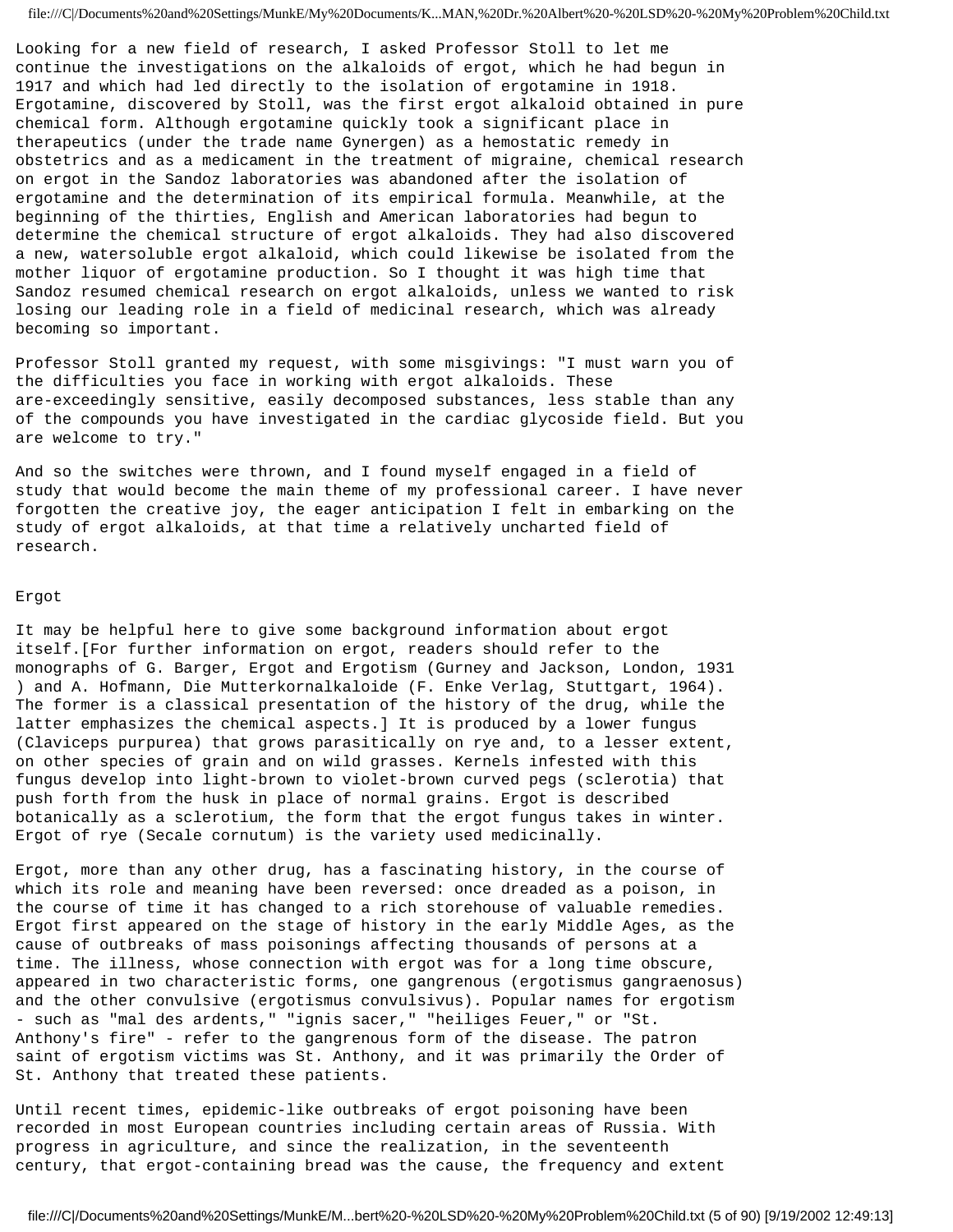of ergotism epidemics diminished considerably. The last great epidemic occurred in certain areas of southern Russia in the years 1926-27. [The mass poisoning in the southern French city of Pont-St. Esprit in the year 1951, which many writers have attributed to ergot-containing bread, actually had nothing to do with ergotism. It rather involved poisoning by an organic mercury compound that was utilized for disinfecting seed.]

The first mention of a medicinal use of ergot, namely as an ecbolic (a medicament to precipitate childbirth), is found in the herbal of the Frankfurt city physician Adam Lonitzer (Lonicerus) in the year 1582. Although ergot, as Lonitzer stated, had been used since olden times by midwives, it was not until 1808 that this drug gained entry into academic medicine, on the strength of a work by the American physician John Stearns entitled Account of the Putvis Parturiens, a Remedy for Quickening Childbirth. The use of ergot as an ecbolic did not, however, endure. Practitioners became aware quite early of the great danger to the child, owing primarily to the uncertainty of dosage, which when too high led to uterine spasms. From then on, the use of ergot in obstetrics was confined to stopping postpartum hemorrhage (bleeding after childbirth).

It was not until ergot's recognition in various pharmacopoeias during the first half of the nineteenth century that the first steps were taken toward isolating the active principles of the drug. However, of all the researchers who assayed this problem during the first hundred years, not one succeeded in identifying the actual substances responsible for the therapeutic activity. In 1907, the Englishmen G. Barger and F. H. Carr were the first to isolate an active alkaloidal preparation, which they named ergotoxine because it produced more of the toxic than therapeutic properties of ergot. (This preparation was not homogeneous, but rather a mixture of several alkaloids, as I was able to show thirty-five years later.) Nevertheless, the pharmacologist H. H. Dale discovered that ergotoxine, besides the uterotonic effect, also had an antagonistic activity on adrenaline in the autonomic nervous system that could lead to the therapeutic use of ergot alkaloids. Only with the isolation of ergotamine by A. Stoll (as mentioned previously) did an ergot alkaloid find entry and widespread use in therapeutics.

The early 1930s brought a new era in ergot research, beginning with the determination of the chemical structure of ergot alkaloids, as mentioned, in English and American laboratories. By chemical cleavage, W. A. Jacobs and L. C. Craig of the Rockefeller Institute of New York succeeded in isolating and characterizing the nucleus common to all ergot alkaloids. They named it lysergic acid. Then came a major development, both for chemistry and for medicine: the isolation of the specifically uterotonic, hemostatic principle of ergot, which was published simultaneously and quite independently by four institutions, including the Sandoz laboratories. The substance, an alkaloid of comparatively simple structure, was named ergobasine (syn. ergometrine, ergonovine) by A. Stoll and E. Burckhardt. By the chemical degradation of ergobasine, W. A. Jacobs and L. C. Craig obtained lysergic acid and the amino alcohol propanolamine as cleavage products.

I set as my first goal the problem of preparing this alkaloid synthetically, through chemical linking of the two components of ergobasine, lysergic acid and propanolamine (see structural formulas in the appendix).

The lysergic acid necessary for these studies had to be obtained by chemical cleavage of some other ergot alkaloid. Since only ergotamine was available as a pure alkaloid, and was already being produced in kilogram quantities in the pharmaceutical production department, I chose this alkaloid as the starting material for my work. I set about obtaining 0.5 gm of ergotamine from the ergot production people. When I sent the internal requisition form to Professor Stoll for his countersignature, he appeared in my laboratory and reproved me: "If you want to work with ergot alkaloids, you will have to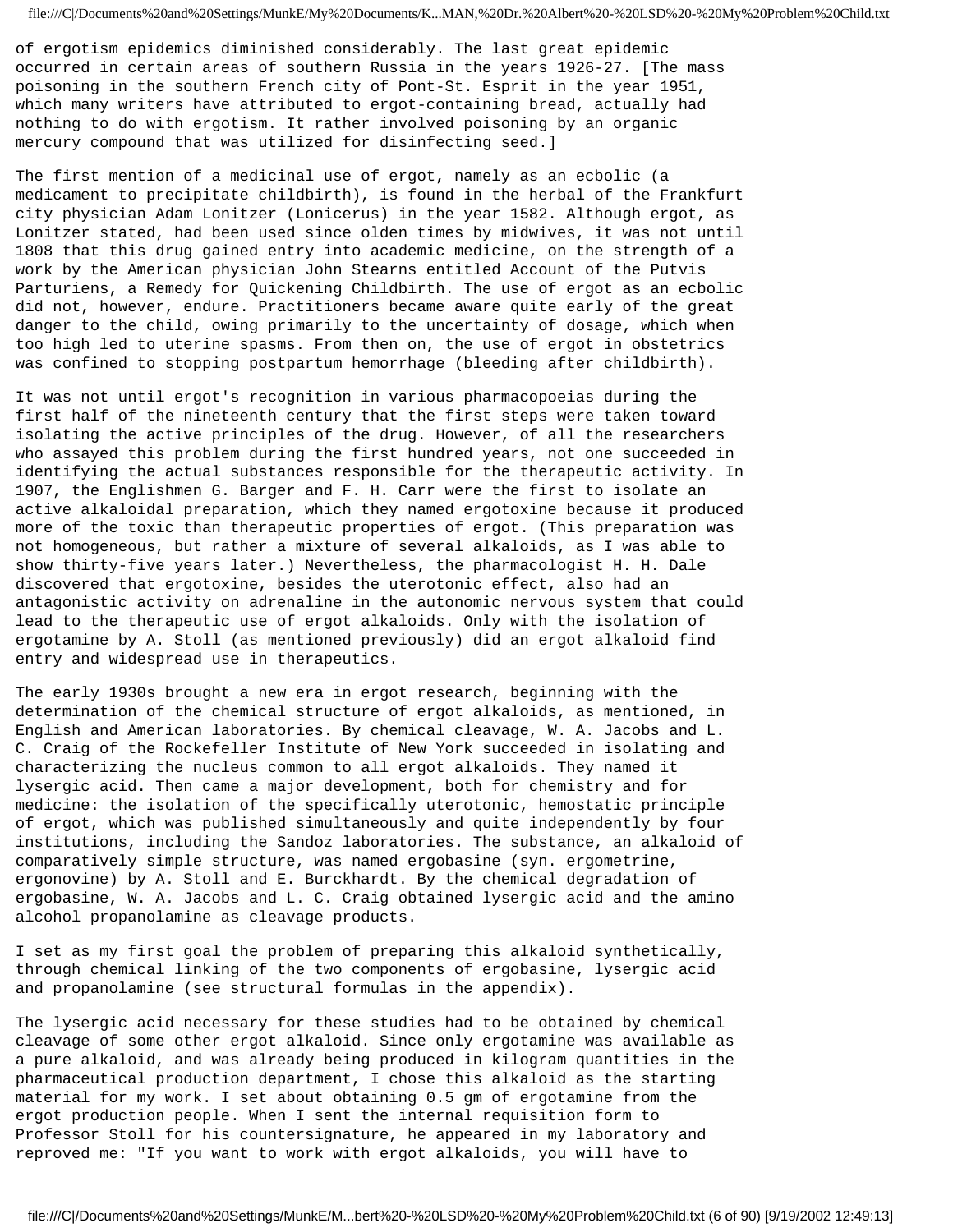familiarize yourself with the techniques of microchemistry. I can't have you consuming such a large amount of my expensive ergotamine for your experiments."

The ergot production department, besides using ergot of Swiss origin to obtain ergotamine, also dealt with Portuguese ergot, which yielded an amorphous alkaloidal preparation that corresponded to the aforementioned ergotoxine first produced by Barger and Carr. I decided to use this less expensive material for the preparation of lysergic acid. The alkaloid obtained from the production department had to be purified further, before it would be suitable for cleavage to lysergic acid. Observations made during the purification process led me to think that ergotoxine could be a mixture of several alkaloids, rather than one homogeneous alkaloid. I will speak later of the far-reaching sequelae of these observations.

Here I must digress briefly to describe the working conditions and techniques that prevailed in those days. These remarks may be of interest to the present generation of research chemists in industry, who are accustomed to far better conditions.

We were very frugal. Individual laboratories were considered a rare extravagance. During the first six years of my employment with Sandoz, I shared a laboratory with two colleagues. We three chemists, plus an assistant each, worked in the same room on three different fields: Dr. Kreiss on cardiac glycosides; Dr. Wiedemann, who joined Sandoz around the same time as I, on the leaf pigment chlorophyll; and I ultimately on ergot alkaloids. The laboratory was equipped with two fume hoods (compartments supplied with outlets), providing less than effective ventilation by gas flames. When we requested that these hoods be equipped with ventilators, our chief refused on the gound that ventilation by gas flame had sufficed in Willstatter's laboratory.

During the last years of World War I, Professor Stoll had been an assistant in Berlin and Munich to the world-famous chemist and Nobel laureate Professor Richard Willstatter, and with him had conducted the fundamental investigations on chlorophyll and the assimilation of carbon dioxide. There was scarcely a scientific discussion with Professor Stoll in which he did not mention his revered teacher Professor Willstatter and his work in Willstatter's laboratory.

The working techniques available to chemists in the field of organic chemistry at that time (the beginning of the thirties) were essentially the same as those employed by Justus von Liebig a hundred years earlier. The most important development achieved since then was the introduction of microanalysis by B. Pregl, which made it possible to ascertain the elemental composition of a compound with only a few milligrams of specimen, whereas earlier a few centigrams were needed. Of the other physical-chemical techniques at the disposal of the chemist today - techniques which have changed his way of working, making it faster and more effective, and created entirely new possibilities, above all for the elucidation of structure - none yet existed in those days.

For the investigations of Scilla glycosides and the first studies in the ergot field, I still used the old separation and purification techniques from Liebig's day: fractional extraction, fractional precipitation, fractional crystallization, and the like. The introduction of column chromatography, the first important step in modern laboratory technique, was of great value to me only in later investigations. For structure determination, which today can be conducted rapidly and elegantly with the help of spectroscopic methods (UV, IR, NMR) and X-ray crystallography, we had to rely, in the first fundamental ergot studies, entirely on the old laborious methods of chemical degradation and derivatization.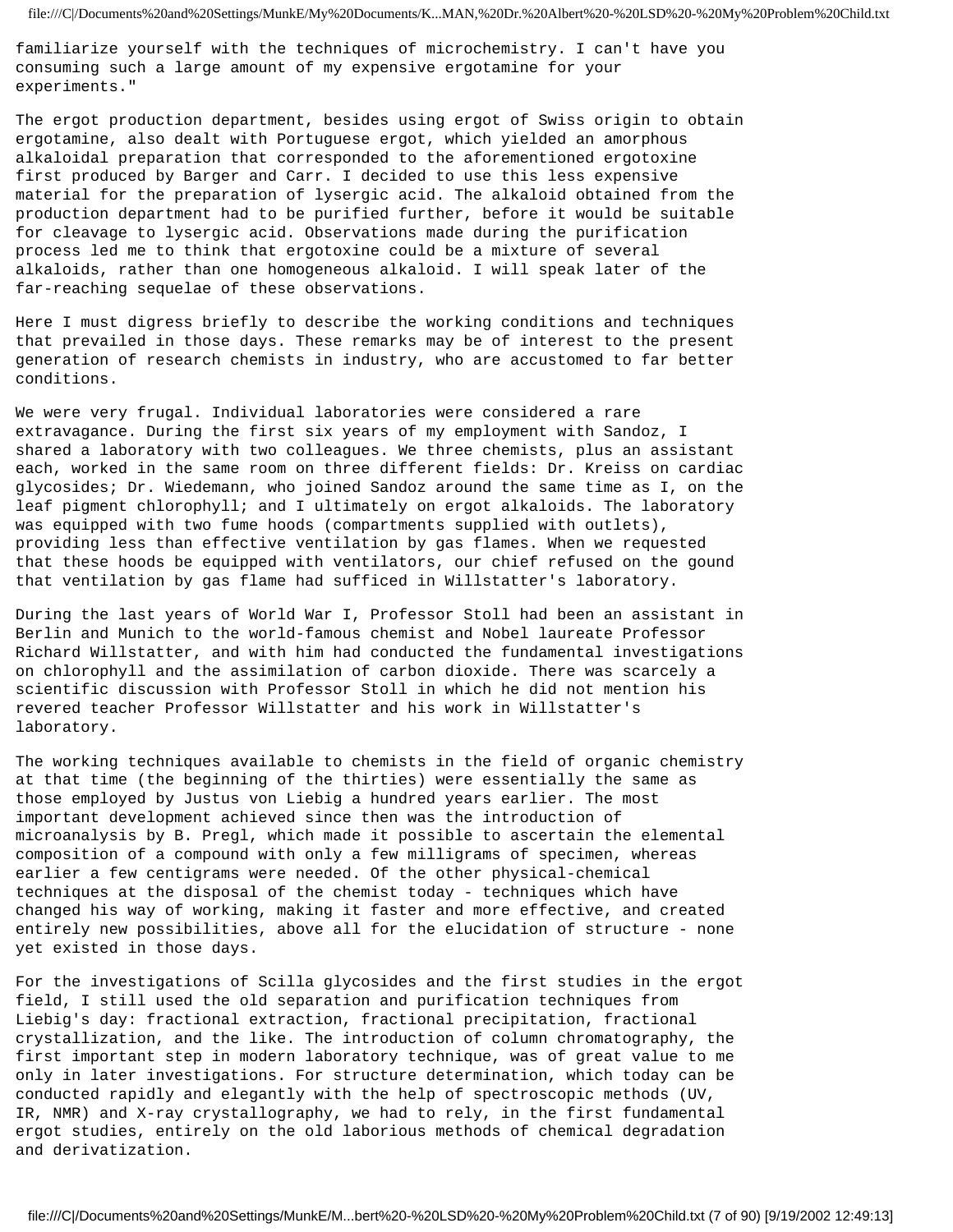#### Lysergic Acid and Its Derivatives

Lysergic acid proved to be a rather unstable substance, and its rebonding with basic radicals posed difficulties. In the technique knon as Curtius' Synthesis, I ultimately found a process that proved useful for combining lysergic acid with amines. With this method I produced a great number of lysergic acid compounds. By combining lysergic acid with the amino alcohol propanolamine, I obtained a compound that was identical to the natural ergot alkaloid ergobasine. With that, the first synthesis - that is, artificial production - of an ergot alkaloid was accomplished. This was not only of scientific interest, as confirmation of the chemical structure of ergobasine, but also of practical significance, because ergobasine, the specifically uterotonic, hemostatic principle, is present in ergot only in very trifling quantities. With this synthesis, the other alkaloids existing abundantly in ergot could now be converted to ergobasine, which was valuable in obstetrics.

After this first success in the ergot field, my investigations went forward on two fronts. First, I attempted to improve the pharmacological properties of ergobasine by variations of its amino alcohol radical. My colleague Dr. J. Peyer and I developed a process for the economical production of propanolamine and other amino alcohols. Indeed, by substitution of the propanolamine contained in ergobasine with the amino alcohol butanolamine, an active principle was obtained that even surpassed the natural alkaloid in its therapeutic properties. This improved ergobasine has found worldwide application as a dependable uterotonic, hemostatic remedy under the trade name Methergine, and is today the leading medicament for this indication in obstetrics.

I further employed my synthetic procedure to produce new lysergic acid compounds for which uterotonic activity was not prominent, but from which, on the basis of their chemical structure, other types of interesting pharmacological properties could be expected. In 1938, I produced the twenty-fifth substance in this series of lysergic acid derivatives: lysergic acid diethylamide, abbreviated LSD-25 (Lyserg-saure-diathylamid) for laboratory usage.

I had planned the synthesis of this compound with the intention of obtaining a circulatory and respiratory stimulant (an analeptic). Such stimulating properties could be expected for lysergic acid diethylamide, because it shows similarity in chemical structure to the analeptic already known at that time, namely nicotinic acid diethylamide (Coramine). During the testing of LSD-25 in the pharmacological department of Sandoz, whose director at the time was Professor Ernst Rothlin, a strong effect on the uterus was established. It amounted to some 70 percent of the activity of ergobasine. The research report also noted, in passing, that the experimental animals became restless during the narcosis. The new substance, however, aroused no special interest in our pharmacologists and physicians; testing was therefore discontinued.

For the next five years, nothing more was heard of the substance LSD-25. Meanwhile, my work in the ergot field advanced further in other areas. Through the purification of ergotoxine, the starting material for lysergic acid, I obtained, as already mentioned, the impression that this alkaloidal preparation was not homogeneous, but was rather a mixture of different substances. This doubt as to the homogeneity of ergotoxine was reinforced when in its hydrogenation two distinctly different hydrogenation products were obtained, whereas the homogeneous alkaloid ergotamine under the same condition yielded only a single hydrogenation product (hydrogenation = introduction of hydrogen). Extended, systematic analytical investigations of the supposed ergotoxine mixture led ultimately to the separation of this alkaloidal preparation into three homogeneous components. One of the three chemically homogeneous ergotoxine alkaloids proved to be identical with an alkaloid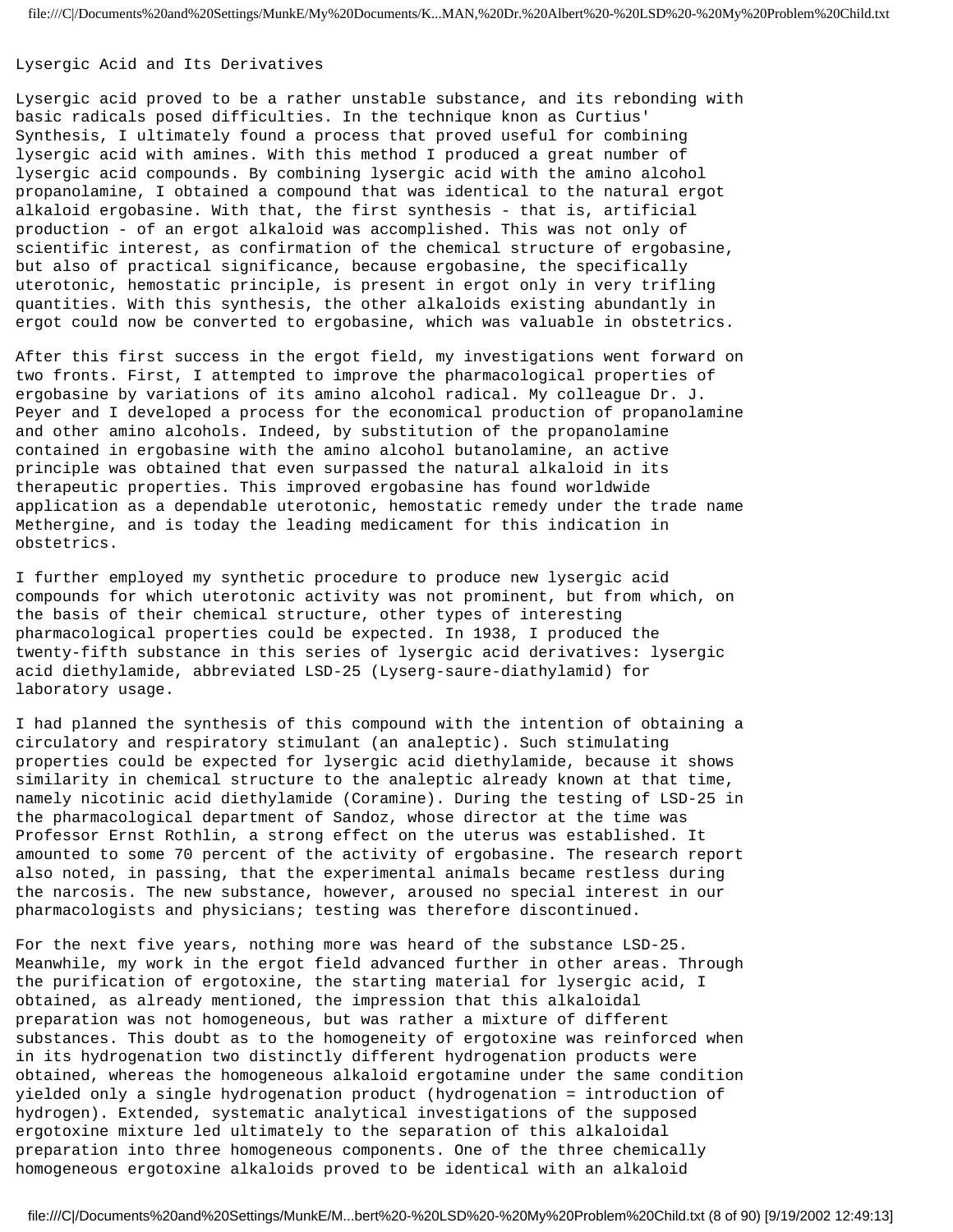isolated shortly before in the production department, which A. Stoll and E. Burckhardt had named ergocristine. The other two alkaloids were both new. The first I named ergocornine; and for the second, the last to be isolated, which had long remained hidden in the mother liquor, I chose the name ergokryptine (kryptos = hidden). Later it was found that ergokryptine occurs in two isomeric forms, which were differentiated as alfa- and beta-ergokryptine.

The solution of the ergotoxine problem was not merely scientifically interesting, but also had great practical significance. A valuable remedy arose from it. The three hydrogenated ergotoxine alkaloids that I produced in the course of these investigations, dihydroergocristine, dihydroergokryptine, and dihydroergocornine, displayed medicinally useful properties during testing by Professor Rothlin in the pharmacological department. From these three substances, the pharmaceutical preparation Hydergine was developed, a medicament for improvement of peripheral circulation and cerebral function in the control of geriatric disorders. Hydergine has proven to be an effective remedy in geriatrics for these indications. Today it is Sandoz's most important pharmaceutical product.

Dihydroergotamine, which I likewise produced in the course of these investigations, has also found application in therapeutics as a circulationand bloodpressure-stabilizing medicament, under the trade name Dihydergot.

While today research on important projects is almost exclusively carried out as teamwork, the investigations on ergot alkaloids described above were conducted by myself alone. Even the further chemical steps in the evolution of commercial preparations remained in my hands - that is, the preparation of larger specimens for the clinical trials, and finally the perfection of the first procedures for mass production of Methergine, Hydergine, and Dihydergot. This even included the analytical controls for the development of the first galenical forms of these three preparations: the ampules, liquid solutions, and tablets. My aides at that time included a laboratory assistant, a laboratory helper, and later in addition a second laboratory assistant and a chemical technician.

# Discovery of the Psyhic Effects of LSD

The solution of the ergotoxine problem had led to fruitful results, described here only briefly, and had opened up further avenues of research. And yet I could not forget the relatively uninteresting LSD-25. A peculiar presentiment - the feeling that this substance could possess properties other than those established in the first investigations - induced me, five years after the first synthesis, to produce LSD-25 once again so that a sample could be given to the pharmacological department for further tests. This was quite unusual; experimental substances, as a rule, were definitely stricken from the research program if once found to be lacking in pharmacological interest.

Nevertheless, in the spring of 1943, I repeated the synthesis of LSD-25. As in the first synthesis, this involved the production of only a few centigrams of the compound.

In the final step of the synthesis, during the purification and crystallization of lysergic acid diethylamide in the form of a tartrate (tartaric acid salt), I was interrupted in my work by unusual sensations. The following description of this incident comes from the report that I sent at the time to Professor Stoll:

 Last Friday, April 16,1943, I was forced to interrupt my work in the laboratory in the middle of the afternoon and proceed home, being affected by a remarkable restlessness, combined with a slight dizziness. At home I lay down and sank into a not unpleasant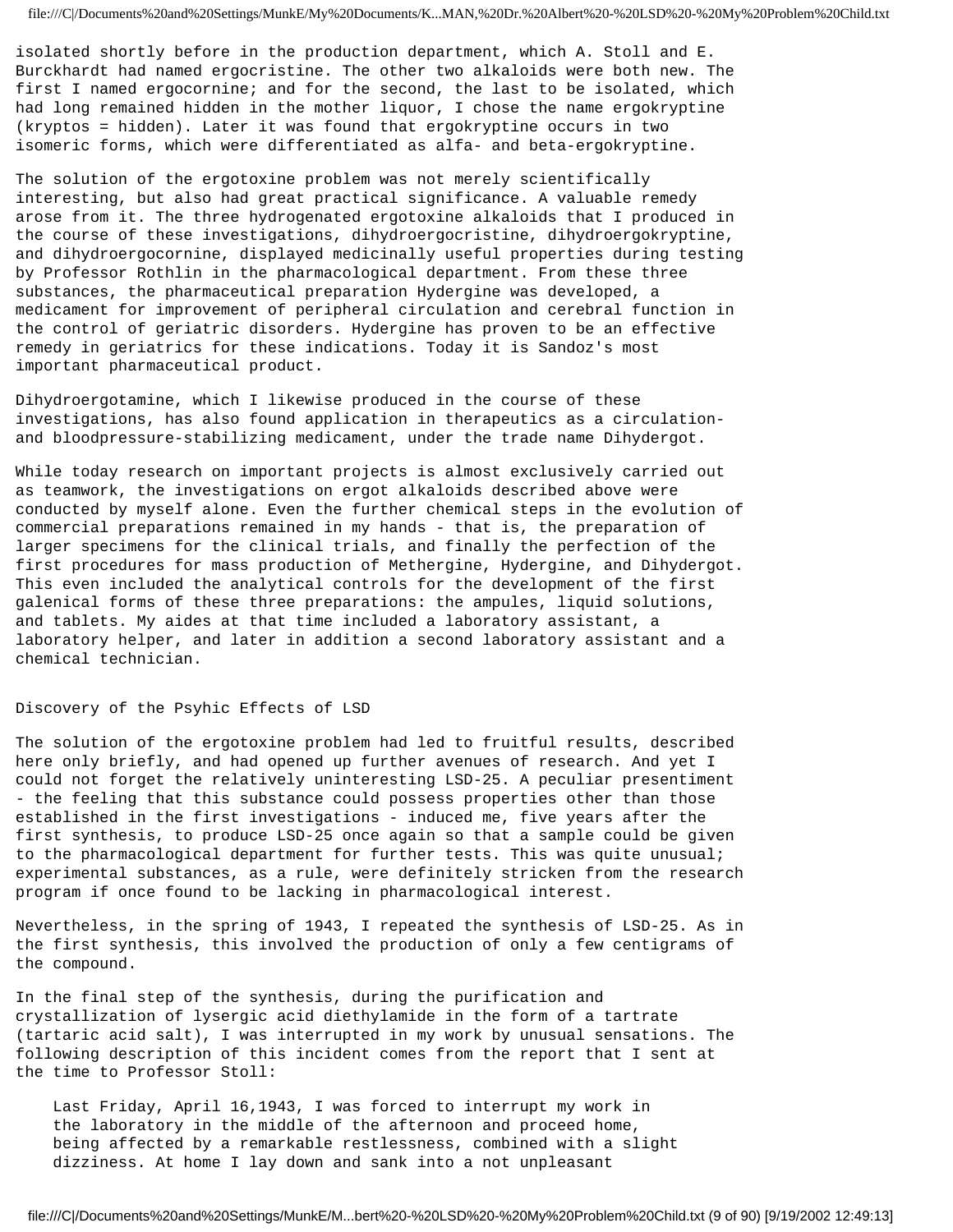intoxicated-like condition, characterized by an extremely stimulated imagination. In a dreamlike state, with eyes closed (I found the daylight to be unpleasantly glaring), I perceived an uninterrupted stream of fantastic pictures, extraordinary shapes with intense, kaleidoscopic play of colors. After some two hours this condition faded away.

This was, altogether, a remarkable experience - both in its sudden onset and its extraordinary course. It seemed to have resulted from some external toxic influence; I surmised a connection with the substance I had been working with at the time, lysergic acid diethylamide tartrate. But this led to another question: how had I managed to absorb this material? Because of the known toxicity of ergot substances, I always maintained meticulously neat work habits. Possibly a bit of the LSD solution had contacted my fingertips during crystallization, and a trace of the substance was absorbed through the skin. If LSD-25 had indeed been the cause of this bizarre experience, then it must be a substance of extraordinary potency. There seemed to be only one way of getting to the bottom of this. I decided on a self-experiment.

Exercising extreme caution, I began the planned series of experiments with the smallest quantity that could be expected to produce some effect, considering the activity of the ergot alkaloids known at the time: namely, 0.25 mg (mg = milligram = one thousandth of a gram) of lysergic acid diethylamide tartrate. Quoted below is the entry for this experiment in my laboratory journal of April 19, 1943.

Self-Experiments

 4/19/43 16:20: 0.5 cc of 1/2 promil aqueous solution of diethylamide tartrate orally = 0.25 mg tartrate. Taken diluted with about 10 cc water. Tasteless.

 17:00: Beginning dizziness, feeling of anxiety, visual distortions, symptoms of paralysis, desire to laugh.

 Supplement of 4/21: Home by bicycle. From 18:00- ca.20:00 most severe crisis. (See special report.)

Here the notes in my laboratory journal cease. I was able to write the last words only with great effort. By now it was already clear to me that LSD had been the cause of the remarkable experience of the previous Friday, for the altered perceptions were of the same type as before, only much more intense. I had to struggle to speak intelligibly. I asked my laboratory assistant, who was informed of the self-experiment, to escort me home. We went by bicycle, no automobile being available because of wartime restrictions on their use. On the way home, my condition began to assume threatening forms. Everything in my field of vision wavered and was distorted as if seen in a curved mirror. I also had the sensation of being unable to move from the spot. Nevertheless, my assistant later told me that we had traveled very rapidly. Finally, we arrived at home safe and sound, and I was just barely capable of asking my companion to summon our family doctor and request milk from the neighbors.

In spite of my delirious, bewildered condition, I had brief periods of clear and effective thinking - and chose milk as a nonspecific antidote for poisoning.

The dizziness and sensation of fainting became so strong at times that I could no longer hold myself erect, and had to lie down on a sofa. My surroundings had now transformed themselves in more terrifying ways. Everything in the room spun around, and the familiar objects and pieces of furniture assumed grotesque, threatening forrns. They were in continuous motion, animated, as if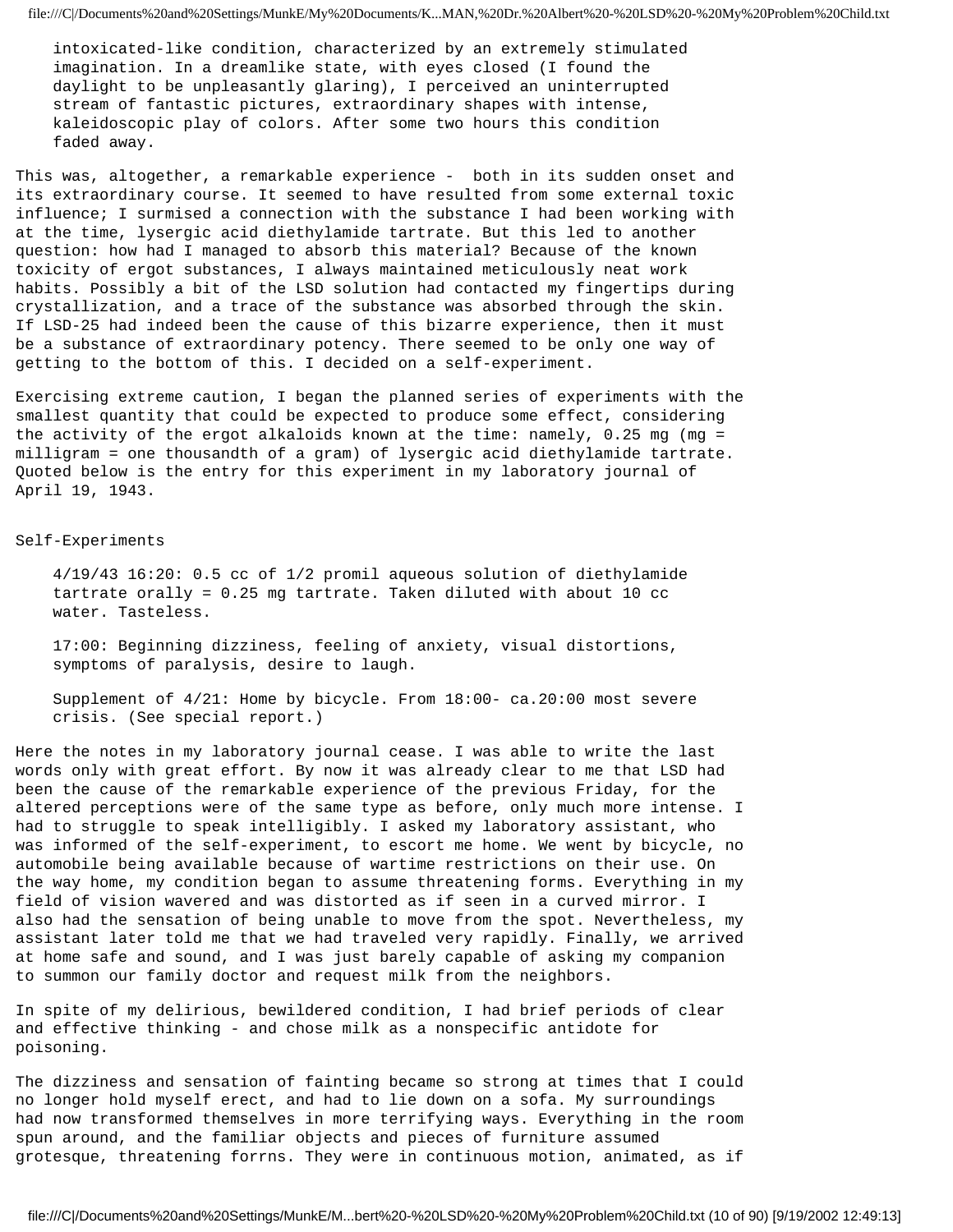driven by an inner restlessness. The lady next door, whom I scarcely recognized, brought me milk - in the course of the evening I drank more than two liters. She was no longer Mrs. R., but rather a malevolent, insidious witch with a colored mask.

Even worse than these demonic transformations of the outer world, were the alterations that I perceived in myself, in my inner being. Every exertion of my will, every attempt to put an end to the disintegration of the outer world and the dissolution of my ego, seemed to be wasted effort. A demon had invaded me, had taken possession of my body, mind, and soul. I jumped up and screamed, trying to free myself from him, but then sank down again and lay helpless on the sofa. The substance, with which I had wanted to experiment, had vanquished me. It was the demon that scornfully triumphed over my will. I was seized by the dreadful fear of going insane. I was taken to another world, another place, another time. My body seemed to be without sensation, lifeless, strange. Was I dying? Was this the transition? At times I believed myself to be outside my body, and then perceived clearly, as an outside observer, the complete tragedy of my situation. I had not even taken leave of my family (my wife, with our three children had traveled that day to visit her parents, in Lucerne). Would they ever understand that I had not experimented thoughtlessly, irresponsibly, but rather with the utmost caution, an-d that such a result was in no way foreseeable? My fear and despair intensified, not only because a young family should lose its father, but also because I dreaded leaving my chemical research work, which meant so much to me, unfinished in the midst of fruitful, promising development. Another reflection took shape, an idea full of bitter irony: if I was now forced to leave this world prematurely, it was because of this Iysergic acid diethylamide that I myself had brought forth into the world.

By the time the doctor arrived, the climax of my despondent condition had already passed. My laboratory assistant informed him about my selfexperiment, as I myself was not yet able to formulate a coherent sentence. He shook his head in perplexity, after my attempts to describe the mortal danger that threatened my body. He could detect no abnormal symptoms other than extremely dilated pupils. Pulse, blood pressure, breathing were all normal. He saw no reason to prescribe any medication. Instead he conveyed me to my bed and stood watch over me. Slowly I came back from a weird, unfamiliar world to reassuring everyday reality. The horror softened and gave way to a feeling of good fortune and gratitude, the more normal perceptions and thoughts returned, and I became more confident that the danger of insanity was conclusively past.

Now, little by little I could begin to enjoy the unprecedented colors and plays of shapes that persisted behind my closed eyes. Kaleidoscopic, fantastic images surged in on me, alternating, variegated, opening and then closing themselves in circles and spirals, exploding in colored fountains, rearranging and hybridizing themselves in constant flux. It was particularly remarkable how every acoustic perception, such as the sound of a door handle or a passing automobile, became transformed into optical perceptions. Every sound generated a vividly changing image, with its own consistent form and color.

Late in the evening my wife returned from Lucerne. Someone had informed her by telephone that I was suffering a mysterious breakdown. She had returned home at once, leaving the children behind with her parents. By now, I had recovered myself sufficiently to tell her what had happened.

Exhausted, I then slept, to awake next morning refreshed, with a clear head, though still somewhat tired physically. A sensation of well-being and renewed life flowed through me. Breakfast tasted delicious and gave me extraordinary pleasure. When I later walked out into the garden, in which the sun shone now after a spring rain, everything glistened and sparkled in a fresh light. The world was as if newly created. All my senses vibrated in a condition of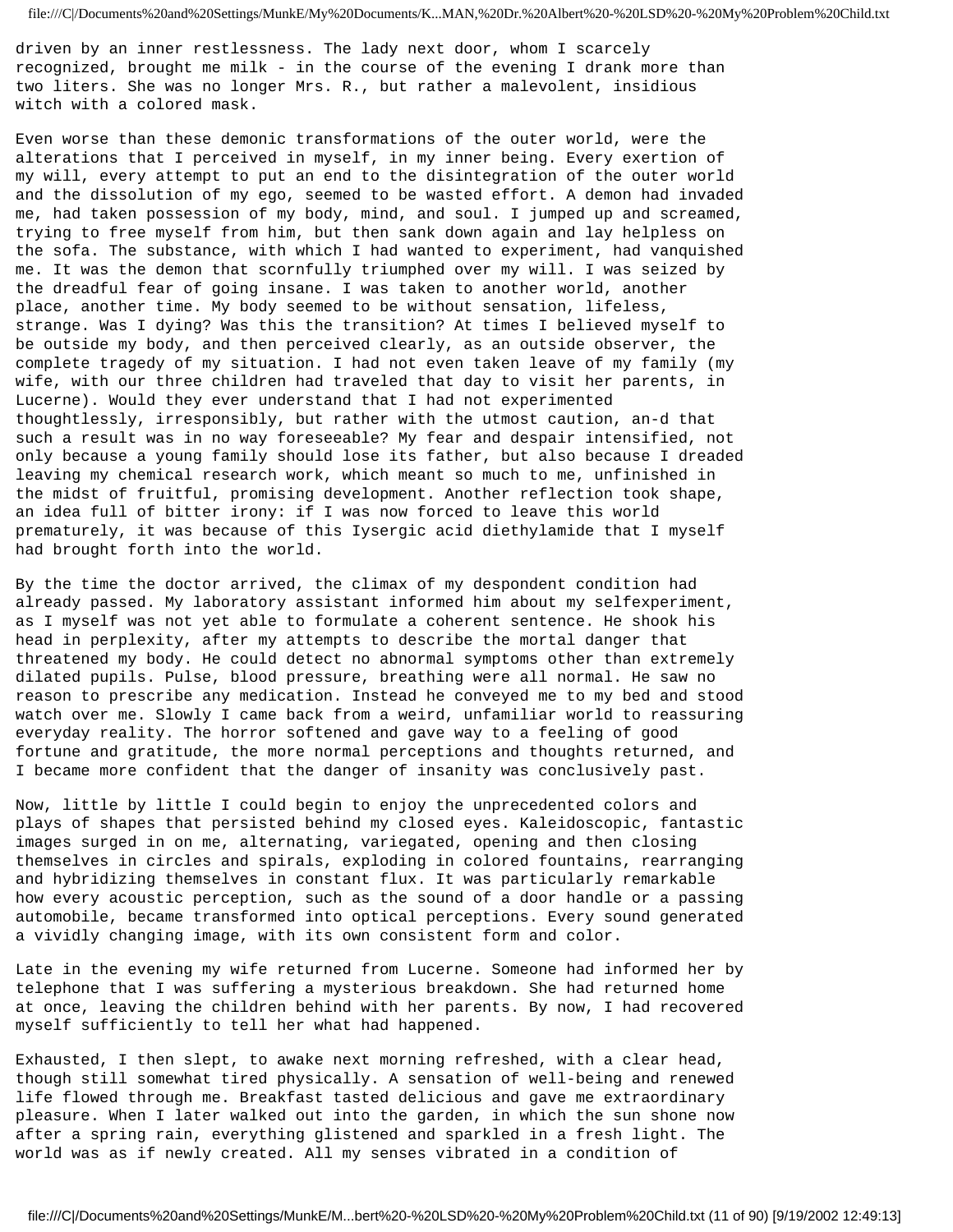highest sensitivity, which persisted for the entire day.

This self-experiment showed that LSD-25 behaved as a psychoactive substance with extraordinary properties and potency. There was to my knowledge no other known substance that evoked such profound psychic effects in such extremely low doses, that caused such dramatic changes in human consciousness and our experience of the inner and outer world.

What seemed even more significant was that I could remember the experience of LSD inebriation in every detail. This could only mean that the conscious recording function was not interrupted, even in the climax of the LSD experience, despite the profound breakdown of the normal world view. For the entire duration of the experiment, I had even been aware of participating in an experiment, but despite this recognition of my condition, I could not, with every exertion of my will, shake off the LSD world. Everything was experienced as completely real, as alarming reality; alarming, because the picture of the other, familiar everyday reality was still fully preserved in the memory for comparison.

Another surprising aspect of LSD was its ability to produce such a far-reaching, powerful state of inebriation without leaving a hangover. Quite the contrary, on the day after the LSD experiment I felt myself to be, as already described, in excellent physical and mental condition.

I was aware that LSD, a new active compound with such properties, would have to be of use in pharmacology, in neurology, and especially in psychiatry, and that it would attract the interest of concerned specialists. But at that time I had no inkling that the new substance would also come to be used beyond medical science, as an inebriant in the drug scene. Since my self-experiment had revealed LSD in its terrifying, demonic aspect, the last thing I could have expected was that this substance could ever find application as anything approaching a pleasure drug. I failed, moreover, to recognize the meaningful connection between LSD inebriation and spontaneous visionary experience until much later, after further experiments, which were carried out with far lower doses and under different conditions.

The next day I wrote to Professor Stoll the abovementioned report about my extraordinary experience with LSD-25 and sent a copy to the director of the pharmacological department, Professor Rothlin.

As expected, the first reaction was incredulous astonishment. Instantly a telephone call came from the management; Professor Stoll asked: "Are you certain you made no mistake in the weighing? Is the stated dose really correct?" Professor Rothlin also called, asking the same question. I was certain of this point, for I had executed the weighing and dosage with my own hands. Yet their doubts were justified to some extent, for until then no known substance had displayed even the slightest psychic effect in fractionof-a-milligram doses. An active compound of such potency seemed almost unbelievable.

Professor Rothlin himself and two of his colleagues were the first to repeat my experiment, with only onethird of the dose I had utilized. But even at that level, the effects were still extremely impressive, and quite fantastic. All doubts about the statements in my report were eliminated.

## 2. LSD in Animal Experiments and Biological Research

After the discovery of its extraordinary psychic effects, the substance LSD-25, which five years earlier had been excluded from further investigation after the first trials on animals, was again admitted into the series of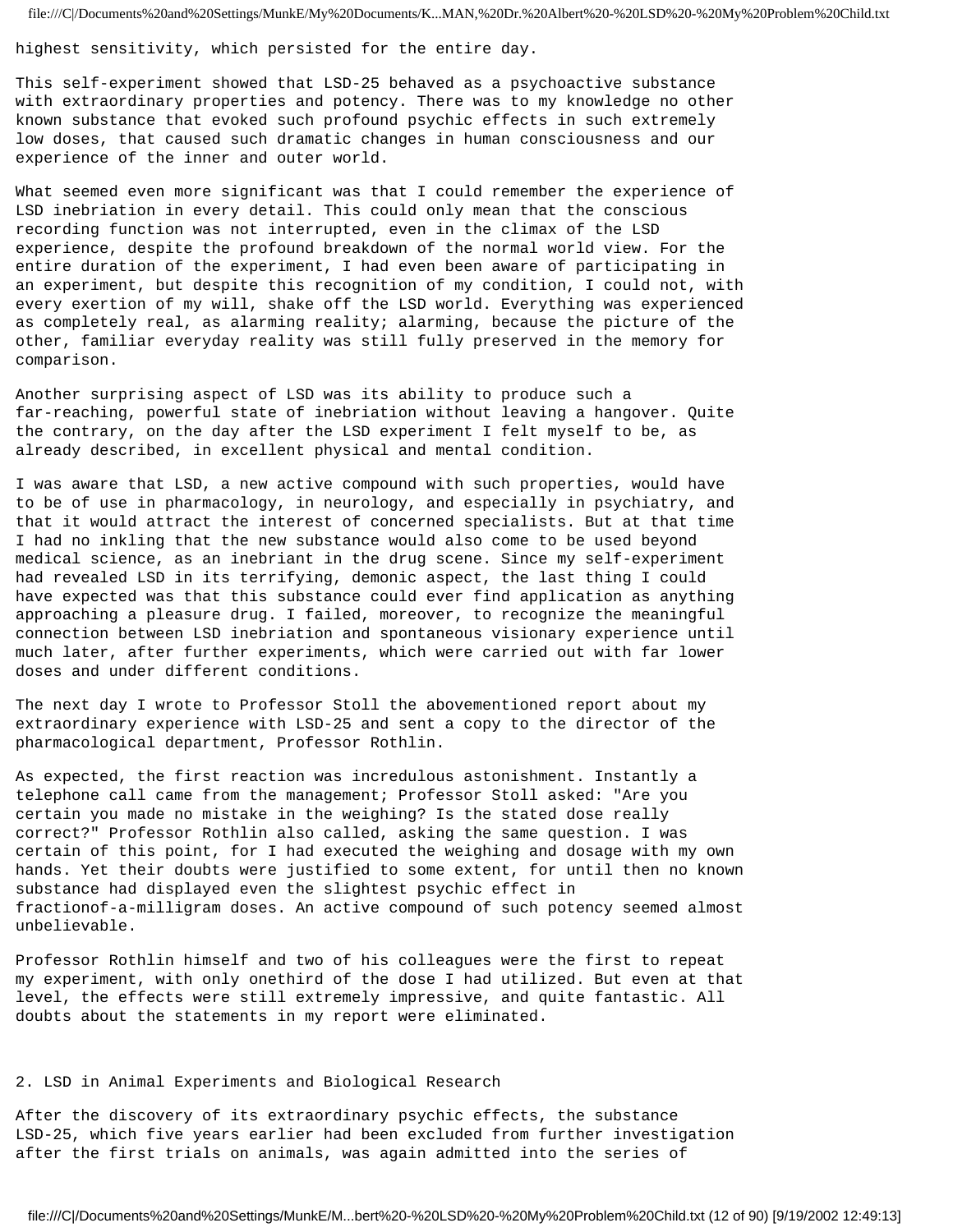experimental preparations. Most of the fundamental studies on animals were carried out by Dr. Aurelio Cerletti in the Sandoz pharmacological department, headed by Professor Rothlin.

Before a new active substance can be investigated in systematic clinical trials with human subjects, extensive data on its effects and side effects must be determined in pharmacological tests on animals. These experiments must assay the assimilation and elimination of the particular substance in organisms, and above all its tolerance and relative toxicity. Only the most important reports on animal experiments with LSD, and those intelligible to the layperson, will be reviewed here. It would greatly exceed the scope of this book if I attempted to mention all the results of several hundred pharmacological investigations, which have been conducted all over the world in connection with the fundamental work on LSD in the Sandoz laboratories.

Animal experiments reveal little about the mental alterations caused by LSD because psychic effects are scarcely determinable in lower animals, and even in the more highly developed, they can be established only to a limited extent. LSD produces its effects above all in the sphere of the higher and highest psychic and intellectual functions. It is therefore understandable that speciflc reactions to LSD can be expected only in higher animals. Subtle psychic changes cannot be established in animals because, even if they should be occurring, the animal could not give them expression. Thus, only relatively heavy psychic disturbances, expressing themselves in the altered behavior of research animals, become discernible. Quantities that are substantially higher than the effective dose of LSD in human beings are therefore necessary, even in higher animals like cats, dogs, and apes.

While the mouse under LSD shows only motor disturbances and alterations in licking behavior, in the cat we see, besides vegetative symptoms like bristling of the hair (piloerection) and salivation, indications that point to the existence of hallucinations. The animals stare anxiously in the air, and instead of attacking the mouse, the cat leaves it alone or will even stand in fear before the mouse. One could also conclude that the behavior of dogs that are under the influence of LSD involves hallucinations. A caged community of chimpanzees reacts very sensitively if a member of the tribe has received LSD. Even though no changes appear in this single animal, the whole cage gets in an uproar because the LSD chimpanzee no longer observes the laws of its finely coordinated hierarchic tribal order.

Of the remaining animal species on which LSD was tested, only aquarium fish and spiders need be mentioned here. In the fish, unusual swimming postures were observed, and in the spiders, alterations in web building were apparently produced by kSD. At very low optimum doses the webs were even better proportioned and more exactly built than normally: however, with higher doses, the webs were badly and rudimentarily made.

### How Toxic Is LSD?

The toxicity of LSD has been determined in various animal species. A standard for the toxicity of a substance is the LDso, or the median lethal dose, that is, the dose with which 50 percent of the treated animals die. In general it fluctuates broadly, according to the animal species, and so it is with LSD. The LDso for the mouse amounts to  $50-60$  mgtkg i.v. (that is, 50 to 60 thousandths of a gram of LSD per kilogram of animal weight upon injection of an LSD solution into the veins). In the rat the LDso drops to 16.5 mg/kg, and in rabbits to 0.3 mg/kg. One elephant given 0.297 g of LSD died after a few minutes. The weight of this animal was determined to be 5,000 kg, which corresponds to a lethal dose of 0.06 mg/kg (0.06 thousandths of a gram per kilogram of body weight). Because this involves only a single case, this value cannot be generalized, but we can at least deduce from it that the largest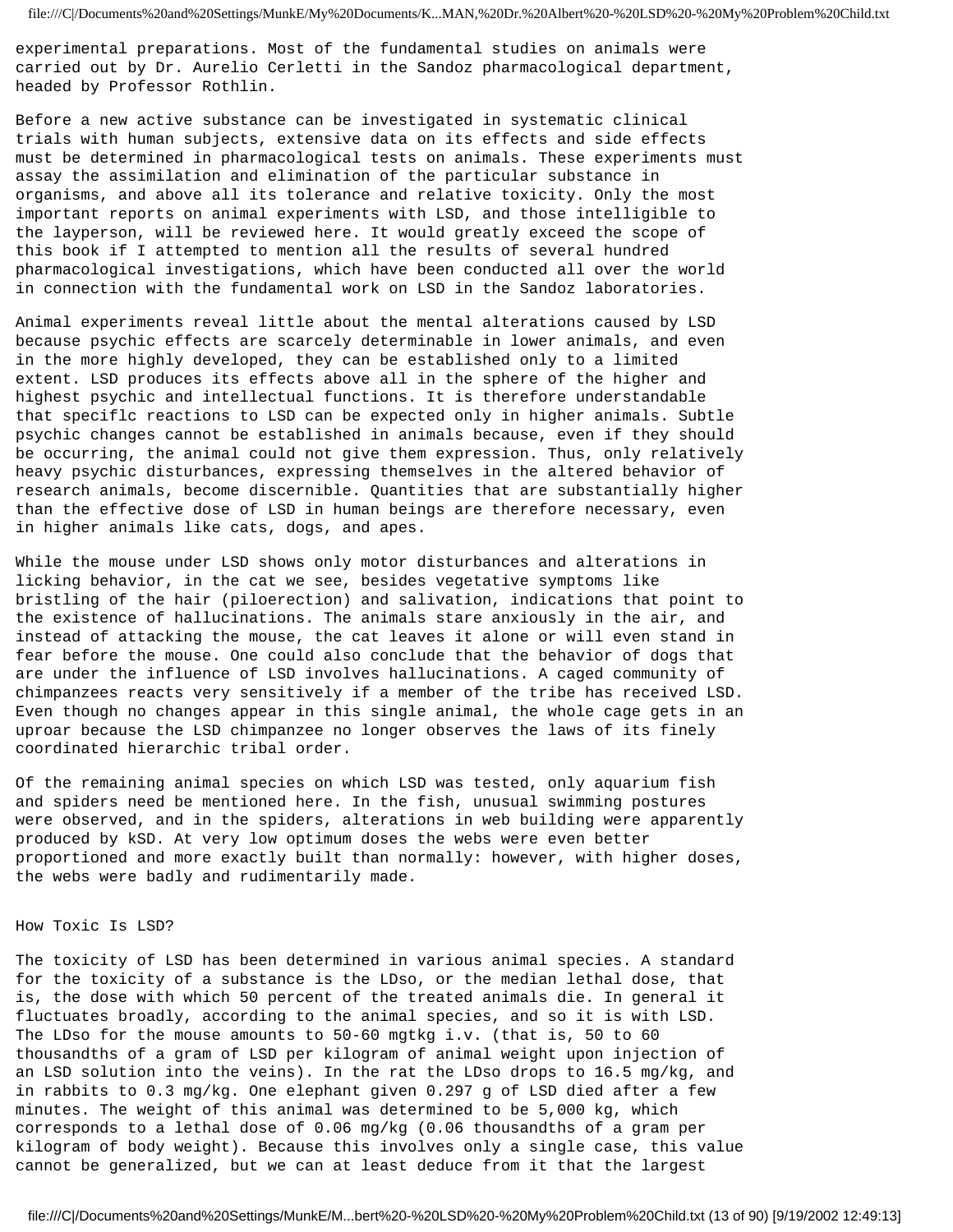land animal reacts proportionally very sensitively to LSD, since the lethal dose in elephants must be some 1,000 times lower than in the mouse. Most animals die from a lethal dose of LSD by respiratory arrest.

The minute doses that cause death in animal experiments may give the impression that LSD is a very toxic substance. However, if one compares the lethal dose in animals with the effective dose in human beings, which is 0.0003-0.001 mg/kg (0.0003 to 0.001 thousandths of a gram per kilogram of body weight), this shows an extraordinarily low toxicity for LSD. Only a 300- to 600-fold overdose of LSD, compared to the lethal dose in rabbits, or fully a 50,000- to 100,000fold overdose, in comparison to the toxicity in the mouse, would have fatal results in human beings. These comparisons of relative toxicity are, to be sure, only understandable as estimates of orders of magnitude, for the determination of the therapeutic index (that is, the ratio between the effective and the lethal dose) is only meaningful within a given species. Such a procedure is not possible in this case because the lethal doge of LSD for humans is not known. To my knowledge, there have not as yet occurred any casualties that are a direct consequence of LSD poisoning. Numerous episodes of fatal consequences attributed to LSD ingestion have indeed been recorded, but these were accidents, even suicides, that may be attributed to the mentally disoriented condition of LSD intoxication. The danger of LSD lies not in its toxicity, but rather in the unpredictability of its psychic effects.

Some years ago reports appeared in the scientific literature and also in the lay press, alleging that damage to chromosomes or the genetic material had been caused by LSD. These effects, however, have been observed in only a few individual cases. Subsequent comprehensive investigations of a large, statistically significant number of cases, however, showed that there was no connection between chromosome anomalies and LSD medication. The same applies to reports about fetal deformities that had allegedly been produced by LSD. In animal experiments, it is indeed possible to induce fetal deformities through extremely high doses of LSD, which lie well above the doses used in human beings. But under these conditions, even harmless substances produce such damage. Examination of reported individual cases of human fetal deformities reveals, again, no connection between LSD use and such injury. If there had been any such connection, it would long since have attracted attention, for several million people by now have taken LSD.

#### Pharmacological Properties of LSD

LSD is absorbed easily and completely through the gastrointestinal tract. It is therefore unnecessary to inject LSD, except for special purposes. Experiments on mice with radioactively labeled LSD have established that intravenously injected LSD disappeared down to a small vestige, very rapidly from the bloodstream and was distributed throughout the organism. Unexpectedly, the lowest concentration is found in the brain. It is concentrated here in certain centers of the midbrain that play a role in the regulation of emotion. Such findings give indications as to the localization of certain psychic functions in the brain.

The concentration of LSD in the various organs attains maximum values 10 to 15 minutes after injection, then falls off again swiftly. The small intestine, in which the concentration attains the maximum within two hours, constitutes an exception. The elimination of LSD is conducted for the most part (up to some 80 percent) through the intestine via liver and bile. Only 1 to 10 percent of the elimination product exists as unaltered LSD; the remainder is made up of various transformation products.

As the psychic effects of LSD persist even after it can no longer be detected in the organism, we must assume that LSD is not active as such, but that it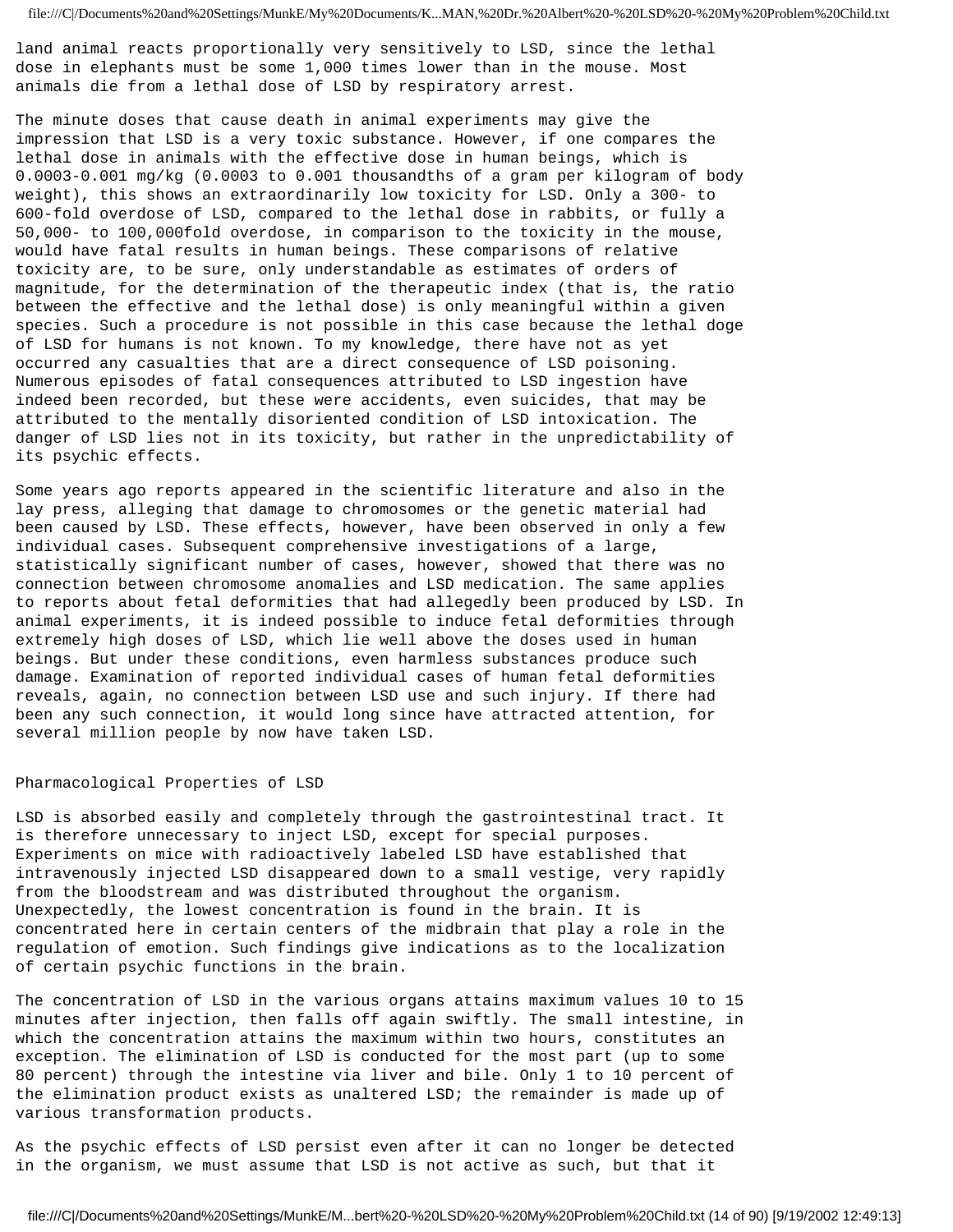rather triggers certain biochemical, neurophysiological, and psychic mechanisms that provoke the inebriated condition and continue in the absence of the active principle.

LSD stimulates centers of the sympathetic nervous system in the midbrain, which leads to pupillary dilatation, increase in body temperature, and rise in the blood-sugar level. The uterine-constricting activity of LSD has already been mentioned.

An especially interesting pharmacological property of LSD, discovered by J. H. Gaddum in England, is its serotonin-blocking effect. Serotonin is a hormone-like substance, occurring naturally in various organs of warm-blooded animals. Concentrated in the midbrain, it plays an important role in the propagation of impulses in certain nerves and therefore in the biochemistry of psychic functions. The disruption of natural functioning of serotonin by LSD was for some time regarded as an explanation of its psychic effects. However, it was soon shown that even certain derivatives of LSD (compounds in which the chemical structure of LSD is slightly modified) that exhibit no hallucinogenic properties, inhibit the effects of serotonin just as strongly, or yet more strongly, than unaltered LSD. The serotonin-blocking effect of LSD thus does not suffice to explain its hallucinogenic properties.

LSD also influences neurophysiological functions that are connected with dopamine, which is, like serotonin, a naturally occurring hormone-like substance. Most of the brain centers receptive to dopamine become activated by LSD, while the others are depressed.

As yet we do not know the biochemical mechanisms through which LSD exerts its psychic effects. Investigations of the interactions of LSD with brain factors like serotonin and dopamine, however, are examples of how LSD can serve as a tool in brain research, in the study of the biochemical processes that underlie the psychic functions.

### 3. Chemical Modifications of LSD

When a new type of active compound is discovered in pharmaceutical-chemical research, whether by isolation from a plant drug or from animal organs, or through synthetic production as in the case of LSD, then the chemist attempts, through alterations in its molecular structure, to produce new compounds with similar, perhaps improved activity, or with other valuable active properties. We call this process achemical modification of this type of active substance. Of the approximately 20,000 new substances that are produced annually in the pharmaceutical-chemical research laboratories of the world, the overwhelming majority are modification products of proportionally few types of active compounds. The discovery of a really new type of active substance - new with regard to chemical structure and pharmacological effect - is a rare stroke of luck.

Soon after the discovery of the psychic effects of LSD, two coworkers were assigned to join me in carrying out the chemical modification of LSD on a broader basis and in further investigations in the field of ergot alkaloids. The work on the chemical structure of ergot alkaloids of the peptide type, to which ergotamine and the alkaloids of the ergotoxine group belong, continued with Dr. Theodor Petrzilka. Working with Dr. Franz Troxler, I produced a great number of chemical modifications of LSD, and we attempted to gain further insights into the structure of lysergic acid, for which the American researchers had already proposed a structural formula. In 1949 we succeeded in correcting this formula and specifying the valid structure of this common nucleus of all ergot alkaloids, including of course LSD.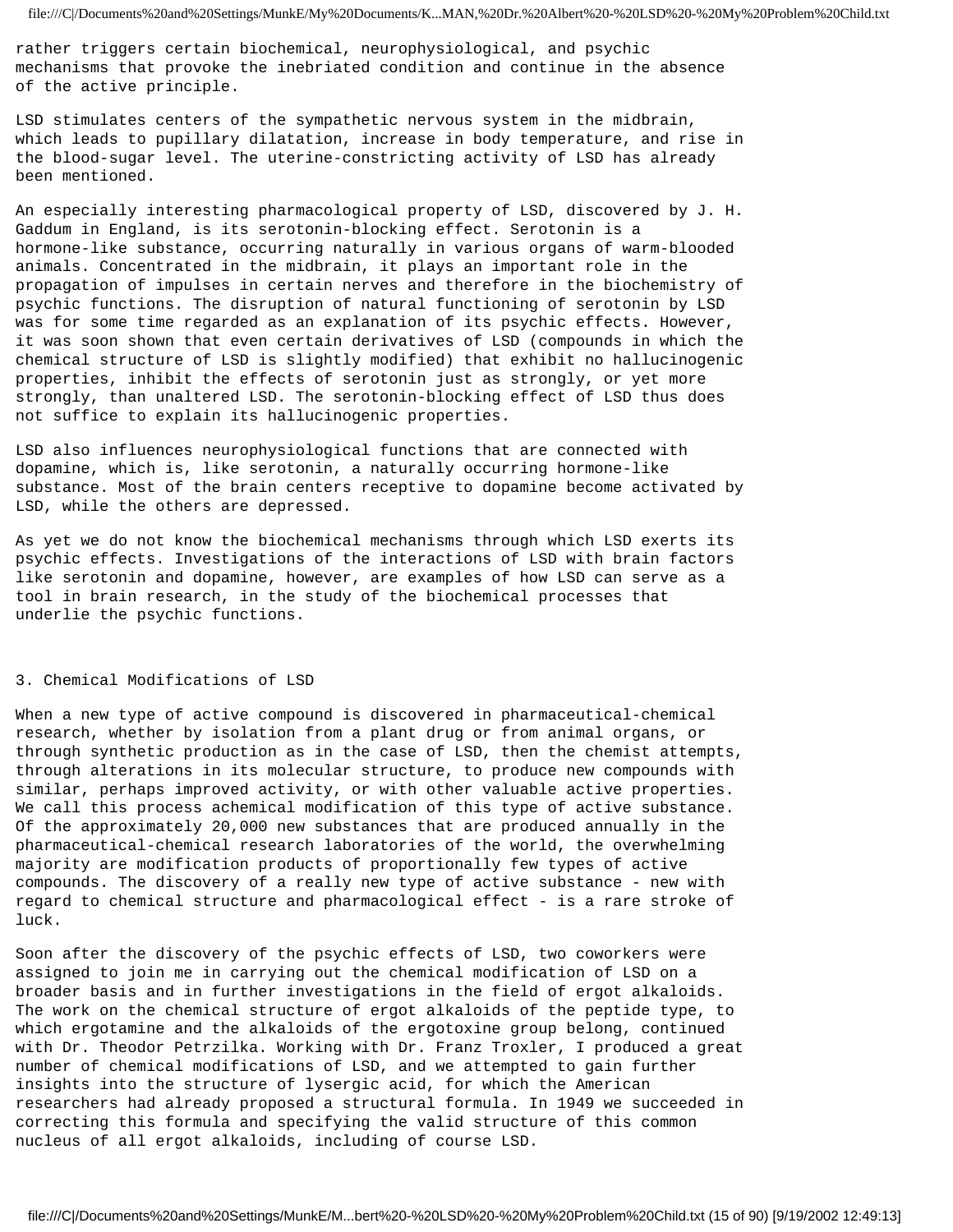The investigations of the peptide alkaloids of ergot led to the complete structural formulas of these substances, which we published in 1951. Their correctness was confirmed through the total synthesis of ergotamine, which was realized ten years later in collaboration with two younger coworkers, Dr. Albert J. Frey and Dr. Hans Ott. Another coworker, Dr. Paul A. Stadler, was largely responsible for the development of this synthesis into a process practicable on an industrial scale. The synthetic production of peptide ergot alkaloids using lysergic acid obtained from special cultures of the ergot fungus in tanks has great economic importance. This procedure is used to produce the starting material for the medicaments Hydergine and Dihydergot.

Now we return to the chemical modifications of LSD. Many LSD derivatives were produced, since 1945, in collaboration with' Dr. Troxler, but none proved hallucinogenically more active than LSD. Indeed, the very closest relatives proved themselves essentially less active in this respect.

There are four different possibilities of spatial arrangement of atoms in the LSD molecule. They are differentiated in technical language by the prefix isoand the letters D and L. Besides LSD, which is more precisely designated as D-lysergic acid diethylamide, I have also produced and likewise tested in selfexperiments the three other spatially different forms, namely D-isolysergic acid diethylamide (iso-LSD), L-lysergic acid diethylamide (L-LSD), and L-isolysergic acid diethylamide (L-iso-LSD). The last three forms of LSD showed no psychic effects up to a dose of 0.5 mg, which corresponds to a 20-fold quantity of a still distinctly active LSD dose.

A substance very closely related to LSD, the monoethylamide of lysergic acid (LAE-23), in which an ethyl group is replaced by a hydrogen atom on the diethylamide residue of LSD, proved to be some ten times less psychoactive than LSD. The hallucinogenic effect of this substance is also qualitatively different: it is characterized by a narcotic component. This narcotic effect is yet more pronounced in lysergic acid amide (LA-111), in which both ethyl groups of LSD are displaced by hydrogen atoms. These effects, which I established in comparative self-experiments with LA-111 and LAE-32, were corroborated by subsequent clinical investigations.

Fifteen years later we encountered lysergic acid amide, which had been produced synthetically for these investigations, as a naturally occurring active principle of the Mexican magic drug olotiuhqui. In a later chapter I shall deal more fully with this unexpected discovery.

Certain results of the chemical modification of LSD proved valuable to medicinal research; LSD derivatives were found that were only weakly or not at all hallucinogenic, but instead exhibited other effects of LSD to an increased extent. Such an effect of LSD is its blocking effect on the neurotransmitter serotonin (referred to previously in the discussion of the pharmacological properties of LSD). As serotonin plays a role in allergic-inflammatory processes and also in the generation of migraine, a specific serotonin-blocking substance was of great significance to medicinal research. We therefore searched systematically for LSD derivatives without hallucinogenic effects, but with the highest possible activity as serotonin blockers. The first such active substance was found in bromo-LSD, which has become known in medicinal-biological research under the designation BOL-148. In the course of our investigations on serotonin antagonists, Dr. Troxler produced in the sequel yet stronger and more specifically active compounds. The most active entered the medicinal market as a medicament for the treatment of migraine, under the trademark "Deseril" or, in English-speaking countries, "Sansert."

# 4. Use of LSD in Psychiatry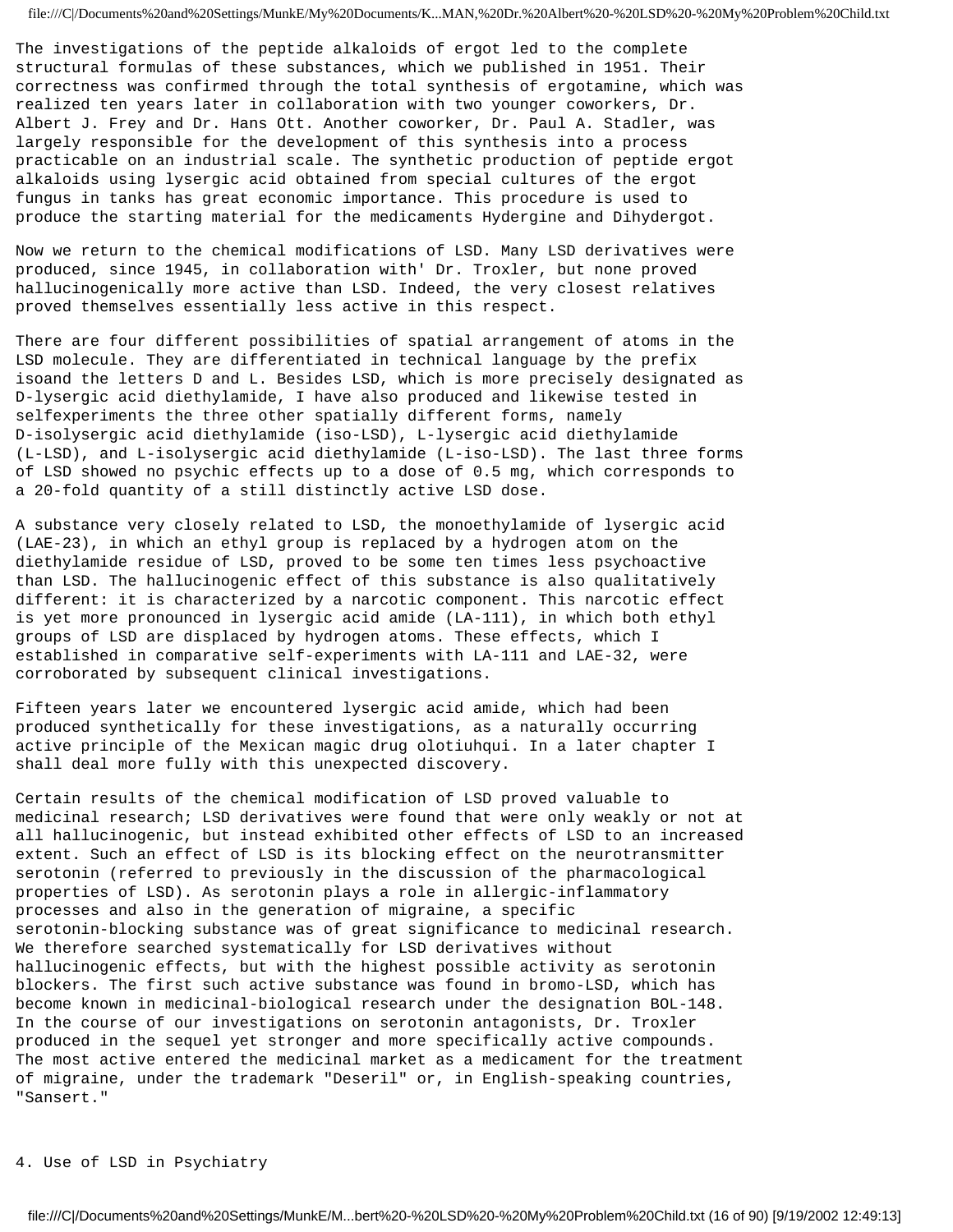Soon after LSD was tried on animals, the first systematic investigation of the substance was carried out on human beings, at the psychiatric clinic of the University of Zurich. Werner A. Stoll, M.D. (a son of Professor Arthur Stoll), who led this research, published his results in 1947 in the Schweizer Archiv fur Neurologie und Psychiatrie, under the title "Lysergsaure-diathylamid, ein Phantastikum aus der Mutterkorngruppe" [Lysergic acid diethylamide, a phantasticum from the ergot group].

The tests involved healthy research subjects as well as schizophrenic patients. The dosages - substantially lower than in my first self-experiment with 0.25 mg LSD tartrate - amounted to only 0.02 to 0.13 mg. The emotional state during the LSD inebriation was here predominantly euphoric, whereas in my experiment the mood was marked by grave side effects resulting from overdosage and, of course, fear of the uncertain outcome.

This fundamental publication, which gave a scientific description of all the basic features of LSD inebriation, classified the new active principle as a phantas a phantasticum. However, the question of therapeutic application of LSD remained unanswered. On the other hand, the report emphasized the extraordinarily high activity of LSD, which corresponds to the activity of trace substances occurring in the organism that are considered to be responsible for certain mental disorders. Another subject discussed in this first publication was the possible application of LSD as a research tool in psychiatry, which follows from its tremendous psychic activity.

### First Self-Experiment by a Psychiatrist

In his paper, W. A. Stoll also gave a detailed description of his own personal experiment with LSD. Since this was the first self-experiment published by a psychiatrist, and since it describes many characteristic features of LSD inebriation, it is interesting to quote extensively from the report. I warmly thank the author for kind permission to republish this extract.

 At 8 o'clock I took 60 mcg (0.06 milligrams) of LSD. Some 20 minutes later, the first symptoms appeared: heaviness in the limbs, slight atactic (i.e., confused, uncoordinated) symptoms. A subjectively very unpleasant phase of general malaise followed, in parallel with the drop in blood pressure registered by the examiners.

 A certain euphoria then set in, though it seemed weaker to me than experiences in an earlier experiment. The ataxia increased, and I went "sailing" around the room with large strides. I felt somewhat better, but was glad to lie down.

 Afterward the room was darkened (dark experiment); there followed an unprecedented experience of unimaginable intensity that kept increasing in strength. It w as characterized by an unbelievable profusion of optical hallucinations that appeared and vanished with great speed, to make way for countless new images. I saw a profusion of circles, vortices, sparks, showers, crosses, and spirals in constant, racing flux.

 The images appeared to stream in on me predominantly from the center of the visual field, or out of the lower left edge. When a picture appeared in the middle, the remaining field of vision was simultaneously filled up with a vast number of similar visions. All were colored: bright, luminous red, yellow, and green predominated.

 I never managed to linger on any picture. When the supervisor of the experiment emphasized my great fantasies, the richness of my statements, I could only react with a sympathetic smile. I knew, in fact, that I could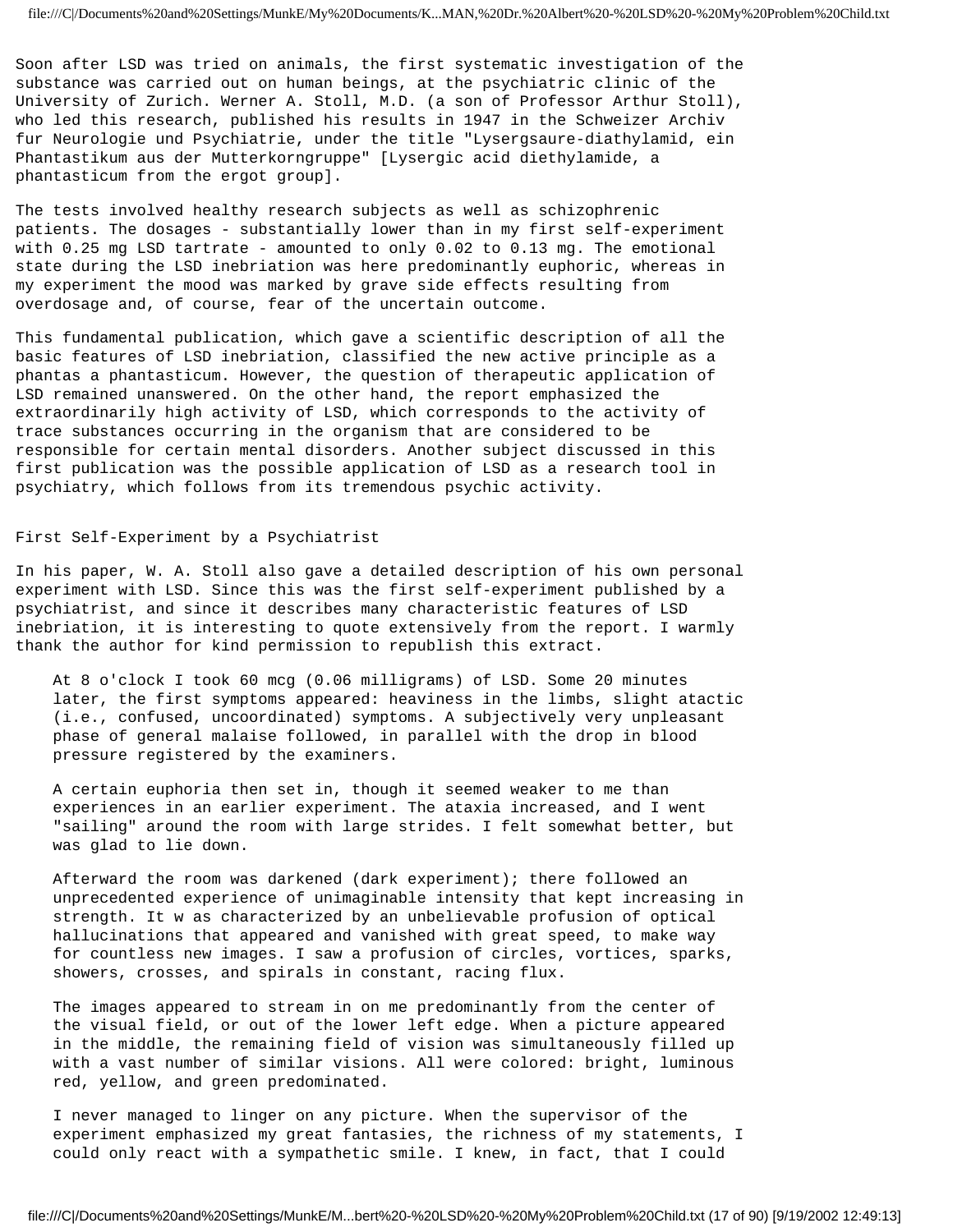not retain, much less describe, more than a fraction of the pictures. I had to force myself to give a description. Terms such as "fireworks" or "kaleidoscopic" were poor and inadequate. I felt that I had to immerse myself more and more deeply into this strange and fascinating world, in order to allow the exuberance, the unimaginable wealth, to work on me.

 At first, the hallucinations were elementary: rays, bundles of rays, rain, rings, vortices, loops, sprays, clouds, etc. Then more highly organized visions also appeared: arches, rows of arches, a sea of roofs, desert landscapes, terraces, flickering fire, starry skies of unbelievable splendor. The original, more simple images continued in the midst of these more highly organized hallucinations. I remember the following images in particular:

 A succession of towering, Gothic vaults, an endless choir, of which I could not see the lower portions.

 A landscape of skyscrapers, reminiscent of pictures of the entrance to New York harbor: house towers staggered behind and beside one another with innumerable rows of windows. Again the foundation was missing.

 A system of masts and ropes, which reminded me of a reproduction of a painting seen the previous day (the inside of a circus tent).

 An evening sky of an unimaginable pale blue over the dark roofs of a Spanish city. I had a peculiar feeling of anticipation, was full of joy and decidedly ready for adventure. All at once the stars flared up, amassed, and turned to a dense rain of stars and sparks that streamed toward me. City and sky had disappeared.

 I was in a garden, saw brilliant red, yellow, and green lights falling through a dark trelliswork, an indescribably joyous experience.

 It was significant that all the images consisted of countless repetitions of the same elements: many sparks, many circles, many arches, many windows, many fires, etc. I never saw isolated images, but always duplications of the same image, endlessly repeated.

 I felt myself one with all romanticists and dreamers, thought of E. T. A. Hoffmann, saw the maelstrom of Poe (even though, at the time I had read Poe, his description seemed exaggerated). Often I seemed to stand at the pinnacle of artistic experience; I luxuriated in the colors of the altar of Isenheim, and knew the euphoria and exultation of an artistic vision. I must also have spoken again and again of modern art; I thought of abstract pictures, which all at once I seemed to understand. Then again, there were impressions of an extreme trashiness, both in their shapes and their color combinations. The most garish, cheap modern lamp ornaments and sofa pillows came into my mind. The train of thought was quickened. But I had the feeling the supervisor of the experiment could still keep up with me. Of course I knew, intellectually, that I was rushing him. At first I had descriptions rapidly at hand. With the increasingly frenzied pace, it became impossible to think a thought through to the end. I must have only started many sentences.

When I tried to restrict myself to specific subjects, the experiment proved most unsuccessful. My mind would even focus, in a certain sense, on contrary images: skyscrapers instead of a church, a broad desert instead of a mountain.

 I assumed that I had accurately estimated the elapsed time, but did not take the matter very seriously. Such questions did not interest me in the slightest.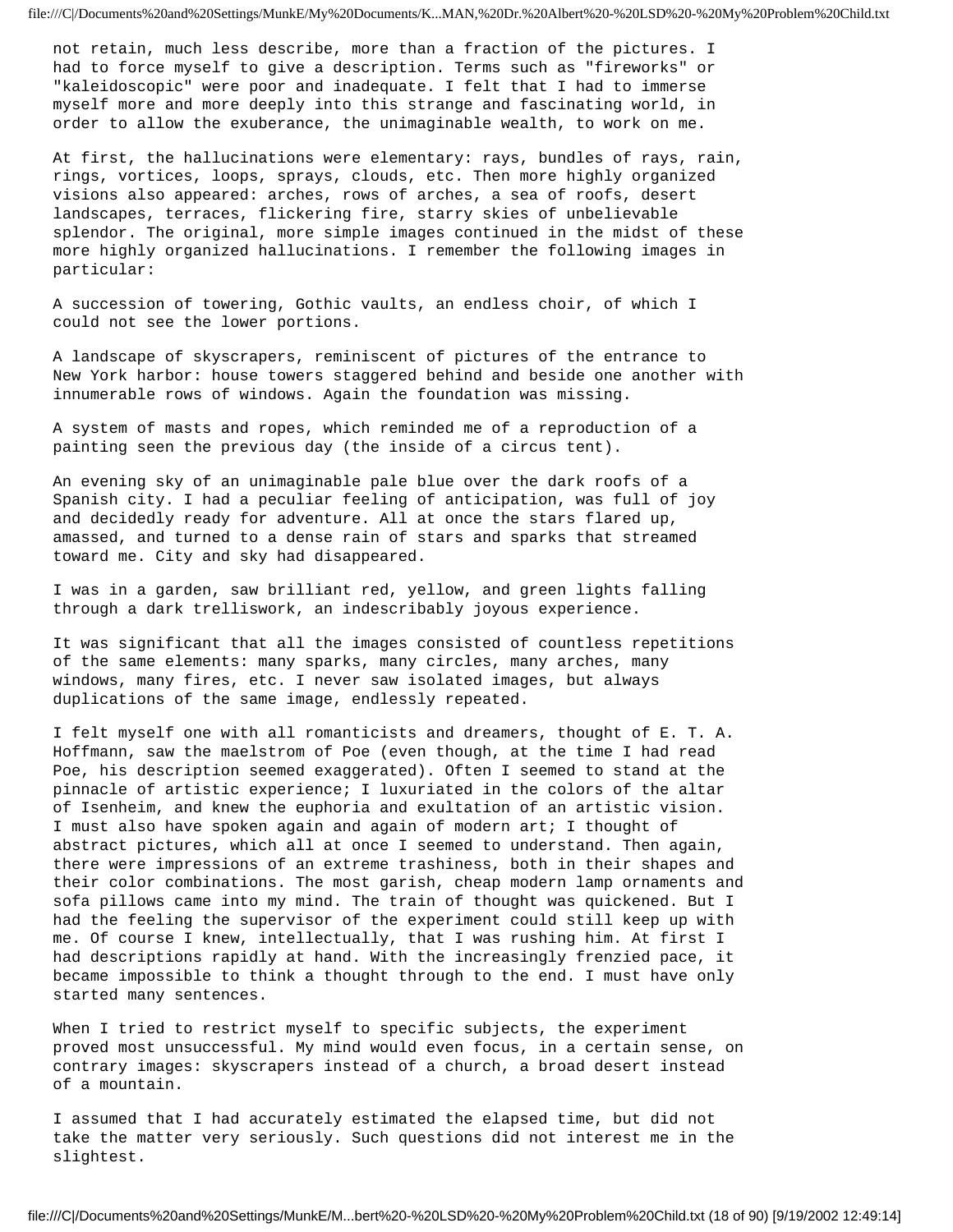My state of mind was consciously euphoric. I enjoyed the condition, was serene, and took a most active interest in the experience. From time to time I opened my eyes. The weak red light seemed mysterious, much more than before. The busily writing research supervisor appeared to me to be very far away. Often I had peculiar bodily sensations: I believed my hands to be attached to some distant body, but was not certain whether it was my own.

 After termination of the first dark experiment, I strolled about in the room a bit, was unsure on my legs, and again felt less well. I became cold and was thankful that the research supervisor covered me with a blanket. I felt unkempt, unshaven, and unwashed. The room seemed strange and broad. Later I squatted on a high stool, thinking all the while that I sat there like a bird on the roost.

 The supervisor emphasized my own wretched appearance. He seemed remarkably graceful. I myself had small, finely formed hands. As I washed them, it was happening a long way from me, somewhere down below on the right. It was questionable, but utterly unimportant, whether they were my own hands.

 In the landscape outside, well known to me, many things appeared to have changed. Besides the hallucinations, I could now see the real as well. Later this was no longer possible, although I remained aware that reality was otherwise.

 A barracks, and the garage standing before it to the left, suddenly changed to a landscape of ruins, shattered to pieces. I saw wall wreckage and projecting beams, inspired undoubtedly by the memory of the war events in this region.

 In a uniform, extensive field, I kept seeing figures, which I tried to draw, but could get no farther than the crudest beginnings. I saw an extremely opulent sculptural ornamentation in constant metamorphosis, in continuous flux. I was reminded of every possible foreign culture, saw Mexican, Indian motifs. Between a grating of small beams and tendrils appeared little caricatures, idols, masks, strangely mixed all of a sudden with childish drawings of people. The tempo was slackened compared to the dark experiment.

 The euphoria had now vanished. I became depressed, especially during the second dark experiment, which followed. Whereas during the first dark experiment, the hallucinations had alternated with great rapidity in bright and luminous colors, now blue, violet, and dark green prevailed. The movement of larger images was slower milder, quieter, although even these were composed of finely raining "elemental dots," which streamed and whirled about quickly. During the first dark experiment, the commotion had frequently intruded upon me; now it often led distinctly away from me into the center of the picture, where a sucking mouth appeared. I saw grottoes with fantastic erosions and stalactites, reminding me of the child's book Im Wunderreiche des Bergkonigs [In the wondrous realm of the mountain king]. Serene systems of arches rose up. On the right-hand side, a row of shed roofs suddenly appeared; I thought of an evening ride homeward during military service. Significantly it involved a homeward ride: there was no longer anything like departure or love of adventure. I felt protected, enveloped by motherliness, was in peace. The hallucinations were no longer exciting, but instead mild and attenuated. Somewhat later I had the feeling of possessing the same motherly strength. I perceived an inclination, a desire to help, and behaved then in an exaggeratedly sentimental and trashy manner, where medical ethics are concerned. I realized this and was able to stop.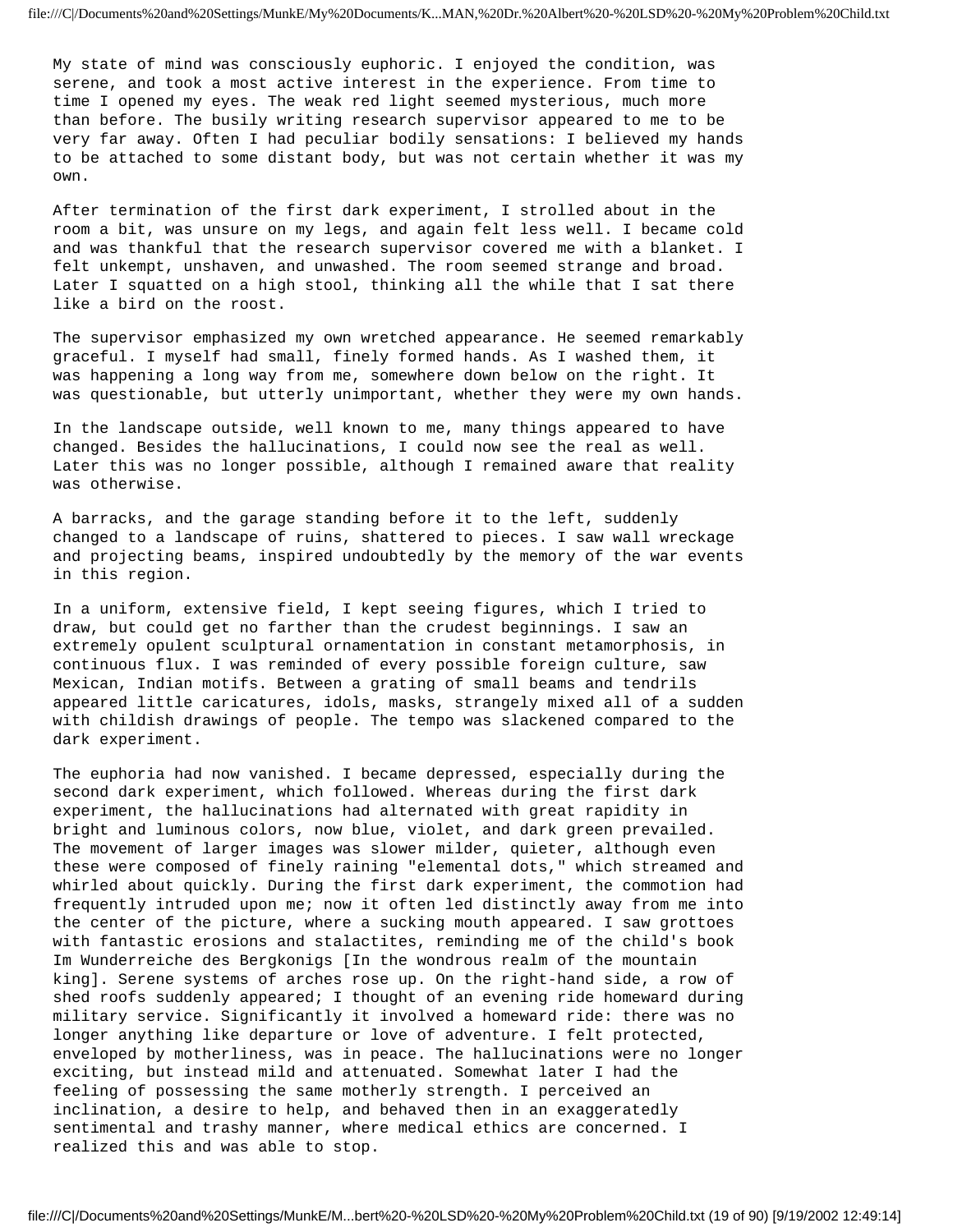But the depressed state of mind remained. I tried again and again to see bright and joyful images. But to no avail; only dark blue and green patterns emerged. I longed to imagine bright fire as in the first dark experiment. And I did see fires; however, they were sacrificial fires on the gloomy battlement of a citadel on a remote, autumnal heath. Once I managed to behold a bright ascending multitude of sparks, but at half-altitude it transformed itself into a group of silently moving spots from a peacock's tail. During the experiment I was very impressed that my state of mind and the type of hallucinations harmonized so consistently and uninterruptedly.

 During the second dark experiment I observed that random noises, and also noises intentionally produced by the supervisor of the experiment, provoked simultaneous changes in the optical impressions (synesthesia). In the same manner, pressure on the eyeball produced alterations of visual perceptions.

 Toward the end of the second dark experiment, I began to watch for sexual fantasies, which were, however, totally absent. In no way could I experience sexual desire. I wanted to imagine a picture of a woman; only a crude modern-primitive sculpture appeared. It seemed completely unerotic, and its forms were immediately replaced by agitated circles and loops.

 After the second dark experiment I felt benumbed and physically unwell. I perspired, was exhausted. I was thankful not to have to go to the cafeteria for lunch. The laboratory assistant who brought us the food appeared to me small and distant, of the same remarkable daintiness as the supervisor of the experiment.

 Sometime around 3:00 P.M. I felt better, so that the supervisor could pursue his work. With some effort I managed to take notes myself. I sat at the table, wanted to read, but could not concentrate. Once I seemed to myself like a shape from a surrealistic picture, whose limbs were not connected with the body, but were rather painted somewhere close by....

 I was depressed and thought with interest of the possibility of suicide. With some terror I apprehended that such thoughts were remarkably familiar to me. It seemed singularly self-evident that a depressed person commits suicide....

 On the way home and in the evening I was again euphoric, brimming with the experiences of the morning. I had experienced unexpected, impressive things. It seemed to me that a great epoch of my life had been crowded into a few hours. I was tempted to repeat the experiment.

 The next day I was careless in my thinking and conduct, had great trouble concentrating, was apathetic. . . . The casual, slightly dream-like condition persisted into the afternoon. I had great trouble reporting in any organized way on a simple problem. I felt a growing general weariness, an increasing awareness that I had now returned to everyday reality.

 The second day after the experiment brought an irresolute state.... Mild, but distinct depression was experienced during the following week, a feeling which of course could be related only indirectly to LSD.

# The Psychic Effects of LSD

The picture of the activity of LSD obtained from these first investigations was not new to science. It largely matched the commonly held view of mescaline, an alkaloid that had been investigated as early as the turn of the century. Mescaline is the psychoactive constituent of a Mexican cactus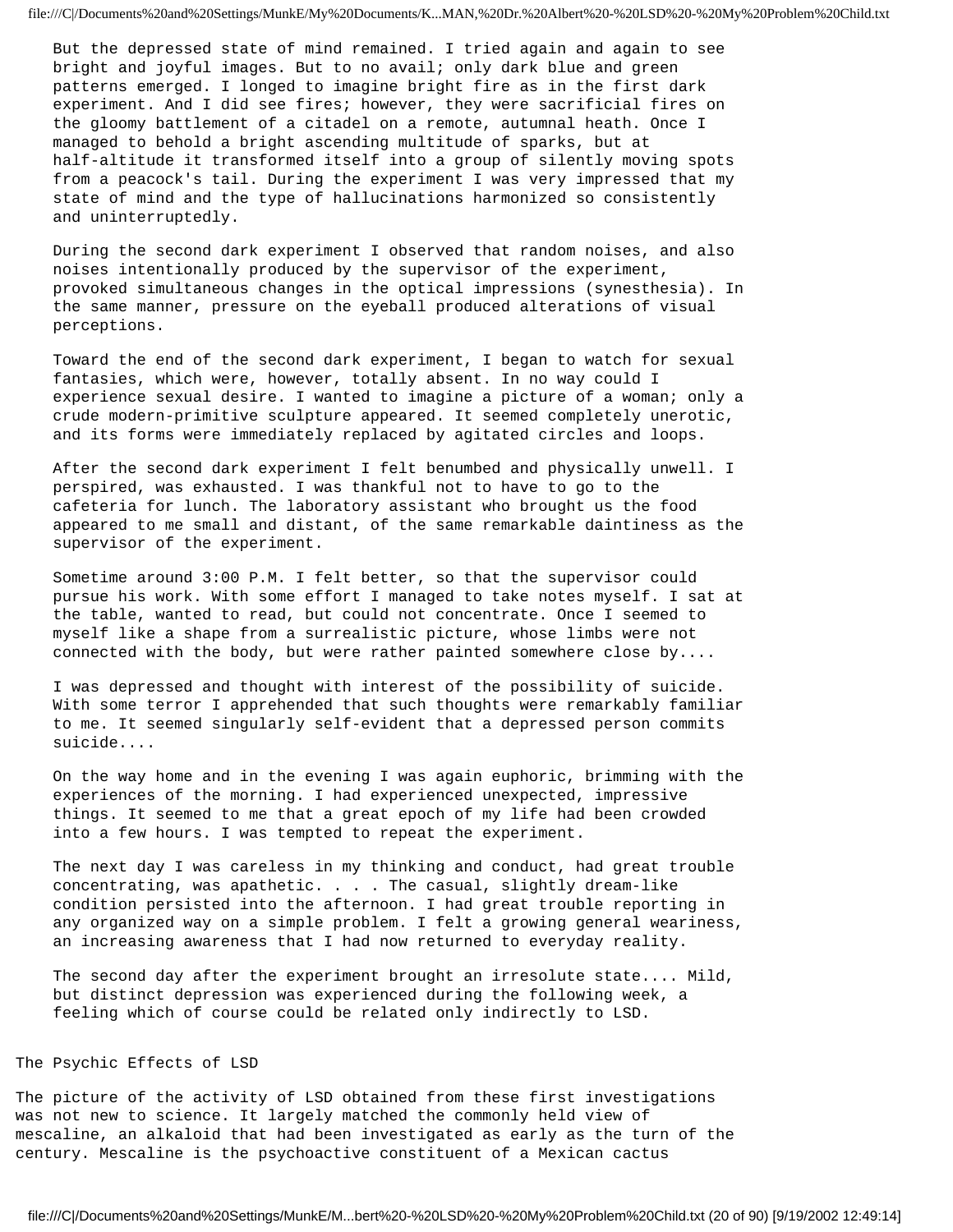Lophophora williamsii (syn. Anhalonium lewinii). This cactus has been eaten by American Indians ever since pre-Columbian times, and is still used today as a sacred drug in religious ceremonies. In his monograph Phantastica (Verlag Georg Stilke, Berlin, 1924), L. Lewin has amply described the history of this drug, called peyotl by the Aztecs. The alkaloid mescaline was isolated from the cactus by A. Heffter in 1896, and in 1919 its chemical structure was elucidated and it was produced synthetically by E. Spath. It was the first hallucinogen or phantasticum (as this type of active compound was described by Lewin) to become available as a pure substance, permitting the study of chemically induced changes of sensory perceptions, mental illusions (hallucinations), and alterations of consciousness. In the 1920s extended experiments with mescaline were carried out on animal and human subjects and described comprehensively by K. Beringer in his book Der Meskalinrausch (Verlag Julius Springer, Berlin, 1927). Because these investigations failed to indicate any applications of mescaline in medicine, interest in this active substance waned.

With the discovery of LSD, hallucinogen research received a new impetus. The novelty of LSD as opposed to mescaline was its high activity, lying in a different order of magnitude. The active dose of mescaline, 0.2 to 0.5 g, is comparable to 0.00002 to 0.0001 g of LSD; in other words, LSD is some 5,000 to 10,000 times more active than mescaline.

LSD's unique position among the psychopharmaceuticals is not only due to its high activity, in a quantitative sense. The substance also has qualitative significance: it manifests a high specificity, that is, an activity aimed specifically at the human psyche. It can be assumed, therefore, that LSD affects the highest control centers of the psychic and intellectual functions.

The psychic effects of LSD, which are produced by such minimal quantities of material, are too meaningful and too multiform to be explained by toxic alterations of brain function. If LSD acted only through a toxic effect on the brain, then LSD experiences would be entirely psychopathological in meaning, without any psychological or psychiatric interest. On the contrary, it is likely that alterations of nerve conductivity and influence on the activity of nerve connections (synapses), which have been experimentally demonstrated, play an important role. This could mean that an influence is being exerted on the extremely complex system of cross-connections and synapses between the many billions of brain cells, the system on which the higher psychic and intellectual functions depend. This would be a promising area to explore in the search for an explanation of LSD's radical efficacy.

The nature of LSD's activity could lead to numerous possibilities of medicinal-psychiatric uses, as W. A. Stoll's ground-breaking studies had already shown. Sandoz therefore made the new active substance available to research institutes and physicians as an experimental drug, giving it the trade name Delysid (D-Lysergsaure-diathylamid) which I had proposed. The printed prospectus below describes possible applications of this kind and voices the necessary precautions.

 Delysid (LSD 25) D-lysergic acid diethylamide tartrate

 Sugar-coated tablets containing 0.025 mg. (25 mircog.) Ampoules of 1 ml. containing 0.1 mg. (100 microg.) for oral administration

 The solution may also be injected s.c. or i.v. The effect is identical with that of oral administration but sets in more rapidly.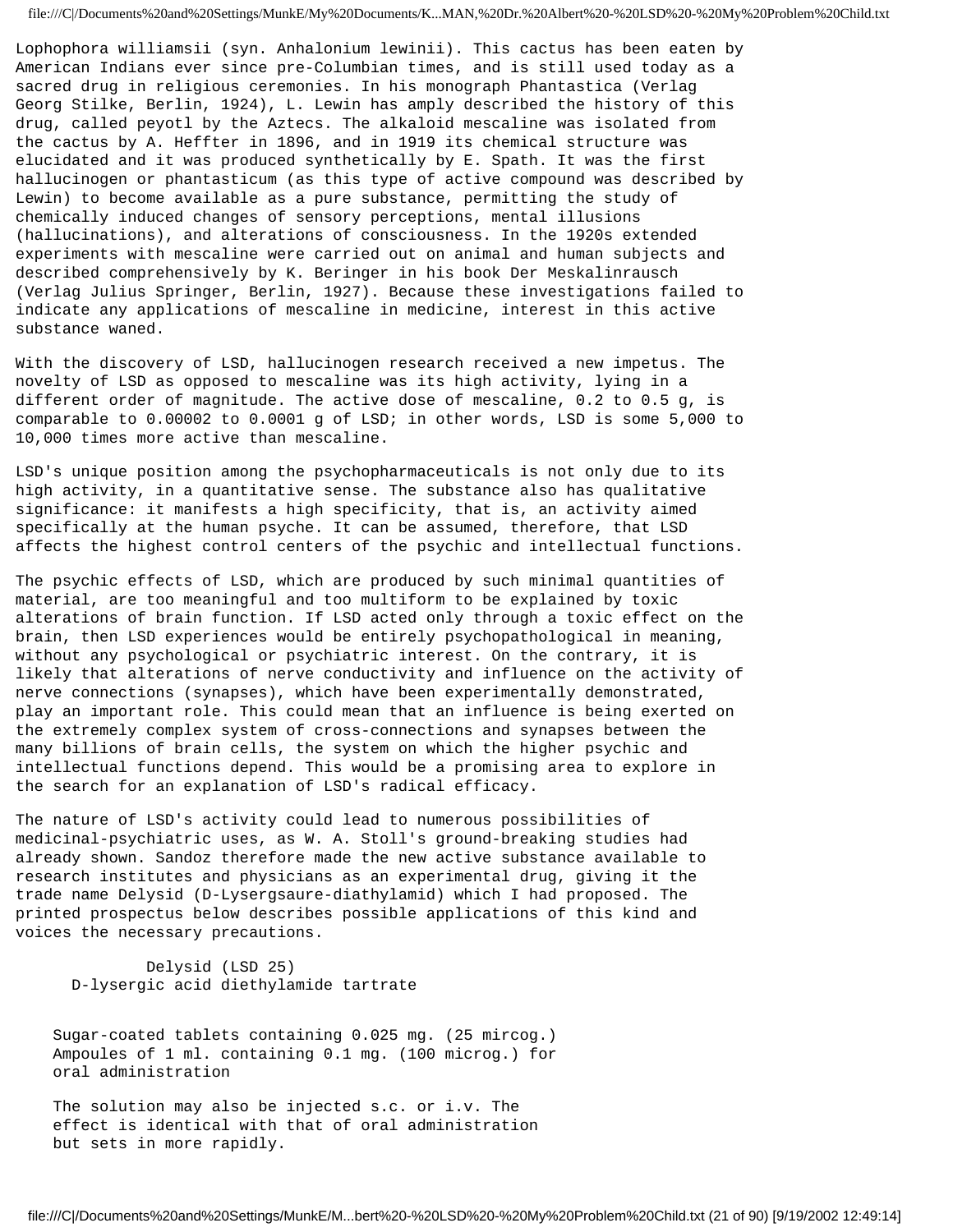#### PROPERTIES

 The administration of very small doses of Delysid (1/2-2 microg./kg. body weight) results in transitory disturbances of affect, hallucinations, depersonalization, reliving of repressed memories, and mild neurovegetative symptoms. The effect sets in after 30 to 90 minutes and generally lasts 5 to 12 hours. However, intermittent disturbances of affect may occasionally persist for several days.

### METHOD OF ADMINISTRATION

 For oral administration the contents of 1 ampoule of Delysid are diluted with distilled water, a 1% solution of tartaric acid or halogen-free tap water.

 The absorption of the solution is somewhat more rapid and more constant than that of the tablets.

 Ampoules which have not been opened, which have been protected against light and stored in a cool place are stable for an unlimited period. Ampoules which have been opened or diluted solutions retain their effectiveness for 1 to 2 days, if stored in a refrigerator.

#### INDICATIONS AND DOSAGE

 a) Analytical psychotherapy, to elicit release of repressed material and provide mental relaxation, particularly in anxiety states and obsessional neuroses.

 The initial dose is 25 microg. (1/4 of an ampoule or 1 tablet). This dose is increased at each treatment by 25 microg. until the optimum dose (usually between 50 and 200 microg.) is found. The individual treatments are best given at intervals of one week.

 b) Experimental studies on the nature of psychoses: By taking Delysid himself, the psychiatrist is able to gain an insight into the world of ideas and sensations of mental patients. Delysid can also be used to induce model psychoses of short duration in normal subjects, thus facilitating studies on the pathogenesis of mental disease.

 In normal subjects, doses of 25 to 75 microg. are generally sufficient to produce a hallucinatory psychosis (on an average 1 microg./kg. body weight). In certain forms of psychosis and in chronic alcoholism, higher doses are necessary (2 to 4 microg./kg. body weight).

### PRECAUTIONS

 Pathological mental conditions may be intensified by Delysid. Particular caution is necessary in subjects with a suicidal tendency and in those cases where a psychotic development appears imminent. The psycho-affective liability and the tendency to commit impulsive acts may occasionally last for some days.

 Delysid should only be administered under strict medical supervision. The supervision should not be discontinued until the effects of the drug have completely orn off.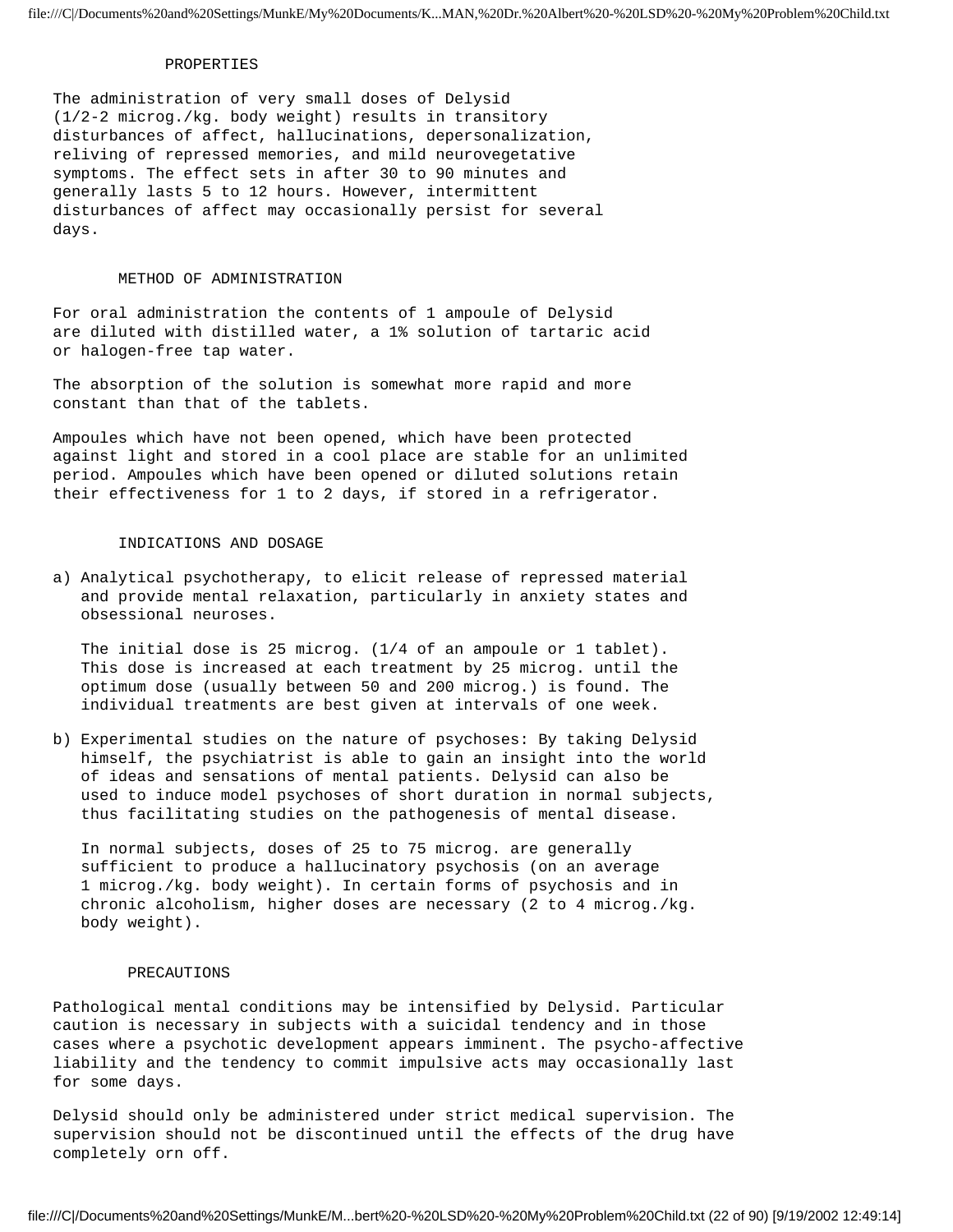#### ANTIDOTE

 The mental effects of Delysid can be rapidly reversed by the i.m. administration of 50 mg. chlorpromazine.

Literature available on request.

SANDOZ LTD., BASLE, SWITZERLAND

The use of LSD in analytical psychotherapy is based mainly on the following psychic effects.

In LSD inebriation the accustomed world view undergoes a deep-seated transformation and disintegration. Connected with this is a loosening or even suspension of the I-you barrier. Patients who are bogged down in an egocentric problem cycle can thereby be helped to release themselves from their fixation and isolation. The result can be an improved rapport with the doctor and a greater susceptibility to psychotherapeutic influence. The enhanced suggestibility under the influence of LSD works toward the same goal.

Another significant, psychotherapeutically valuable characteristic of LSD inebriation is the tendency of long forgotten or suppressed contents of experience to appear again in consciousness. Traumatic events, which are sought in psychoanalysis, may then become accessible to psychotherapeutic treatment. Numerous case histories tell of experiences from even the earliest childhood that were vividly recalled during psychoanalysis under the influence of LSD. This does not involve an ordinary recollection, but rather a true reliving; not a reminiscence, but rather a reviviscence, as the French psychiatrist Jean Delay has formulated it.

LSD does not act as a true medicament; rather it plays the role of a drug aid in the context of psychoanalytic and psychotherapeutic treatment and serves to channel the treatment more effectively and to shorten its duration. It can fulfill this function in two particular ways.

In one procedure, which was developed in European clinics and given the name psychotytic therapy, moderately strong doses of LSD are administered in several successive sessions at regular intervals. Subsequently the LSD experiences are worked out in group discussions, and in expression therapy by drawing and painting. The term psycholytic therapy was coined by Ronald A. Sandison, an English therapist of Jungian orientation and a pioneerof clinical LSD research. The root -lysis or -lytic signifies the dissolution of tension or conflicts in the human psyche.

In a second procedure, which is the favored treatment in the United States, a single, very high LSD dose (0.3 to 0.6 mg) is administered after correspondingly intensive psychological preparation of the patients. This method, described as psychedelic therapy, attempts to induce a mystical-religious experience through the shock effects of LSD. This experience can then serve as a starting point for a restructuring and curing of the patient's personality in the accompanying psychotherapeutic treatment. The term psychedelic, which can be translated as "mind-manifesting" or "mind-expanding," was introduced by Humphry Osmond, a pioneer of LSD research in the United States.

LSD's apparent benefits as a drug auxiliary in psychoanalysis and psychotherapy are derived from properties diametrically opposed to the effects of tranquilizer-type psychopharmaceuticals. Whereas tranquilizers tend to cover up the patient's problems and conflicts, reducing their apparent gravity and importance: LSD, on the contrary, makes them more exposed and more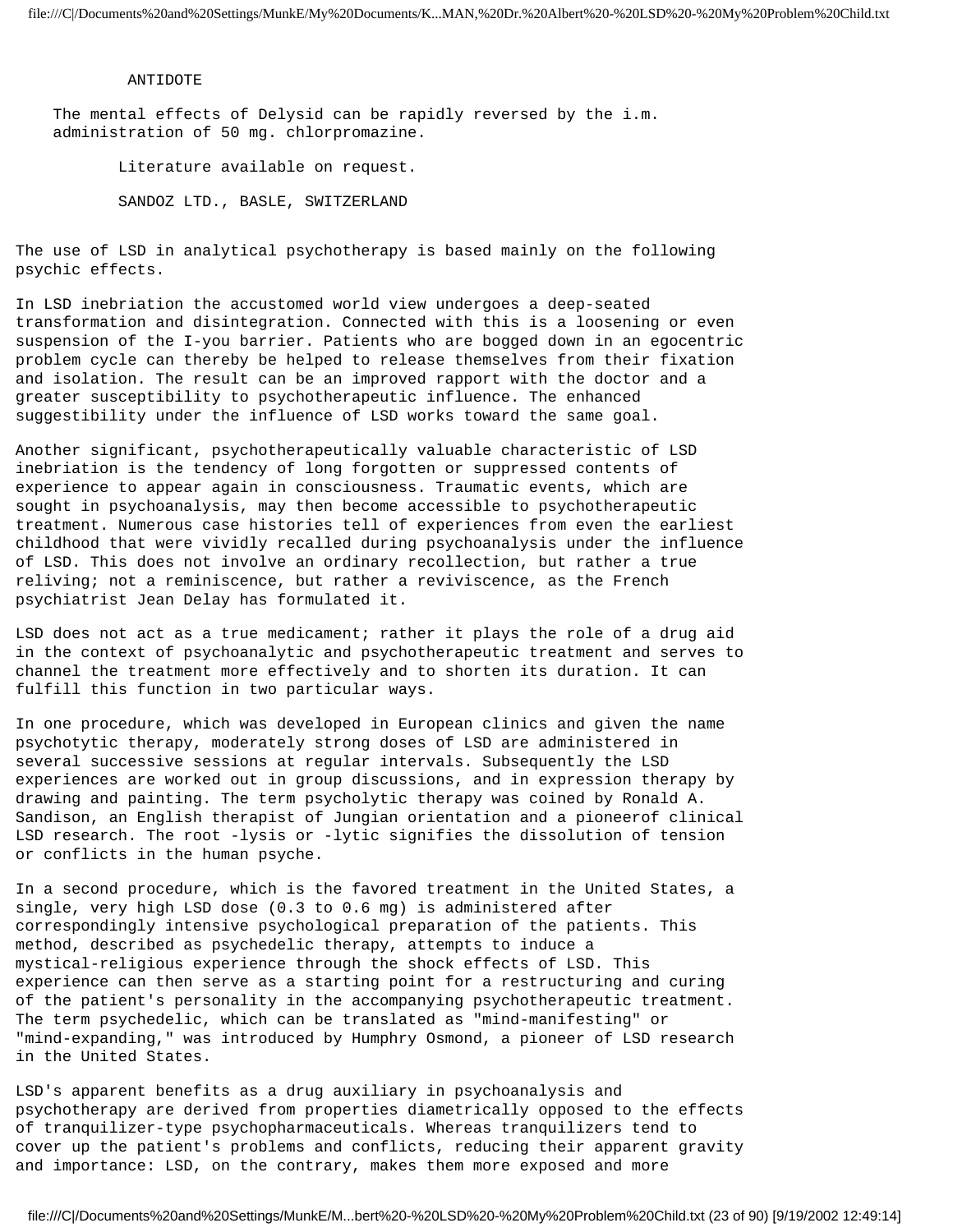intensely experienced. This clearer recognition of problems and conflicts makes them, in turn, more susceptible to psychotherapeutic treatment.

The suitability and success of LSD in psychoanalysis and psychotherapy are still a subject of controversy in professional circles. The same could be said, however, of other procedures employed in psychiatry such as electroshock, insulin therapy, or psychosurgery, procedures that entail, moreover, a far greater risk than the use of LSD, which under suitable conditions can be considered practically safe.

Because forgotten or repressed experiences, under the influence of LSD, may become conscious with considerable speed, the treatment can be correspondingly shortened. To some psychiatrists, however, this reduction of the therapy's duration is a disadvantage. They are of the opinion that this precipitation leaves the patient insufficient time for psychotherapeutic working-through. The therapeutic effect they believe, persists for a shorter time than when there is a gradual treatment, including a slow process of becoming conscious of the traumatic experiences.

Psycholytic and especially psychedelic therapy require thorough preparation of the patient for the LSD experience, to avoid his or her being frightened by the unusual and the unfamiliar. Only then is a positive interpretation of the experience possible. The selection of patients is also important, since not all types of psychic disturbance respond equally well to these msthods of treatment. Successful use of LSD-assisted psychoanalysis and psychotherapy presupposes speclflc knowledge and experience.

In this respect self-examination by psychiatrists, as W. A. Stoll has pointed out, can be most useful. They provide the doctors with direct insight, based on firsthand experience into the strange world of LSD inebriation, and make it possible for them truly to understand these phenomena in their patients, to interpret them properly, and to take full advantage of them.

The following pioneers in use of LSD as a drug aid in psychoanalysis and psychotherapy deserve to be named in the front rank: A. K. Busch and W. C. Johnson, S. Cohen and B. Eisner, H. A. Abramson, H. Osmond, and A. Hoffer in the United States; R. A. Sandison in England; W. Frederking and H. Leuner in Germany; and G. Roubicek and S. Grof in Czechoslovakia.

The second indication for LSD cited in the Sandoz prospectus on Delysid concerns its use in experimental investigations on the nature of psychoses. This arises from the fact that extraordinary psychic states experimentally produced by LSD in healthy research subjects are similar to many manifestations of certain mental disturbances. In the early days of LSD research, it was often claimed that LSD inebriation has something to do with a type of "model psychosis." This idea was dismissed, however, because extended comparative investigations showed that there were essential differences between the manifestations of psychosis and the LSD experience. With the LSD model, nevertheless, it is possible to study deviations from the normal psychic and mental condition, and to observe the biochemical and electrophysiological alterations associated with them. Perhaps we shall thereby gain new insights into the nature of psychoses. According to certain theories, various mental disturbances could be produced by psychotoxic metabolic products that have the power, even in minimal quantities, to alter the functions of brain cells. LSD represents a substance that certainly does not occur in the human organism, but whose existence and activity let it seem possible that abnormal metabolic products could exist, that even in trace quantities could produce mental disturbances. As a result, the conception of a biochemical origin of certain mental disturbances has received broader support, and research in this direction has been stimulated.

One medicinal use of LSD that touches on fundamental ethical questions is its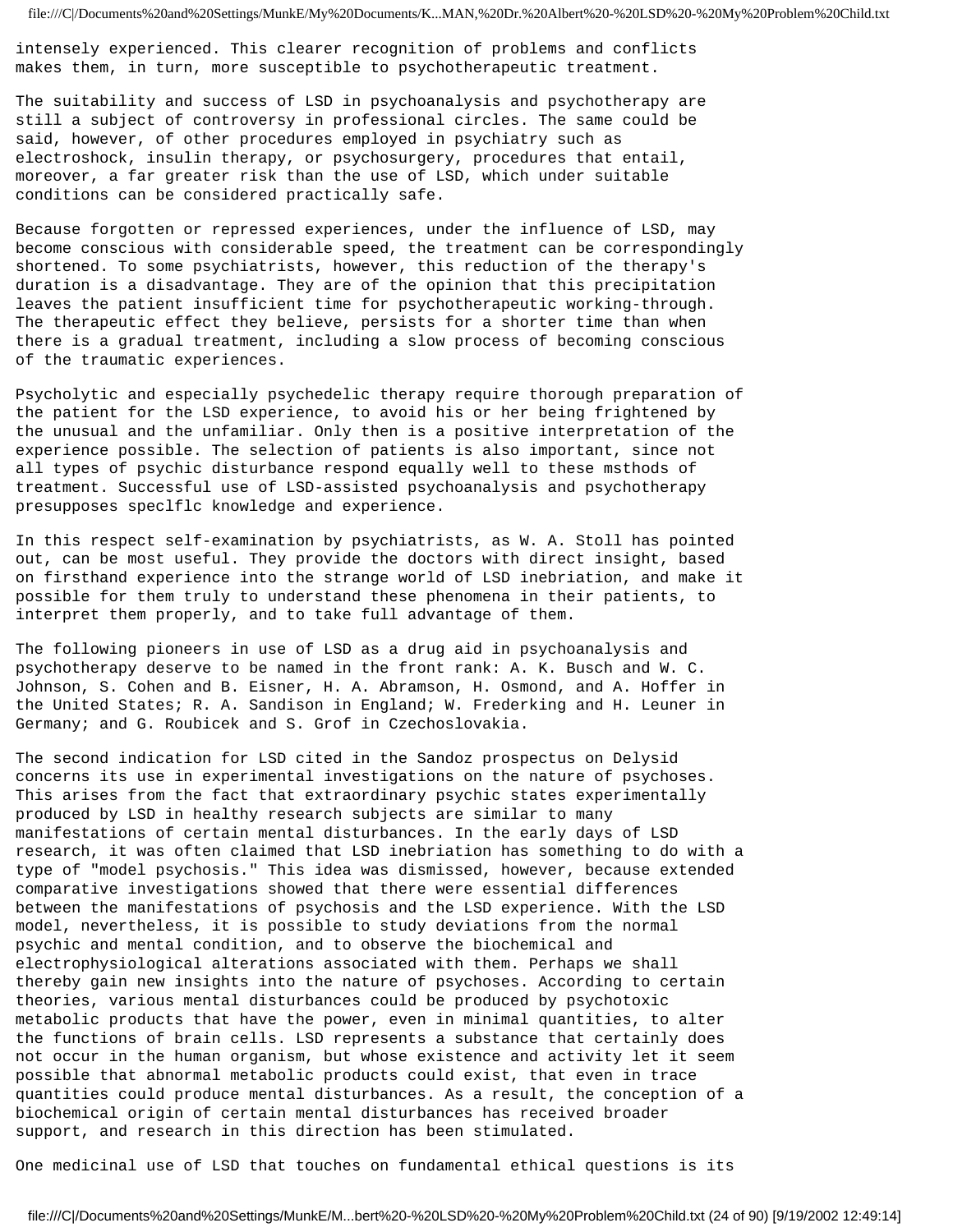administration to the dying. This practice arose from observations in American clinics that especially severe painful conditions of cancer patients, which no longer respond to conventional pain-relieving medication, could be alleviated or completely abolished by LSD. Of course, this does not involve an analgesic effect in the true sense. The diminution of pain sensitivity may rather occur because patients under the influence of LSD are psychologically so dissociated from their bodies that physical pain no longer penetrates their consciousness. In order for LSD to be effective in such cases, it is especially crucial that patients be prepared and instructed about the kind of experiences and transformations that await them. In many cases it has proved beneficial for either a member of the clergy or a psychotherapist to guide the patient's thoughts in a religious direction. Numerous case histories tell of patients who gained meaningful insights about life and death on their deathbeds as, freed from pain in LSD ecstasy and reconciled to their fate, they faced their earthly demise fearlessly and in peace.

The hitherto existing knowledge about the administration of LSD to the terminally ill has been summarized and published by S. Grof and J. Halifax in their book The Human Encounter with Death (E. P. Dutton, New York, 1977). The authors, together with E. Kast, S. Cohen, and W. A. Pahnke, are among the pioneers of this application of LSD.

The most recent comprehensive publication on the use of LSD in psychiatry, Realms of the Human Unconscious: Observations from LSD Research (The Viking Press, New York, 1975), likewise comes from S. Grof, the Czech psychiatrist who has emigrated to the United States. This book offers a critical evaluation of the LSD experience from the viewpoint of Freud and Jung, as well as of existential analysis.

#### 5. From Remedy to Inebriant

During the first years after its discovery, LSD brought me the same happiness and gratification that any pharmaceutical chemist would feel on learning that a substance he or she produced might possibly develop into a valuable medicament. For the creation of new remedies is the goal of a pharmaceutical chemist's research activity; therein lies the meaning of his or her work.

# Nonmedical Use of LSD

This joy at having fathered LSD was tarnished after more than ten years of uninterrupted scientific research and medicinal use when LSD was swept up in the huge wave of an inebriant mania that began to spread over the Western world, above all the United States, at the end of the 1950s. It was strange how rapidly LSD adopted its new role as inebriant and, for a time, became the number-one inebriating drug, at least as far as publicity was concerned. The more its use as an inebriant was disseminated, bringing an upsurge in the number of untoward incidents caused by careless, medically unsupervised use, the more LSD became a problem child for me and for the Sandoz firm.

It was obvious that a substance with such fantastic effects on mental perception and on the experience of the outer and inner world would also arouse interest outside medical science, but I had not expected that LSD, with its unfathomably uncanny, profound effects, so unlike the character of a recreational drug, would ever find worldwide use as an inebriant. I had expected curiosity and interest on the part of artists outside of medicine performers, painters, and writers - but not among people in general. After the scientific publications around the turn of the century on mescaline - which, as already mentioned, evokes psychic effects quite like those of LSD - the use of this compound remained confined to medicine and to experiments within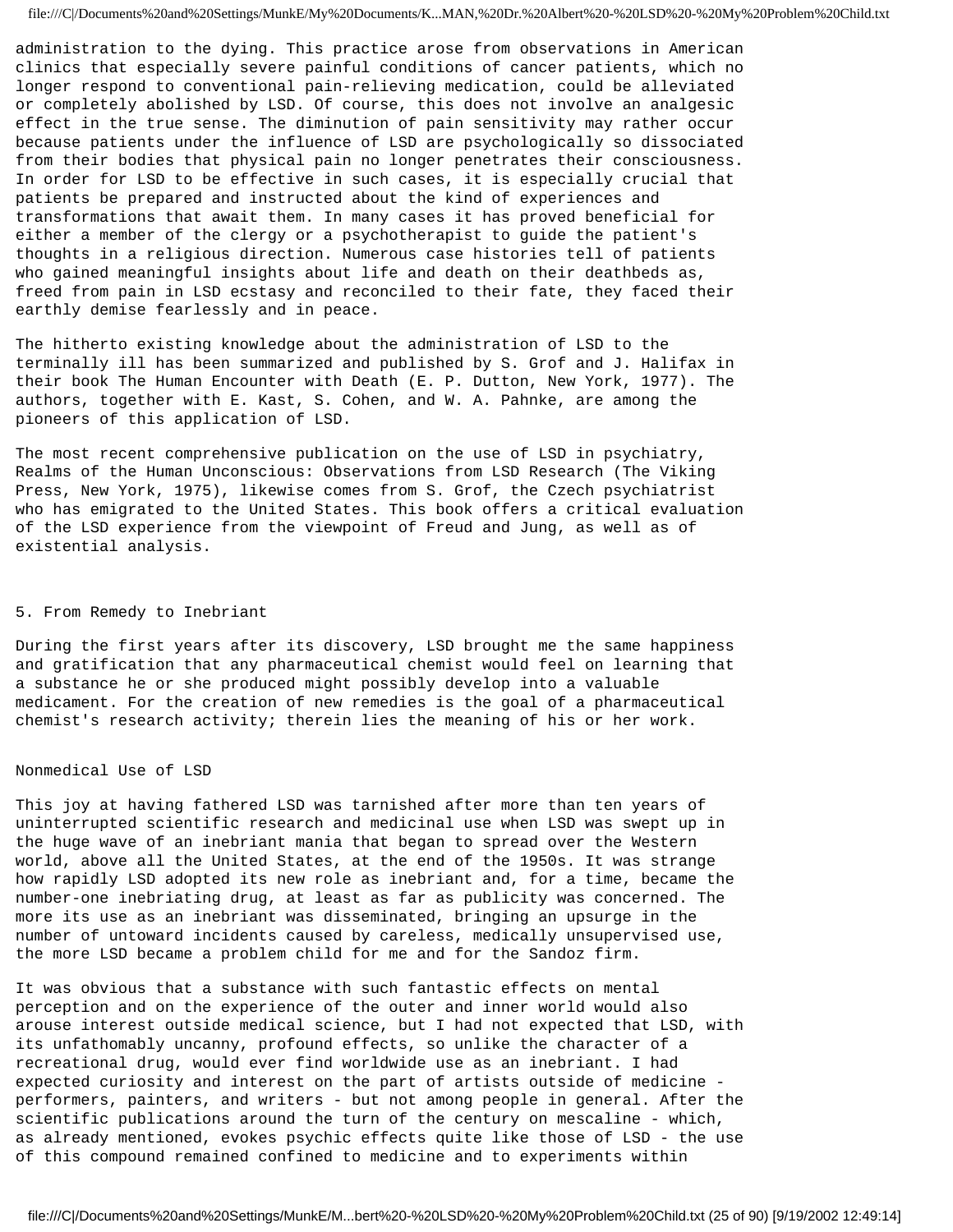artistic and literary circles. I had expected the same fate for LSD. And indeed, the first non-medicinal self-experiments with LSD were carried out by writers, painters, musicians, and other intellectuals.

LSD sessions had reportedly provoked extraordinary aesthetic experiences and granted new insights into the essence of the creative process. Artists were influenced in their creative work in unconventional ways. A particular type of art developed that has become known as psychedelic art. It comprises creations produced under the influenced of LSD and other psychedelic drugs, whereby the drugs acted as stimulus and source of inspiration. The standard publication in this field is the book by Robert E. L. Masters and Jean Houston, Psychedelic Art (Balance House, 1968). Works of psychedelic art are not created while the drug is in effect, but only afterward, the artist being inspired by these experiences. As long as the inebriated condition lasts, creative activity is impeded, if not completely halted. The influx of images is too great and is increasing too rapidly to be portrayed and fashioned. An overwhelming vision paralyzes activity. Artistic productions arising directly from LSD inebriation, therefore, are mostly rudimentary in character and deserve consideration not because of their artistic merit, but because they are a type of psychoprogram, which offers insight into the deepest mental structures of the artist, activated and made conscious by LSD. This was demonstrated later in a large-scale experiment by the Munich psychiatrist Richard P. Hartmann, in which thirty famous painters took part. He published the results in his book Mlerei aus Bereichen des Unbewussten: Kunstler Experimentieren unter LSD [Painting from spheres of the unconscious: artists experiment with LSD], Verlag M. Du Mont Schauberg, Cologne, 1974).

LSD experiments also gave new impetus to exploration into the essence of religious and mystical experience. Religious scholars and philosophers discussed the question whether the religious and mystical experiences often discovered in LSD sessions were genuine, that is, comparable to spontaneous mysticoreligious enlightenment.

This nonmedicinal yet earnest phase of LSD research, at times in parallel with medicinal research, at times following it, was increasingly overshadowed at the beginning of the 1960s, as LSD use spread with epidemic-like speed through all social classes, as a sensational inebriating drug, in the course of the inebriant mania in the United States. The rapid rise of drug use, which had its beginning in this country about twenty years ago, was not, however, a consequence of the discovery of LSD, as superficial observers often declared. Eather it had deep-seated sociological causes: materialism, alienation from nature through industrialization and increasing urbanization, lack of satisfaction in professional employment in a mechanized, lifeless working world, ennui and purposelessness in a wealthy, saturated society, and lack of a religious, nurturing, and meaningful philosophical foundation of life.

The existence of LSD was even regarded by the drug enthusiasts as a predestined coincidence - it had to be discovered precisely at this time in order to bring help to people suffering under the modern conditions. It is not surprising that LSD first came into circulation as an inebriating drug in the United States, the country in which industrialization, urbanization, and mechanization, even of agriculture, are most broadly advanced. These are the same factors that have led to the origin and growth of the hippie movement that developed simultaneously with the LSD wave. The two cannot be dissociated. It would be worth investigating to what extent the consumption of psychedelic drugs furthered the hippie movement and conversely.

The spread of LSD from medicine and psychiatry into the drug scene was introduced and expedited by publications on sensational LSD experiments that, although they were carried out in psychiatric clinics and universities, were not then reported in scientific journals, but rather in magazines and daily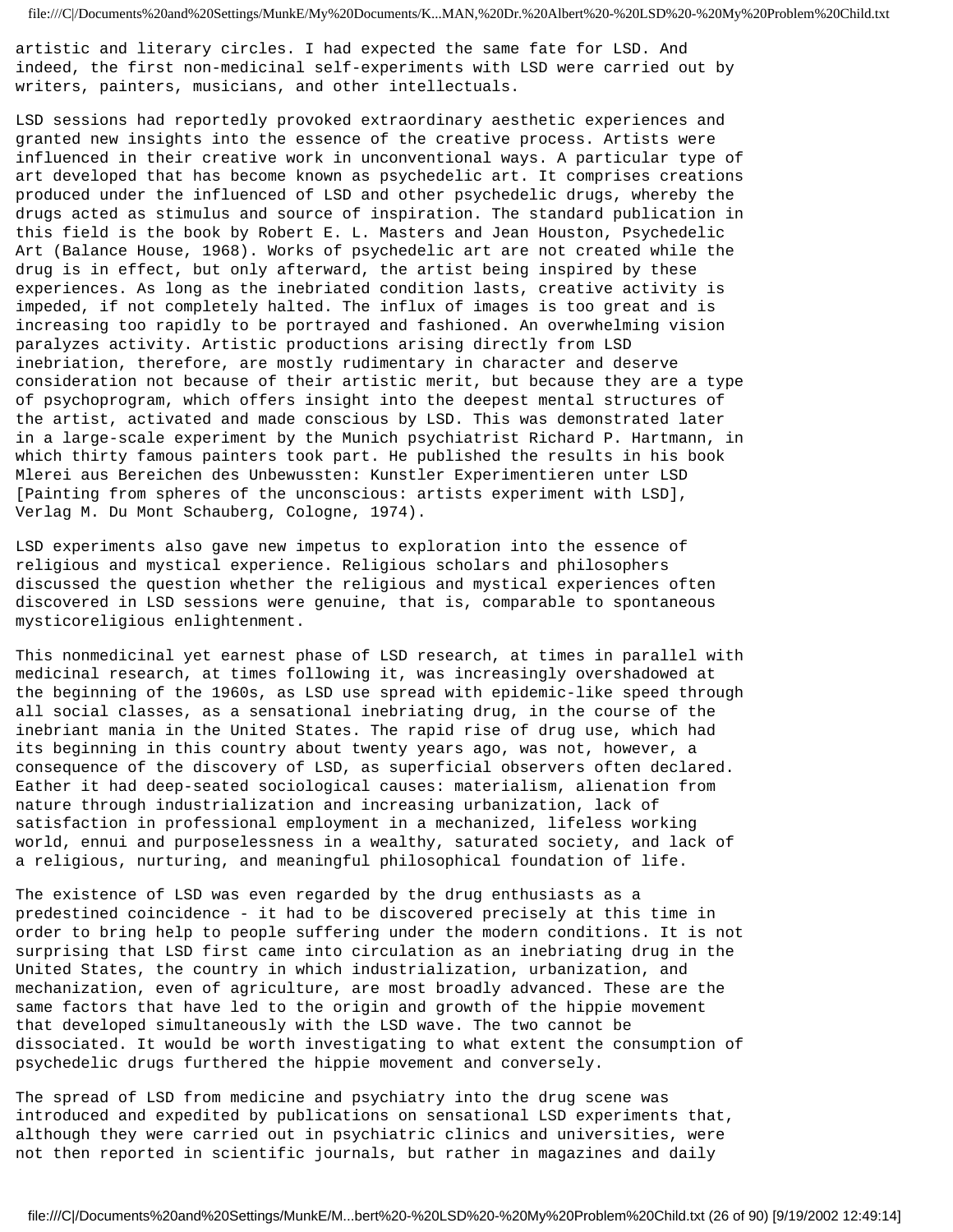papers, greatly elaborated. Reporters made themselves available as guinea pigs. Sidney Katz, for example, participated in an LSD experiment in the Saskatchewan Hospital in Canada under the supervision of noted psychiatrists; his experiences, however, were not published in a medical journal. Instead, he described them in an article entitled "My Twelve Hours as a Madman" in his magazine MacLean's Canada National Magazine, colorfully illustrated in fanciful fullness of detail. The widely distributed German magazine Quick, in its issue number 12 of 21 March 1954, reported a sensational eyewitness account on "Ein kuhnes wissenschaftliches Experiment" [a daring scientific experiment] by the painter Wilfried Zeller, who took "a few drops of lysergic acid" in the Viennese University Psychiatric Clinic. Of the numerous publications of this type that have made effective lay propaganda for LSD, it is sufficient to cite just one more example: a large-scale, illustrated article in Look magazine of September 1959. Entitled "The Curious Story Behind the New Cary Grant," it must have contributed enormously to the diffusion of LSD consumption. The famous movie star had received LSD in a respected clinic in California, in the course of a psychotherapeutic treatment. He informed the Look reporter that he had sought inner peace his whole life long, but yoga, hypnosis, and mysticism had not helped him. Only the treatment with LSD had made a new, selfstrengthened man out of him, so that after three frustrating marriages he now believed himself really able to love and make a woman happy.

The evolution of LSD from remedy to inebriating drug was, however, primarily promoted by the activities of Dr. Timothy Leary and Dr. Richard Alpert of Harvard University. In a later section I will come to speak in more detail about Dr. Leary and my meetings with this personage who has become known worldwide as an apostle of LSD.

Books also appeared on the U.S. market in which the fantastic effects of LSD were reported more fully. Here only two of the most important will be mentioned: Exploring I nner Space by Jane Dunlap (Harcourt Brace and World, New York, 1961) and My Self and I by Constance A. Newland (N A.L. Signet Books, New York, 1963). Although in both cases LSD was used within the scope of a psychiatric treatment, the authors addressed their books, which became bestsellers, to the broad public. In her book, subtitled "The Intimate and Completely Frank Record of One Woman's Courageous Experiment with Psychiatry's Newest Drug, LSD 25," Constance A. Newland described in intimate detail how she had been cured of frigidity. After such avowals, one can easily imagine that many people would want to try the wondrous medicine for themselves. The mistaken opinion created by such reports - that it would be sufficient simply to take LSD in order to accomplish such miraculous effects and transformations in oneself - soon led to broad diffusion of self-experimentation with the new drug.

Objective, informative books about LSD and its problems also appeared, such as the excellent work by the psychiatrist Dr. Sidney Cohen, The Beyond Within (Atheneum, New York, 1967), in which the dangers of careless use are clearly exposed. This had, however, no power to put a stop to the LSD epidemic.

As LSD experiments were often carried out in ignorance of the uncanny, unforeseeable, profound effects, and without medical supervision, they frequently came to a bad end. With increasing LSD consumption in the drug scene, there came an increase in "horror trips" - LSD experiments that led to disoriented conditions and panic, often resulting in accidents and even crime.

The rapid rise of nonmedicinal LSD consumption at the beginning of the 1960s was also partly attributable to the fact that the drug laws then current in most countries did not include LSD. For this reason, drug habitues changed from the legally proscribed narcotics to the still-legal substance LSD. Moreover, the last of the Sandoz patents for the production of LSD expired in 1963, removing a further hindrance to illegal manufacture of the drug.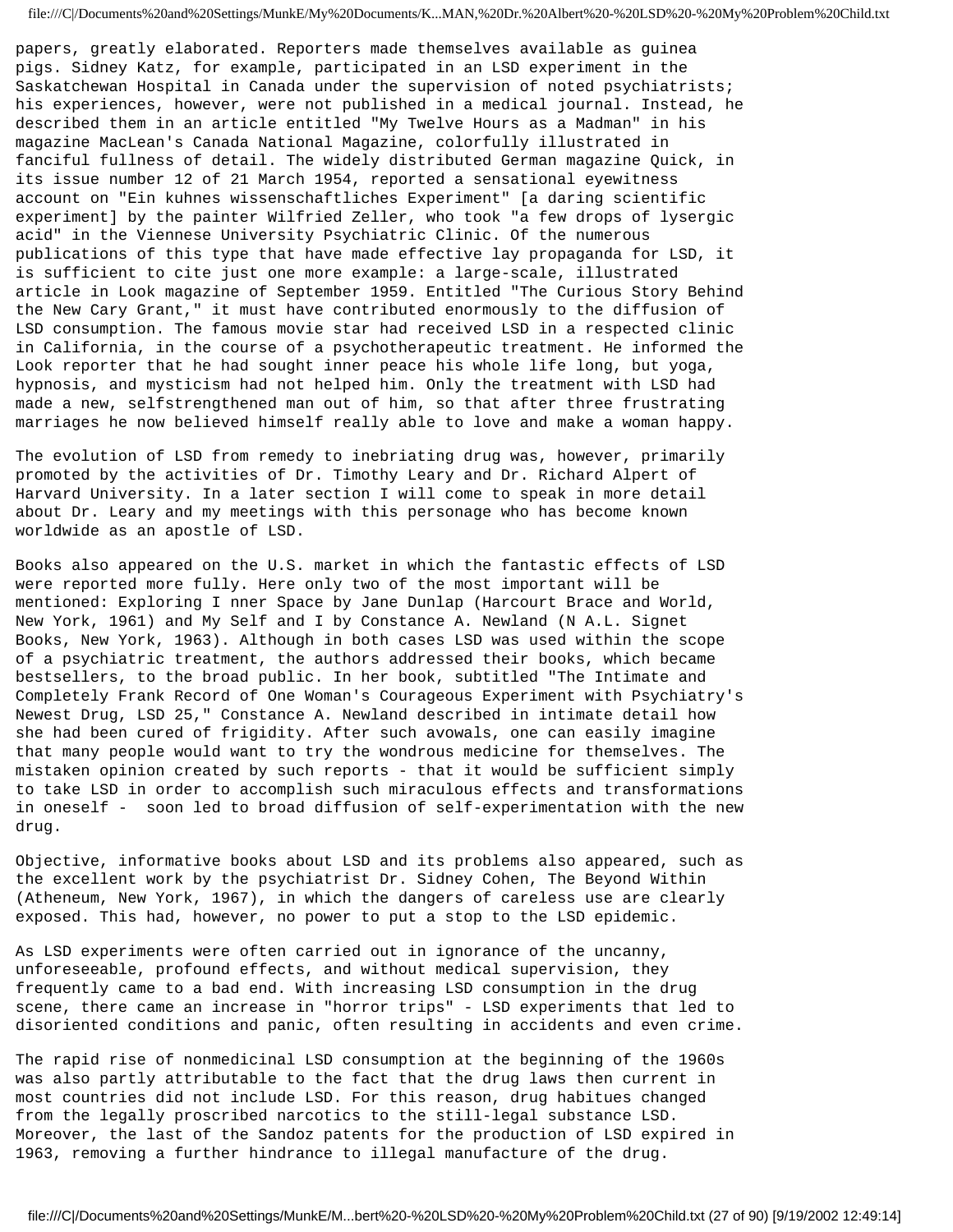The rise of LSD in the drug scene caused our firm a nonproductive, laborious burden. National control laboratories and health authorities requested statements from us about chemical and pharmacological properties, stability and toxicity of LSD, and analytical methods for its detection in confiscated drug samples, as well as in the human body, in blood and urine. This brought a voluminous correspondence, which expanded in connection with inquiries from all over the world about accidents, poisonings, criminal acts, and so forth, resulting from misuse of LSD. All this meant enormous, unprofitable difficulties, which the business management of Sandoz regarded with disapproval. Thus it happened one day that Professor Stoll, managing director of the firm at the time, said to me reproachfully: "I would rather you had not discovered LSD."

At that time, I was now and again assailed by doubts whether the valuable pharmacological and psychic effects of LSD might be outweighed by its dangers and by possible injuries due to misuse. Would LSD become a blessing for humanity, or a curse? This I often asked myself when I thought about my problem child. My other preparations, Methergine, Dihydroergotamine, and Hydergine, caused me no such problems and difficulties. They were not problem children; lacking extravagant properties leading to misuse, they have developed in a satisfying manner into therapeutically valuable medicines.

The publicity about LSD attained its high point in the years 1964 to 1966, not only with regard to enthusiastic claims about the wondrous effects of LSD by drug fanatics and hippies, but also to reports of accidents, mental breakdowns, criminal acts, murders, and suicide under the influence of LSD. A veritable LSD hysteria reigned.

#### Sandoz Stops LSD Distribution

In view of this situation, the management of Sandoz was forced to make a public statement on the LSD problem and to publish accounts of the corresponding measures that had been taken. The pertinent letter, dated 23 August 1965, by Dr. A. Cerletti, at the time director of the Pharmaceutical Department of Sandoz, is reproduced below:

Decision Regarding LSD 25 and Other Hallucinogenic Substances

> More than twenty years have elapsed since the discovey by Albert Hofmann of LSD 25 in the SANDOZ Laboratories. Whereas the . fundamental importance of this discovery may be assessed by its impact on the development of modern psychiatric research, it must be recognized that it placed a heavy burden of responsibility on SANDOZ, the owner of this product.

> The finding of a new chemical with outstanding biological properties, apart from the scientific success implied by its synthesis, is usually the first decisive step toward profitable development of a new drug. In the case of LSD, however, it soon became clear that, despite the outstanding properties of this compound, or rather because of the very nature of these qualities, even though LSD was fully protected by SANDOZ-owned patents since the time of its first synthesis in 1938, the usual means of practical exploitation could not be envisaged.

> On the other hand, all the evidence obtained following the initial studies in animals and humans carried out in the SANDOZ research laboratories pointed to the important role that this substance could play as an investigational tool in neurological research and in psychiatry.

> It was therefore decided to make LSD available free of charge to qualified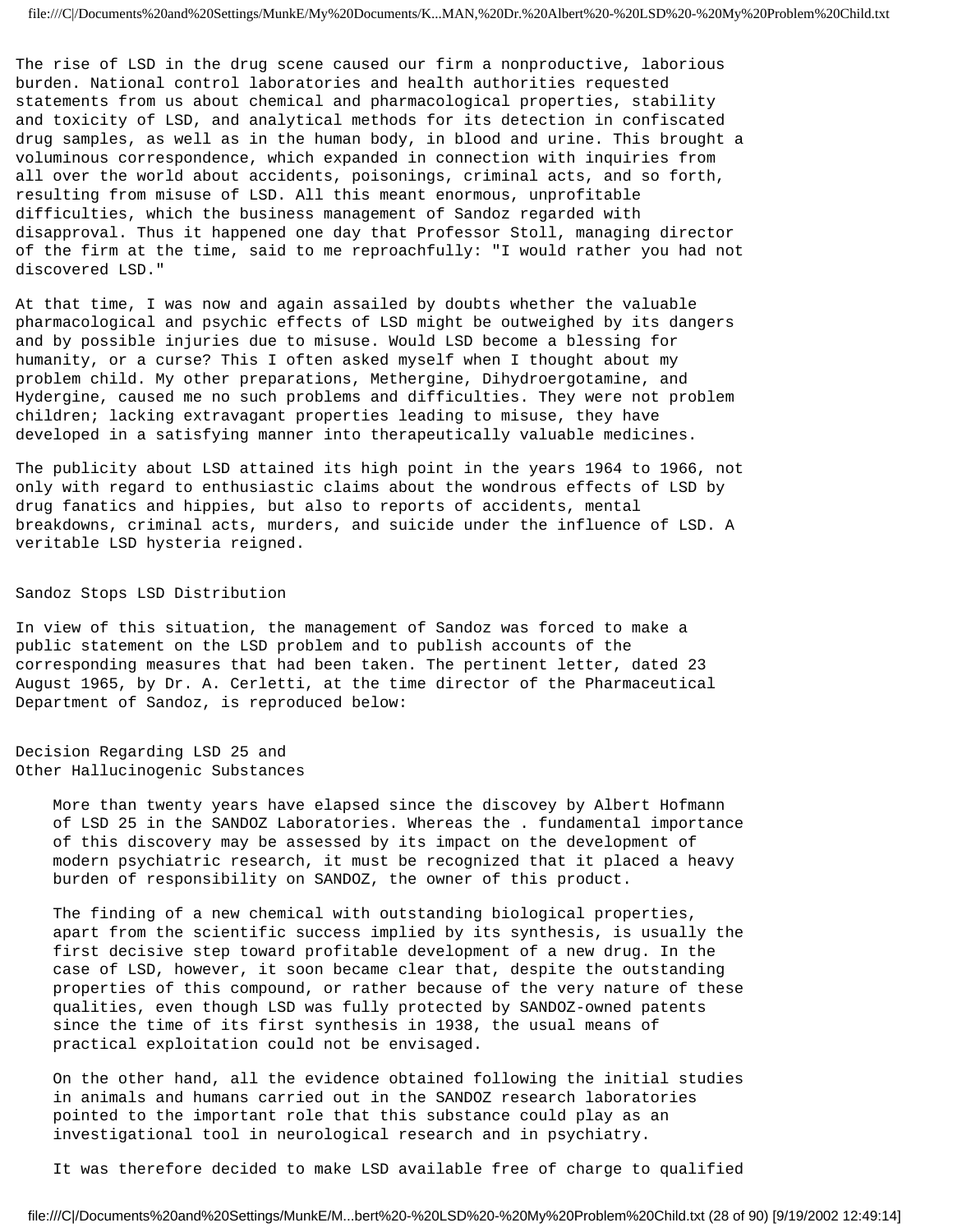experimental and clinical investigators all over the world. This broad research approach was assisted by the provision of any necessary technical aid and in many instances also by financial support.

 An enormous amount of scientific documents, published mainly in the international biochemical and medical literature and systematically listed in the "SANDOZ Bibliography on LSD" as well as in the "Catalogue of Literature on Delysid" periodically edited by SANDOZ, gives vivid proof of what has been achieved by following this line of policy over nearly two decades. By exercising this kind of "nobile offlcium" in accordance with the highest standards of medical ethics with all kinds of self-imposed precautions and restrictions, it was possible for many years to avoid the danger of abuse (i.e., use by people neither competent nor qualifled), which is always inherent in a compound with exceptional CNS activity.

 In spite of all our precautions, cases of LSD abuse have occurred from time to time in varying circumstances completely beyond the control of SANDOZ. Very recently this danger has increased considerably and in some parts of the world has reached the scale of a serious threat to public health. This state of affairs has now reached a critical point for the following reasons: (1) A worldwide spread of misconceptions of LSD has been caused by an increasing amount of publicity aimed at provoking an active interest in laypeople by means of sensational stories and statements; (2) In most countries no adequate legislation exists to control and regulate the production and distribution of substances like LSD; (3) The problem of availability of LSD, once limited on technical grounds, has fundamentally changed with the advent of mass production of lysergic acid by fermentation procedures. Since the last patent on LSD expired in 1963, it is not surprising to find that an increasing number of dealers in fine chemicals are offering LSD from unknown sources at the high price known to be paid by LSD fanatics.

 Taking into consideration all the above-mentioned circumstances and the flood of requests for LSD which has now become uncontrollable, the pharmaceutical management of SANDOZ has decided to stop immediately all further production and distribution of LSD. The same policy will apply to all derivatives or analogues of LSD with hallucinogenic properties as well as to Psilocybin, Psilocin, and their hallucinogenic congeners.

For a while the distribution of LSD and psilocybin was stopped completely by Sandoz. Most countries had subsequently proclaimed strict regulations concerning possession, distribution, and use of hallucinogens, so that physicians, psychiatric clinics, and research institutes, if they could produce a special permit to work with these substances from the respective national health authorities, could again be supplied with LSD and psilocybin. In the United States the National Institute of Mental Health (NIMH) undertook the distribution of these agents to licensed research institutes.

All these legislative and official precautions, however, had little influence on LSD consumption in the drug scene, yet on the other hand hindered and continue to hinder medicinal-psychiatric use and LSD research in biology and neurology, because many researchers dread the red tape that is connected with the procurement of a license for the use of LSD. The bad reputation of LSD its depiction as an "insanity drug" and a "satanic invention" - constitutes a further reason why many doctors shunned use of LSD in their psychiatric practice.

In the course of recent years the uproar of publicity about LSD has quieted, and the consumption of LSD as an inebriant has also diminished, as far as that can be concluded from the rare reports about accidents and other regrettable occurrences following LSD ingestion. It may be that the decrease of LSD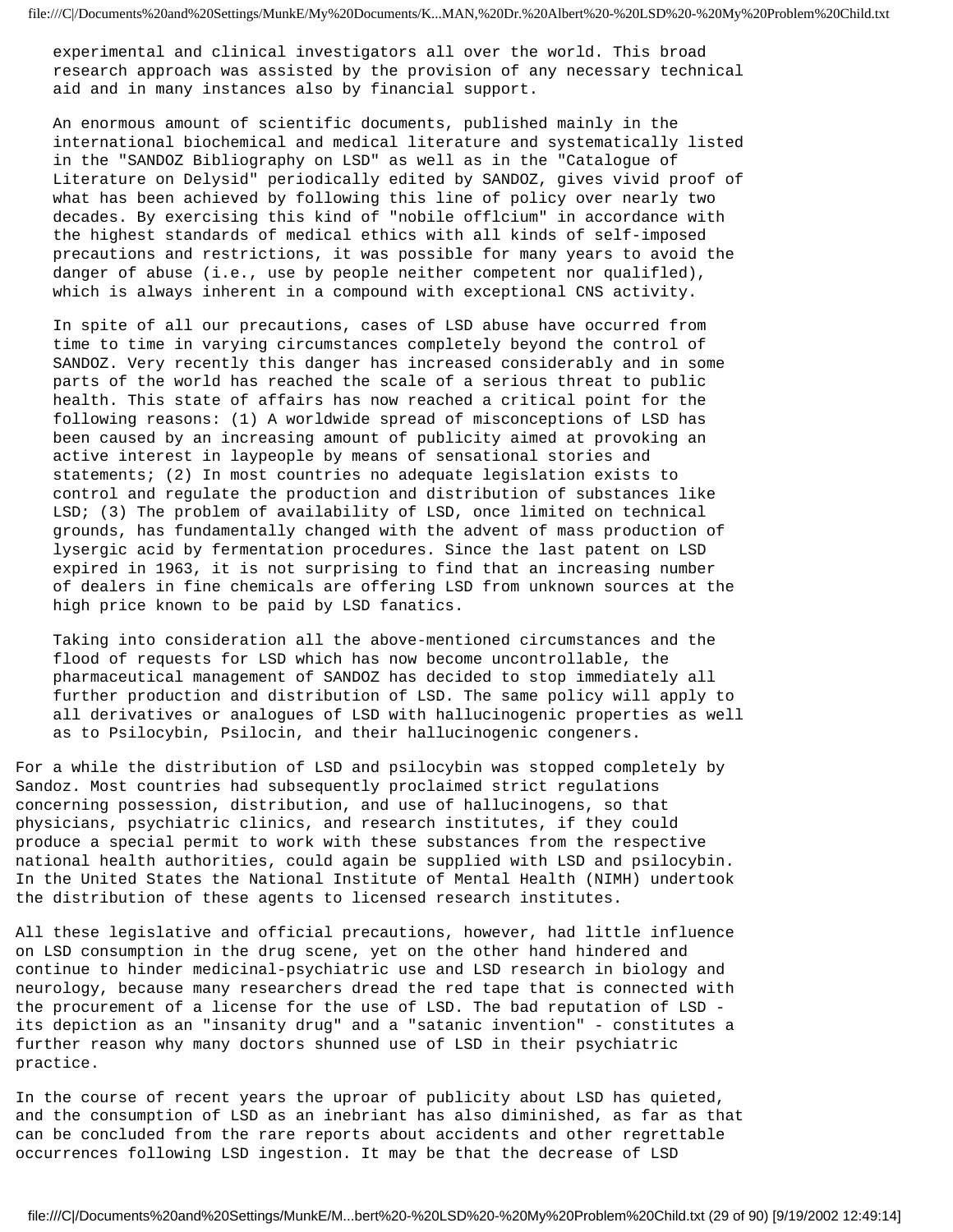accidents, however, is not simply due to a decline in LSD consumption. Possibly the recreational users, with time, have become more aware of the particular effects and dangers of LSD and more cautious in their use of this drug. Certainly LSD, which was for a time considered in the Western world, above all in the United States, to be the number-one inebriant, has relinquished this leading role to other inebriants such as hashish and the habituating, even physically destructive drugs like heroin and amphetamine. The last-mentioned drugs represent an alarrning sociological and public health problem today.

# Dangers of Nomnedicinal LSD Experiments

While professional use of LSD in psychiatry entails hardly any risk, the ingestion of this substance outside of medical practice, without medical supervision, is subject to multifarious dangers. These dangers reside, on the one hand, in external circumstances connected with illegal drug use and, on the other hand, in the peculiarity of LSD's psychic effects.

The advocates of uncontrolled, free use of LSD and other hallucinogens base their attitude on two claims: (l) this type of drug produces no addiction, and (2) until now no danger to health from moderate use of hallucinogens has been demonstrated. Both are true. Genuine addiction, characterized by the fact that psychic and often severe physical disturbances appear on withdrawal of the drug, has not been observed, even in cases in which LSD was taken often and over a long period of time. No organic injury or death as a direct consequence of an LSD intoxication has yet been reported. As discussed in greater detail in the chapter "LSD in Animal Experiments and Biological Research," LSD is actually a relatively nontoxic substance in proportion to its extraordinarily high psychic activity.

#### Psychotic Reactions

Like the other hallucinogens, however, LSD is dangerous in an entirely different sense. While the psychic and physical dangers of the addicting narcotics, the opiates, amphetamines, and so forth, appear only with chronic use, the possible danger of LSD exists in every single experiment. This is because severe disoriented states can appear during any LSD inebriation. It is true that through careful preparation of the experiment and the experimenter such episodes can largely be avoided, but they cannot be excluded with certainty. LSD crises resemble psychotic attacks with a manic or depressive character.

In the manic, hyperactive condition, the feeling of omnipotence or invulnerability can lead to serious casualties. Such accidents have occurred when inebriated persons confused in this way - believing themselves to be invulnerable - walked in front of a moving automobile or jumped out a window in the belief that they were able to fly. This type of LSD casualty, however, is not so common as one might be led to think on the basis of reports that were sensationally exaggerated by the mass media. Nevertheless, such reports must serve as serious warnings.

On the other hand, a report that made the rounds worldwide, in 1966, about an alleged murder committed under the influence on LSD, cannot be true. The suspect, a young man in New York accused of having killed his mother-in-law, explained at his arrest, immediately after the fact, that he knew nothing of the crime and that he had been on an LSD trip for three days. But an LSD inebriation, even with the highest doses, lasts no longer than twelve hours, and repeated ingestion leads to tolerance, which means that extra doses are ineffective. Besides, LSD inebriation is characterized by the fact that the person remembers exactly what he or she has experienced. Presumably the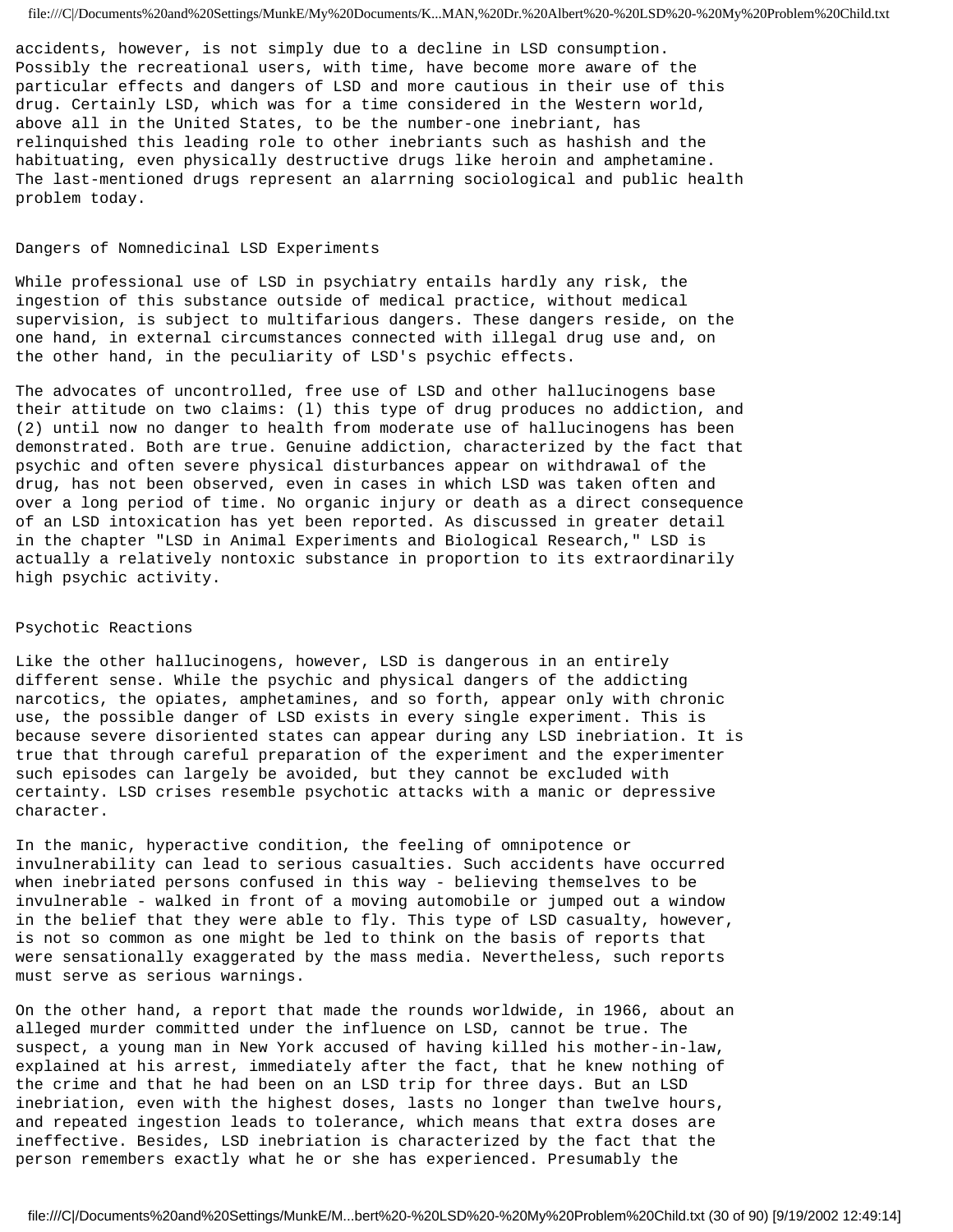defendant in this case expected leniency for extenuating circumstances, owing to unsoundness of mind.

The danger of a psychotic reaction is especially great if LSD is given to someone without his or her knowledge. This was demonstrated in an episode that took place soon after the discovery of LSD, during the first investigations with the new substance in the Zurich University Psychiatric Clinic, when people were not yet aware of the danger of such jokes. A young doctor, whose colleagues had slipped LSD into his coffee as a lark, wanted to swim across Lake Zurich during the winter at  $-20\,$ !C ( $-4\,$ !F) and had to be prevented by force.

There is a different danger when the LSD-induced disorientation exhibits a depressive rather than manic character. In the course of such an LSD experiment, frightening visions, death agony, or the fear of becoming insane can lead to a threatening psychic breakdown or even to suicide. Here the LSD trip becomes a "horror trip."

The demise of a Dr. Olson, who had been given LSD without his knowledge in the course of U.S. Army drug experiments, and who then committed suicide by jumping from a window, caused a particular sensation. His family could not understand how this quiet, well-adjusted man could have been driven to this deed. Not until fifteen years later, when the secret documents about the experiments were published, did they learn the true circumstances, whereupon the president of the United States publicly apologized to the dependents.

The conditions for the positive outcome of an LSD experiment, with little possibility of a psychotic derailment, reside on the one hand in the individual and on the other hand in the external milieu of the experiment. The internal, personal factors are called set, the external conditions setting.

The beauty of a living room or of an outdoor location is perceived with particular force because of the highly stimulated sense organs during LSD inebriation, and such an amenity has a substantial influence on the course of the experiment. The persons present, their appearance, their traits, are also part of the setting that determines the experience. The acoustic milieu isequally significant. Even harmless noises can turn to torment, and conversely lovely music can develop into a euphoric experience. With LSD experiments in ugly or noisy surroundings, however, there is greater danger of a negative outcome, including psychotic crises. The machine- and appliance-world of today offers much scenery and all types of noise that could very well trigger panic during enhanced sensibility.

Just as meaningful as the external milieu of the LSD experience, if not even more important, is the mental condition of the experimenters, their current state of mind, their attitude to the drug experience, and their expectations associated with it. Even unconscious feelings of happiness or fear can have an effect. LSD tends to intensify the actual psychic state. A feeling of happiness can be heightened to bliss, a depression can deepen to despair. LSD is thus the most inappropriate means imaginable for curing a depressive state. It is dangerous to take LSD in a disturbed, unhappy frame of mind, or in a state of fear. The probability that the experiment will end in a psychic breakdown is then quite high.

Among persons with unstable personality structures, tending to psychotic reactions, LSD experimentation ought to be completely avoided. Here an LSD shock, by releasing a latent psychosis, can produce a lasting mental injury.

The psyche of very young persons should also be considered as unstable, in the sense of not yet having matured. In any case, the shock of such a powerful stream of new and strange perceptions and feelings, such as is engendered by LSD, endangers the sensitive, still-developing psycho-organism. Even the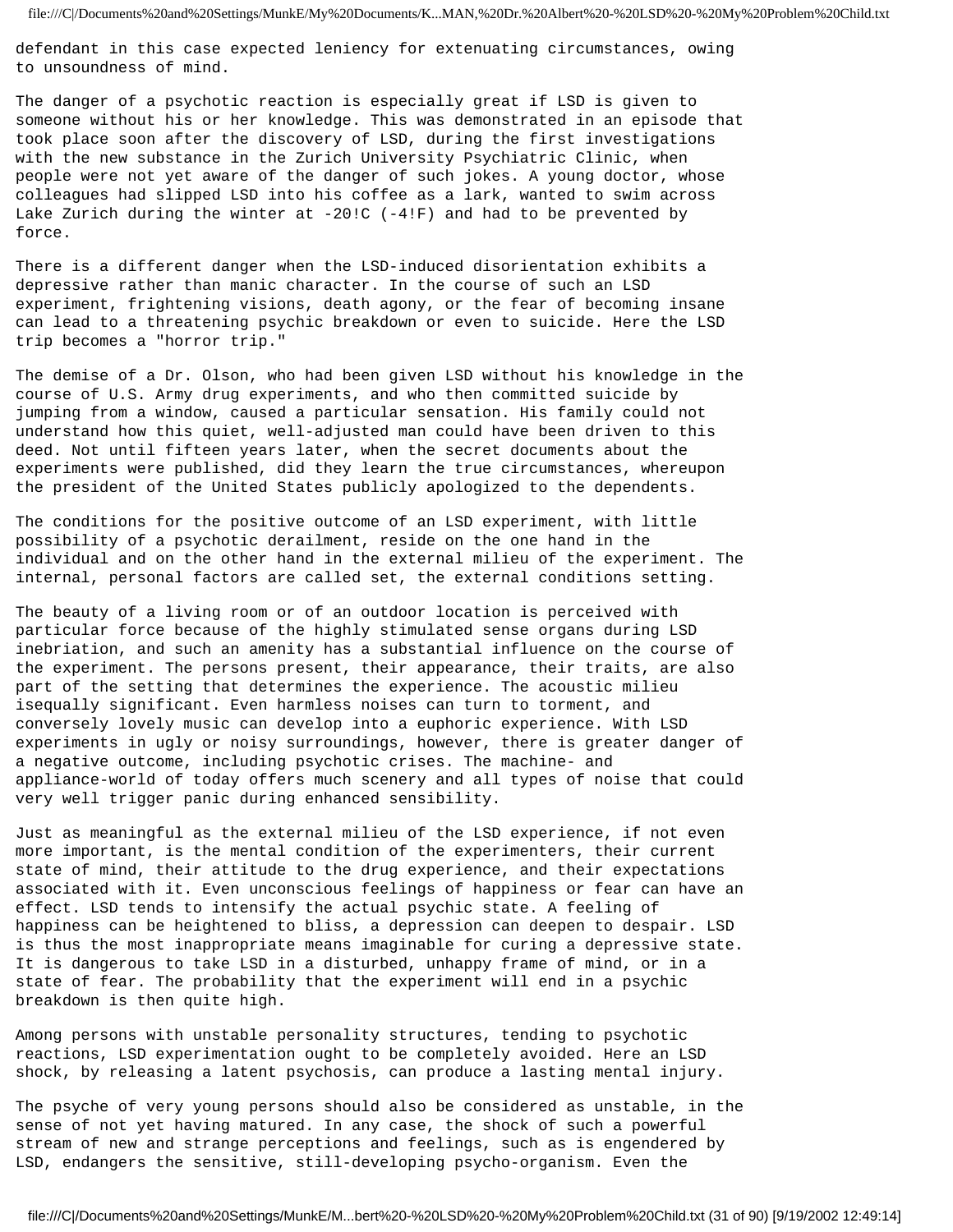medicinal use of LSD in youths under eighteen years of age, in the scope of psychoanalytic or psychotherapeutic treatment, is discouraged in professional circles, correctly so in my opinion. Juveniles for the most part still lack a secure, solid relationship to reality. Such a relationship is needed before the dramatic experience of new dimensions of reality can be meaningfully integrated into the world view. Instead of leading to a broadening and deepening of reality consciousness, such an experience in adolescents will lead to insecurity and a feeling of being lost. Because of the freshness of sensory perception in youth and the still-unlimited capacity for experience, spontaneous visionary experiences occur much more frequently than in later life. For this reason as well, psychostimulating agents should not be used by juveniles.

Even in healthy, adult persons, even with adherence to all of the preparatory and protective measures discussed, an LSD experiment can fail, causing psychotic reactions. Medical supervision is therefore earnestly to be recommended, even for nonmedicinal LSD experiments. This should include an examination of the state of health before the experiment. The doctor need not be present at the session; however, medical help should at all times be readily available.

Acute LSD psychoses can be cut short and brought under control quickly and reliably by injection of chlorpromazine or another sedative of this type.

The presence of a familiar person, who can request medical help in the event of an emergenCy, is also an indispensable psychological assurance. Although the LSD inebriation is characterized mostly by an immersion in the individual inner world, a deep need for human contact sometimes arises, especially in depressive phases.

#### LSD from the Black Market

Nonmedicinal LSD consumption can bring dangers of an entirely different type than hitherto discussed: for most of the LSD offered in the drug scene is of unknown origin. LSD preparations from the black market are unreliable when it comes to both quality and dosage. They rarely contain the declared quantity, but mostly have less LSD, often none at all, and sometimes even too much. In many cases other drugs or even poisonous substances are sold as LSD. These observations were made in our laboratory upon analysis of a great number of LSD samples from the black market. They coincide with the experiences of national drug control departments.

The unreliability in the strength of LSD preparations on the illicit drug market can lead to dangerous overdosage. Overdoses have often proved to be the cause of failed LSD experiments that led to severe psychic and physical breakdowns. Reports of alleged fatal LSD poisoning, however, have yet to be confirmed. Close scrutiny of such cases invariably established other causative factors.

The following case, which took place in 1970, is cited as an example of the possible dangers of black market LSD. We received for investigation from the police a drug powder distributed as LSD. It came from a young man who was admitted to the hospital in critical condition and whose friend had also ingested this preparation and died as a result. Analysis showed that the powder contained no LSD, but rather the very poisonous alkaloid strychnine.

If most black market LSD preparations contained less than the stated quantity and often no LSD at all, the reason is either deliberate falsification or the great instability of this substance. LSD is very sensitive to air and light. It is oxidatively destroyed by the oxygen in the air and is transformed into an inactive substance under the influence of light. This must be taken into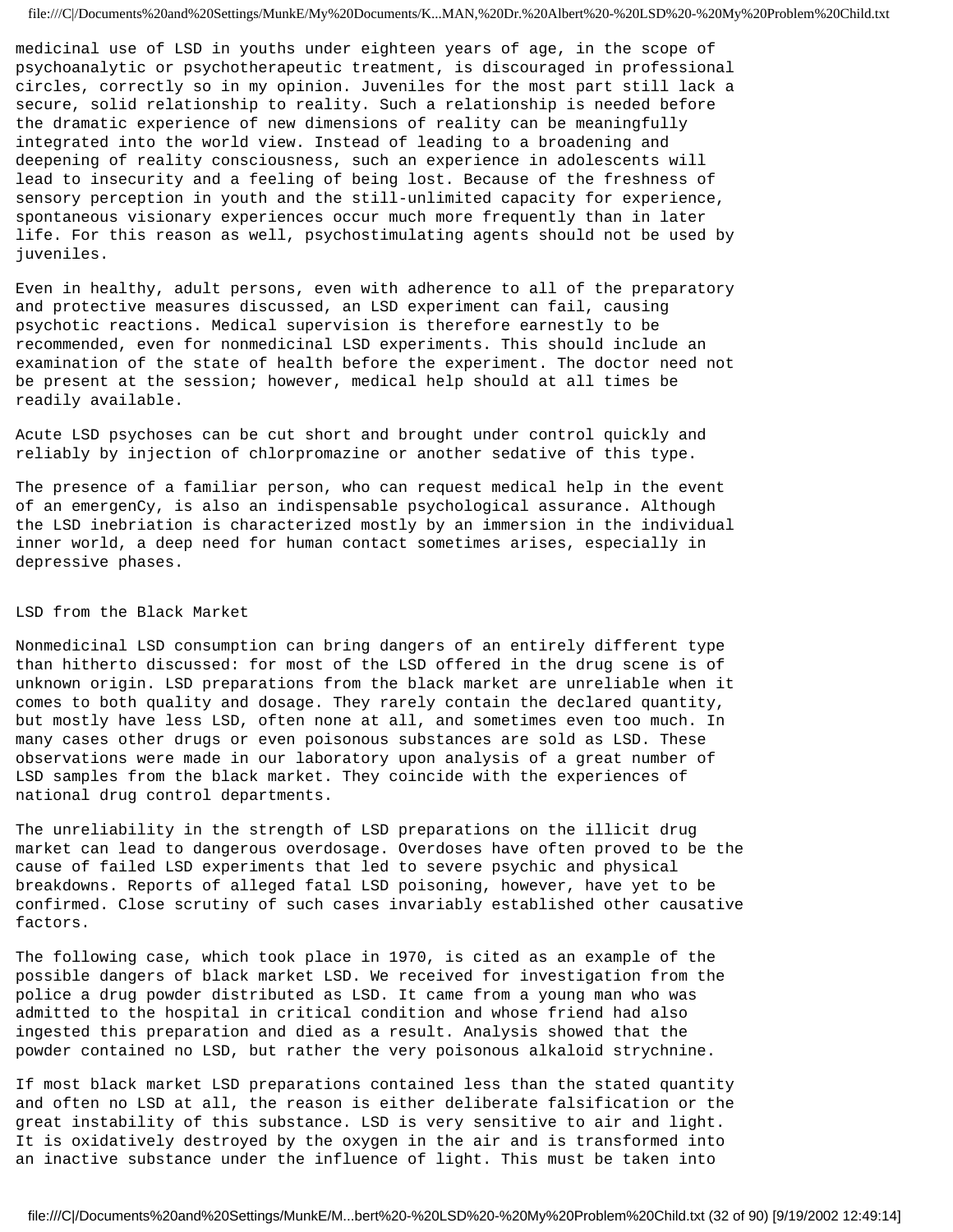account during the synthesis and especially during the production of stable, storable forms of LSD. Claims that LSD may easily be prepared, or that every chemistry student in a half-decent laboratory is capable of producing it, are untrue. Procedures for synthesis of LSD have indeed been published and are accessible to everyone. With these detailed procedures in hand, chemists would be able to carry out the synthesis, provided they had pure lysergic acid at their disposal; its possession today, however, is subject to the same strict regulations as LSD. In order to isolate LSD in pure crystalline form from the reaction solution and in order to produce stable preparations, however, special equipment and not easily acquired specific experience are required, owing (as stated previously) to the great instability of this substance.

Only in completely oxygen-free ampules protected from light is LSD absolutely stable. Such ampules, containing 100 ,Lg (= 0.1 mg) LSD-tartrate (tartaric acid salt of LSD) in 1 cc of aqueous solution, were produced for biological research and medicinal use by the Sandoz firm. LSD in tablets prepared with additives that inhibit oxidation, while not absolutely stable, at least keeps for a longer time. But LSD preparations often found on the black market - LSD that has been applied in solution onto sugar cubes or blotting paper decompose in the course of weeks or a few months.

With such a highly potent substance as LSD, the correct dosage is of paramount importance. Here the tenet of Paracelsus holds good: the dose determines whether a substance acts as a remedy or as a poison. A controlled dosage, however, is not possible with preparations from the black market, whose active strength is in no way guaranteed. One of the greatest dangers of non-medicinal LSD experiments lies, therefore, in the use of such preparations of unknown provenience.

## The Case of Dr. Leary

Dr. Timothy Leary, who has become known worldwide in his role of drug apostle, had an extraordinarily strong influence on the diffusion of illegal LSD consumption in the United States. On the occasion of a vacation in Mexico in the year 1960, Leary had eaten the legendary "sacred mushrooms," which he had purchased from a shaman. During the mushroom inebriation he entered into a state of mystico-religious ecstasy, which he described as the deepest religious experience of his life. From then on, Dr. Leary, who at the time was a lecturer in psychology at Harvard University in Cambridge, Massachusetts, dedicated himself totally to research on the effects and possibilities of the use of psychedelic drugs. Together with his colleague Dr. Richard Alpert, he started various research projects at the university, in which LSD and psilocybin, isolated by us in the meantime, were employed.

The reintegration of convicts into society, the production of mystico-religious experiences in theologians and members of the clergy, and the furtherance of creativity in artists and writers with the help of LSD and psilocybin were tested with scientific methodology. Even persons like Aldous Huxley, Arthur Koestler, and Allen Ginsberg participated in these investigations. Particular consideration was given to the question, to what degree mental preparation and expectation of the subjects, along with the external milieu of the experiment, are able to influence the course and character of states of psychedelic inebriation.

In January 1963, Dr. Leary sent me a detailed report of these studies, in which he enthusiastically imparted the positive results obtained and gave expression to his beliefs in the advantages and very promising possibilities of such use of these active compounds. At the same time, the Sandoz firm received an inquiry about the supply of lOOg LSD and 25 kg psilocybin, signed by Dr. Timothy Leary, from the Harvard University Department of Social Relations. The requirement for such an enormous quantity (the stated amounts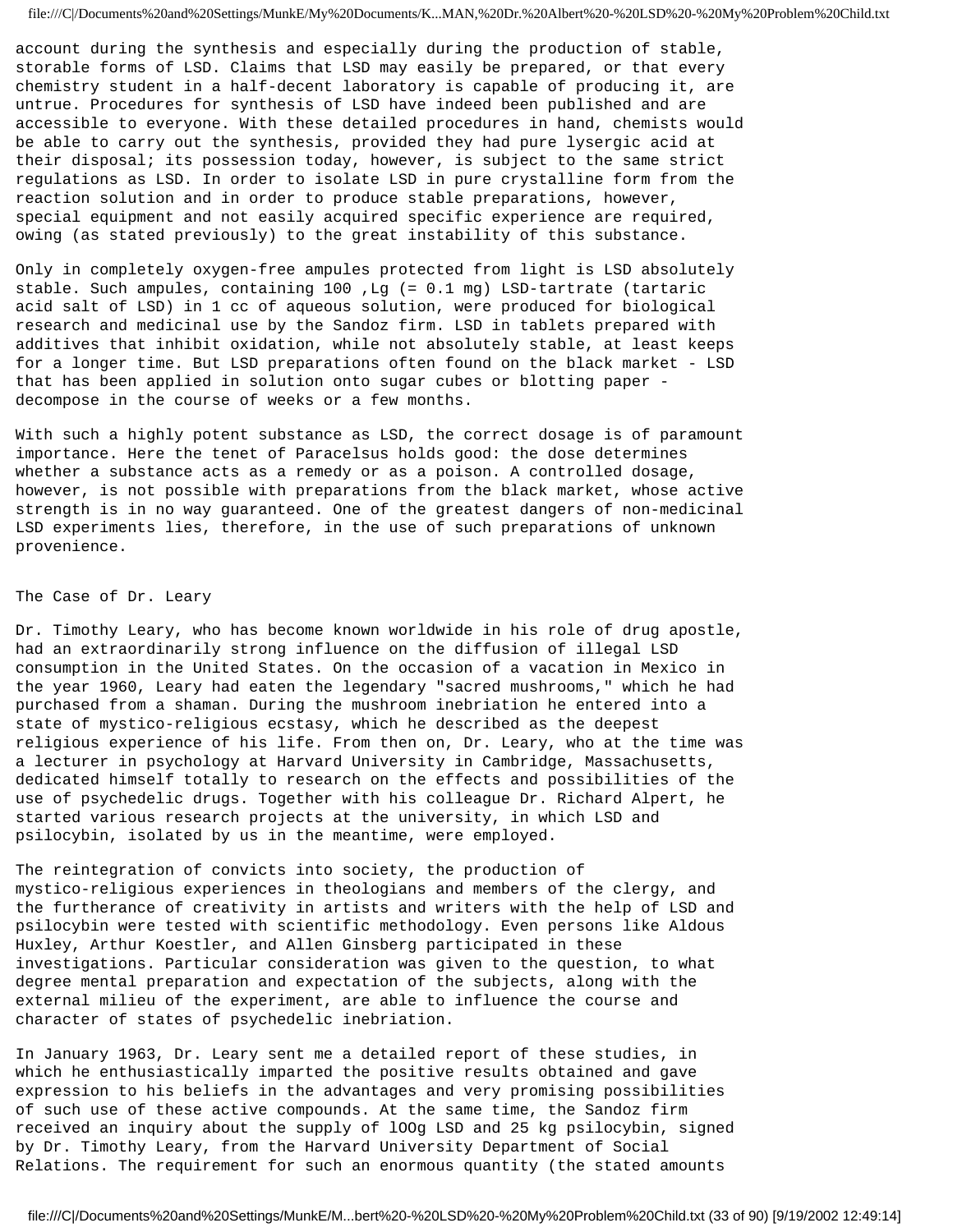correspond to 1 million doses of LSD and 2.5 million doses of psilocybin) was based on the planned extension of investigations to tissue, organ, and animal studies. We made the supply of these substances contingent upon the production of an import license on behalf of the U.S. health authorities. Immediately we received the order for the stated quantities of LSD and psilocybin, along with a check for \$10,000 as deposit but without the required import license. Dr. Leary signed for this order, but no longer as lecturer at Harvard University, rather as president of an organization he had recently founded, the International Federation for Internal Freedom (IFIF). Because, in addition, our inquiry to the appropriate dean of Harvard University had shown that the university authorities did not approve of the continuation of the research project by Leary and Alpert, we canceled our offer upon return of the deposit.

Shortly thereafter, Leary and Alpert were discharged from the teaching staff of Harvard- University because the investigations, at first conducted in an academic milieu, had lost their scientific character. The experiments had turned into LSD parties.

The LSD trip - LSD as a ticket to an adventurous journey into new worlds of mental and physical experience - became the latest exciting fashion among academic youth, spreading rapidly from Harvard to other universities. Leary's doctrine - that LSD not only served to find the divine and to discover the self, but indeed was the most potent aphrodisiac yet discovered - surely contributed quite decisively to the rapid propagation of LSD consumption among the younger generation. Later, in an interview with the monthly magazine Playboy, Leary said that the intensification of sexual experience and the potentiation of sexual ecstasy by LSD was one of the chief reasons for the LSD boom.

After his expulsion from Harvard University, Leary was completely transformed from a psychology lecturer pursuing research, into the messiah of the psychedelic movement. He and his friends of the IFIF founded a psychedelic research center in lovely, scenic surroundings in Zihuatanejo, Mexico. I received a personal invitation from Dr. Leary to participate in a top-level planning session on psychedelic drugs, scheduled to take place there in August 1963. I would gladly have accepted this grand invitation, in which I was offered reimbursement for travel expenses and free lodging, in order to learn from personal observation the methods, operation, and the entire atmosphere of such a psychedelic research center, about which contradictory, to some extent very remarkable, reports were then circulating. Unfortunately, professional obligations kept me at that moment from flying to Mexico to get a picture at first hand of the controversial enterprise. The Zihuatanejo Research Center did not last long. Leary and his adherents were expelled from the country by the Mexican government. Leary, however, who had now become not only the messiah but also the martyr of the psychedelic movement, soon received help from the young New York millionaire William Hitchcock, who made a manorial house on his large estate in Millbrook, New York, available to Leary as new home and headquarters. Millbrook was also the home of another foundation for the psychedelic, transcendental way of life, the Castalia Foundation.

On a trip to India in 1965 Leary was converted to Hinduism. In the following year he founded a religious community, the League for Spiritual Discovery, whose initials give the abbreviation "LSD."

Leary's proclamation to youth, condensed in his famous slogan "Turn on, tune in, drop out !", became a central dogma of the hippie movement. Leary is one of the founding fathers of the hippie cult. The last of these three precepts, "drop out," was the challenge to escape from bourgeois life, to turn one's back on society, to give up school, studies, and employment, and to dedicate oneself wholly to the true inner universe, the study of one's own nervous system, after one has turned on with LSD. This challenge above all went beyond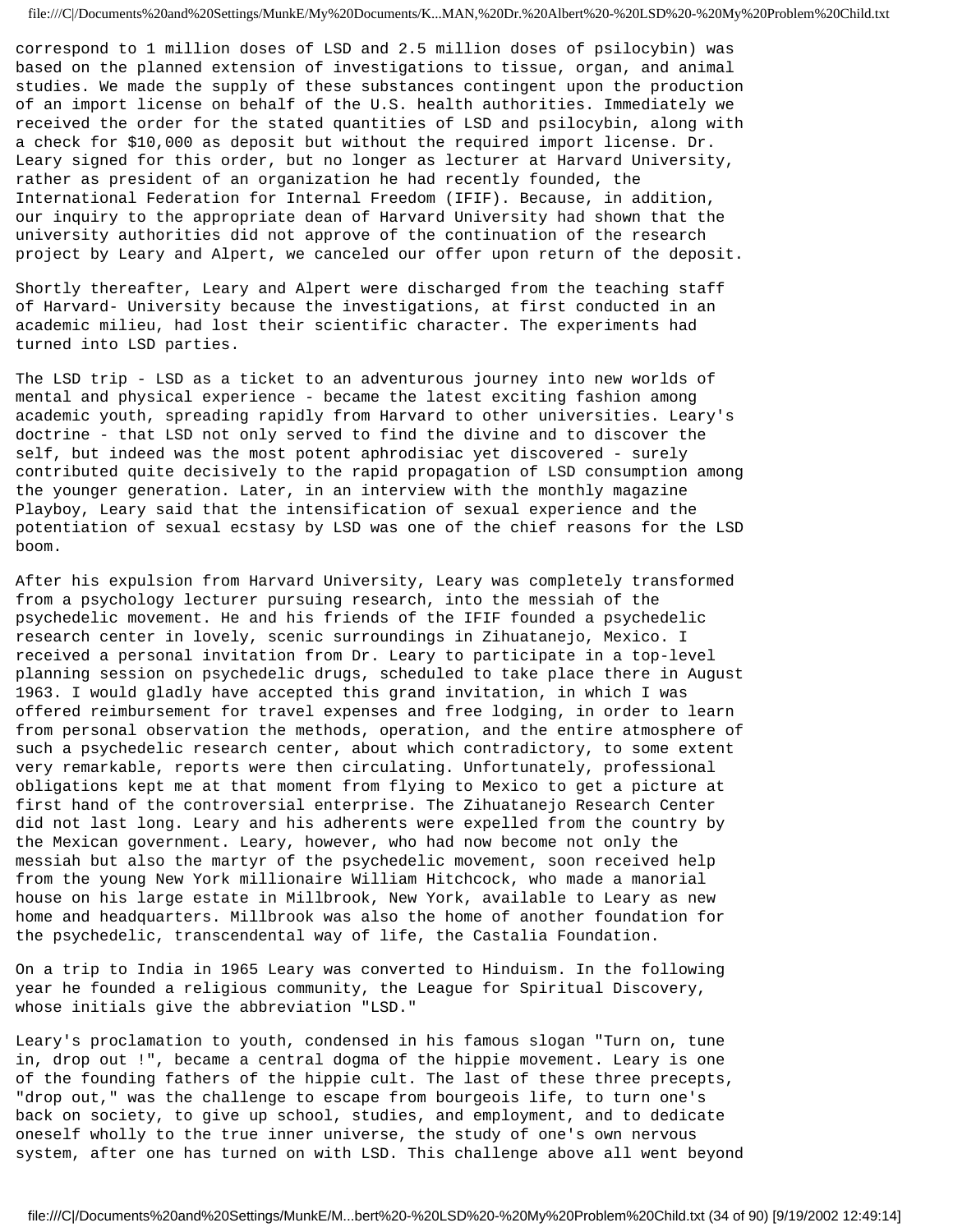the psychological and religious domain to assume social and political significance. It is therefore understandable that Leary not only became the enfant terrible of the university and among his academic colleagues in psychology and psychiatry, but also earned the wrath of the political authorities. He was, therefore, placed under surveillance, followed, and ultimately locked in prison. The high sentences - ten years' imprisonment each for convictions in Texas and California concerning possession of LSD and marijuana, and conviction (later overturned) with a sentence of thirty years' imprisonment for marijuana smuggling - show that the punishment of these offenses was only a pretext: the real aim was to put under lock and key the seducer and instigator of youth, who could not otherwise be prosecuted. On the night of 13-14 September 1970, Leary managed to escape from the California prison in San Luis Obispo. On a detour from Algeria, where he made contact with Eldridge Cleaver, a leader of the Black Panther movement living there in exile, Leary came to Switzerland and there petitioned for political asylum.

#### Meeting with Timothy Leay

Dr. Leary lived with his wife, Rosemary, in the resort town Villars-sur-Ollon in western Switzerland. Through the intercession of Dr. Mastronardi, Dr. Leary's lawyer, contact was established between us. On 3 September 1971, I met Dr. Leary in the railway station snack bar in Lausanne. The greeting was cordial, a symbol of our fateful relationship through LSD. Leary was medium-sized, slender, resiliently active, his brown face surrounded with slightly curly hair mixed with gray, youthful, with bright, laughing eyes. This gave Leary somewhat the mark of a tennis champion rather than that of a former Harvard lecturer. We traveled by automobile to Buchillons, where in the arbor of the restaurant A la Grande Foret, over a meal of fish and a glass of white wine, the dialogue between the father and the apostle of LSD finally began.

I voiced my regret that the investigations with LSD and psilocybin at Harvard University, which had begun promisingly, had degenerated to such an extent that their continuance in an academic milieu became impossible.

My most serious remonstrance to Leary, however, concerned the propagation of LSD use among juveniles. Leary did not attempt to refute my opinions about the particular dangers of LSD for youth. He maintained, however, that I was unjustified in reproaching him for the seduction of immature persons to drug consumption, because teenagers in the United States, with regard to information and life experience, were comparable to adult Europeans. Maturity, with satiation and intellectual stagnation, would be reached very early in the United States. For that reason, he deemed the LSD experience significant, useful, and enriching, even for people still very young in years.

In this conversation, I further objected to the great publicity that Leary sought for his LSD and psilocybin investigations, since he had invited reporters from daily papers and magazines to his experiments and had mobilized radio and television. Emphasis was thereby placed on publicity rather than on objective information. Leary defended this publicity program because he felt it had been his fateful historic role to make LSD known worldwide. The overwhelmingly positive effects of such dissemination, above all among America's younger generation, would make any trifling injuries, any regrettable accidents as a result of improper use of LSD, unimportant in comparison, a small price to pay.

During this conversation, I ascertained that one did Leary an injustice by indiscriminately describing him as a drug apostle. He made a sharp distinction between psychedelic drugs - LSD, psilocybin, mescaline, hashish - of whose salutary effects he was persuaded, and the addicting narcotics morphine, heroin, etc., against whose use he repeatedly cautioned.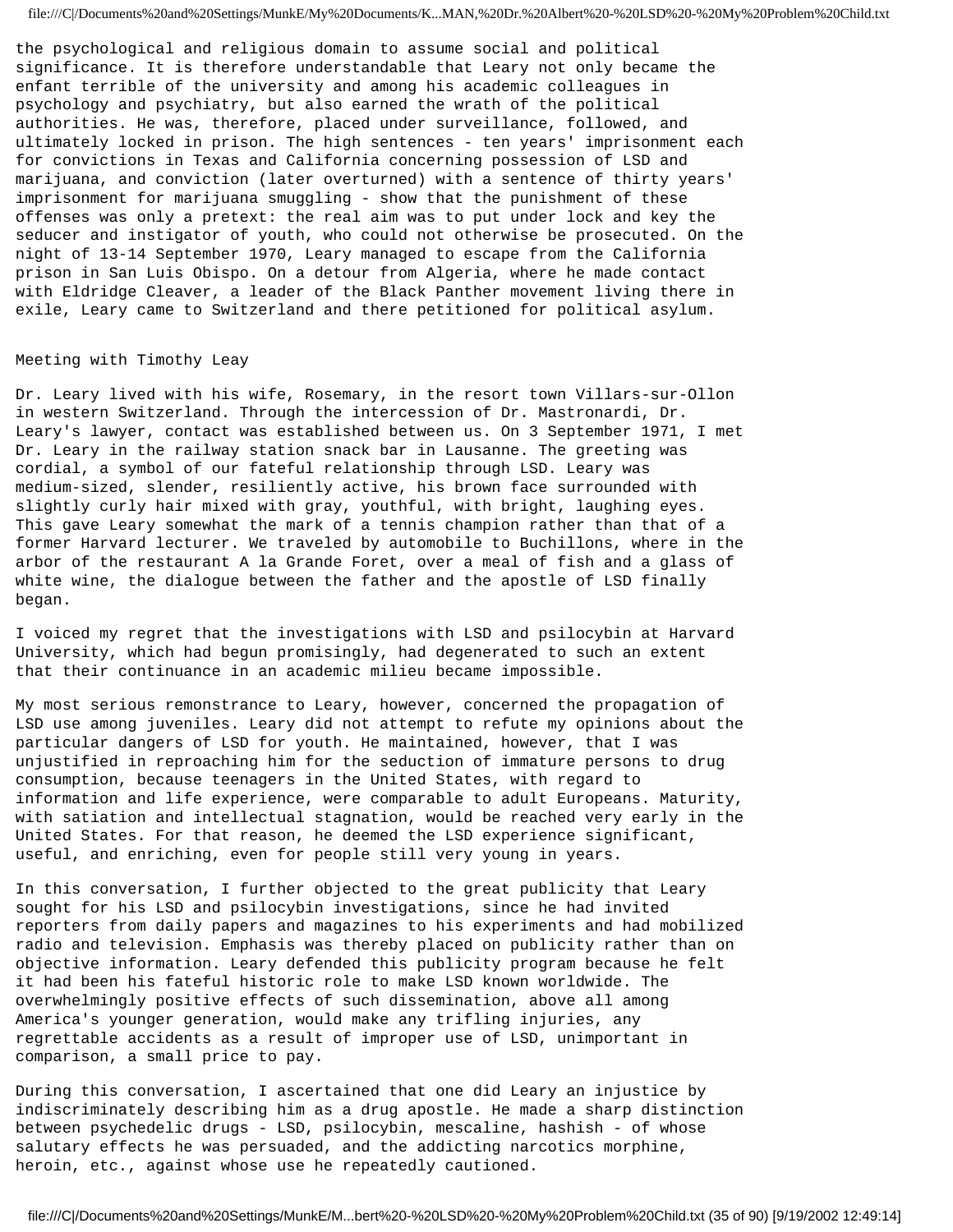My impression of Dr. Leary in this personal meeting was that of a charming personage, convinced of his mission, who defended his opinions with humor yet uncompromisingly; a man who truly soared high in the clouds pervaded by beliefs in the wondrous effects of psychedelic drugs and the optimism resulting therefrom, and thus a man who tended to underrate or completely overlook practical difficulties, unpleasant facts, and dangers. Leary also showed carelessness regarding charges and dangers that concerned his own person, as his further path in life emphatically showed.

During his Swiss sojourn, I met Leary by chance once more, in February 1972, in Basel, on the occasion of a visit by Michael Horowitz, curator of the Fitz Hugh Ludlow Memorial Library in San Francisco, a library specializing in drug literature. We traveled together to my house in the country near Burg, where we resumed our conversation of the previous September. Leary appeared fidgety and detached, probably owing to a momentary indisposition, so that our discussions were less productive this time. That was my last meeting with Dr. Leary.

He left Switzerland at the end of the year, having separated from his wife, Rosemary, now accompanied by his new friend Joanna Harcourt-Smith. After a short stay in Austria, where he assisted in a documentary film about heroin, Leary and friend traveled to Afghanistan. At the airport in Kabul he was apprehended by agents of the American secret service and brought back to the San Luis Obispo prison in California.

After nothing had been heard from Leary for a long time, his name again appeared in the daily papers in summer 1975 with the announcement of a parole and early release from prison. But he was not set free until early in 1976. I learned from his friends that he was now occupied with psychological problems of space travel and with the exploration of cosmic relationships between the human nervous system and interstellar space - that is, with problems whose study would bring him no further difficulties on the part of governmental authorities.

## Travels in the Universe of the Soul

Thus the Islamic scholar Dr. Rudolf Gelpke entitled his accounts of self-experiments with LSD and psilocybin, which appeared in the publication Antaios, for January 1962, and this title could also be used for the following descriptions of LSD experiments. LSD trips and the space flights of the astronauts are comparable in many respects. Both enterprises require very careful preparations, as far as measures for safety as well as objectives are concerned, in order to minimize dangers and to derive the most valuable results possible. The astronauts cannot remain in space nor the LSD experimenters in transcendental spheres, they have to return to earth and everyday reality, where the newly acquired experiences must be evaluated.

The following reports were selected in order to demonstrate how varied the experiences of LSD inebriation can be. The particular motivation for undertaking the experiments was also decisive in their selection. Without exception, this selection involves only reports by persons who have tried LSD not simply out of curiosity or as a sophisticated pleasure drug, but who rather experimented with it in the quest for expanded possibilities of experience of the inner and outer world; who attempted, with the help of this drug key, to unlock new "doors of perception" (William Blake); or, to continue with the comparison chosen by Rudolf Gelpke, who employed LSD to surmount the force of gravity of space and time in the accustomed world view, in order to arrive thereby at new outlooks and understandings in the "universe of the soul."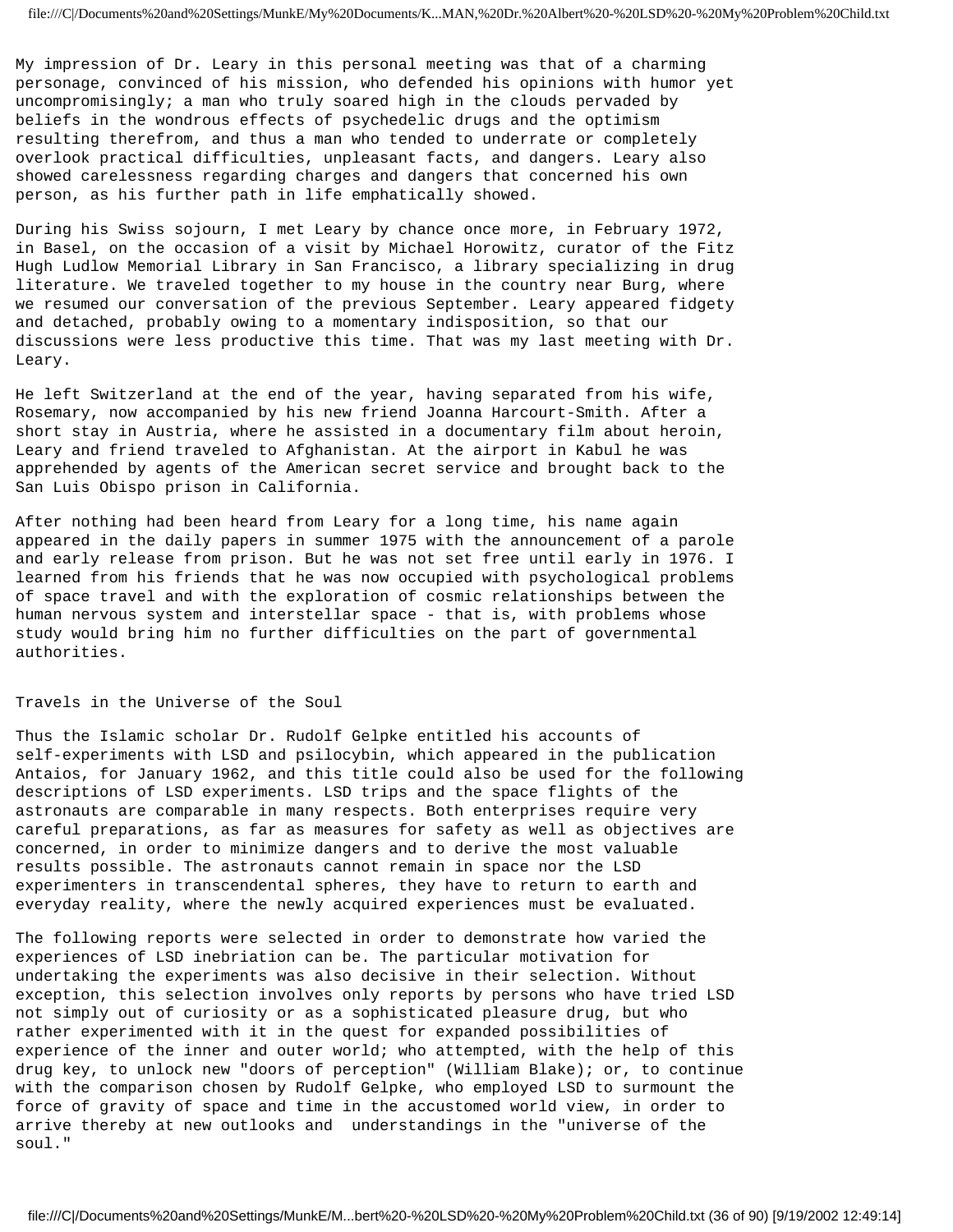The first two of the following research records are taken from the previously cited report by Rudolf Gelpke in Antaios.

Dance of the Spirits in the Wind

(0.075 mg LSD on 23 June 1961, 13:00 hours)

 After I had ingested this dose, which could be considered average, I conversed very animatedly with a professional colleague until approximately 14:00 hours. Following this, I proceeded alone to the Werthmuller bookstore where the drug now began to act most unmistakably. I discerned, above all, that the subjects of the books in which I rummaged peacefully in the back of the shop were indifferent to me, whereas random details of my surroundings suddenly stood out strongly, and somehow appeared to be "meaningful." . . . Then, after some ten minutes, I was discovered by a married couple known to me, and had to let myself become involved in a conversation with them that, I admit, was by no means pleasant to me, though not really painful either. I listened to the conversation (even to myself) " as from far away. " The things that were discussed (the conversation dealt with Persian stories that I had translated) "belonged to another world": a world about which I could indeed express myself (I had, after all, recently still inhabited it myself and remembered the "rules of the game"!), but to which I no longer possessed any emotional connection. My interest in it was obliterated only I did not dare to let myself observe that.

 After I managed to dismiss myself, I strolled farther through the city to the marketplace. I had no "visions," saw and heard everything as usual, and yet everything was also altered in an indescribable way; "imperceptible glassy walls" everywhere. With every step that I took, I became more and more like an automaton. It especially struck me that I seemed to lose control over my facial musculature - I was convinced that my face was grown stiff, completely expressionless, empty, slack and masklike. The only reason I could still walk and put myself in motion, was because I remembered that, and how I had "earlier" gone and moved myself. But the farther back the recollection went, the more uncertain I became. I remember that my own hands somehow were in my way: I put them in my pockets, let them dangle, entwined them behind my back . . . as some burdensome objects, which must be dragged around with us and which no one knows quite how to stow away. I had the same reaction concerning my whole body. I no longer knew why it was there, and where I should go with it. All sense for decisions of that kind had been lost . They could only be reconstructed laboriously, taking a detour through memories from the past. It took a struggle of this kind to enable me to cover the short distance from the marketplace to my home, which I reached at about 15:10.

 In no way had I had the feeling of being inebriated. What I experienced was rather a gradual mental extinction. It was not at all frightening; but I can imagine that in the transition to certain mental disturbances naturally dispersed over a greater interval - a very similarprocess happens: as long as the recollection of the former individual existence in the human world is still present, the patient who has become unconnected can still (to some extent) find his way about in the world: later, however, when the memories fade and ultimately die out, he completely loses this ability.

 Shortly after I had entered my room, the "glassy stupor" gave way. I sat down, with a view out of a window, and was at once enraptured: the window was opened wide, the diaphanous gossamer curtains, on the other hand, were drawn, and now a mild wind from the outside played with these veils and with the silhouettes of potted plants and leafy tendrils on the sill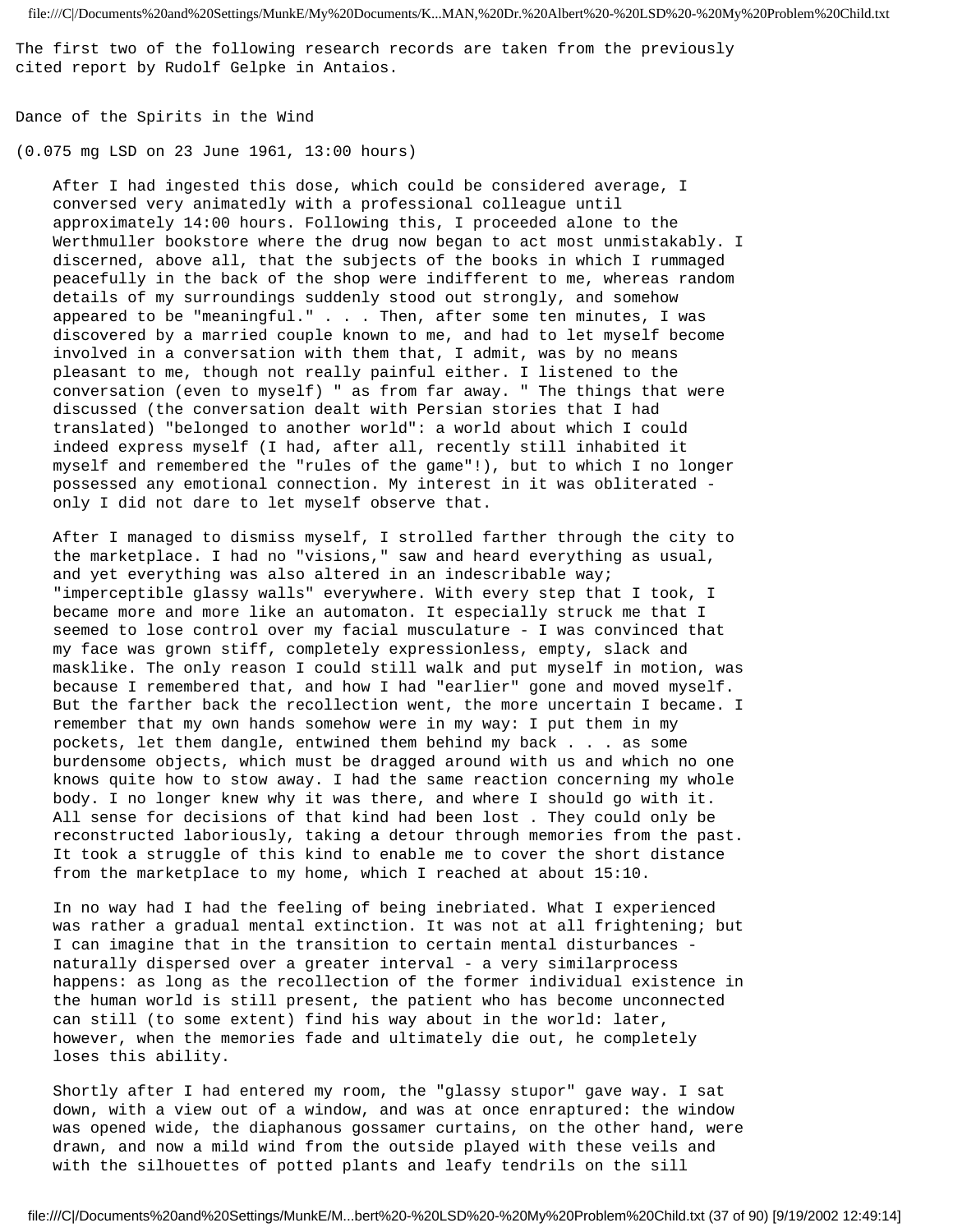behind, which the sunlight delineated on the curtains breathing in the breeze. This spectacle captivated me completely. I "sank" into it, saw only this gentle and incessant waving and rocking of the plant shadows in the sun and the wind. I knew what "it" was, but I sought after the name for it, after the formula, after the "magic word" that I knew and already I had it: Totentanz, the dance of the dead.... This was what the wind and the light were showing me on the screen of gossamer. Was it frightening? Was I afraid? Perhaps - at first. But then a great cheerfulness infiltrated me, and I heard the music of silence, and even my soul danced with the redeemed shadows to the whistle of the wind. Yes, I understood: this is the curtain, and this curtain itself IS the secret, the "ultimate" that it concealed. Why, therefore, tear it up? He who does that only tears up himself. Because "there behind," behind the curtain, is "nothing.". . .

Polyp from the Deep

(0.150 mg LSD on 15 April 1961, 9:15 hours)

 Beginning of the effect already after about 30 minutes with strong inner agitation, trembling hands, skin chills, taste of metal on the palate.

 10:00: The environment of the room transforms itself into phosphorescent waves, running hither from the feet even through my body. The skin - and above all the toes - is as electrically charged; a still constantly growing excitement hinders all clear thoughts....

 10:20: I lack the words to describe my current condition. It is as if an "other" complete stranger were seizing possession of me bit by bit. Have greatest trouble writing ("inhibited" or"uninhibited"? - I don't know!).

 This sinister process of an advancing self-estrangement aroused in me the feeling of powerlessness, of being helplessly delivered up. Around 10:30, through closed eyes I saw innumerable, self-intertwining threads on a red background. A sky as heavy as lead appeared to press down on everything; I felt my ego compressed in itself, and I felt like a withered dwarf.... Shortly before 13:00 I escaped the more and more oppressing atmosphere of the company in the studio, in which we only hindered one another reciprocally from unfolding completely into the inebriation. I sat down in a small, empty room, on the floor, with my back to the wall, and saw through the only window on the narrow frontage opposite me a bit of gray white cloudy sky. This, like the whole environment in general, appeared to be hopelessly normal at this moment. I was dejected, and my self seemed so repulsive and hateful to me that I had not dared (and on this day even had actually repeatedly desperately avoided) to look in a mirror or in the face of another person. I very much wished this inebriation were finally finished, but it still had my body totally in its possession. I imagined that I perceived, deep within its stubborn oppressive weight, how it held my limbs surrounded with a hundred polyp arms - yes, I actually experienced this in a mysterious rhythm; electrified contacts, as of a real, indeed imperceptible, but sinister omn sent being, which I addressed with a loud voice, reviled, bid, and challenged to open combat. "It is only the projection of evil in your self," another voice assured me. "It is your soul monster!" This perception was like a flashing sword. It passed through me with redeeming sharpness. The polyp arms fell away from me - as if cut through - and simultaneously the hitherto dull and gloomy gray-white of the sky behind the open window suddenly scintillated like sunlit water. As I stared at it so enchanted, it changed (for me!) to real water: a subterranean spring overran me, which had ruptured there all at once and now boiled up toward me, wanted to become a storm, a lake, an ocean, with millions and millions of drops - and on all of these drops, on every single one of them, the light danced.... As the room, window, and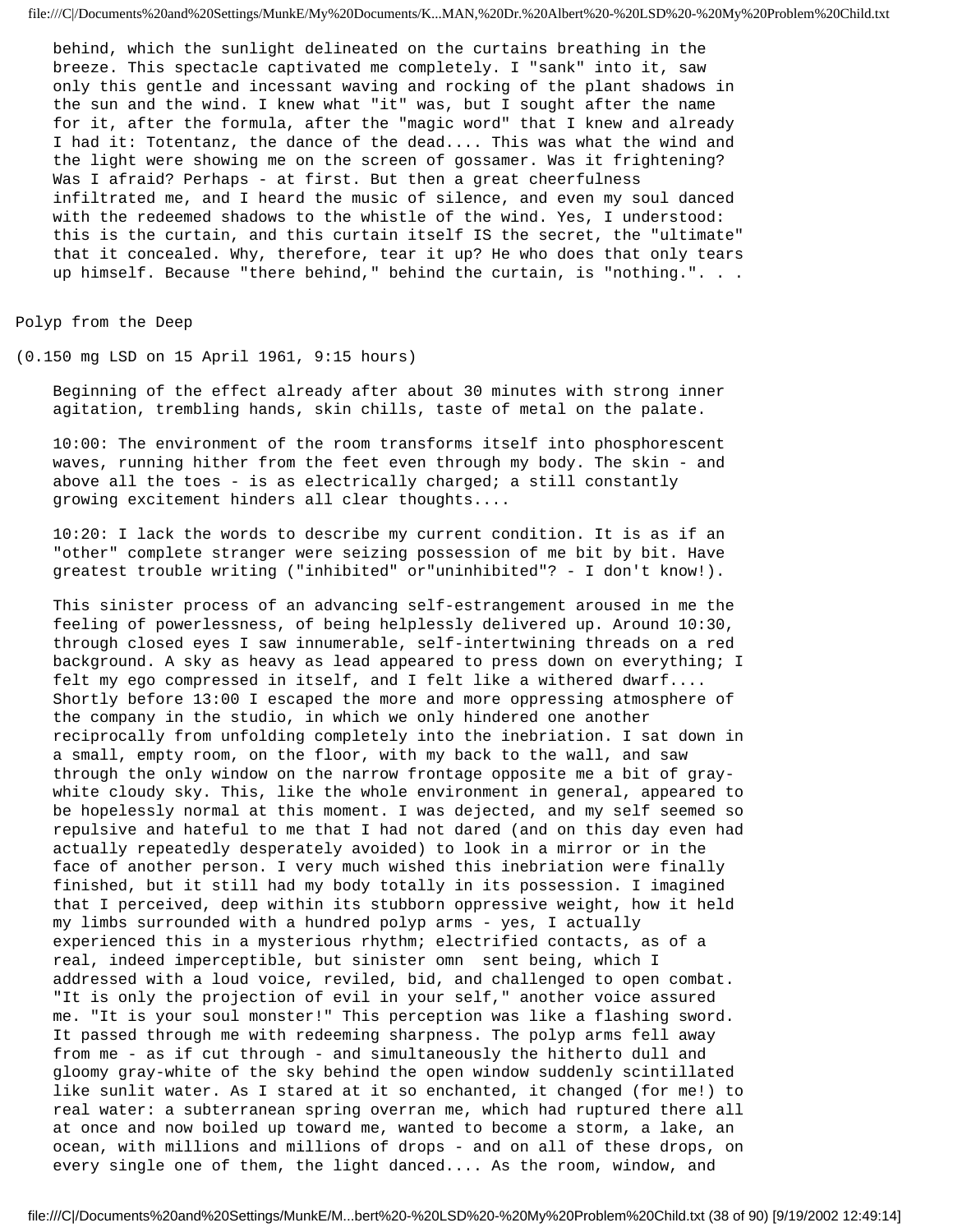sky came back into my consciousness (it was 13:25 hours), the inebriation was certainly not at an end - not yet - but its rearguard, which passed by me during the ensuing two hours, very much resembled the rainbow that follows the storm.

Both the estrangement from the environment and the estrangement from the individual body, experienced in both of the preceding experiments described by Gelpke - as well as the feeling of an alien being, a demon, seizing possession of oneself - are features of LSD inebriation that, in spite of all the other diversity and variability of the experience, are cited in most research reports. I have already described the possession by the LSD demon as an uncanny experience in my first planned self-experiment. Anxiety and terror then affected me especially strongly, because at that time I had no way of knowing that the demon would again release his victim.

The adventures described in the following report, by a painter, belong to a completely different type of LSD experience. This artist visited me in order to obtain my opinion about how the experience under LSD should be understood and interpreted. He feared that the profound transformation of his personal life, which had resulted from his experiment with LSD, could rest on a mere delusion. My explanation - that LSD, as a biochemical agent, only triggered his visions but had not created them and that these visions rather originated from his own soul - gave him confidence in the meaning of his transformation.

#### LSD Experience of a Painter

 . . . Therefore I traveled with Eva to a solitary mountain valley. Up there in nature, I thought it would be particularly beautiful with Eva. Eva was young and attractive. Twenty years older than she, I was already in the middle of life. Despite the sorrowful consequences that I had experienced previously, as a result of erotic escapades, despite the pain and the disappointments that I inflicted on those who loved me and had believed in me, I was drawn again with irresistible power to this adventure, to Eva, to her youth. I was under the spell of this girl. Our affair indeed was only beginning, but I felt this seductive power more strongly than ever before. I knew that I could no longer resist. For the second time in my life I was again ready to desert my family, to give up my position, to break all bridges. I wanted to hurl myself uninhibitedly into this lustful inebriation with Eva. She was life, youth. Over again it cried out in me, again and again to drain the cup of lust and life until the last drop, until death and perdition. Let the Devil fetch me later on! I had indeed long ago done away with God and the Devil. They were for me only human inventions, which came to be utilized by a skeptical, unscrupulous minority, in order to suppress and exploit a believing, naive majority. I wanted to have nothing to do with this mendacious social moral. To enjoy, at all costs, I wished to enjoy et apres nous te deluge. "What is wife to me, what is child to me - let them go begging, if they are hungry." I also perceived the institution of marriage as a social lie. The marriage of my parents and marriages of my acquaintances seemed to confirm that sufficiently for me. Couples remained together because it was more convenient; they were accustomed to it, and "yes, if it weren't for the children . . ." Under the pretense of a good marriage, each tormented the other emotionally, to the point of rashes and stomach ulcers, or each went his own way. Everything in me rebelled against the thought of having to love only one and the same woman a life long. I frankly perceived that as repugnant and unnatural. Thus stood my inner disposition on that portentous summer evening at the mountain lake.

 At seven o'clock in the evening both of us took a moderately strong dose of LSD, some 0.1 milligrams. Then we strolled along about the lake and then sat on the bank. We threw stones in the water and watched the forming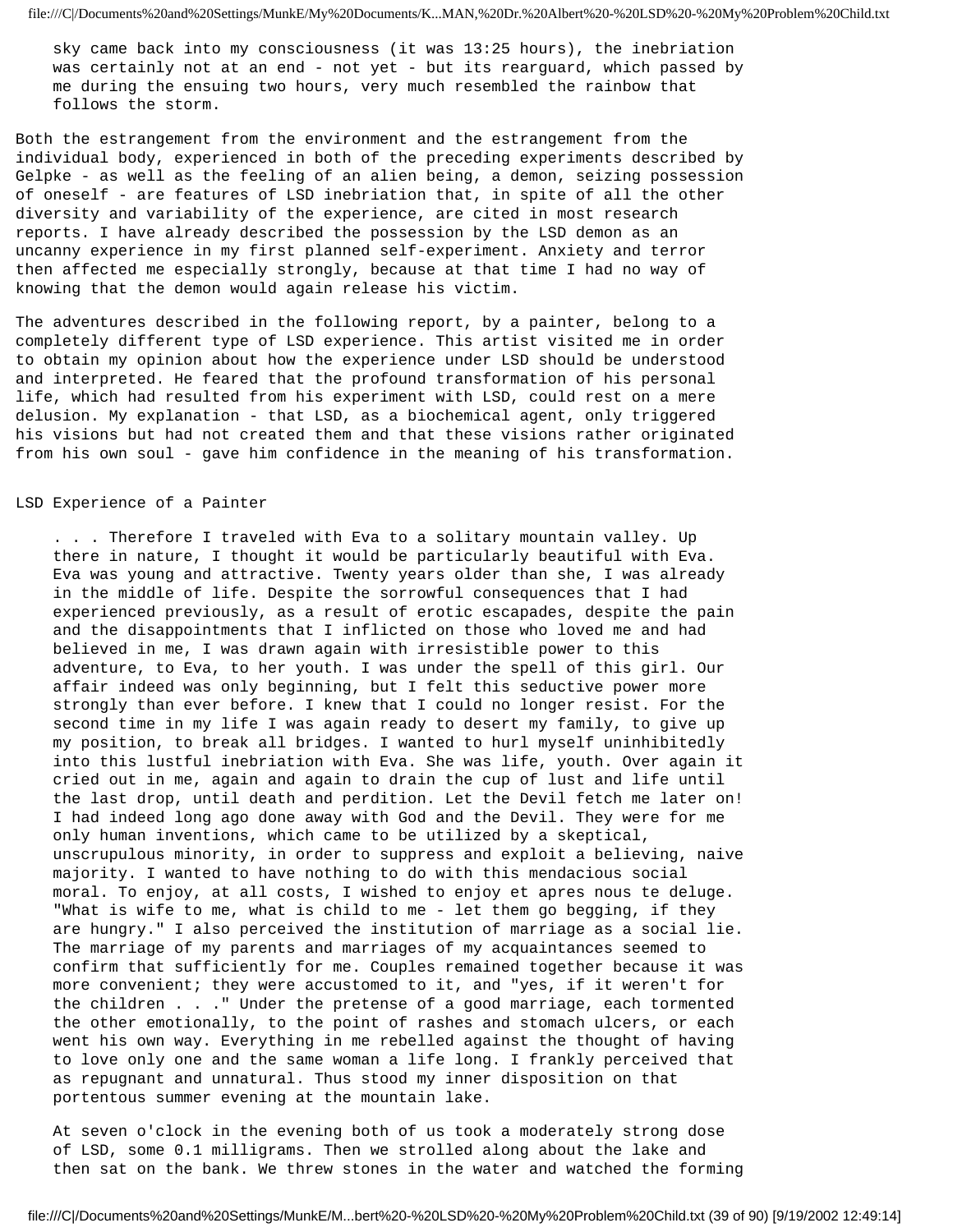wave circles. We felt a slight inner restlessness. Around eight o'clock we entered the hotel lounge and ordered tea and sandwiches. Some guests still sat there, telling jokes and laughing loudly. They winked at us. Their eyes sparkled strangely. We felt strange and distant and had the feeling that they would notice something in us. Outside it slowly became dark. We decided only reluctantly to go to our hotel room. A street without lights led along the black lake to the distant guest house. As I switched on the light, the granite staircase, leading from the shore road to the house, appeared to flame up from step to step. Eva quivered all at once, frightened. "Hellish" went through my mind, and all of a sudden horror passed through my limbs, and I knew: now it's going to turn out badly. From afar, from the village, a clock struck nine.

 Scarcely were we in our room, when Eva threw herself on the bed and looked at me with wide eyes. It was not in the least possible to think of love. I sat down on the edge of the bed and held both of Eva's hands. Then came the terror. We sank into a deep, indescribable horror, which neither of us understood.

 "Look in my eyes, look at me," I implored Eva, yet again and again her gaze was averted from me, and then she cried out loud in terror and trembled all over her body. There was no way out. Outside was only gloomy night and the deep, black lake. In the public house all the lights were extinguished; the people had probably gone to sleep. What would they have said if they could see us now? Possibly they would summon the police, and then everything would become still much worse. A drug scandal intolerable agonizing thoughts.

 We could no longer move from the spot. We sat there surrounded by four wooden walls whose board joints shone infernally. It became more unbearable all the time. Suddenly the door was opened and "something dreadful" entered. Eva cried out wildly and hid herself under the bed covers. Once again a cry. The horror under the covers was yet worse. "Look straight in my eyes!" I called to her, but she rolled her eyes back and forth as though out of her mind. She is becoming insane, I realized. In desperation I seized her by the hair so that she could no longer turn her face away from me. I saw dreadful fear in her eyes. Everything around us was hostile and threatening, as if everything wanted to attack us in the next moment. You must protect Eva, you must bring her through until morning, then the effects will discontinue, I said to myself. Then again, however, I plunged into nameless horror. There was no more time or reason; it seemed as if this condition would never end.

 The objects in the room were animated to caricatures; everything on all sides sneered scornfully. I saw Eva's yellow-black striped shoes, which I had found so stimulating, appearing as two large, evil wasps crawling on the floor. The water piping above the washbasin changed to a dragon head, whose eyes, the two water taps, observed me malevolently. My first name, George, came into my mind, and all at once I felt like Knight George, who must fight for Eva.

 Eva's cries tore me from these thoughts. Bathed in perspiration and trembling, she fastened herself to me. "I am thirsty," she moaned. With great effort, without releasing Eva's hand, I succeeded in getting a glass of water for her. But the water seemed slimy and viscous, was poisonous, and we could not quench our thirst with it. The two night-table lamps glowed with a strange brightness, in an infernal light. The clock struck twelve.

 This is hell, I thought. There is indeed no Devil and no demons, and yet they were perceptible in us, filled up the room, and tormented us with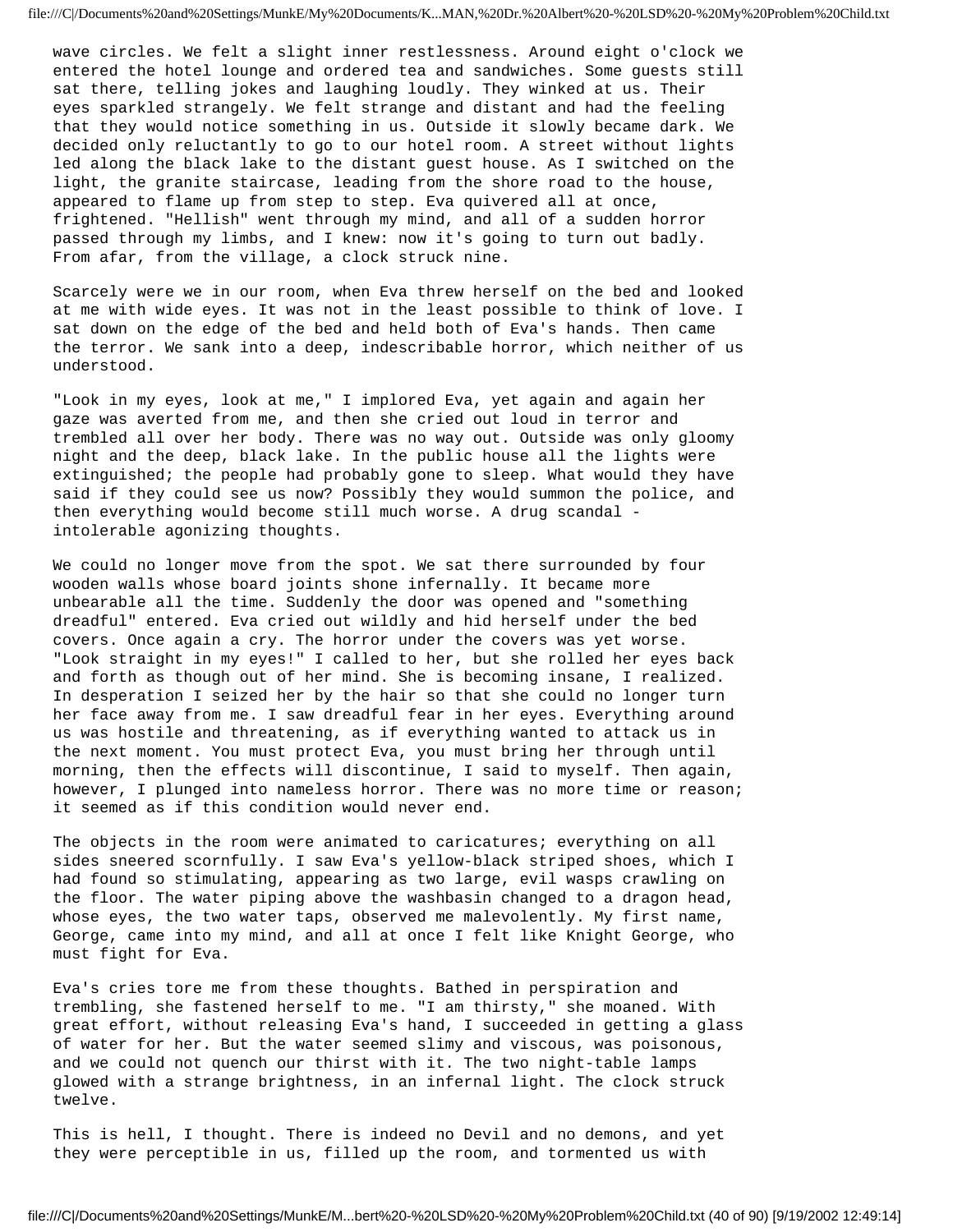unimaginable terror. Imagination, or not? Hallucinations, projections? insignificant questions when confronted with the reality of fear that was fixed in our bodies and shook us: the fear alone, it existed. Some passages from Huxley's book The Doors of Perception came to me and brought me brief comfort. I looked at Eva, at this whimpering, horrified being in her torment, and felt great remorse and pity. She had become strange to me; I scarcely recognized her any longer. She wore a fine golden chain around her neck with the medallion of the Virgin Mary. It was a gift from her younger brother. I noticed how a benevolent, comforting radiation, which was connected with pure love, emanated from this necklace. But then the terror broke loose again, as if to our final destruction. I needed my whole strength to constrain Eva. Loudly I heard the electrical meter ticking weirdly outside of the door, as if it wanted to make a most important, evil, devastating announcement to me in the next moment. Disdain, derision, and malignity again whispered out of all nooks and crevices. There, in the midst of this agony, I perceived the ringing of cowbells from afar as a wonderful, promising music. Yet soon it became silent again, and renewed fear and dread once again set in. As a drowning man hopes for a rescuing plank, so I wished that the cows would yet again want to draw near the house.\But everything remained quiet, and only the threatening tick and hum of the current meter buzzed round us like an invisible, malevolent insect.

 Morning finally dawned. With great relief I noticed how the chinks in the window shutters lit up. Now I could leave Eva to herself; she had quieted down. Exhausted, she closed her eyes and fell asleep. Shocked and deeply sad, I still sat on the edge of the bed. Gone was my pride and self assurance; all that remained of me was a small heap of misery. I examined myself in the mirror and started: I had become ten years older in the course of the night. Downcast, I stared at the light of the night-table lamp with the hideous shade of intertwined plastic cords. All at once the light seemed to become brighter, and in the plastic cords it began to sparkle and to twinkle; it glowed like diamonds and gems of all colors, and an overwhelming feeling of happiness welled up in me. All at once, lamp, room, and Eva disappeared, and I found myself in a wonderful, fantastic landscape. It was comparable to the interior of an immense Gothic church nave, with infinitely many columns and Gothic arches. These consisted, however, not of stone, but rather of crystal. Bluish, yellowish, milky, and clearly transparent crystal columns surrounded me like trees in an open forest. Their points and arches became lost in dizzying heights. A bright light appeared before my inner eye, and a wonderful, gentle voice spoke to me out of the light. I did not hear it with my external ear, but rather perceived it, as if it were clear thoughts that arise in one.

 I realized that in the horror of the passing night I had experienced my own individual condition: selfishness. My egotism had kept me separated from mankind and had led me to inner isolation. I had loved only myself, not my neighbor; loved only the gratification that the other offered me. The world had existed only for the satisfaction of my greed. I had become tough, cold, and cynical. Hell, therefore, had signified that: egotism and lovelessness. Therefore everything had seemed strange and unconnected to me, so scornful and threatening. Amid flowing tears, I was enlightened with the knowledge that true love means surrenderof selfishness and that it is not desires but rather selfless love that forms the bridge to the heart of our fellow man. Waves of ineffable happiness flowed through my body. I had experienced the grace of God. But how could it be possible that it was radiating toward me, particularly out of this cheap lampshade? Then the inner voice answered: God is in everything.

The experience at the mountain lake has given me the certainty that beyond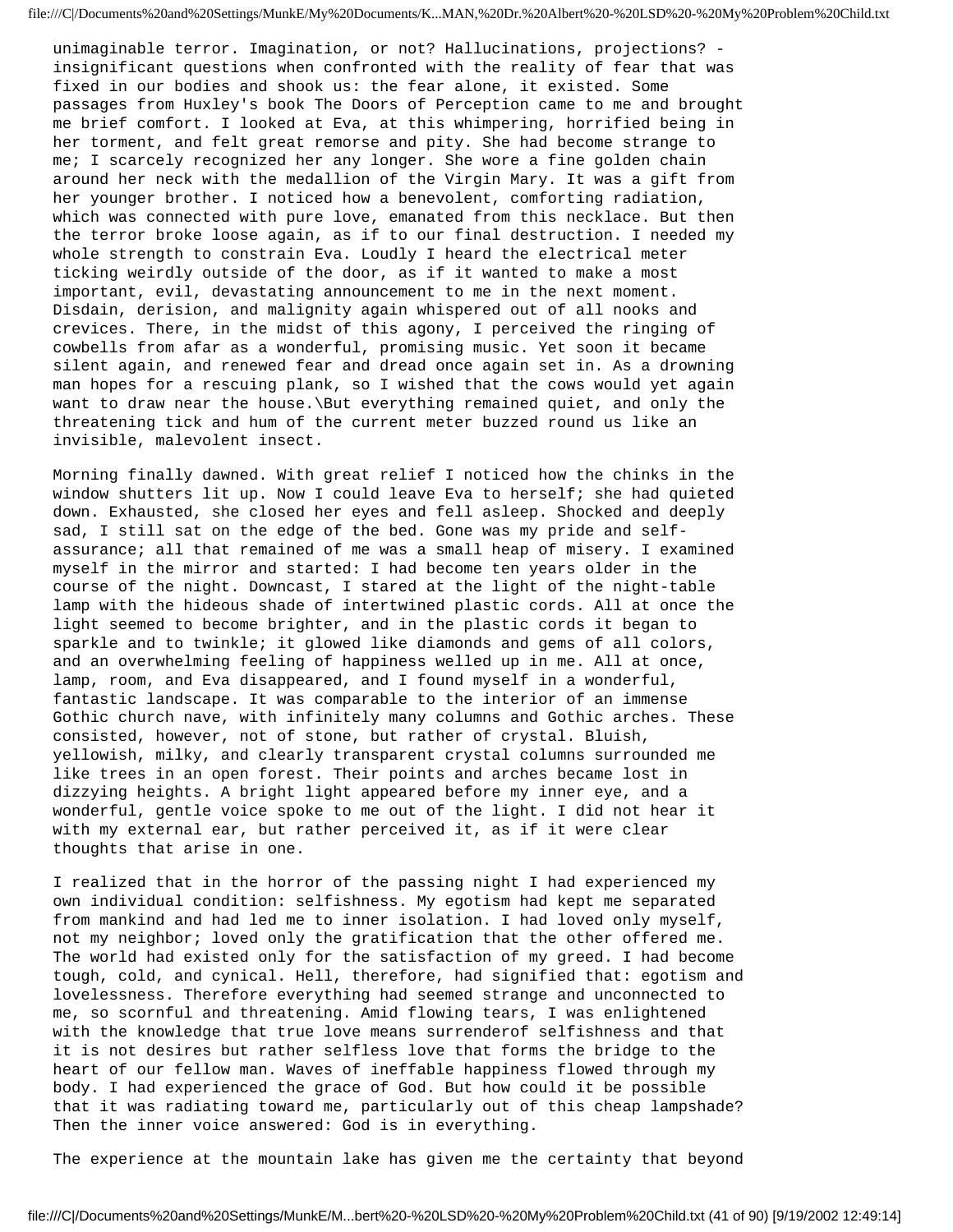the ephemeral, material world there also exists an imperishable, spiritual reality, which is our true home. I am now on my way home.

 For Eva everything remained just a bad dream. We broke up a short time thereafter.

The following notes kept by a twenty-five-year-old advertising agent are contained in The LSD Story by John Cashman (Fawcett Publications, Greenwich, Conn., 1966). They were included in this selection of LSD reports, along with the preceding example, because the progression that they describe - from terrifying visions to extreme euphoria, a kind of deathrebirth cycle - is characteristic of many LSD experiments.

## A Joyous Song of Being

 My first experience with LSD came at the home of a close friend who served as my guide. The surroundings were comfortably familiar and relaxing. I took two ampuls (200 micrograms) of LSD mixed in half a glass of distilled water. The experience lasted for close to eleven hours, from 8 o'clock on a Saturday evening until very nearly 7 o'clock the next morning. I have no firm point of comparison, but I am positive that no saint ever saw more glorious or joyously beautiful visions or experienced a more blissful state of transcendence. My powers to convey the miracles are shabby and far too inadequate to the task at hand. A sketch, and an artless one at that, must suffice where only the hand of a great master working from a complete palette could do justice to the subject. I must apologize for my own limitations in this feeble attempt to reduce the most remarkable experience of my life to mere words. My superior smile at the fumbling, halting attempts of others in their attempts to explain the heavenly visions to me has been transformed into a knowing smile of a conspirator the common experience requires no words.

 My first thought after drinking the LSD was that it was having absolutely no effect. They had told me thirty minutes would produce the first sensation, a tingling of the skin. There was no tingling. I commented on this and was told to relax and wait. For the lack of anything else to do I stared at the dial light of the table radio, nodding my head to a jazz piece I did not recognize. I think it was several minutes before I realized that the light was changing color kaleidoscopically with the different pitch of the musical sounds, bright reds and yellows in the high register, deep purple in the low. I laughed. I had no idea when it had started. I simply knew it had. I closed my eyes, but the colored notes were still there. I was overcome by the remarkable brilliance of the colors. I tried to talk, to explain what I was seeing, the vibrant and luminous colors. Somehow it didn't seem important. With my eyes open, the radiant colors flooded the room, folding over on top of one another in rhythm with the music. Suddenly I was aware that the colors were the music. The discovery did not seem startling. Values, so cherished and guarded, were becoming unimportant. I wanted to talk about the colored music, but I couldn't. I was reduced to uttering one-syllable words while polysyllabic impressions tumbled through my mind with the speed of light.

 The dimensions of the room were changing, now sliding into a fluttering diamond shape, then straining into an oval shape as if someone were pumping air into the room, expanding it to the bursting point. I was having trouble focusing on objects. They would melt into fuzzy masses of nothing or sail off into space, self-propelled, slow-motion trips that were of acute interest to me. I tried to check the time on my watch, but I was unable to focus on the hands. I thought of asking for the time, but the thought passed. I was too busy seeing and listening. The sounds were exhilarating, the sights remarkable. I was completely entranced. I have no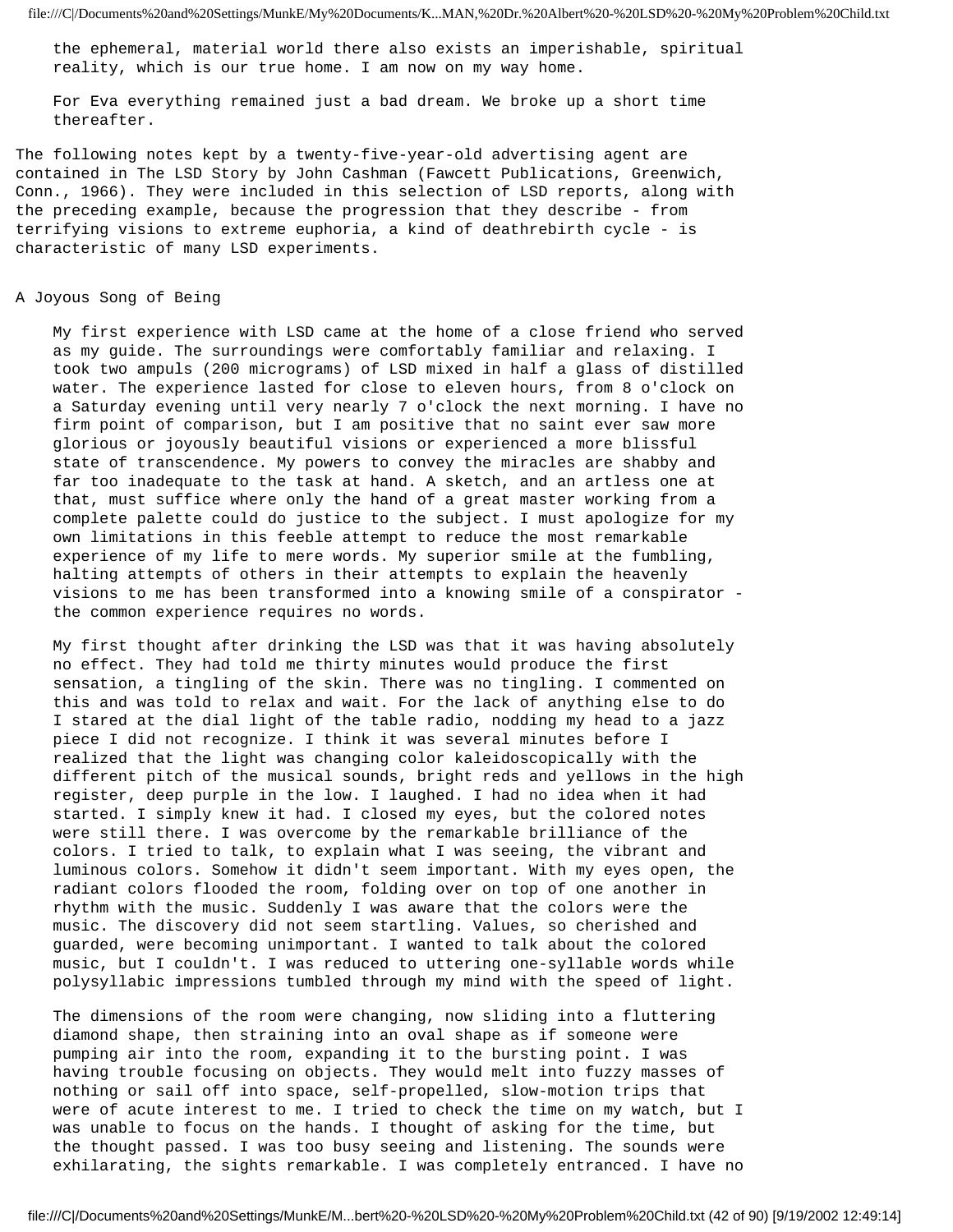idea how long this lasted. I do know the egg came next.

 The egg, large, pulsating, and a luminous green, was there before I actually saw it. I sensed it was there. It hung suspended about halfway between where I sat and the far wall. I was intrigued by the beauty of the egg. At the same time I was afraid it would drop to the floor and break. I didn't want the egg to break. It seemed most important that the egg should not break. But even as I thought of this, the egg slowly dissolved and revealed a great multihued flower that was like no flowerI have ever seen. Its incredibly exquisite petals opened on the room, spraying indescribable colors in every direction. I felt the colors and heard them as they played across my body, cool and warm, reedlike and tinkling.

 The first tinge of apprehension came later when I saw the center of the flower slowly eating away at the petals, a black, shiny center that appeared to be formed by the backs of a thousand ants. It ate away the petals at an agonizingly slow pace. I wanted to scream for it to stop or to hurry up. I was pained by the gradual disappearance of the beautiful petals as if being swallowed by an insidious disease. Then in a flash of insight I realized to my horror that the black thing was actually devouring me. I was the flower and this foreign, creeping thing was eating me!

 I shouted or screamed, I really don't remember. I was too full of fear and loathing. I heard my guide say: "Easy now. Just go with it. Don't fight it. Go with it." I tried, but the hideous blackness caused such repulsion that I screamed: "I can't! For God's sake help me! Help me!" The voice was soothing, reassuring: "Let it come. Everything is all right. Don't worry. Go with it. Don't fight."

 I felt myself dissolving into the terrifying apparition, my body melting in waves into the core of blackness, my mind stripped of ego and life and, yes even death. In one great crystal instant I realized that I was immortal. I asked the question: "Am I dead?" But the question had no meaning. Meaning was meaningless. Suddenly there was white light and the shimmering beauty of unity. There was light everywhere, white light with a clarity beyond description. I was dead and I was born and the exultation was pure and holy. My lungs were bursting with the joyful song of being. There was unity and life and the exquisite love that filled my being was unbounded. My awareness was acute and complete. I saw God and the devil and all the saints and I knew the truth. I felt myself flowing into the cosmos, levitated beyond all restraint, liberated to swim in the blissful radiance of the heavenly visions.

 I wanted to shout and sing of miraculous new life and sense and form, of the joyous beauty and the whole mad ecstasy of loveliness. I knew and understood all there is to know and understand. I was immortal, wise beyond wisdom, and capable of love, of all loves. Every atom of my body and soul had seen and felt God. The world was warmth and goodness. There was no time, no place, no me. There was only cosmic harmony. It was all there in the white light. With every fiberof my being I knew it was so.

 I embraced the enlightenment with complete abandonment. As the experience receded I longed to hold onto it and tenaciously fought against the encroachment of the realities of time and place. For me, the realities of our limited existence were no longer valid. I had seen the ultimate realities and there would be no others. As I was slowly transported back to the tyranny of clocks and schedules and petty hatreds, I tried to talk of my trip, my enlightenment, the horrors, the beauty, all of it. I must have been babbling like an idiot. My thoughts swirled at a fantastic rate, but the words couldn't keep pace. My guide smiled and told me he understood.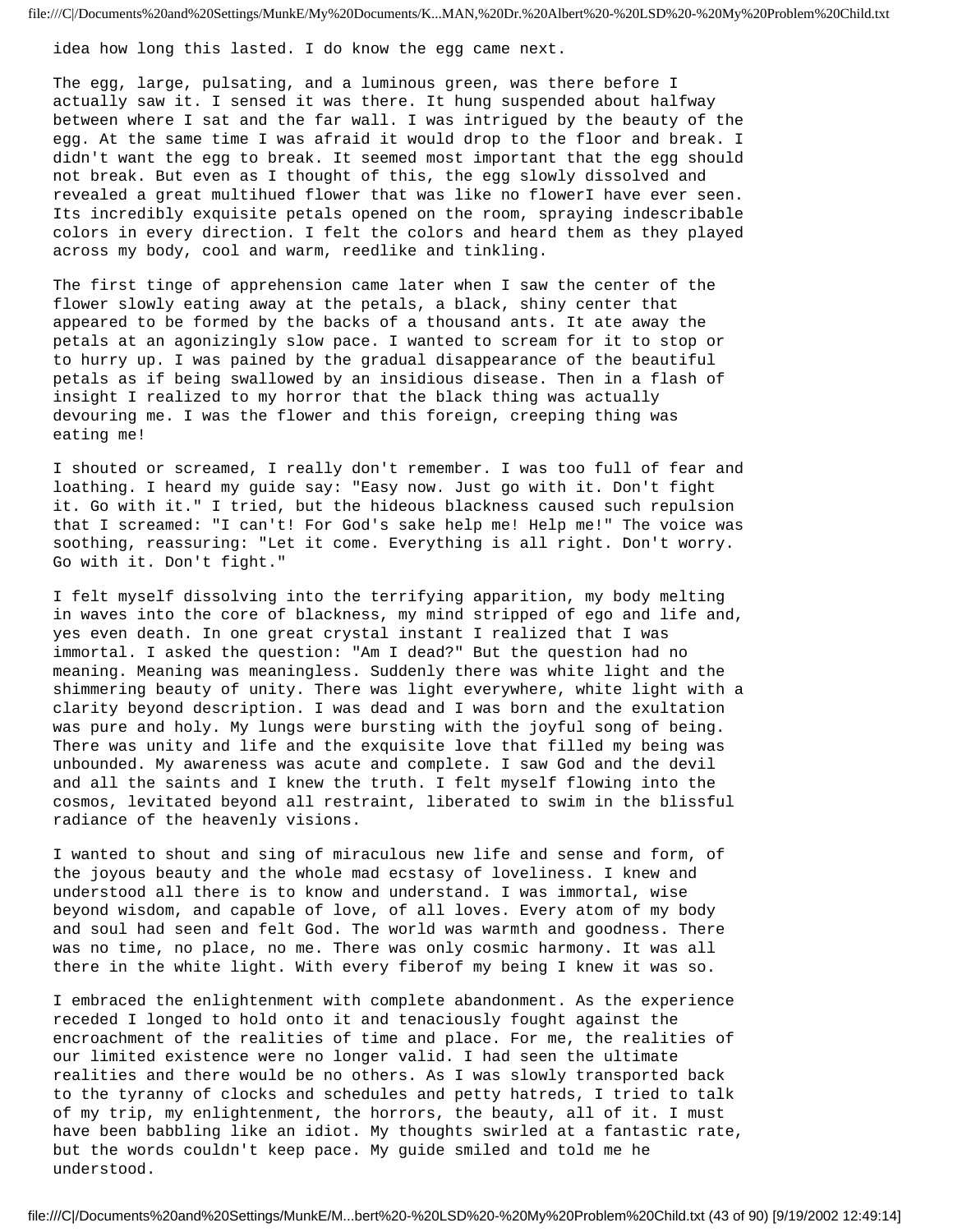The preceding collection of reports on "travels in the universe of the soul," even though they encompass such dissimilar experiences, are still not able to establish a complete picture of the broad spectrum of all possible reactions to LSD, which extends from the most sublime spiritual, religious, and mystical experiences, down to gross psychosomatic disturbances. Cases of LSD sessions have been described in which the stimulation of fantasy and of visionary experience, as expressed in the LSD reports assembled here, is completely absent, and the experimenter was for the whole time in a state of ghastly physical and mental discomfort, or even felt severely ill.

Reports about the modification of sexual experience under the influence of LSD are also contradictory. Since stimulation of all sensory perception is an essential feature of LSD effects, the sensual orgy of sexual intercourse can undergo unimaginable enhancements. Cases have also been described, however, in which LSD led not to the anticipated erotic paradise, but rather to a purgatory or even to the hell of frightful extinction of every perception and to a lifeless vacuum.

Such a variety and contradiction of reactions to a drug is found only in LSD and the related hallucinogens. The explanation for this lies in the complexity and variability of the conscious and subconscious minds of people, which LSD is able to penetrate and to bring to life as experienced reality.

6. The Mexican Relatives of LSD

### The Sacred Mushroom Teonanacatl

Late in 1956 a notice in the daily paper caught my interest. Among some Indians in southern Mexico, American researchers had discovered mushrooms that were eaten in religious ceremonies and that produced an inebriated condition accompanied by hallucinations.

Since, outside of the mescaline cactus found also in Mexico, no other drug was known at the time that, like LSD, produced hallucinations, I would have liked to establish contact with these researchers, in order to learn details about these hallucinogenic mushrooms. But there were no names and addresses in the short newspaper article, so that it was impossible to get further information. Nevertheless, the mysterious mushrooms, whose chemical investigation would be a tempting problem, stayed in my thoughts from then on.

As it later turned out, LSD was the reason that these mushrooms found their way into my laboratory, with out my assistance, at the beginning of the following year.

Through the mediation of Dr. Yves Dunant, at the time director of the Paris branch of Sandoz, an inquiry came to the pharmaceutical research management in Basel from Professor Roger Heim, director of the Laboratoire de Cryptogamie of the Museum National d'Histoire Naturelle in Paris, asking whether we were interested in carrying out the chemical investigation of the Mexican hallucinogenic mushrooms. With great joy I declared myself ready to begin this work in my department, in the laboratories for natural product research. That was to be my link to the exciting investigations of the Mexican sacred mushrooms, which were already broadly advanced in the ethnomycological and botanical aspects.

For a long time the existence of these magic mushrooms had remained an enigma. The history of their rediscovery is presented at first hand in the magnificent two-volume standard work of ethnomycology, Mushrooms, Russia and History (Pantheon Books, New York, 1957), for the authors, the American researchers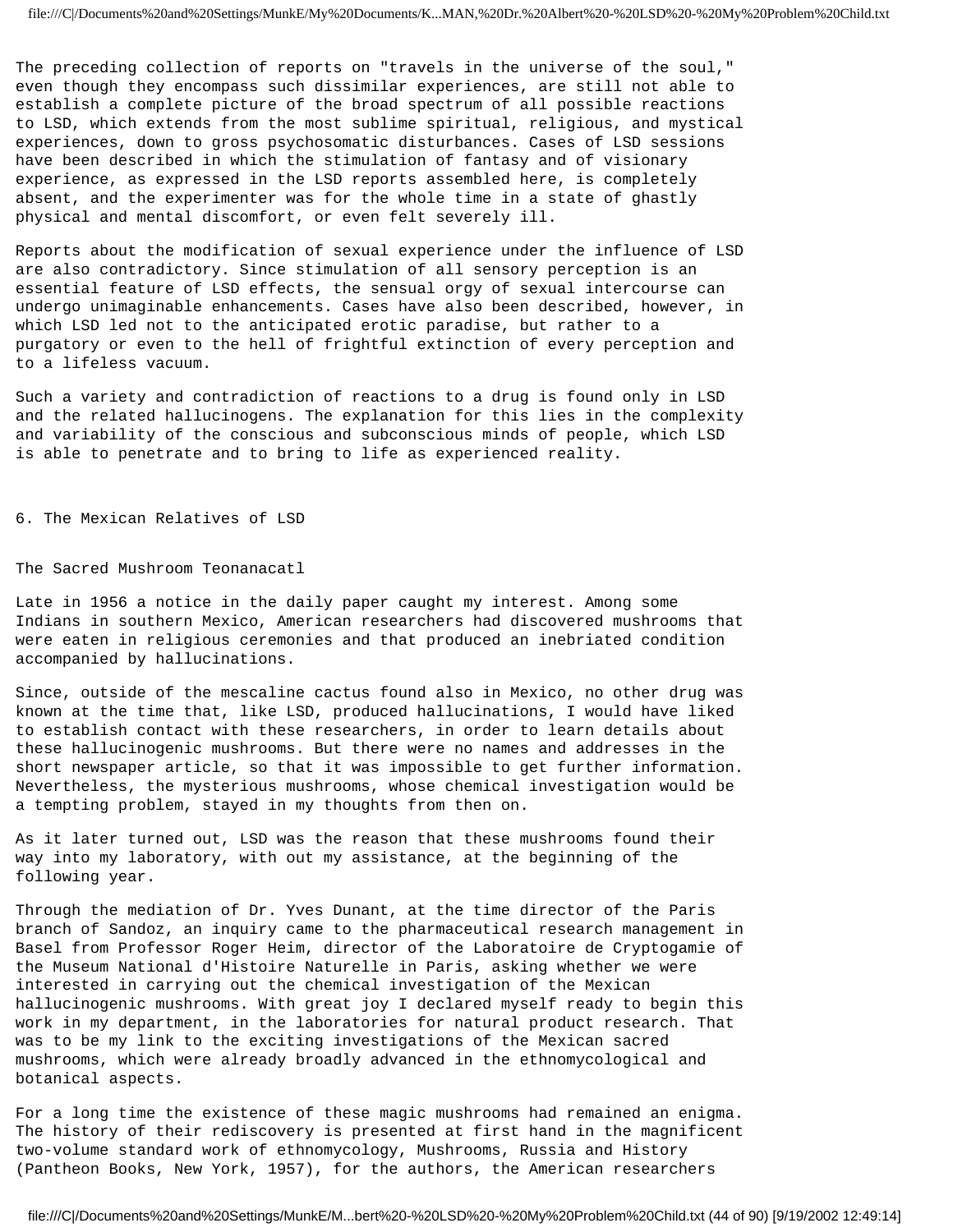Valentina Pavlovna Wasson and her husband, R. Gordon Wasson, played a decisive role in this rediscovery. The following descriptions of the fascinating history of these mushrooms are taken from the Wassons' book.

The first written evidence of the use of inebriating mushrooms on festival occasions, or in the course of religious ceremonies and magically oriented healing practices, is found among the Spanish chroniclers and naturalists of the sixteenth century, who entered the country soon after the conquest of Mexico by Hernan Cortes. The most important of these witnesses is the Franciscan friar Bernardino de Sahagun, who mentions the magic mushrooms and describes their effects and their use in several passages of his famous historical work, Historia General de tas Cosas de Nueva Espana, written between the years 1529 and 1590. Thus he describes, for example, how merchants celebrated the return home from a successful business trip with a mushroom party:

 Coming at the very first, at the time of feasting, they ate mushrooms when, as they said, it was the hour of the blowing of the flutes. Not yet did they partake of food; they drank only chocolate during the night. And they ate mushrooms with honey. When already the mushrooms were taking effect, there was dancing, there was weeping.... Some saw in a vision that they would die in war. Some saw in a vision that they would be devoured by wild beasts.... Some saw in a vision that they would become rich, wealthy. Some saw in a vision that they would buy slaves, would become slave owners. Some saw in a vision that they would commit adultery [and so] would have their heads bashed in, would be stoned to death.... Some saw in a vision that they would perish in the water. Some saw in a vision that they would pass to tranquility in death. Some saw in avision that they would fall from the housetop, tumble to their death. . . . All such things they saw.... And when [the effects of] the mushroom ceased, they conversed with one another, spoke of what they had seen in the vision.

In a publication from the same period, Diego Duran, a Dominican friar, reported that inebriating mushrooms were eaten at the great festivity on the occasion of the accession to the throne of Moctezuma II, the famed emperor of the Aztecs, in the year 1502. A passage in the seventeenth-century chronicle of Don Jacinto de la Serna refers to the use of these mushrooms in a religious framework:

And what happened was that there had come to [the village] an Indian . . . and his name was Juan Chichiton . . . and he had brought the red-colored mushrooms that are gathered in the uplands, and with them he had committed a great idolatry.... In the house where everyone had gathered on the occasion of a saint's feast . . . the teponastli [an Aztec percussion instrument] was playing and singing was going on the whole night through. After most of the night had passed, Juan Chichiton, who was the priest for that solumn rite, to all of those present at the flesta gave the mushrooms to eat, after the manner of Communion, and gave them pulque to drink. . . so that they all went out of their heads, a shame it was to see.

In Nahuatl, the language of the Aztecs, these mushrooms were described as teonanactl, which can be translated as "sacred mushroom."

There are indications that ceremonial use of such mushrooms reaches far back into pre-Columbian times. So-called mushroom stones have been found in El Salvador, Guatemala, and the contiguous mountainous districts of Mexico. These are stone sculptures in the form of pileate mushroom, on whose stem the face or the form of a god or an animallike demon is carved. Most are about 30 cm high. The oldest examples, according to archaeologists, date back to before 500 B.C.

R. G. Wasson argues, quite convincingly, that there is a connection between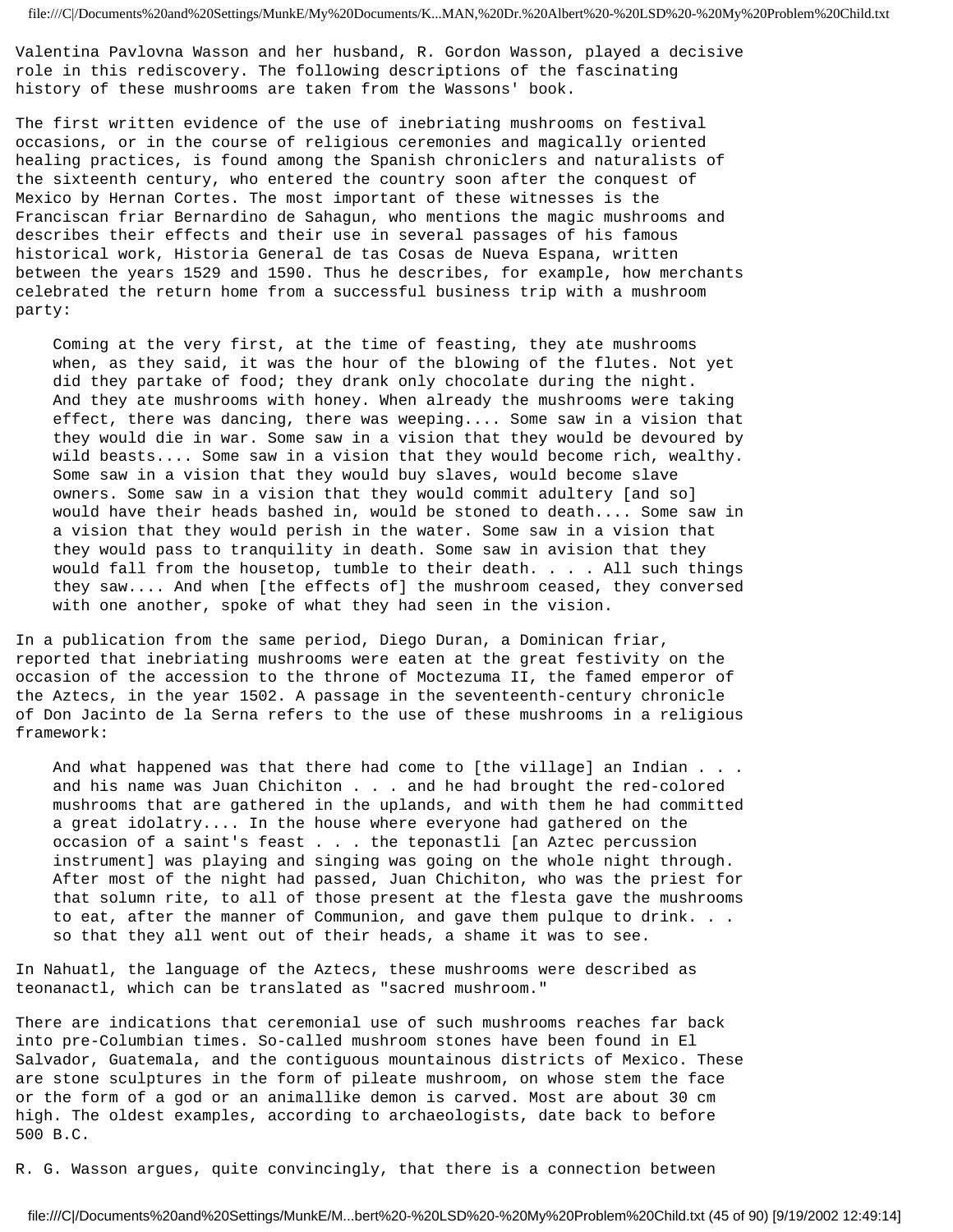these mushroom stones and teonanacatl. If true, this means that the mushroom cult, the magico-medicinal and religious-ceremonial use of the magic mushrooms, is more than two thousand years old.

To the Christian missionaries, the inebriating, vision- and hallucination-producing effects of these mushrooms seemed to be Devil's work. They therefore tried, with all the means in their power, to extirpate their use. But they succeeded only partially, for the Indians have continued secretly down to our time to utilize the mushroom teonanacatl, which was sacred to them.

Strange to say, the reports in the old chronicles about the use of magic mushrooms remained unnoticed during the following centuries, probably because they were considered products of the imagination of a superstitious age.

All traces of the existence of "sacred mushrooms" were in danger of becoming obliterated once and for all, when, in 1915, an Americanbotanist of repute, Dr. W. E. Safford, in an address before the Botanical Society in Washington and in a scientific publication, advanced the thesis that no such thing as magic mushrooms had ever existed at all: the Spanish chroniclers had taken the mescaline cactus for a mushroom! Even if false, this proposition of Safford's served nevertheless to direct the attention of the scientific world to the riddle of the mysterious mushrooms.

It was the Mexican physician Dr. Blas Pablo Reko who first openly disagreed with Safford's interpretation and who found evidence that mushrooms were still employed in medicinal-religious ceremonies even in our time, in remote districts of the southern mountains of Mexico. But not until the years 19338 did the anthropologist Robert J. Weitlaner and Dr. Richard Evans Schultes, a botanist from Harvard University, find actual mushrooms in that region, which were used there for this ceremonial purpose; and only in 1938 could a group of young American anthropologists, under the direction of Jean Bassett Johnson, attend a secret nocturnal mushroom ceremony for the first time. This was in Huautla de Jimenez, the capital of the Mazatec country, in the State of Oaxaca. But these researchers were only spectators, they were not permitted to partake of the mushrooms. Johnson reported on the experience in a Swedish journal (Ethnotogical Studies 9, 1939).

Then exploration of the magic mushrooms was interrupted. World War II broke out. Schultes, at the behest of the American government, had to occupy himself with rubber production in the Amazon territory, and Johnson was killed after the Allied landing in North Africa.

It was the American researchers, the married couple Dr. Valentina Pavlovna Wasson and her husband, R. Gordon Wasson, who again took up the problem from the ethnographic aspect. R. G. Wasson was a banker, vice-president of the J. P. Morgan Co. in New York. His wife, who died in 1958, was a pediatrician. The Wassons began their work in 1953, in the Mazatec village Huautla de Jimenez, where fifteen years earlier J. B. Johnson and others had established the continued existence of the ancient Indian mushroom cult. They received especially valuable information from an American missionary who had been active there for many years, Eunice V. Pike, member of the Wycliffe Bible Translators. Thanks to her knowledge of the native language and her ministerial association with the inhabitants, Pike had information about the significance of the magic mushrooms that nobody else possessed. During several lengthy sojourns in Huautla and environs, the Wassons were able to study the present use of the mushrooms in detail and compare it with the descriptions in the old chronicles. This showed that the belief in the "sacred mushrooms" was still prevalent in that region. However, the Indians kept their beliefs a secret from strangers. It took great tact and skill, therefore, to gain the confidence of the indigenous population and to receive insight into this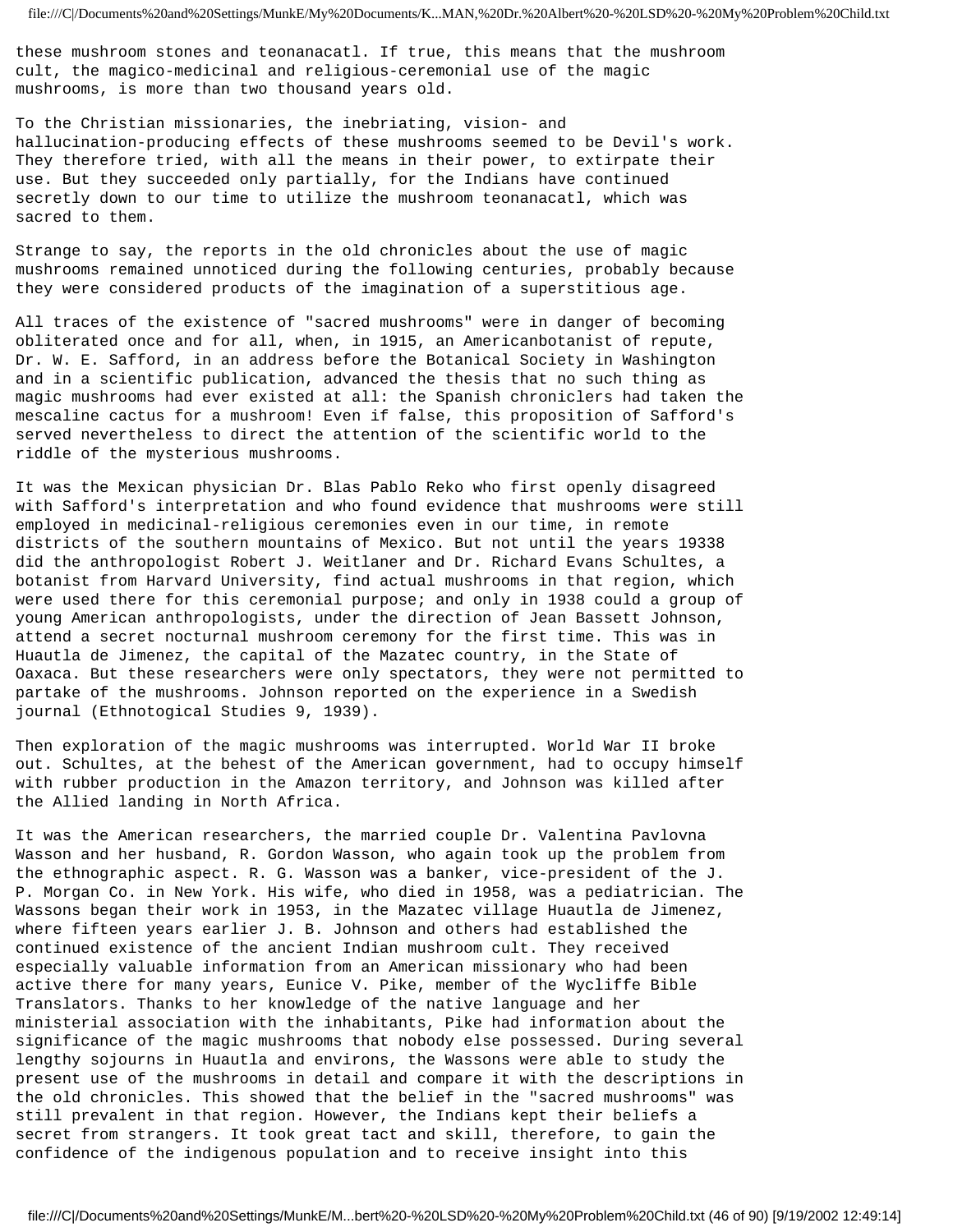### secret domain.

In the modern form of the mushroom cult, the old religious ideas and customs are mingled with Christian ideas and Christian terminology. Thus the mushrooms are often spoken of as the blood of Christ, because they will grow only where a drop of Christ's blood has fallen on the earth. According to another notion, the mushrooms sprout where a drop of saliva from Christ's mouth has moistened the ground, and it is thcrefore Jesus Christ himself who speaks through the mushrooms.

The mushroom ceremony follows the form of a consultation. The seeker of advice or a sick person or his or her family questions a "wise man" or a "wise woman," asabio orsabia, also named curandero orcurandera, in return for a modest payment. Curandero can best be translated into English as "healing priest," for his function is that of a physician as well as that of a priest, both being found only rarely in these remote regions. In the Mazatec language the healing priest is called co-ta-ci-ne, which means "one who knows." He eats the mushroom in the framework of a ceremony that always takes place at night. The other persons present at the ceremony may sometimes receive mushrooms as well, yet a much greater dose always goes to the curandero. The performance is executed with the accompaniment of prayers and entreaties, while the mushrooms are incensed briefly over a basin, in which copal (an incense-like resin) is burned. In complete darkness, at times by candlelight, while the others present lie quietly on their straw mats, the curandero, kneeling or sitting, prays and sings before a type of altar bearing a crucifix, an image of a saint, or some other object of worship. Under the influence of the sacred mushrooms, the curandero counsels in a visionary state, in which even the inactive observers more or less participate. In the monotonous song of the curandero, the mushroom teonanacatl gives its answers to the questions posed. It says whether the diseased person will live or die, which herbs will effect the cure; it reveals who has killed a specific person, or who has stolen the horse; or it makes known how a distant relative fares, and so forth.

The mushroom ceremony not only has the function of a consulation of the type described, for the Indians it also has a meaning in many respects similar to the Holy Communion for the believing Christian. From many utterances of the natives it could be inferred that they believe that God has given the Indians the sacred mushroom because they are poor and possess no doctors and medicines; and also, because they cannot read, in particular the Bible, God can therefore speak directly to them through the mushroom. The missionary Eunice V. Pike even alluded to the difficulties that result from explaining the Christian message, the written word, to a people who believe they possess a means - the sacred mushrooms of course - to make God's will known to them in a direct, clear manner: yes, the mushrooms permit them to see into heaven and to establish communication with God himself.

The Indians' reverence for the sacred mushrooms is also evident in their belief that they can be eaten only by a "clean" person. "Clean" here means ceremonially clean, and that term among other things includes sexual abstinence at least four days before and after ingestion of the mushrooms. Certain rules must also be observed in gathering the mushrooms. With nonobservance of these commandments, the mushrooms can make the person who eats it insane, or can even kill.

The Wassons had undertaken their first expedition to the Mazatec country in 1953, but not until 1955 did they succeed in overcoming the shyness and reserve of the Mazatec friends they had managed to make, to the point of being admitted as active participants in a mushroom ceremony. R. Gordon Wasson and his companion, the photographer Allan Richardson, were given sacred mushrooms to eat at the end of June 1955, on the occasion of a nocturnal mushroom ceremony. They thereby became in all likelihood the first outsiders, the first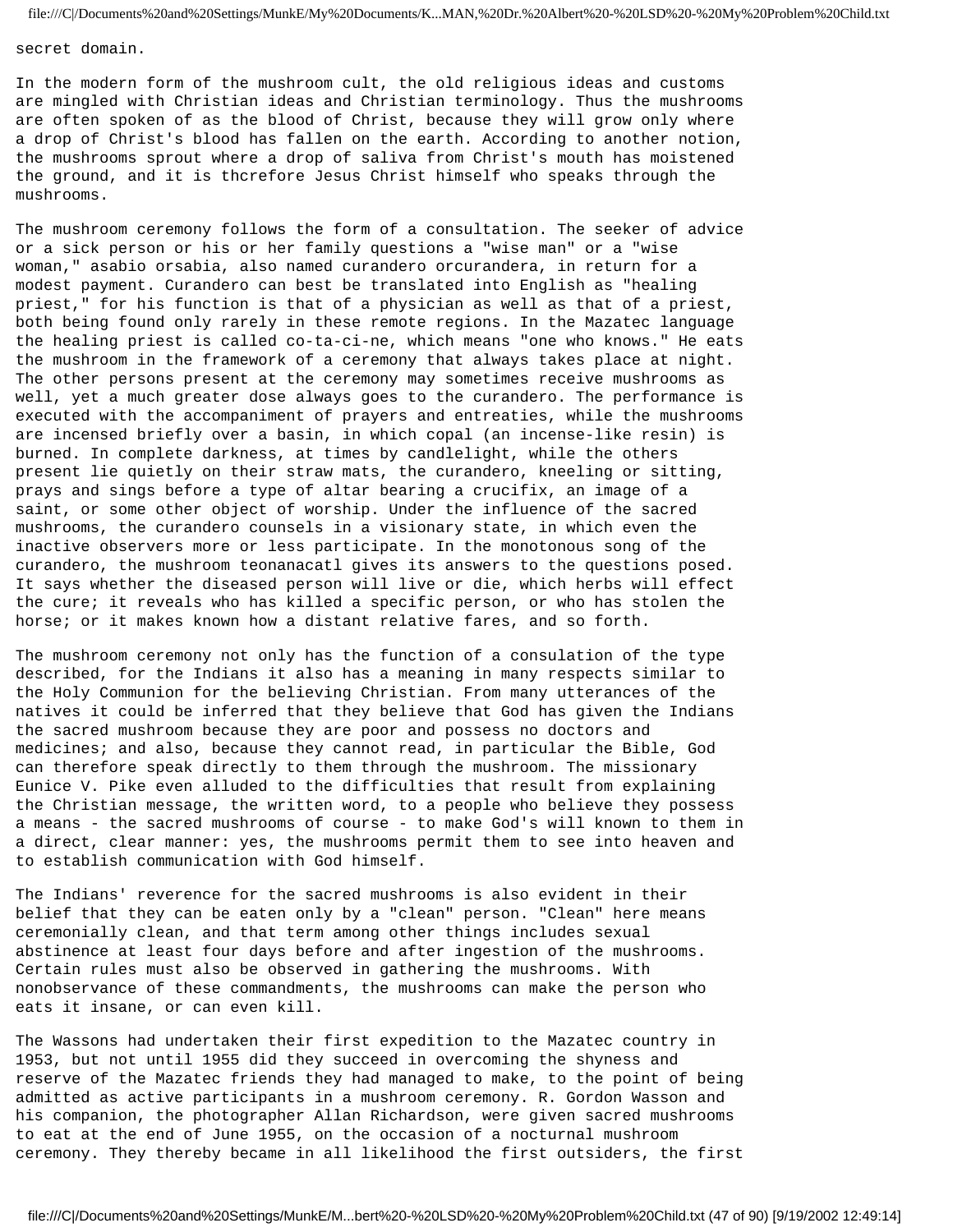whites, ever permitted to take teonanacatl.

In the second volume of Mushrooms, Russia and History, in enraptured words, Wasson describes how the mushroom seized possession of him completely, although he had tried to struggle against its effects, in order to be able to remain an objective observer. First he saw geometric, colored patterns, which then took on architectural characteristics. Next followed visions of splendid colonnades, palaces of supernatural harmony and magnificence embellished with precious gems, triumphal cars drawn by fabulous creatures as they are known only from mythology, and landscapes of fabulous luster. Detached from the body, the spirit soared timelessly in a realm of fantasy among images of a higher reality and deeper meaning than those of the ordinary, everyday world. The essence of life, the ineffable, seemed to be on the verge of being unlocked, but the ultimate door failed to open.

This experience was the final proof, for Wasson, that the magical powers attributed to the mushrooms actually existed and were not merely superstition.

In order to introduce the mushrooms to scientific research, Wasson had earlier established an association with mycologist Professor Roger Heim of Paris. Accompanying the Wassons on further expeditions into the Mazatec country, Heim conducted the botanical identification of the sacred mushrooms. He showed that they were gilled mushrooms from the family Strophariaceae, about a dozen different species not previously described scientifically, the greatest part belonging to the genus Psilocybe. Professor Heim also succeeded in cultivating some of the species in the laboratory. The mushroom Psilocybe mexicana turned out to be especially suitable for artificial cultivation.

Chemical investigations ran parallel with these botanical studies on the magic mushrooms, with the goal of extracting the hallucinogenically active principle from the mushroom material and preparing it in chemically pure form. Such investigations were carried out at Professor Heim's instigation in the chemicaI laboratory of the Museum National d'Histoire Naturelle in Paris, and work teams were occupied with this problem in the United States in the research laboratories of two large pharmaceutical companies: Merck, and Smith, Kline and French. The American laboratories had obtained some of the mushrooms from R. G. Wasson and had gathered others themselves in the Sierra Mazateca.

As the chemical investigations in Paris and in the United States turned out to be ineffectual, Professor Heim addressed this matter to our firm, as mentioned at the beginning of this chapter, because he felt that our experimental experience with LSD, related to the magic mushrooms by similar activity, could be of use in the isolation attempts. Thus it was LSD that showed teonanacatl the way into our laboratory.

As director of the department of natural products of the Sandoz pharmaceutical-chemical research laboratories at that time, I wanted to assign-the investigation of the magic mushrooms to one of my coworkers. However, nobody showed much eagerness to take on this problem because it was known that LSD and everything connected with it were scarcely popular subjects to the top management. Because the enthusiasm necessary for successful endeavors cannot be commanded, and because the enthusiasm was already present in me as far as this problem was concerned, I decided to conduct the investigation myself.

Some 100 g of dried mushrooms of the species Psilocybe mexicana, cultivated by Professor Heim in the laboratory, were available for the beginning of the chemical analysis. My laboratory assistant, Hans Tscherter, who during our decade-long collaboration, had developed into a very capable helper, completely familiar with my manner of work, aided me in the extraction and isolation attempts. Since there were no clues at all concerning the chemical properties of the active principle we sought, the isolation attempts had to be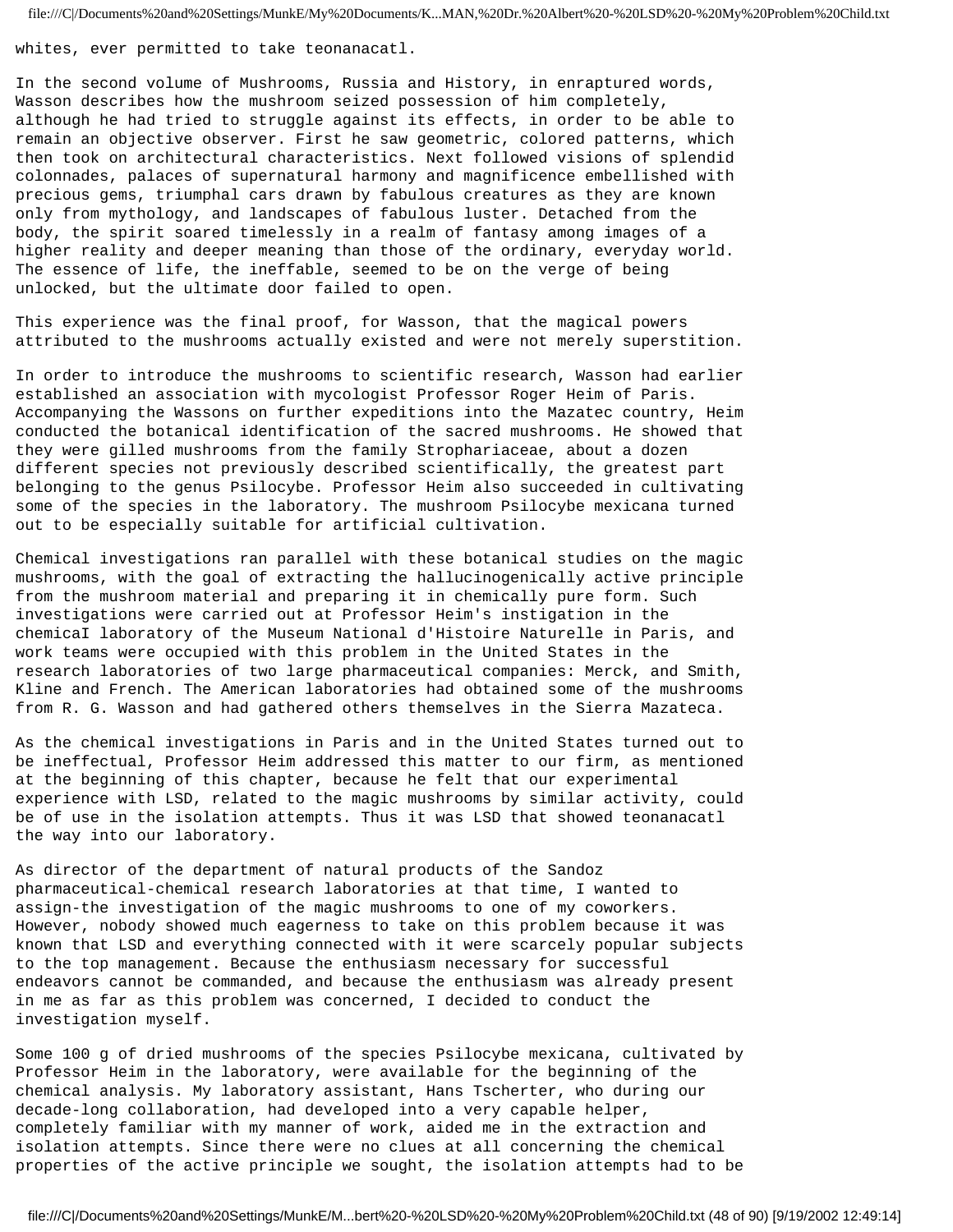conducted on the basis of the effects of the extract fractions. But none of the various extracts showed an unequivocal effect, either in the mouse or the dog, which could have pointed to the presence of hallucinogenic principles. It therefore became doubtful whether the mushrooms cultivated and dried in Paris were still active at all. That could only be determined by experimenting with this mushroom material on a human being. As in the case of LSD, I made this fundamental experiment myself, since it is not appropriate for researchers to ask anyone else to perform self-experiments that they require for their own investigations, especially if they entail, as in this case, a certain risk.

In this experiment I ate 32 dried specimens of Psilocybe mexicana, which together weighed 2.4 g. This amount corresponded to an average dose, according to the reports of Wasson and Heim, as it is used by the curanderos. The mushrooms displayed a strong psychic effect, as the following extract from the report on that experiment shows:

 Thirty minutes after my taking the mushrooms, the exterior world began to undergo a strange transformation. Everything assumed a Mexican character. As I was perfectly well aware that my knowledge of the Mexican origin of the mushroom would lead me to imagine only Mexican scenery, I tried deliberately to look on my environment as I knew it normally. But all voluntary efforts to look at things in their customary forms and colors proved ineffective. Whether my eyes were closed or open, I saw only Mexican motifs and colors. When the doctor supervising the experiment bent over me to check my blood pressure, he was transformed into an Aztec priest and I would not have been astonished if he had drawn an obsidian knife. In spite of the seriousness of the situation, it amused me to see how the Germanic face of my colleague had acquired a purely Indian expression. At the peak of the intoxication, about 1 1/2 hours after ingestion of the mushrooms, the rush of interior pictures, mostly abstract motifs rapidly changing in shape and color, reached such an alarming degree that I feared that I would be torn into this whirlpool of form and color and would dissolve. After about six hours the dream came to an end. Subjectively, I had no idea how long this condition had lasted. I felt my return to everyday reality to be a happy return from a strange, fantastic but quite real world to an old and familiar home.

This self-experiment showed once again that human beings react much more sensitively than animals to psychoactive substances. We had already reached the same conclusion in experimenting with LSD on animals, as described in an earlier chapter of this book. It was not inactivity of the mushroom material, but rather the deficient reaction capability of the research animals vis-a-vis such a type of active principle, that explained why our extracts had appeared inactive in the mouse and dog.

Because the assay on human subjects was the only test at our disposal for the detection of the active extract fractions, we had no other choice than to perform the testing on ourselves if we wanted to carry on the work and bring it to a successful conclusion. In the self-experiment just described, a strong reaction lasting several hours was produced by 2.4 g dried mushrooms. Therefore, in the sequel we used samples corresponding to only one-third of this amount, namely 0.8 g dried mushrooms. If these samples contained the active principle, they would only provoke a mild effect that impaired the ability to work for a short time, but this effect would still be so distinct that the inactive fractions and those containing the active principle could unequivocally be differentiated from one another. Several coworkers and colleagues volunteered as guinea pigs for this series of tests.

# Psilocybin and Psilocin

With the help of this reliable test on human subjects, the active principle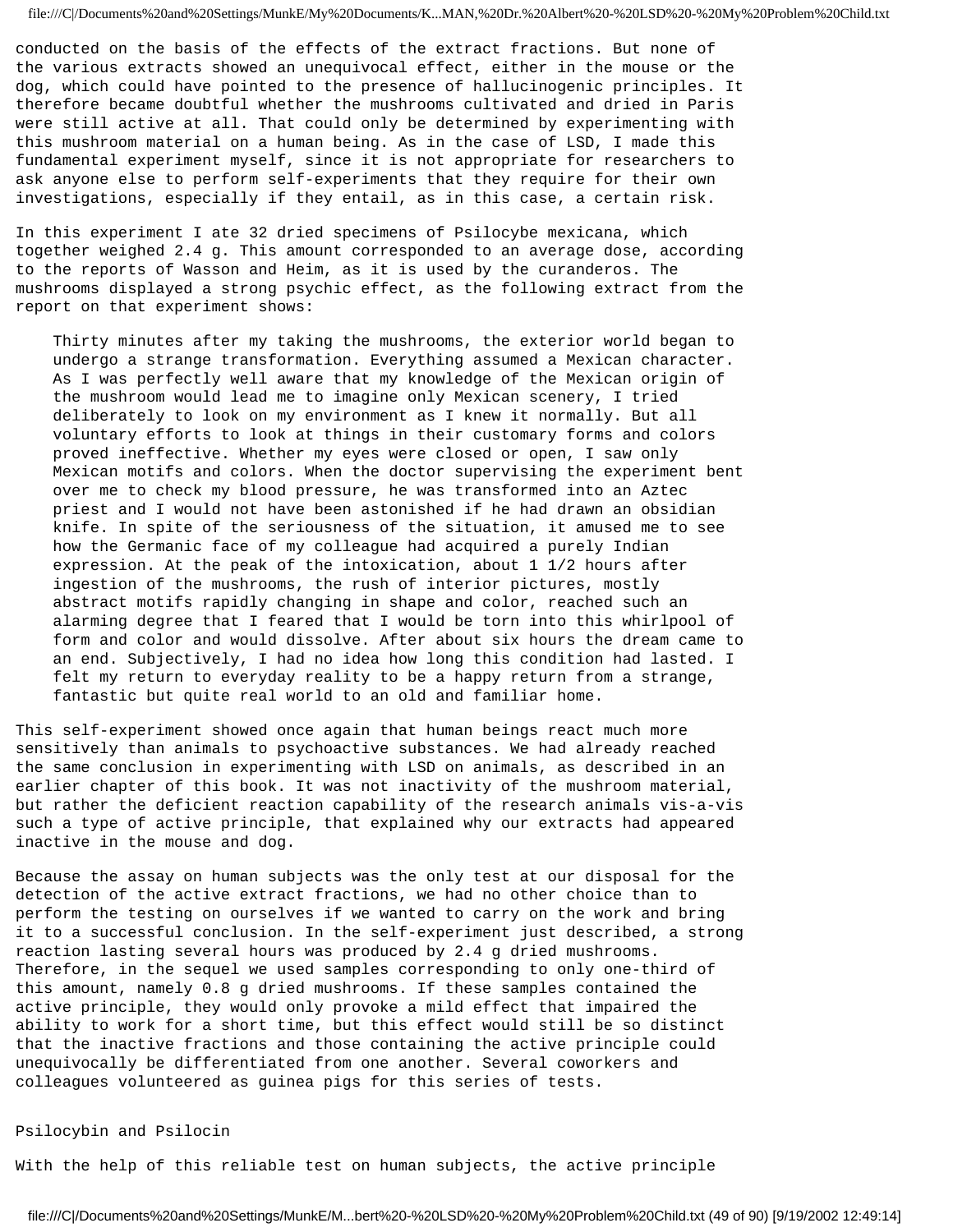could be isolated, concentrated, and transformed into a chemically pure state by means of the newest separation methods. Two new substances, which I named psilocybin and psilocin, were thereby obtained in the form of colorless crystals .

These results were published in March 1958 in the journal Experientia, in collaboration with Professor Heim and with my colleagues Dr. A. Brack and Dr. H. Kobel, who had provided greater quantities of mushroom material for these investigations after they had essentially improved the laboratory cultivation of the mushrooms.

Some of my coworkers at the time - Drs. A. J. Frey, H. Ott, T. Petrzilka, and F. Troxler - then participated in the next steps of these investigations, the determination of the chemical structure of psilocybin and psilocin and the subsequent synthesis of these compounds, the results of which were published in the November 1958 issue of Experientia. The chemical structures of these mushroom factors deserve special attention in several respects. Psilocybin and psilocin belong, like LSD, to the indole compounds, the biologically important class of substances found in the plant and animal kingdoms. Particular chemical features common to both the mushroom substances and LSD show that psilocybin and psilocin are closely related to LSD, not only with regard to psychic effects but also to their chemical structures. Psilocybin is the phosphoric acid ester of psilocin and, as such, is the first and hitherto only phosphoric-acid-containing indole compound discovered in nature. The phosphoric acid residue does not contribute to the activity, for the phosphoric-acid-free psilocin is just as active as psilocybin, but it makes the molecule more stable. While psilocin is readily decomposed by the oxygen in air, psilocybin is a stable substance.

Psilocybin and psilocin possess a chemical structure very similar to the brain factor serotonin. As was already mentioned in the chapter on animal experiments and biological research, serotonin plays an important role in the chemistry of brain functions. The two mushroom factors, like LSD, block the effects of serotonin in pharmacological experiments on different organs. Other pharmacological properties of psilocybin and psilocin are also similar to those of LSD. The main difference consists in the quantitative activity, in animal as well as human experimentation. The average active dose of psilocybin or psilocin in human beings amounts to 10 mg  $(0.01 \text{ q})$ ; accordingly, these two substances are more than 100 times less active than LSD, of which 0.1 mg constitutes a strong dose. Moreover, the effects of the mushroom factors last only four to six hours, much shorter than the effects of LSD (eight to twelve hours).

The total synthesis of psilocybin and psilocin, without the aid of the mushrooms, could be developed into a technical process, which would allow these substances to be produced on a large scale. Synthetic production is more rational and cheaper than extraction from the mushrooms.

Thus with the isolation and synthesis of the active principles, the demystification of the magic mushrooms was accomplished. The compounds whose wondrous effects led the Indians to believe for millennia that a god was residing in the mushrooms had their chemical structures elucidated and could be produced synthetically in flasks.

Just what progress in scientific knowledge was accomplished by natural products research in this case? Essentially, when all is said and done, we can only say that the mystery of the wondrous effects of teonanacatl was reduced to the mystery of the effects of two crystalline substances - since these effects cannot be explained by science either, but can only be describe.

A Voyage into the Universe of the Soul with Psilocybin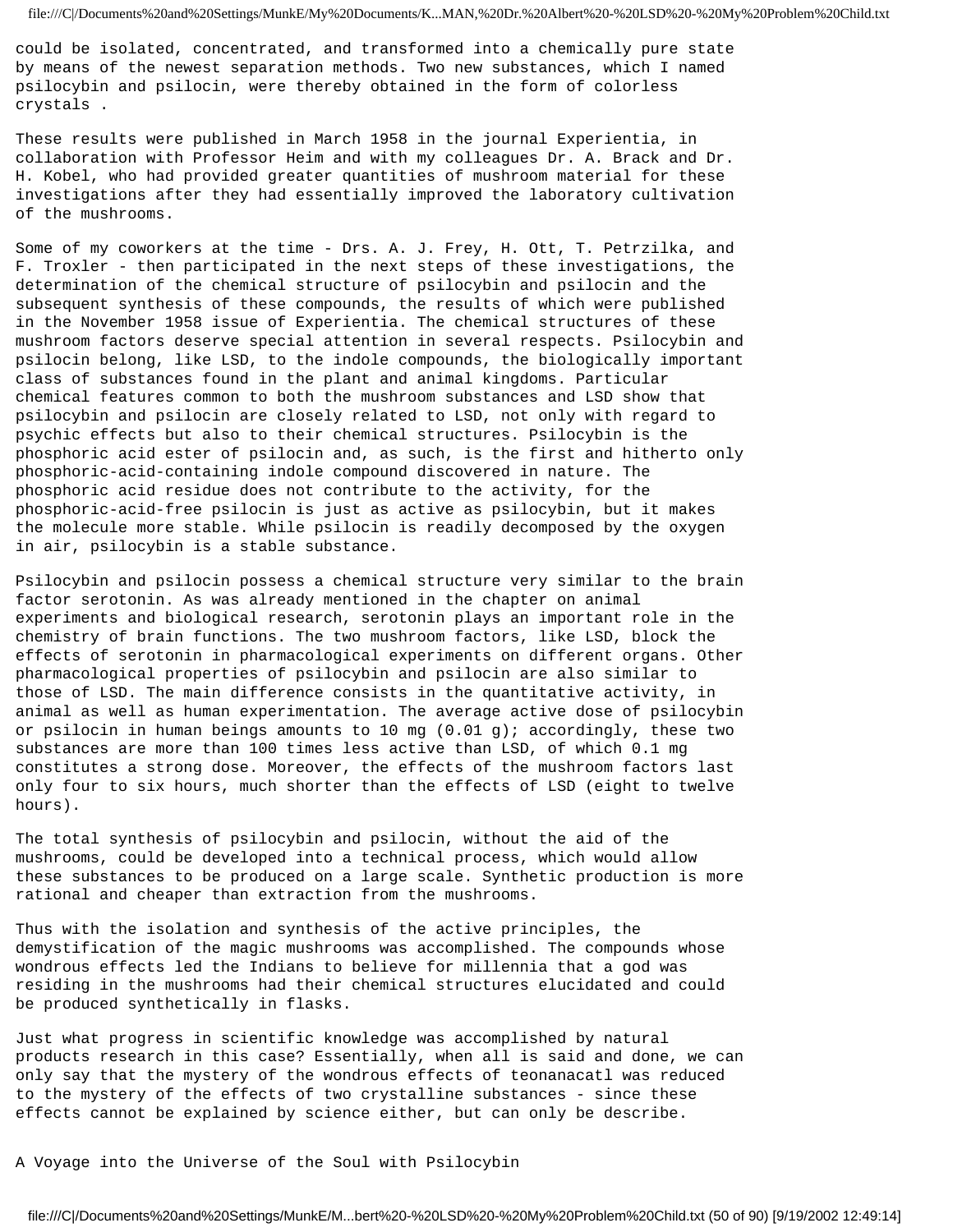The relationship between the psychic effects of psilocybin and those of LSD, their visionaryhallucinatory character, is evident in the following report from Antaios, of a psilocybin experiment by Dr. Rudolf Gelpke. He has characterized his experiences with LSD and psilocybin, as already mentioned in a previous chapter, as "travels in the universe of the soul."

Where Time Stands Still

(10 mg psilocybin, 6 April 1961, 10:20)

 After ca. 20 minutes, beginning effects: serenity, speechlessness, mild but pleasant dizzy sensation, and "pleasureful deep breathing."

10:50 Strong! dizziness, can no longer concentrate .

10:55 Excited, intensity of colors: everything pink to red.

- 11:05 The world concentrates itself there on the center of the table. Colors very intense.
- 11:10 A divided being, unprecedented how can I describe this sensation of life? Waves, different selves, must control me.

 Immediately after this note I went outdoors, leaving the breakfast table, where I had eaten with Dr. H. and ourwives, and lay down on the lawn. The inebriation pushed rapidly to its climax. Although I had firmly resolved to make constant notes, it now seemed to me a complete waste of time, the motion of writing infinitely slow, the possibilities of verbal expression unspeakably paltry - measured by the flood of inner experience that inundated me and threatened to burst me. It seemed to me that 100 years would not be sufficient to describe the fullness of experience of a single minute. At the beginning, optical impressions predominated: I saw with delight the boundless succession of rows of trees in the nearby forest. Then the tattered clouds in the sunny sky rapidly piled up with silent and breathtaking majesty to a superimposition of thousands of layers - heaven on heaven - and I waited then expecting that up there in the next moment something completely powerful, unheard of, not yet existing, would appear or happen - would I behold a god? But only the expectation remained, the presentiment, this hovering, "on the threshold of the ultimate feeling." . . . Then I moved farther away (the proximity of others disturbed me) and lay down in a nook of the garden on a sun-warmed wood pile - my fingers stroked this wood with overflowing, animal-like sensual affection. At the same time I was submerged within myself; it was an absolute climax: a sensation of bliss pervaded me, a contented happiness - I found myself behind my closed eyes in a cavity full of brick-red ornaments, and at the same time in the "center of the universe of consummate calm." I knew everything was good - the cause and origins of everything was good. But at the same moment I also understood the suffering and the loathing, the depression and misunderstanding of ordinary life: there one is never "total," but instead divided, cut in pieces, and split up into the tiny fragments of seconds, minutes, hours, days, weeks, and years: there one is a slave of Moloch time, which devoured one piecemeal; one is condemned to stammering, bungling, and patchwork; one must drag about with oneself the perfection and absolute, the togetherness of all things; the eternal moment of the golden age, this original ground of being - that indeed nevertheless has always endured and will endure forever - there in the weekday of human existence, as a tormenting thorn buried deeply in the soul, as a memorial of a claim never fulfilled, as a fata morgana of a lost and promised paradise; through this feverish dream "present" to a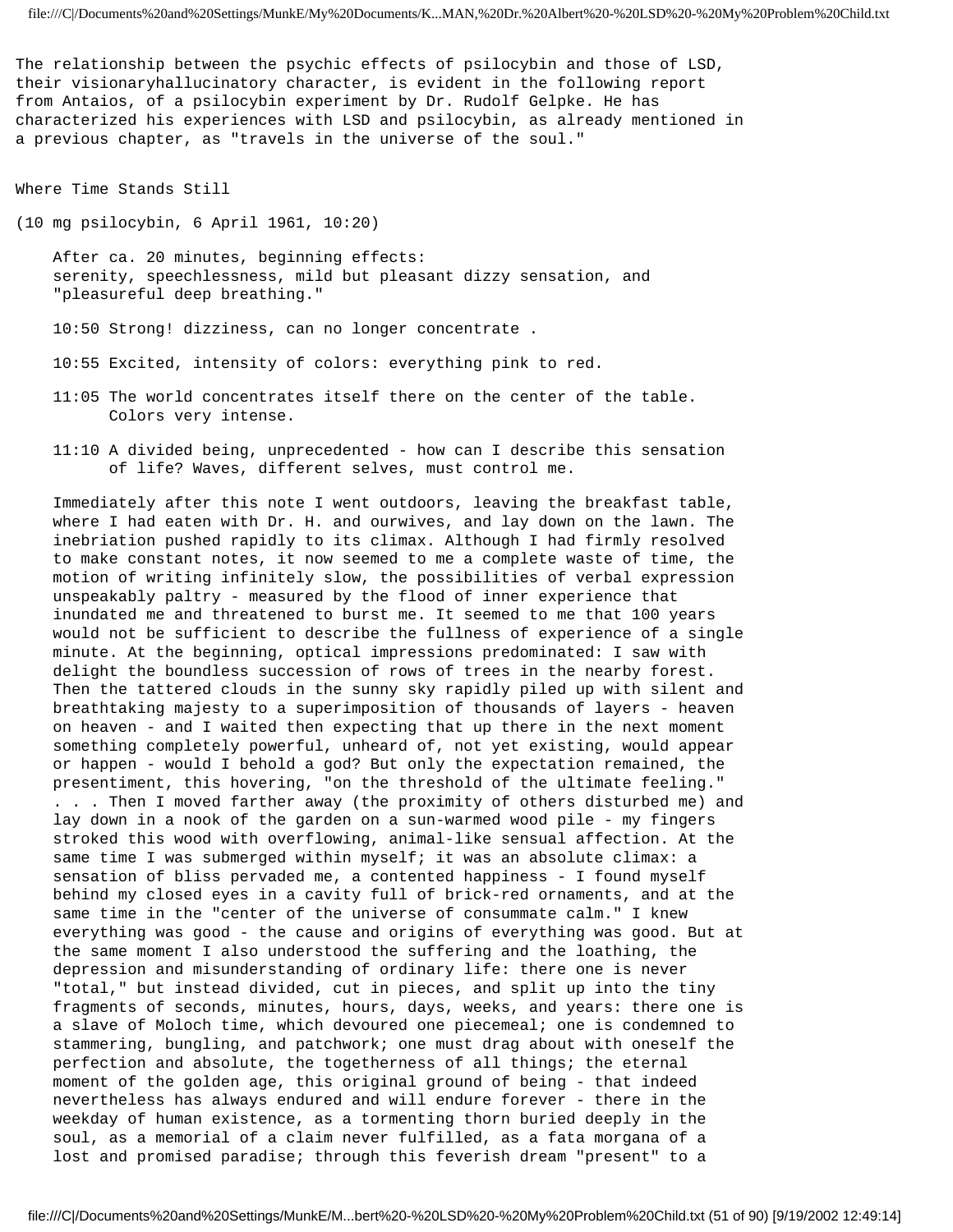condemned "past" in a clouded "future." I understood. This inebriation was a spaceflight, not of the outer but rather of the inner man, and for a moment I experienced reality from a location that lies somewhere beyond the force of gravity of time.

 As I began again to feel this force of gravity, I was childish enough to want to postpone the return by taking a new dose of 6 mg psilocybin at 11:45, and once again 4 mg at 14:30. The effect was trifling, and in any case not worth mentioning.

Mrs. Li Gelpke, an artist, also participated in this series of investigations, taking three self-experiments with LSD and psilocybin. The artist wrote of the drawing she made during the experiment:

 Nothing on this page is consciously fashioned. While I worked on it, the memory (of the experience under psilocybin) was again reality, and led me at every stroke. For that reason the picture is as many-layered as this memory, and the figure at the lower right is really the captive of its dream.... When books about Mexican art came into my hands three weeks later, I again found the motifs of my visions there with a sudden start....

I have also mentioned the occurrence of Mexican motifs in psilocybin inebriation during my first selfexperiment with dried Psilocybe mexicana mushrooms, as was described in the section on the chemical investigation of these mushrooms. The same phenomenon has also struck R. Gordon Wasson. Proceeding from such observations, he has advanced the conjecture that ancient Mexican art could have been influenced by visionary images, as they appear in mushroom inebriation.

### The "Magic Morning Glory" Ololiuhqui

After we had managed to solve the riddle of the sacred mushroom teonanacatt in a relatively short time, I also became interested in the problem of another Mexican magic drug not yet chemically elucidated, olotiuhqui. Ololiuhqui is the Aztec name for the seeds of certain climbing plants (Convolvulaceae) that, like the mescaline cactus peyotl and the teonanacatl mushrooms, were used in pre-Columbian times by the Aztecs and neighboring people in religious ceremonies and magical healing practices. Ololiuhqui is still used even today by certain Indian tribes like the Zapotec, Chinantec, Mazatec, and Mixtec, who until a short time ago still led a geniunely isolated existence, little influenced by Christianity, in the remote mountains of southern Mexico.

An excellent study of the historical, ethnological, and botanical aspects of ololiuhqui was published in 1941 by Richard Evans Schultes, director of the Harvard Botanical Museum in Cambridge, Massachusetts. It is entitled "A Contribution to Our Knowledge of Rivea corymbosa, the Narcotic Ololiuqui of the Aztecs." The following statements about the history of ololiuhqui derive chiefly from Schultes's monograph. [Translator's note: As R. Gordon Wasson has pointed out, "ololiuhqui" is a more precise orthography than the more popular spelling used by Schultes. See Botanical Museum Leaflets Harvard University 20: 161-212, 1963.]

The earliest records about this drug were written by Spanish chroniclers of the sixteenth century, who also mentioned peyotl and teonanacatl. Thus the Franciscan friar Bernardino de Sahagun, in his already cited famous chronicle Historia General de las Cosas de Nueva Espana, writes about the wondrous effects of olotiuhqui: "There is an herb, called coatl xoxouhqui (green snake), which produces seeds that are called ololiuhqui. These seeds stupefy and deprive one of reason: they are taken as a potion."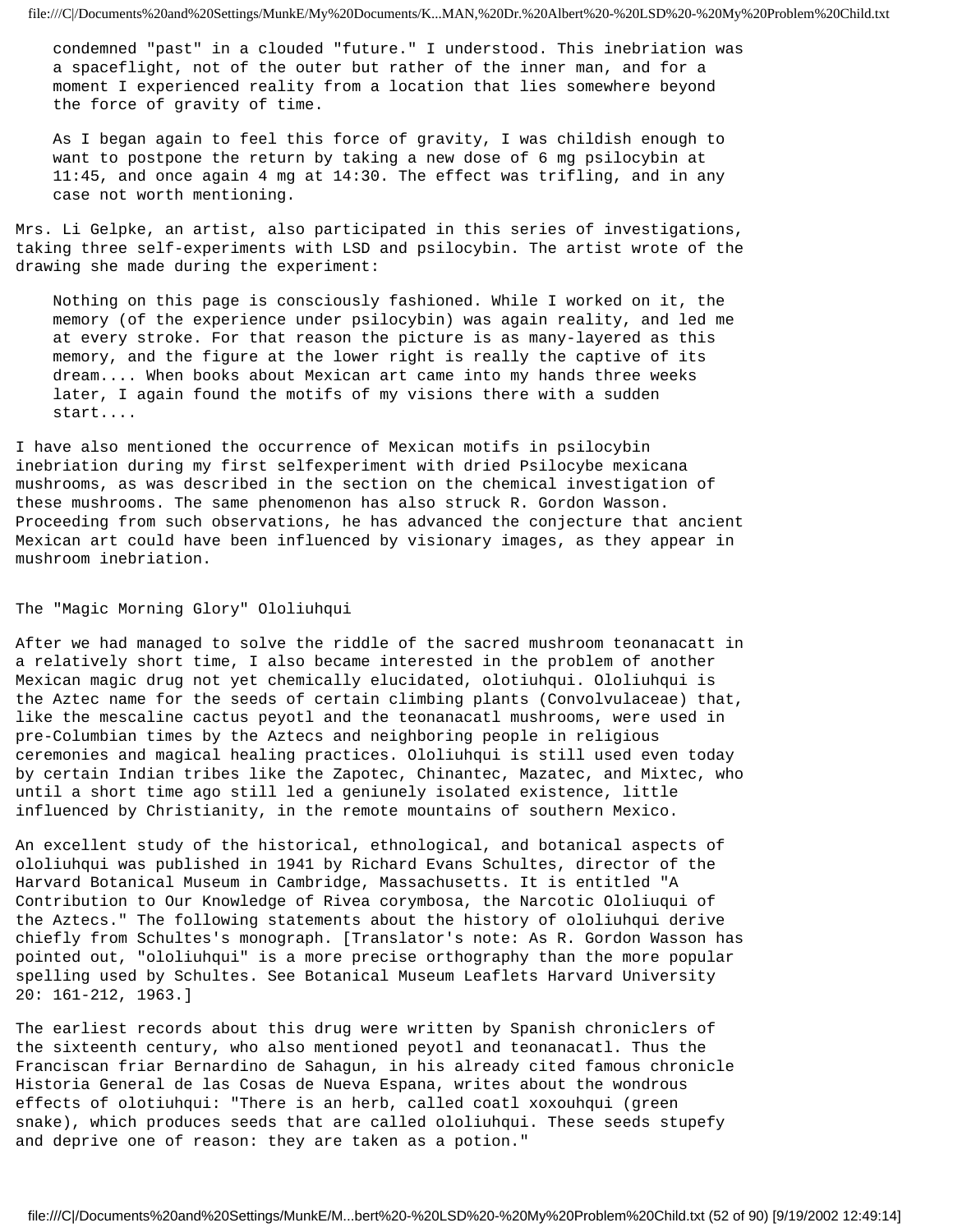We obtain further information about these seeds from the physician Francisco Hernandez, whom Philip II sent to Mexico from Spain, from 1570 to 1575, in order to study the medicaments of the natives. In the chapter "On Ololiuhqui" of his monumental work entitled Rerum Medicarum Novae Hispaniae Thesaurus seu Plantarum, Animalium Mineralium Mexicanorum Historia, published in Rome in 1651, he gives a detailed description and the first illustration of ololiuhqui. An extract from the Latin text accompanying the illustration reads in translation: "Ololiuhqui, which others call coaxihuitl or snake plant, is a climber with thin, green, heart-shaped leaves.... The flowers are white, fairly large.... The seeds are roundish. . . . When the priests of the Indians wanted to visit with the gods and obtain information from them, they ate of this plant in order to become inebriated. Thousands of fantastic images and demons then appeared to them...." Despite this comparatively good description, the botanical identification of ololiuhqui as seeds of Rivea corymbosa (L.) Hall. f. occasioned many discussions in specialist circles. Recently preference has been given to the synonym Turbina corymbosa (L.) Raf.

When I decided in 1959 to attempt the isolation o the active principles of ololiuhqui, only a single report on chemical work with the seeds of Turbina cormbosa was available. It was the work of the pharmacologist C. G. Santesson of Stockholm, from the year 1937. Santesson, however, was not successful in isolating an active substance in pure form.

Contradictory findings had been published about the activity of theololiuhqui seeds. The psychiatrist H. Osmond conducted a self-experiment with the seeds of Turbina corymbosa in 1955. After the ingestion of 60 to 100 seeds, he entered into a state of apathy and emptiness, accompanied by enhanced visual sensitivity. After four hours, there followed a period of relaxation and well-being, lasting for a longer time. The results of V. J. Kinross-Wright, published in England in 1958, in which eight voluntary research subjects, who had taken up to 125 seeds, perceived no effects at all, contradicted this report.

Through the mediation of R. Gordon Wasson, I obtained two samples of ololiuhgui seeds. In his accompanying letter of 6 August 1959 from Mexico City, he wrote of them:

. . . The parcels that I am sending you are the following: . . .

 A small parcel of seeds that I take to be Rivea corymbosa, otherwise known as ololiuqui well-known narcotic of the Aztecs, called in Huautla "la semilla de la Virgen." This parcel, you will find, consists of two little bottles, which represent two deliveries of seeds made to us in Huautla, and a larger batch of seeds delivered to us by Francisco Ortega "Chico," the Zapotec guide, who himself gathered the seeds from the plants at the Zapotec town of San Bartolo Yautepec....

The first-named, round, light brown seeds from Huautla proved in the botanical determination to have been correctly identified as Rivea (Turbina) corymbosa, while the black, angular seeds from San Bartolo Yautepec were identified as Ipomoea violacea L.

While Turbina corymbosa thrives only in tropical or subtropical climates, one also finds Ipomoea violacea as an ornamental plant dispersed over the whole earth in the temperate zones. It is the morning glory that delights the eye in our gardens in diverse varieties with blue or blue-red striped caiyxes.

The Zapotec, besides the original ololiuhqui (that is, the seeds of Turbina corymbosa, which they call badoh), also utilize badoh negro, the seeds of Ipomoea violacea. T. MacDougall, who furnished us with a second larger consignment of the last-named seeds, made this observation.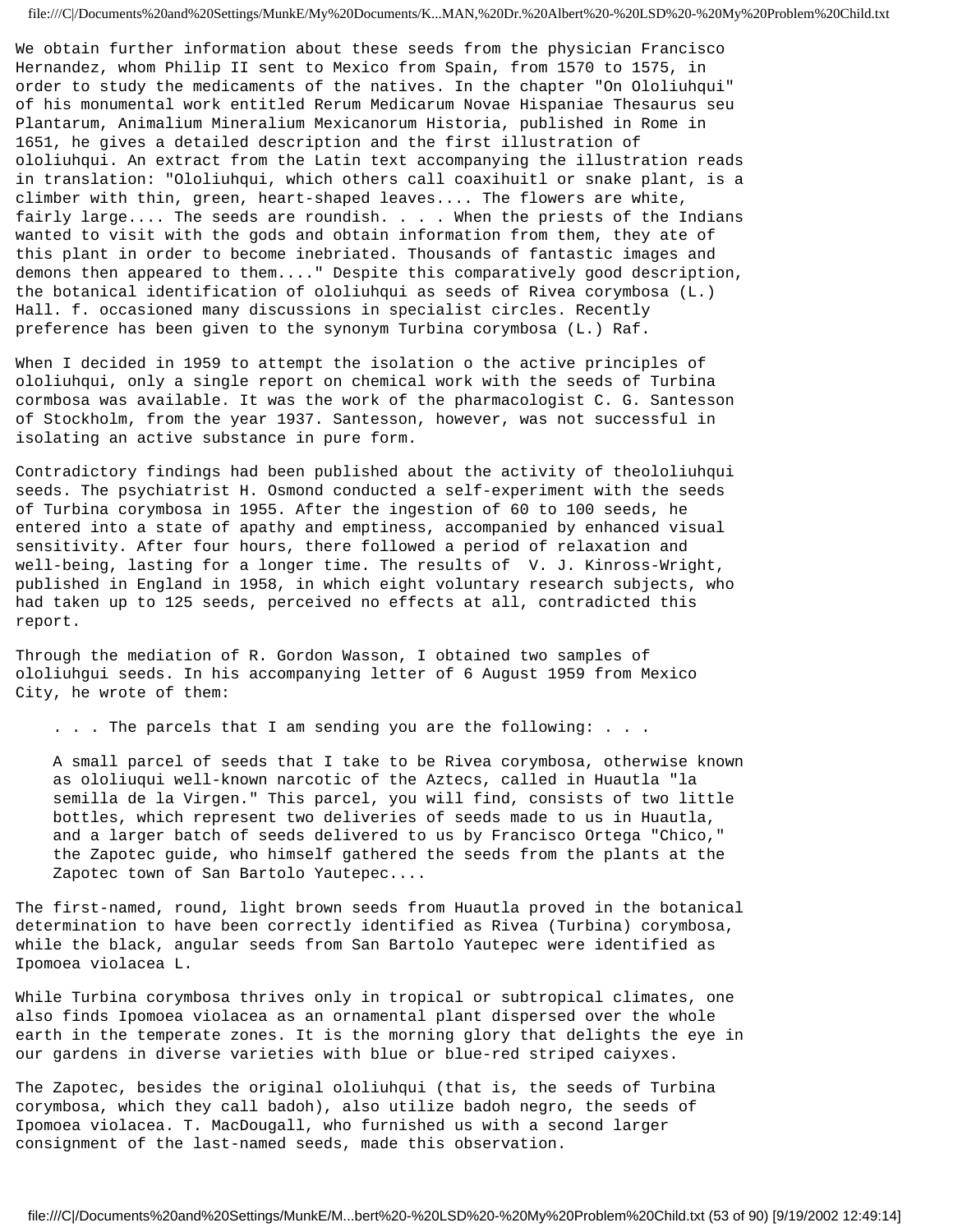My capable laboratory assistant Hans Tscherter, with whom I had already carried out the isolation of the active principles of the mushrooms, participated in the chemical investigation of the ololiuhqui drug. We advanced the working hypothesis that the active principles of the ololiuhqui seeds could be representatives of the same class of chemical substances, the indole compounds, to which LSD, psilocybin, and psilocin belong. Considering the very great number of other groups of substances that, like the indoles, were under consideration as active principles of ololiuhqui, it was indeed extremely improbable that this assumption would prove true. It could, however, very easily be tested. The presence of indole compounds, of course, may simply and rapidly be determined by colorimetric reactions. Thus even traces of indole substances, with a certain reagent, give an intense blue-colored solution.

We had luck with our hypothesis. Extracts of ololiuhqui seeds with the appropriate reagent gave the blue coloration characteristic of indole compounds. With the help of this colorimetric test, we succeeded in a short time in isolating the indole substances from the seeds and in obtaining them in chemically pure form. Their identification led to an astonishing result. What we found appeared at first scarcely believable. Only after repetition and the most careful scrutiny of the operations was our suspicion concerning the peculiar findings eliminated: the active principles from the ancient Mexican magic drug ololiuhqui proved to be identical with substances that were already present in my laboratory. They were identical with alkaloids that had been obtained in the course of the decadeslong investigations of ergot; partly isolated as such from ergot, partly obtained through chemical modification of ergot substances.

Lysergic acid amide, lysergic acid hydroxyethylamide, and alkaloids closely related to them chemically were established as the main active principles of olotiuhqui. (See formulae in the appendix.) Also present was the alkaloid ergobasine, whose synthesis had constituted the starting point of my investigations on ergot alkaloids. Lysergic acid amide and lysergic acid hydroxyethylamide, active principles of ololiuhqui, are chemically very closely related to lysergic acid diethylamide (LSD), which even for the nonchemist follows from the names.

Lysergic acid amide was described for the first time by the English chemists S. Smith and G. M. Timmis as a cleavage product of ergot alkaloids, and I had also produced this substance synthetically in the course of the investigations in which LSD originated. Certainly, nobody at the time could have suspected that this cornpound synthesized in the flask would be discovered twenty years later as a naturally occurring active principle of an ancient Mexican magic drug.

After the discovery of the psychic effects of LSD, I had also tested lysergic acid amide in a selfexperiment and established that it likewise evoked a dreamlike condition, but only with about a tenfold to twentyfold greater dose than LSD. This effect was characterized by a sensation of mental emptiness and the unreality and meaninglessness of the outer world, by enhanced sensitivity of hearing, and by a not unpleasant physical lassitude, which ultimately led to sleep. This picture of the effects of LA-l 1 1, as lysergic acid amide was called as a research preparation, was confirmed in a systematic investigation by the psychiatrist Dr. H. Solms.

When I presented the findings of our investigations on ololiuhqui at the Natural Products Congress of the International Union for Pure and Applied Chemistry (IUPAC) in Sydney, Australia, in the fall of 1960, my colleagues received my talk with skepticism. In the discussions following my lecture, some persons voiced the suspicion that the ololiuhqui extracts could well have been contaminated with traces of lysergic acid derivatives, with which so much work had been done in my laboratory.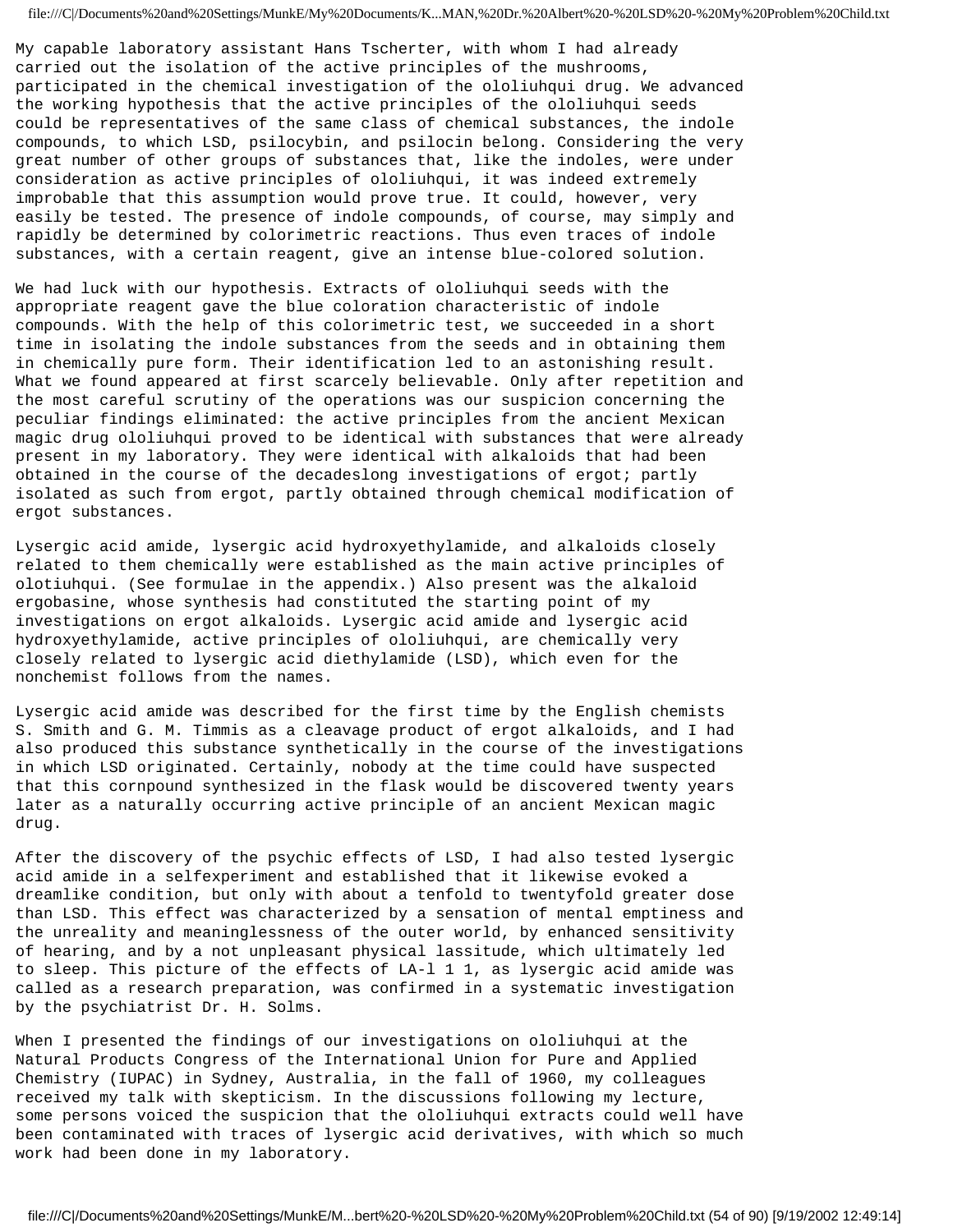There was another reason for the doubt in specialist circles concerning our findings. The occurrence in higher plants (i.e., in the morning glory family) of ergot alkaloids that hitherto had been known only as constituents of lower fungi, contradicted the experience that certain substances are typical of and restricted to respective plant families. It is indeed a very rare exception to find a characteristic group of substances, in this case the ergot alkaloids, occurring in two divisions of the plant kingdom broadly separated in evolutionary history.

Our results were confirmed, however, when different laboratories in the United States, Germany, and Holland subsequently verified our investigations on the ololiuhqui seeds. Nevertheless, the skepticism went so far that some persons even considered the possibility that the seeds could have been infected with alkaloid-producing fungi. That suspicion, however, was ruled out experimentally.

These studies on the active principles of ololiuhqui seeds, although they were published only in professional journals, had an unexpected sequel. We were apprised by two Dutch wholesale seed companies that their sale of seeds of Ipomoea violacea, the ornamental blue morning glory, had reached unusual proportions in recent times. They had heard that the great demand was connected with investigations of these seeds in our laboratory, about which they were eager to learn the details. It turned out that the new demand derived from hippie circles and other groups interested in hallucinogenic drugs. They believed they had found in the ololiuhqui seeds a substitute for LSD, which was becoming less and less accessible.

The morning glory seed boom, however, lasted only a comparatively short time, evidently because of the undesirable experiences that those in the drug world had with this "new" ancient inebriant. The ololiuhqui seeds, which are taken crushed with water or another mild beverage, taste very bad and are difficult for the stomach to digest. Moreover, the psychic effects of ololiuhqui, in fact, differ from those of LSD in that the euphoric and the hallucinogenic components are less pronounced, while a sensation of mental emptiness, often anxiety and depression, predominates. Furthermore, weariness and lassitude are hardly desirable effects as traits in an inebriant. These could all be reasons why the drug culture's interest in the morning glory seeds has diminished.

Only a few investigations have considered the question whether the active principles of ololiuhqui could find a useful application in medicine. In my opinion, it would be worthwhile to clarify above all whether the strong narcotic, sedative effect of certain ololiuhqui constituents, or of chemical modifications of these, is medicinally useful.

My studies in the field of hallucinogenic drugs reached a kind of logical conclusion with the investigations of ololiuhqui. They now formed a circle, one could almost say a magic circle: the starting point had been the synthesis of lysergic acid amides, among them the naturally occurring ergot alkaloid ergobasin. This led to the synthesis of lysergic acid diethylamide, LSD. The hallucinogenic properties of LSD were the reason why the hallucinogenic magic mushroom teonanacatl found its way into my laboratory. The work with teonanacatt, from which psilocybin and psilocin were isolated, proceeded to the investigation of another Mexican magic drug, olotiuhqui, in which hallucinogenic principles in the form of lysergic acid amides were again encountered, including ergobasin-with which the magic circle closed.

In Search of the Magic Plant "Ska Maria Pastora" in the Mazatec Country

R. Gordon Wasson, with whom I had maintained friendly relations since the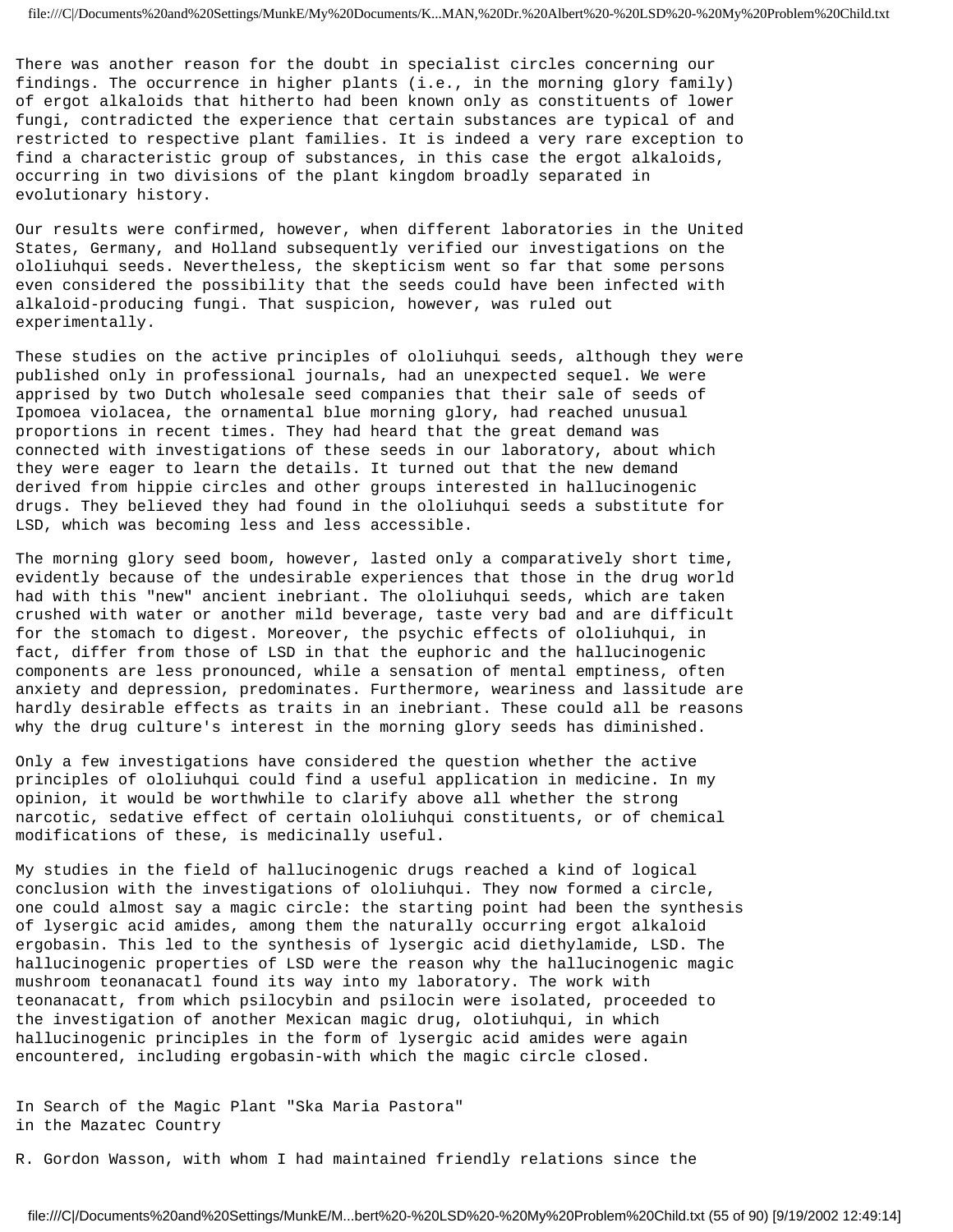investigations of the Mexican magic mushrooms, invited my wife and me to take part in an expedition to Mexico in the fall of 1962. The purpose of the journey was to search for another Mexican magic plant. Wasson had learned on his travels in the mountains of southern Mexico that the expressed juice of the leaves of a plant, which were called hojas de la Pastora or hojas de Maria Pastora, in Mazatec ska Pastora or ska Maria Pastora (leaves of the shepherdess or leaves of Mary the shepherdess), were used among the Mazatec in medico-religious practices, like the teonanacatl mushrooms and the ololiuhqui seeds.

The question now was to ascertain from what sort of plant the "leaves of Mary the shepherdess" derived, and then to identify this plant botanically. We also hoped, if at all possible, to gather sufficient plant material to conduct a chemical investigation on the hallucinogenic principles it contained.

#### Ride through the Sierra Mazateca

On 26 September 1962, my wife and I accordingly flew to Mexico City, where we met Gordon Wasson. He had made all the necessary preparations for the expedition, so that in two days we had already set out on the next leg of the journey to the south. Mrs. Irmgard Weitlaner Johnson, (widow of Jean B. Johnson, a pioneer of the ethnographic study of the Mexican magic mushrooms, killed in the Allied landing in North Africa) had joined us. Her father, Robert J. Weitlaner, had emigrated to Mexico from Austria and had likewise contributed toward the rediscovery of the mushroom cult. Mrs. Johnson worked at the National Museum of Anthropology in Mexico City, as an expert on Indian textiles.

After a two-day journey in a spacious Land Rover, which took us over the plateau, along the snow-capped Popocatepetl, passing Puebla, down into the Valley of Orizaba with its magnificent tropical vegetation, then by ferry across the Popoloapan (Butterfly River), on through the former Aztec garrison Tuxtepec, we arrived at the starting point of our expedition, the Mazatec village of Jalapa de Diaz, lying on a hillside.

There we were in the midst of the environment and among the people that we would come to know in the succeeding 2 1/2 weeks.

There was an uproar upon our arrival in the marketplace, center of this village widely dispersed in the jungle. Old and young men, who had been squatting and standing around in the half-opened bars and shops, pressed suspiciously yet curiously about our Land Rover; they were mostly barefoot but all wore a sombrero. Women and girls were nowhere to be seen. One of the men gave us to understand that we should follow. him. He led us to the local president, a fat mestizo who had his office in a one-story house with a corrugated iron roof. Gordon showed him our credentials from the civil authorities and from the military governor of Oaxaca, which explained that we had come here to carry out scientific investigations. The president, who probably could not read at all, was visibly impressed by the large-sized documents equipped with official seals. He had lodgings assigned to us in a spacious shed, in which we could place our air mattresses and sleeping bags.

I looked around the region somewhat. The ruins of a large church from colonial times, which must have once been very beautiful, rose almost ghostlike in the direction of an ascending slope at the side of the village square. Now I could also see women looking out of their huts, venturing to examine the strangers. In their long, white dresses, adorned with red borders, and with their long braids of blue-black hair, they offered a picturesque sight.

We-were fed by an old Mazatec woman, who directed a young cook and two helpers. She lived in one of the typical Mazatec huts. These are simply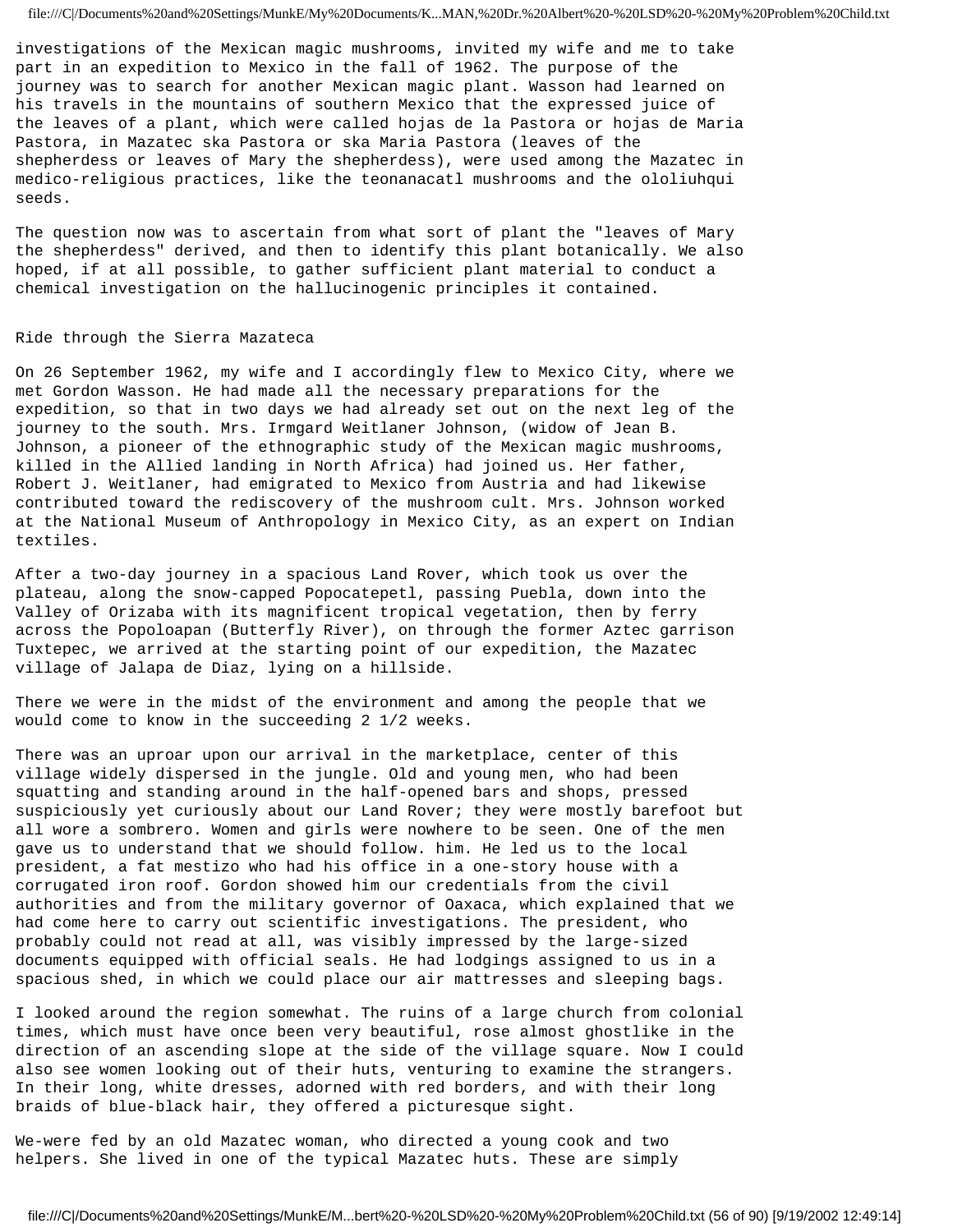rectangular structures with thatched gabled roofs and walls of wooden poles joined together, windowless, the chinks between the wooden poles offering sufficient opportunity to look out. In the middle of the hut, on the stamped clay floor, was an elevated, open fireplace, built up out of dried clay or made of stones. The smoke escaped through large openings in the walls under the two ends of the roof. Bast mats that lay in a corner or along the walls served as beds. The huts were shared with the domestic animals, as well as black swine, turkeys, and chickens. There was roasted chicken to eat, black beans, and also, in place of bread, tortittas, a type of cornmeal pancake that is baked on the hot stone slab of the hearth. Beer and tequila, an Agave liquor, were served.

Next morning our troop formed for the ride through the Sierra Mazateca. Mules and guides were engaged from the horsekeeper of the village. Guadelupe, the Mazatec familiar with the route, took charge of guiding the lead animal. Gordon, Irmgard, my wife, and I were stationed on our mules in the middle. Teodosio and Pedro, called Chico, two young fellows who trotted along barefoot beside the two mules laden with our baggage, brought up the rear.

It took some time to get accustomed to the hard wooden saddles. Then, however, this mode of locomotion proved to be the most ideal type of travel that I know of. The mules followed the leader, single file, at a steady pace. They required no direction at all by the rider. With surprising dexterity, they sought out the best spots along the almost impassable, partly rocky, partly marshy paths, which led through thickets and streams or onto precipitous slopes. Relieved of all travel cares, we could devote all our attention to the beauty of the landscape and the tropical vegetation. There were tropical forests with gigantic trees overgrown with twining plants, then again clearings with banana groves or coffee plantations, between light stands of trees, flowers at the edge of the path, over which wondrous butterflies bustled about.... We made our way upstream along the broad riverbed of Rio Santo Domingo, with brooding heat and steamy air, now steeply ascending, then again falling. During a short, violent tropical downpour, the long broad ponchos of oilcloth, with which Gordon had equipped us, proved quite useful. Our Indian guides had protected themselves from the cloudburst with gigantic, heart-shaped leaves that they nimbly chopped off at the edge of the path. Teodosio and Chico gave the impression of great, green hay ricks as they ran, covered with these leaves, beside their mules.

Shortly before nightfall we arrived at the first settlement, La Providencia ranch. The patron, Don Joaquin Garcia, the head of a large family, welcomed us hospitably and full of dignity. It was impossible to determine how many children, in addition to the grown-ups and the domestic animals, were present in the large living room, feebly illuminated by the hearth fire alone.

Gordon and I placed our sleeping bags outdoors under the projecting roof. I awoke in the morning to find a pig grunting over my face.

After another day's journey on the backs of our worthy mules, we arrived at Ayautla, a Mazatec settlement spread across a hillside. En route, among the shrubbery, I had delighted in the blue calyxes of the magic morning glory Ipomoea violacea, the mother plant of the ololiuhqui seeds. It grew wild there, whereas among us it is only found in the Garden as an ornamental plant.

We remained in Ayautla for several days. We had lodging in the house of Dona Donata Sosa de Garcia. Dona Donata was in charge of a large family, which included her ailing husband. In addition, she presided over the coffee cultivation of the region. The collection center for the freshly picked coffee beans was in an adjacent building. It was a lovely picture, the young Indian woman and girls returning home from the harvest toward evening, in their bright garments adorned with colored borders, the coffee sacks carried on their backs by headbands. Dona Donata also managed a type of grocery store, in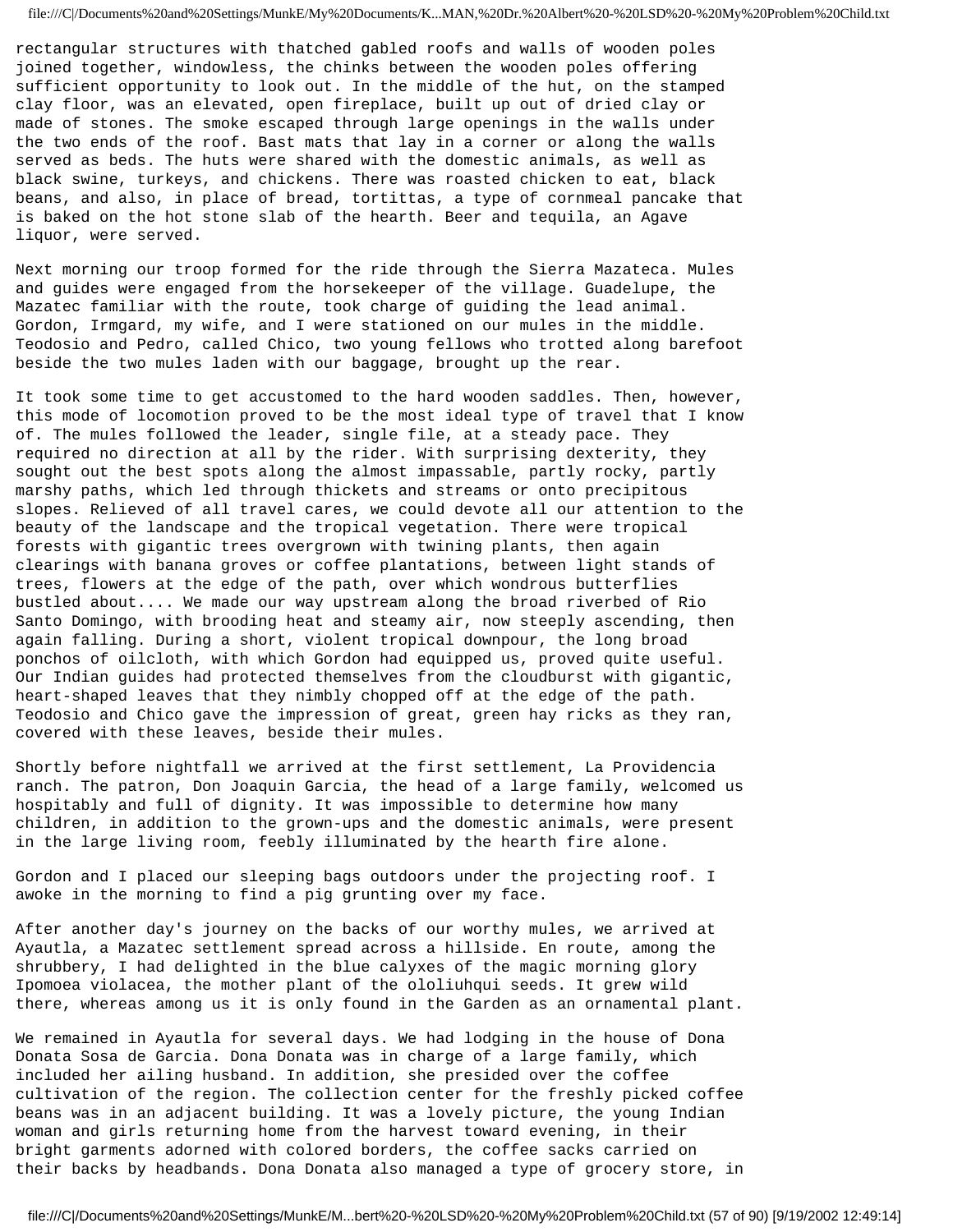which her husband, Don Eduardo, stood behind the counter.

In the evening by candlelight, Dona Donata, who besides Mazatec also spoke Spanish, told us about life in the village; one tragedy or another had already struck nearly every one of the seemingly peaceful huts that lay surrounded by this paradisiacal scenery. A man who had murdered his wife, and who now sits in prison for life, had lived in the house next door, which now stood empty. The husband of a daughter of Dona Donata, after an affair with another woman, was murdered out of jealousy. The president of Ayautla, a young bull of a mestizo, to whom we had made our formal visit in the afternoon, never made the short walk from his hut to his "office" in the village hall (with the corrugated iron roof) unless accompanied by two heavily armed men. Because he exacted illegal taxes, he was afraid of being shot to death. Since no higher authority sees to justice in this remote region, people have recourse to self-defense of this type.

Thanks to Dona Donata's good connections, we received the first sample of the sought-after plant, some leaves of hojas de la Pastora, from an old woman. Since the flowers and roots were missing, however, this plant material was not suitable for botanical identification. Our efforts to obtain more precise information about the habitat of the plant and its use were also fruitless.

The continuation of our journey from Ayautla was delayed, as we had to wait until our boys could again bring back the mules that they had taken to pasture on the other side of Rio Santo Domingo, over the river swollen by intense downpours.

After a two-day ride, on which we had passed the night in the high mountain village of San MiguelHuautla, we arrived at Rio Santiago. Here we were joined by Dona Herlinda Martinez Cid, a teacher from Huautla de Jimenez. She had ridden over on the invitation of Gordon Wasson, who had known her since his mushroom expeditions, and was to serve as our Mazatec and Spanish-speaking interpreter. Moreover, she could help us, through her numerous relatives scattered in the region, to pave the way to contacts with curanderos and curanderas who used the hojas de 1a Pastora in their practice. Because of our delayed arrival in Rio Santiago, Dona Herlinda, who was acquainted with the dangers of the region, had been apprehensive about us, fearing we might have plunged down a rocky path or been attacked by robbers.

Our next stop was in San Jose Tenango, a settlement lying deep in a valley, in the midst of tropical vegetation with orange and lemon trees and banana plantations. Here again was the typical village picture: in the center, a marketplace with a half-ruined church from the colonial period, with two or three stands, a general store, and shelters for horses and mules. We found lodging in a corrugated iron barracks, with the special luxury of a cement floor, on which we could spread out our sleeping bags.

In the thick jungle on the mountainside we discovered a s-pring, whose magnificent fresh water in a natural rocky basin invited us to bathe. That was an unforgettable pleasure after days without opportunities to wash properly. In this grotto I saw a hummingbird for the first time in nature, a blue-green, metallic, iridescent gem, which whirred over great liana blossoms.

The desired contact with persons skilled in medicine came about thanks to the kindred connections of Dona Herlinda, beginning with the curandero Don Sabino. But he refused, for some reason, to receive us in a consultation and to question the leaves. From an old curandera, a venerable woman in a strikingly magnificent Mazatec garment, with the lovely name Natividad Rosa, we received a whole bundle of flowering specimens of the sought-after plant, but even she could not be prevailed upon to perform a ceremony with the leaves for us. Her excuse was that she was too old for the hardship of the magical trip; she could never cover the long distance to certain places: a spring where the wise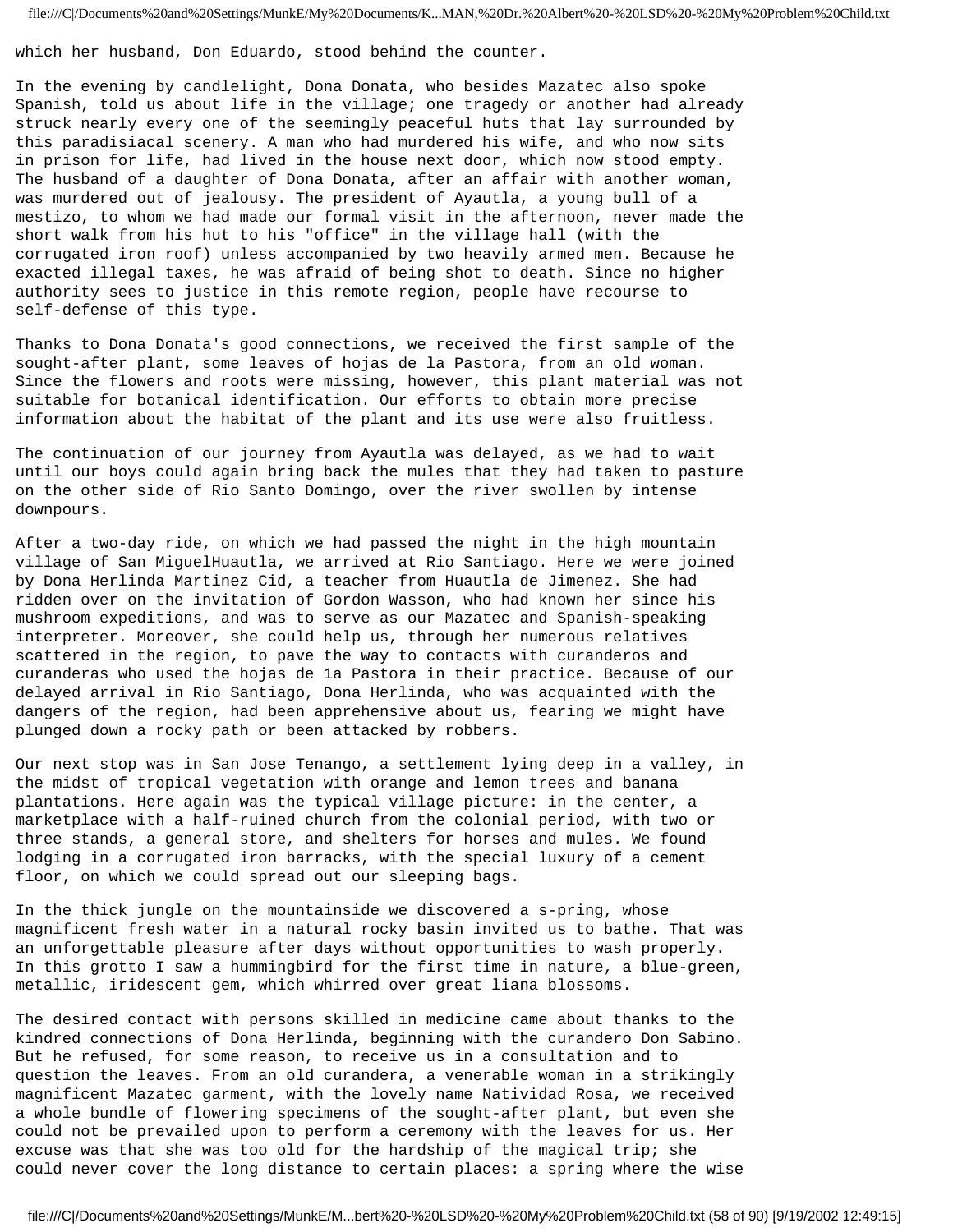women gather their powers, a lake on which the sparrows sing, and where objects get their names. Nor would Natividad Rosa tell us where she had gathered the leaves. They grew in a very, very distant forest valley. Wherever she dug up a plant, she put a coffee bean in the earth as thanks to the gods.

We now possessed ample plants with flowers and roots, which were suitable for botanical identification. It was apparently a representative of the genus Salvia, a relative of the well-known meadow sage. The plants had blue flowers crowned with a white dome, which are arranged on a panicle 20 to 30 cm long, whose stem leaked blue.

Several days later, Natividad Rosa brought us a whole basket of leaves, for which she was paid fifty pesos. The business seemed to have been discussed, for two other women brought us further quantities of leaves. As it was known that the expressed juice of the leaves is drunk in the ceremony, and this must therefore contain the active principle, the fresh leaves were crushed on a stone plate, squeezed out in a cloth, the juice diluted with alcohol as a preservative, and decanted into flasks in order to be studied later in the laboratory in Basel. I was assisted in this work by an Indian girl, who was accustomed to dealing with the stone plate, the metate, on which the Indians since ancient times have ground their corn by hand.

On the day before the journey was to continue, having given up all hope of being able to attend a ceremony, we suddenly made another contact with a curandera, one who was ready " to serve us ." A confidante of Herlinda's, who had produced this contact, led us after nightfall along a secret path to the hut of the curandera, lying solitary on the mountainside above the settlement. No one from the village was to see us or discover that we were received there. It was obviously considered a betrayal of sacred customs, worthy of punishment, to allow strangers, whites, to take part in this. That indeed had also been the real reason why the other healers whom we asked had refused to admit us to a leaf ceremony. Strange birdcalls from the darkness accompanied us on the ascent, and the barking of dogs was heard on all sides. The dogs had detected the strangers. The curandera Consuela Garcia, a woman of some forty years, barefoot like all Indian women in this region, timidly admitted us to her hut and immediately closed up the doorway with a heavy bar. She bid us lie down on the bast mats on the stamped mud floor. As Consuela spoke only Mazatec, Herlinda translated her instructions into Spanish for us. The curandera lit a candle on a table covered with some images of saints, along with a variety of rubbish. Then she began to bustle about busily, but in silence. All at once we heard peculiar noises and a rummaging in the room-did the hut harbor some hidden person whose shape and proportions could not be made out in the candlelight? Visibly disturbed, Consuela searched the room with the burning candle. It appeared to be merely rats, however, who were working their mischief. In a bowl the curandera now kindled copal, an incense-like resin, which soon filled the whole hut with its aroma. Then the magic potion was ceremoniously prepared. Consuela inquired which of us wished to drink of it with her. Gordon announced himself. Since I was suffering from a severe stomach upset at the time, I could not join in. My wife substituted for me. The curandera laid out six pairs of leaves for herself. She apportioned the same number to Gordon. Anita received three pairs. Like the mushrooms, the leaves are always dosed in pairs, a practice that, of course, has a magical significance. The leaves were crushed with the metate, then squeezed out through a fine sieve into a cup, and the metate and the contents of the sieve were rinsed with water. Finally, the filled cups were incensed over the copal vessel with much ceremony. Consuela asked Anita and Gordon, before she handed them their cups, whether they believed in the truth and the holiness of the ceremony. After they answered in the affirmative and the very bitter-tasting potion was solemnly imbibed, the candles were extinguished and, lying in darkness on the bast masts, we awaited the effects.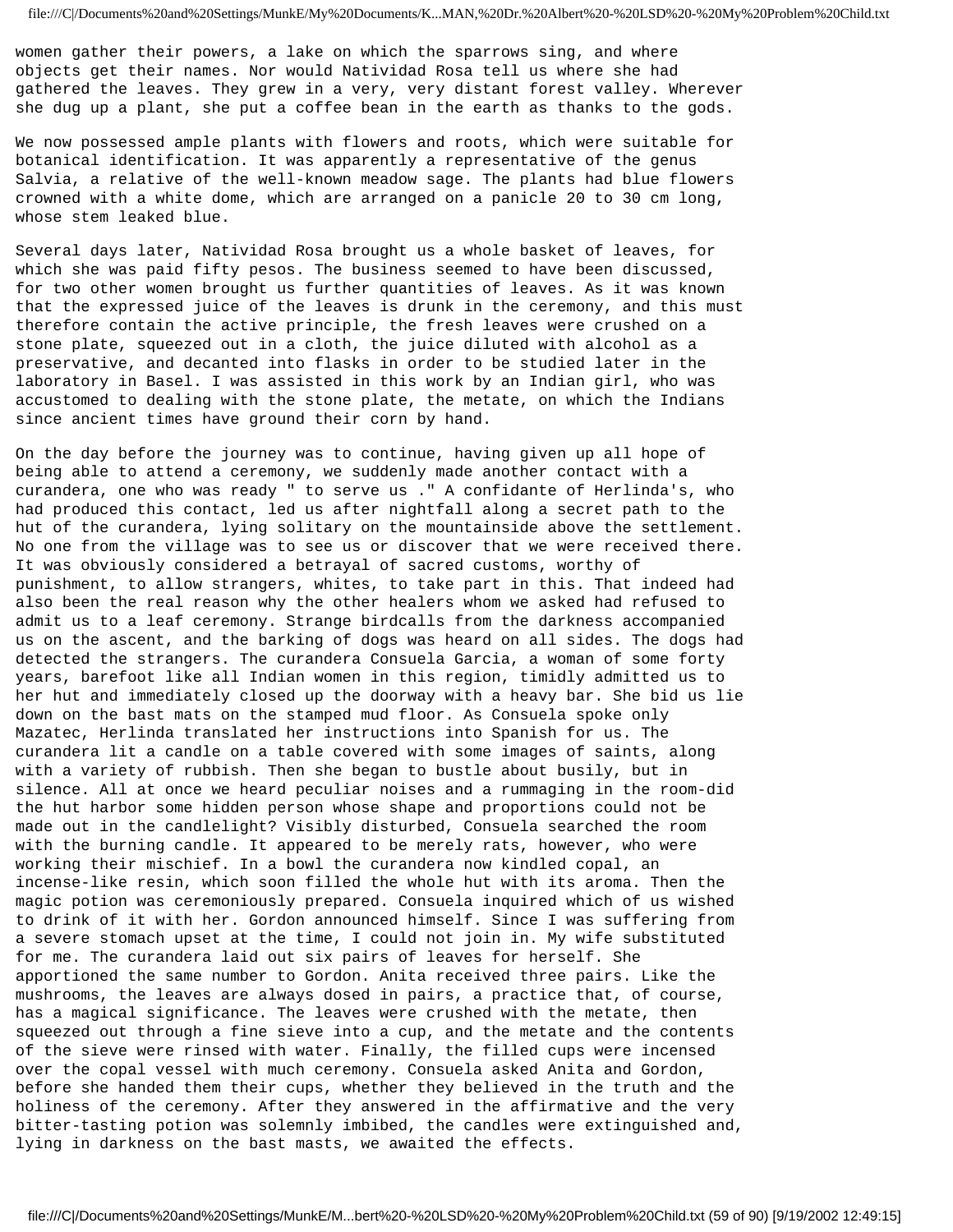After some twenty minutes Anita whispered to me that she saw striking, brightly bordered images. Gordon also perceived the effect of the drug. The voice of the curandera sounded from the darkness, half speaking, half singing. Herlinda translated: Did we believe in Christ's blood and the holiness of the rites? After our "creemos" ("We believe"), the ceremonial performance continued. The curandera lit the candles, moved them from the "altar table" onto the floor, sang and spoke prayers or magic formulas, placed the candles again under the images of the saints-then again silence and darkness. Thereupon the true consultation began. Consuela asked for our request. Gordon inquired after the health of his daughter, who immediately before his departure from New York had to be admitted prematurely to the hospital in expectation of a baby. He received the comforting information that mother and child were well. Then again came singing and prayer and manipulations with the candles on the "altar table" and on the floor, over the smoking basin.

When the ceremony was at an end, the curandera asked us to rest yet a while longer in prayer on our bast mats. Suddenly a thunderstorm burst out. Through the cracks of the beam walls, lightning flashed into the darkness of the hut, accompanied by violent thunderbolts, while a tropical downpour raged, beating on the roof. Consuela voiced apprehension that we would not be able to leave her house unseen in the darkness. But the thunderstorm let up before daybreak, and we went down the mountainside to our corrugated iron barracks, as noiselessly as possible by the light of flashlights, unnoticed by the villagers, but dogs again barked from all sides.

Participation in this ceremony was the climax of our expedition. It brought confirmation that the hojas de la Pastora were used by the Indians for the same purpose and in the same ceremonial milieu as teonanacatl, the sacred mushrooms. Now we also had authentic plant material, not only sufficient for botanical identification, but also for the planned chemical analysis. The inebriated state that Gordon Wasson and my wife had experienced with the hojas had been shallow and only of short duration, yet it had exhibited a distinctly hallucinogenic character.

On the morning after this eventful night we took leave of San Jose Tenango. The guide, Guadelupe, and the two fellows Teodosio and Pedro appeared before our barracks with the mules at the appointed time. Soon packed up and mounted, our little troop then moved uphill again, through the fertile landscape glittering in the sunlight from the night's thunderstorm. Returning by way of Santiago, toward evening we reached our last stop in Mazatec country, the capital Huautla de Jimenez.

>From here on, the return trip to Mexico City was made by automobile. With a final supper in the Posada Rosaura, at the time the only inn in Huautla, we took leave of our Indian guides and of the worthy mules that had carried us so surefootedly and in such a pleasant way through the Sierra Mazatec. The Indians were paid of, and Teodosio, who also accepted payment for his chief in Jalapa de Diaz (where the animals were to be returned afterward), gave a receipt with his thumbprint colored by a ballpoint pen. We took up quarters in Dona Herlinda's house.

A day later we made our formal visit to the curandera Maria Sabina, a woman made famous by the Wassons' publications. It had been in her hut that Gordon Wasson became the first white man to taste of the sacred mushrooms, in the course of a nocturnal ceremony in the summer of 1955. Gordon and Maria Sabina greeted each other cordially, as old friends. The curandera lived out of the way, on the mountainside above Huautla. The house in which the historic session with Gordon Wasson had taken place had been burned, presumably by angered residents or an envious colleague, because she had divulged the secret of teonanacatl to strangers. In the new hut in which we found ourselves, an incredible disorder prevailed, as had probably also prevailed in the old hut,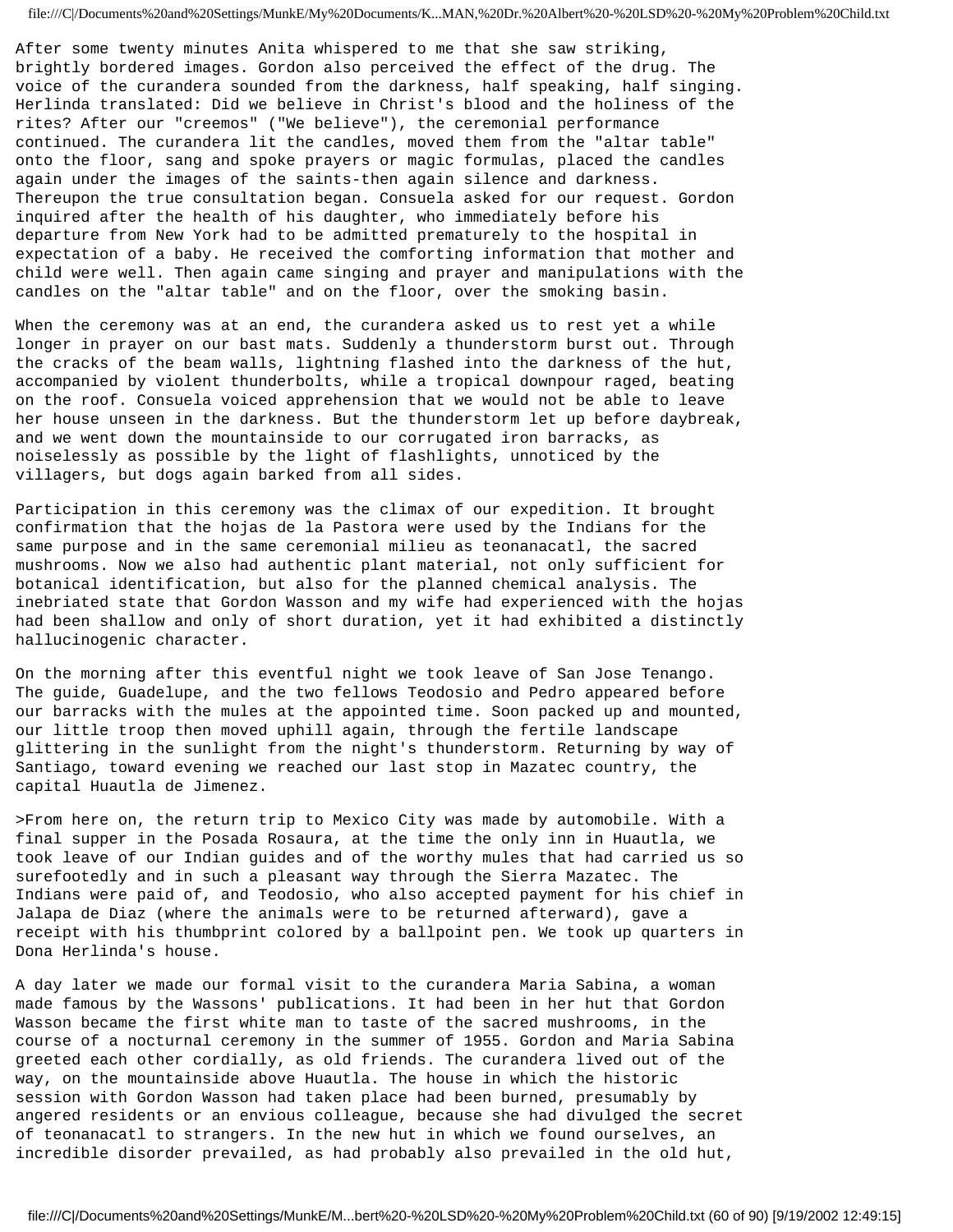in which half-naked children, hens, and pigs bustled about. The old curandera had an intelligent face, exceptionally changeable in expression. She was obviously impressed when it was explained that we had managed to confine the spirit of the mushrooms in pills, and she at once declared herself ready to " serve us" with these, that is, to grant us a consultation. It was agreed that this should take place the coming night in the house of Dona Herlinda.

In the course of the day I took a stroll through Huautla de Jimenez, which led along a main street on the mountainside. Then I accompanied Gordon on his visit to the Instituto Nacional Indigenista. This governmental organization had the duty of studying and helping to solve the problems of the indigenous population, that is, the Indians. Its leader told us of the difficulties that the "coffee policy" had caused in the area at that time. The president of Huautla, in collaboration with the Instituto Nacional Indigenista had tried to eliminate middlemen in order to shape the coffee prices favorably for the producing Indians. His body was found, mutilated, the previous June.

Our stroll also took us past the cathedral, from which Gregorian chants resounded. Old Father Aragon, whom Gordon knew well from his earlier stays, invited us into the vestry for a glass of tequila.

### A Mushroom Ceremony

As we returned home to Herlinda's house toward evening, Maria Sabina had already arrived there with a large company, her two lovely daughters, Apolonia and Aurora (two prospective curanderas), and a niece, all of whom brought children along with them. Whenever her child began to cry, Apolonia would offer her breast to it. The old curandero Don Aurelio also appeared, a mighty man, one-eyed, in a black-andwhite patternedserape (cloak). Cacao and sweet pastry were served on the veranda. I was reminded of the report from an ancient chronicle which described how chocotatl was drunk before the ingestion of teonanacatl.

After the fall of darkness, we all proceeded into the room in which the ceremony would take place. It was then locked up-that is, the door was obstructed with the only bed available. Only an emergency exit into the back garden remained unlatched for absolute necessity. It was nearly midnight when the ceremony began. Until that time the whole party lay, in darkness sleeping or awaiting the night's events, on the bast mats spread on the floor. Maria Sabina threw a piece of copal on the embers of a brazier from time to time, whereby the stuffy air in the crowded room became somewhat bearable. I had explained to the curandera through Herlinda, who was again with the party as interpreter, that one pill contained the spirit of two pairs of mushrooms. (The pills contained 5.0 mg synthetic psilocybin apiece.)

When all was ready, Maria Sabina apportioned the pills in pairs among the grown-ups present. After solemn smoking, she herself took two pairs (corresponding to 20 mg psilocybin). She gave the same dose to Don Aurelio and her daughter Apolonia, who would also serve as curandera. Aurora received one pair, as did Gordon, while my wife and Irmgard got only one pill each.

One of the children, a girl of about ten, under the guidance of Maria Sabina, had prepared for me the juice of five pairs of fresh leaves of hojas de la Pastora. I wanted to experience this drug that I had been unable to try in San Jose Tenango. The potion was said to be especially active when prepared by an innocent child. The cup with the expressed juice was likewise incensed and conjured by Maria Sabina and Don Aurelio, before it was delivered to me.

All of these preparations and the following ceremony progressed in much the same way as the consultation with the curandera Consuela Garcia in San Jose Tenango.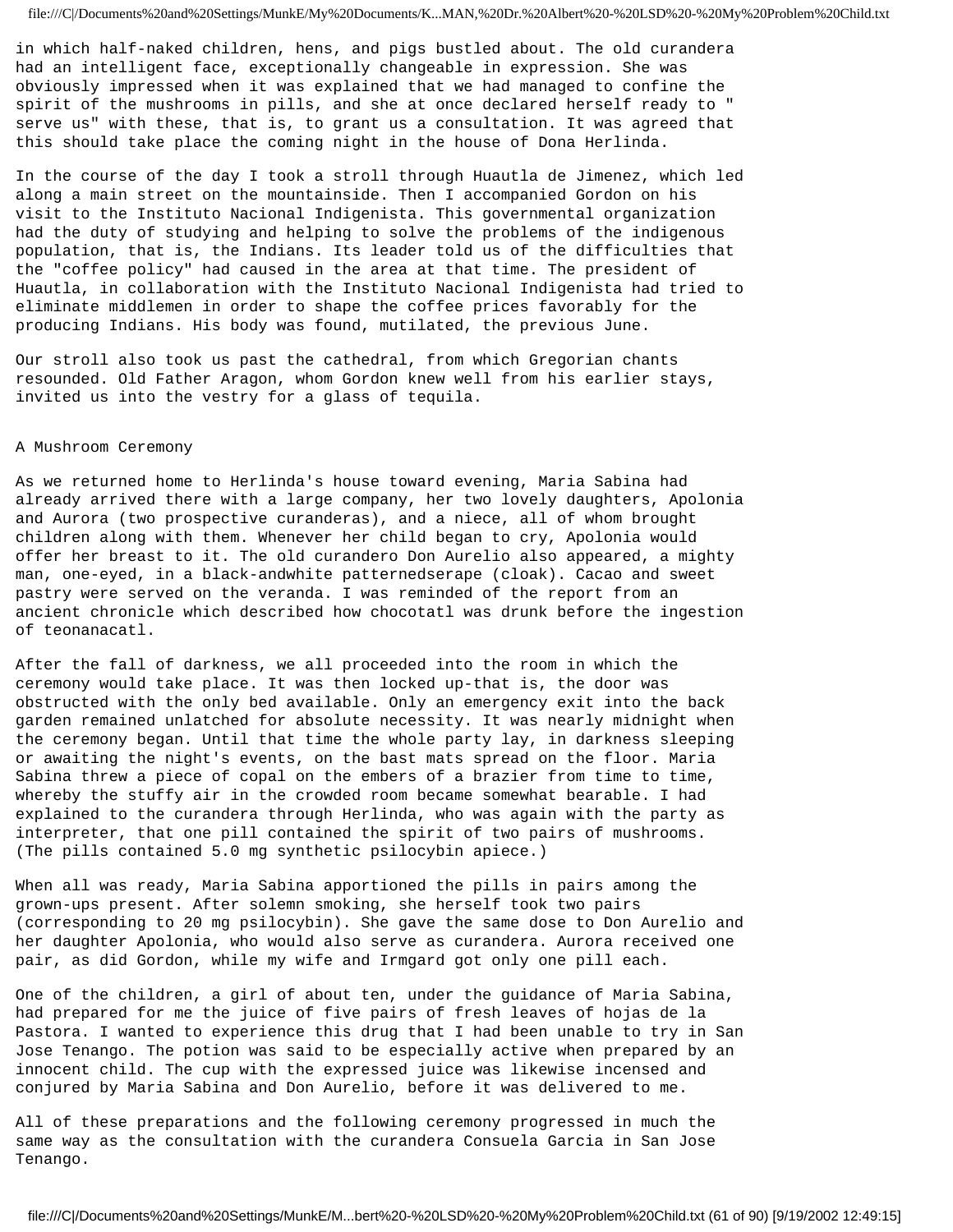After the drug was apportioned and the candle on the " altar" was extinguished, we awaited the effects in the darkness.

Before a half hour had elapsed, the curandera murmured something; her daughter and Don Aurelio also became restless. Herlinda translated and explained to us what was wrong. Maria Sabina had said that the pills lacked the spirit of the mushrooms. I discussed the situation with Gordon, who lay beside me. For us it was clear that absorption of the active principle from the pills, which must first dissolve in the stomach, occurs more slowly than from the mushrooms, in which some of the active principle already becomes absorbed through the mucous membranes during chewing. But how could we give a scientific explanation under such conditions? Rather than try to explain, we decided to act. We distributed more pills. Both curanderas and the curandero each received another pair. They had now each taken a total dosage of 30 mg psilocybin.

After about another quarter of an hour, the spirit of the pills did begin to yield its effects, which lasted until the crack of dawn. The daughters, and Don Aurelio with his deep bass voice, fervently answered the prayers and singing of the curandera. Blissful, yearning moans of Apolonia and Aurora, between singing and prayer, gave the impression that the religious experience of the young women in the drug inebriation was combined with sensual-sexual feelings.

In the middle of the ceremony Maria Sabina asked for our request. Gordon inquired again after the health of his daughter and grandchild. He received the same good information as from the curandera Consuela. Mother and child were in fact well when he returned home to New York. Obviously, however, this still represents no proof of the prophetic abilities of both curanderas.

Evidently as an effect of the hojas, I found myself for some time in a state of mental sensitivity and intense experience, which, however, was not accompanied by hallucinations. Anita, Irmgard, and Gordon experienced a euphoric condition of inebriation that was influenced by tke strange, mystical atmosphere. My wife was impressed by the vision of very distinct strange line patterns.

She was astonished and perplexed, later, on discovering precisely the same images in the rich ornamentation over the altar in an old church near Puebla. That was on the return trip to Mexico City, when we visited churches from colonial times. These admirable churches offer great cultural and historical interest because the Indian artists and workmen who assisted in their construction smuggled in elements of Indian style. Klaus Thomas, in his book Die kunstlich gesteuerte Seele [The artificially steered mind] (Ferdinand Enke Verlag, Stuttgart, 1970), writes about the possible influence of visions from psilocybin inebriation on Meso-American Indian art: "Surely a culturalhistorical comparison of the old and new creations of Indian art . . . must convince the unbiased spectator of the harmony with the images, forms and colors of a psilocybin inebriation." The Mexican character of the visions seen in my first experience with dried Psilocybe mexicana mushrooms and the drawing of Li Gelpke after a psilocybin inebriation could also point to such an association.

As we took leave of Maria Sabina and her clan at the crack of dawn, the curandera said that the pills had the same power as the mushrooms, that there was no difference. This was a confirmation from the most competent authority, that the synthetic psilocybin is identical with the natural product. As a parting gift I let Maria Sabina have a vial of psilocybin pills. She radiantly explained to our interpreter Herlinda that she could now give consultations even in the season when no mushrooms grow.

How should we judge the conduct of Maria Sabina, the fact that she allowed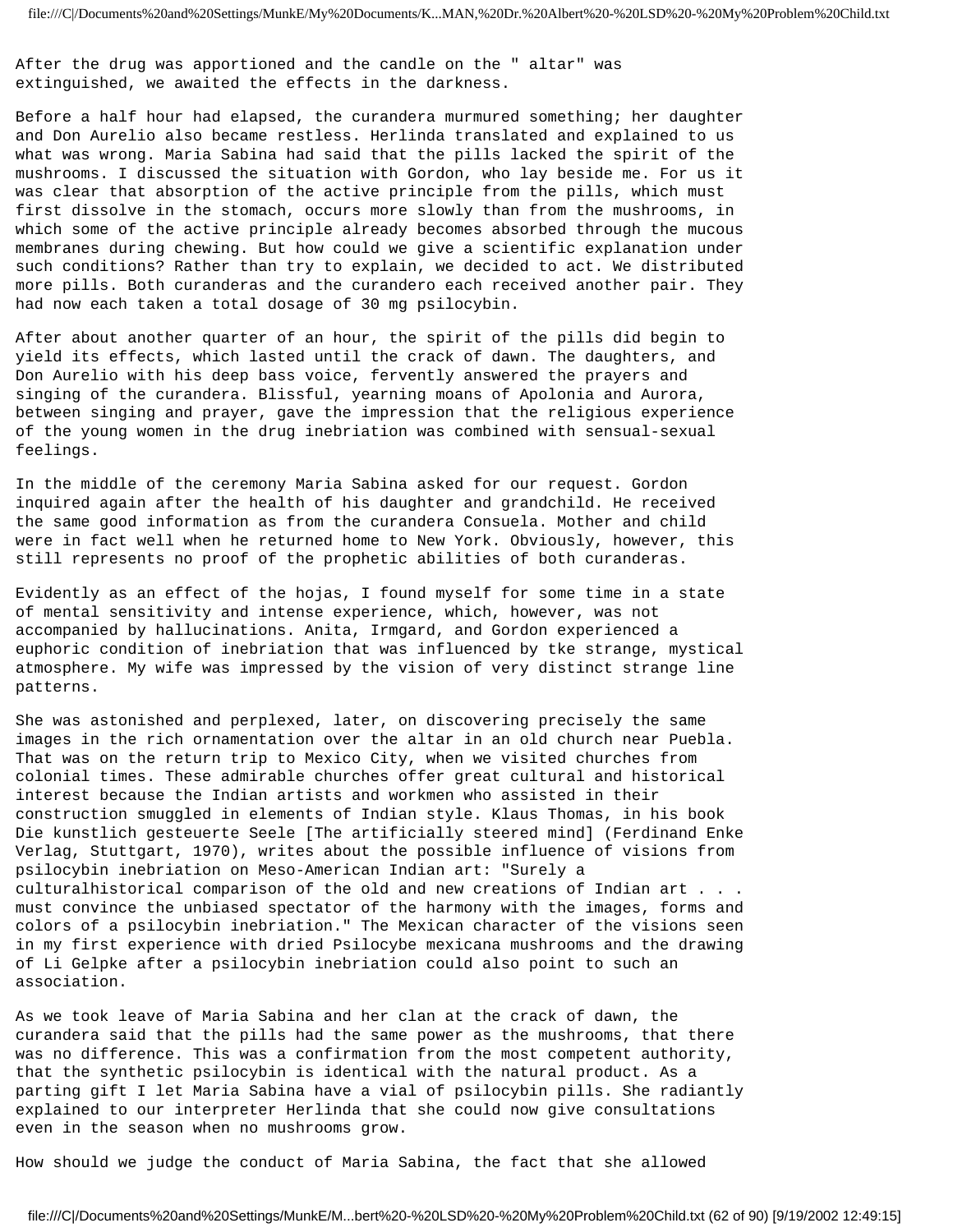strangers, white people, access to the secret ceremony, and let them try the sacred mushroom?

To her credit it can be said that she had thereby opened the door to the exploration of the Mexican mushroom cult in its present form, and to the scientific, botanical, and chemical investigation of the sacred mushrooms. Valuable active substances, psilocybin and psilocin, resulted. Without this assistance, the ancient knowledge and experience that was concealed in these secret practices would possibly, even probably, have disappeared without a trace, without having borne fruit, in the advancement of Western civilization.

>From another standpoint, the conduct of this curandera can be regarded as a profanation of a sacred custom-even as a betrayal. Some of her countrymen were of this opinion, which was expressed in acts of revenge, including the burning of her house.

The profanation of the mushroom cult did not stop with the scientific investigations. The publication about the magic mushrooms unleashed an invasion of hippies and drug seekers into the Mazatec country, many of whom behaved badly, some even criminally. Another undesirable consequence was the beginning of true tourism in Huautla de Jimenez, whereby the originality of the place was eradicated.

Such statements and considerations are, for the most part, the concern of ethnographical research. Wherever researchers and scientists trace and elucidate the remains of ancient customs that are becoming rarer, their primitiveness is lost. This loss is only more or less counterbalanced when the outcome of the research represents a lasting cultural gain.

>From Huautla de Jimenez we proceeded first to Teotitlan, in a breakneck truck ride along a half-paved road, and from there went on a comfortable car trip back to Mexico City, the starting point of our expedition. I had lost several kilograms in body weight, but was overwhelmingly compensated in enchanting experiences.

The herbarium samples of hojas de la Pastora, which we had brought with us, were subjected to botanical indentification by Carl Epling and Carlos D. Jativa at the Botanical Institute of Harvard University in Cambridge, Massachusetts. They found that this plant was a hitherto undescribed species of Satvia, which was named Salvia divinorum by these authors. The chemical investigation of the juice of the magic sage in the laboratory in Basel was unsuccessful. The psychoactive principle of this drug seems to be a rather unstable substance, since the juice prepared in Mexico and preserved with alcohol proved in selfexperiments to be no longer active. Where the chemical nature of the active principle is concerned, the problem of the magic plant ska Maria Pastora still awaits solution.

So far in this book I have mainly described my scientific work and matters relating to my professional activity. But this work, by its very nature, had repercussions on my own life and personality, not least because it brought me into contact with interesting and important contemporaries. I have already mentioned some of them-Timothy Leary, Rudolf Gelpke, Gordon Wasson. Now, in the pages that follow, I would like to emerge from the natural scientist's reserve, in order to portray encounters which were personally meaningful to me and which helped me solve questions posed by the substances I had discovered.

### 7. Radiance from Ernst Junger

Radiance is the perfect term to express the influence that Ernst Junger's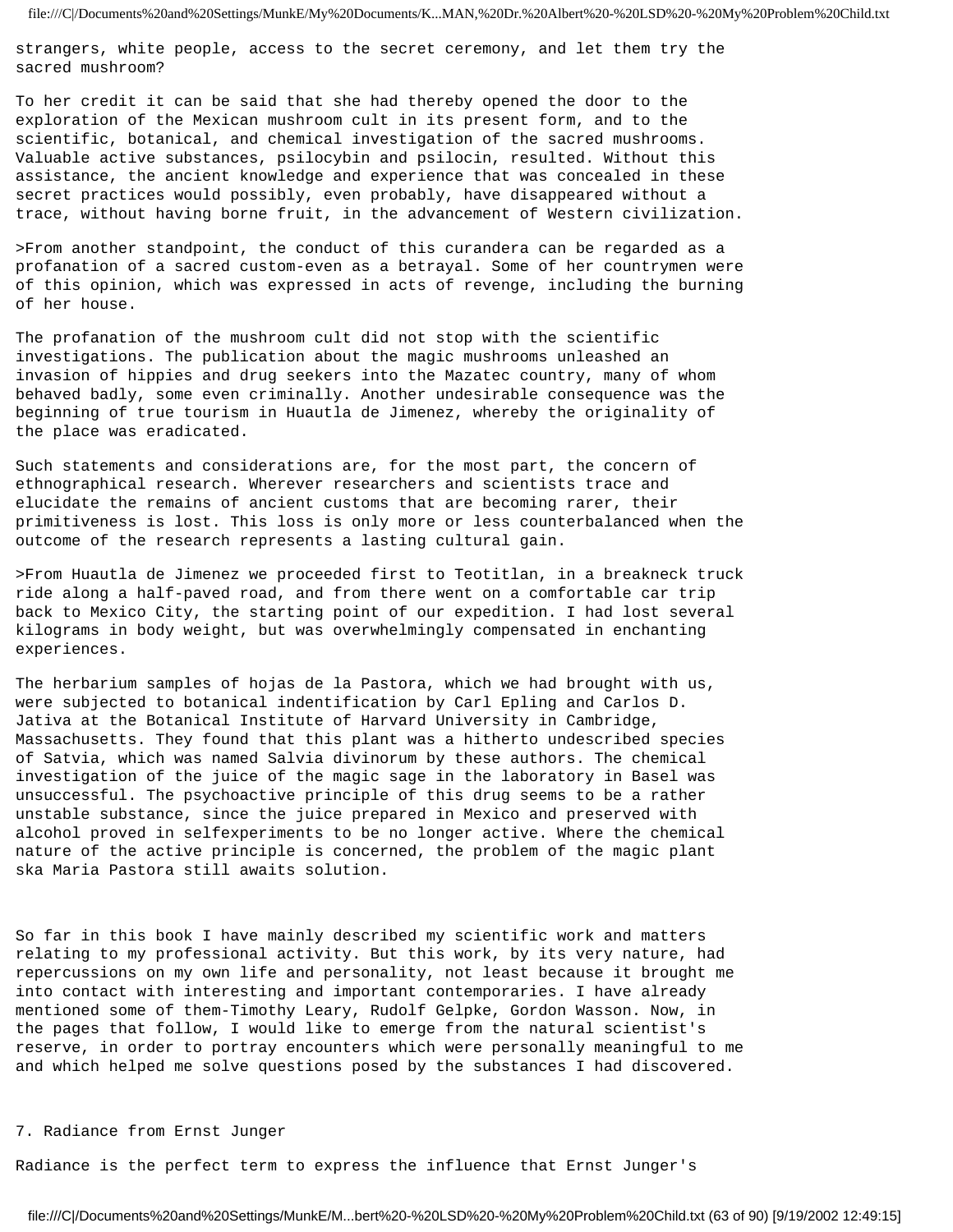literary work and personality have had on me. In the light of his perspective, which stereoscopically comprises the surfaces and depths of things, the world I knew took on a new, translucent splendor. That happened a long time before the discovery of LSD and before I came into personal contact with this author in connection with hallucinogenic drugs.

My enchantment with Ernst Junger began with his book Das Abenteuerliche Herz [The adventurous heart]. Again and again in the last forty years I have taken up this book. Here more than ever, in themes that weigh more lightly and lie closer to me than war and a new type of human being (subjects of Junger's earlier books), the beauty and magic of Junger's prose was opened to me-descriptions of flowers, of dreams, of solitary walks; thoughts about chance, the future, colors, and about other themes that have direct relation to our personal lives. Everywhere in his prose the miracle of creation became evident, in the precise description of the surfaces and, in translucence, of the depths; and the uniqueness and the imperishable in every human being was touched upon. No other writer has thus opened my eyes.

Drugs were also mentioned in Das Abenteuerliche Herz. Many years passed, however, before I myself began to be especially interested in this subject, after the discovery of the psychic effects of LSD.

My first correspondence with Ernst Junger had nothing to do with the context of drugs; rather I once wrote to him on his birthday, as a thankful reader.

Bottmingen, 29 March 1947

Dear Mr. Junger,

 As one richly endowed by you for years, I wished to send a jar of honey to you for your birthday. But I did not have this pleasure, because my export license has been refused in Bern.

 The gift was intended less as a greeting from a country in which milk and honey still flow, than as a reminiscence of the enchanting sentences in your book Auf den Marmorklippen (On the Marble Cliffs), where you speak of the "golden bees."

The book mentioned here had appeared in 1939, just shortly before the outbreak of World War II. Auf den Marmorklippen is not only a masterpiece of German prose, but also a work of great significance because in this book the characteristics of tyrants and the horror of war and nocturnal bombardment are described prophetically, in poetic vision.

In the course of our correspondence, Ernst Junger also inquired about my LSD studies, of which he had learned through a friend. Thereupon I sent him the pertinent publications, which he acknowledged with the following comments:

Kirchhorst, 3/3/1948

 . . . together with both enclosures concerning your new phantasticum. It seems indeed that you have entered a field that contains so many tempting mysteries.

 Your consignment came together with the Confessions of an English Opium Eater, that has just been published in a new translation. The translator writes me that his reading of Das Abenteuerliche Herz stimulated him to do his work.

 As far as I am concerned, my practical studies in this field are far behind me. These are experiments in which one sooner or later embarks on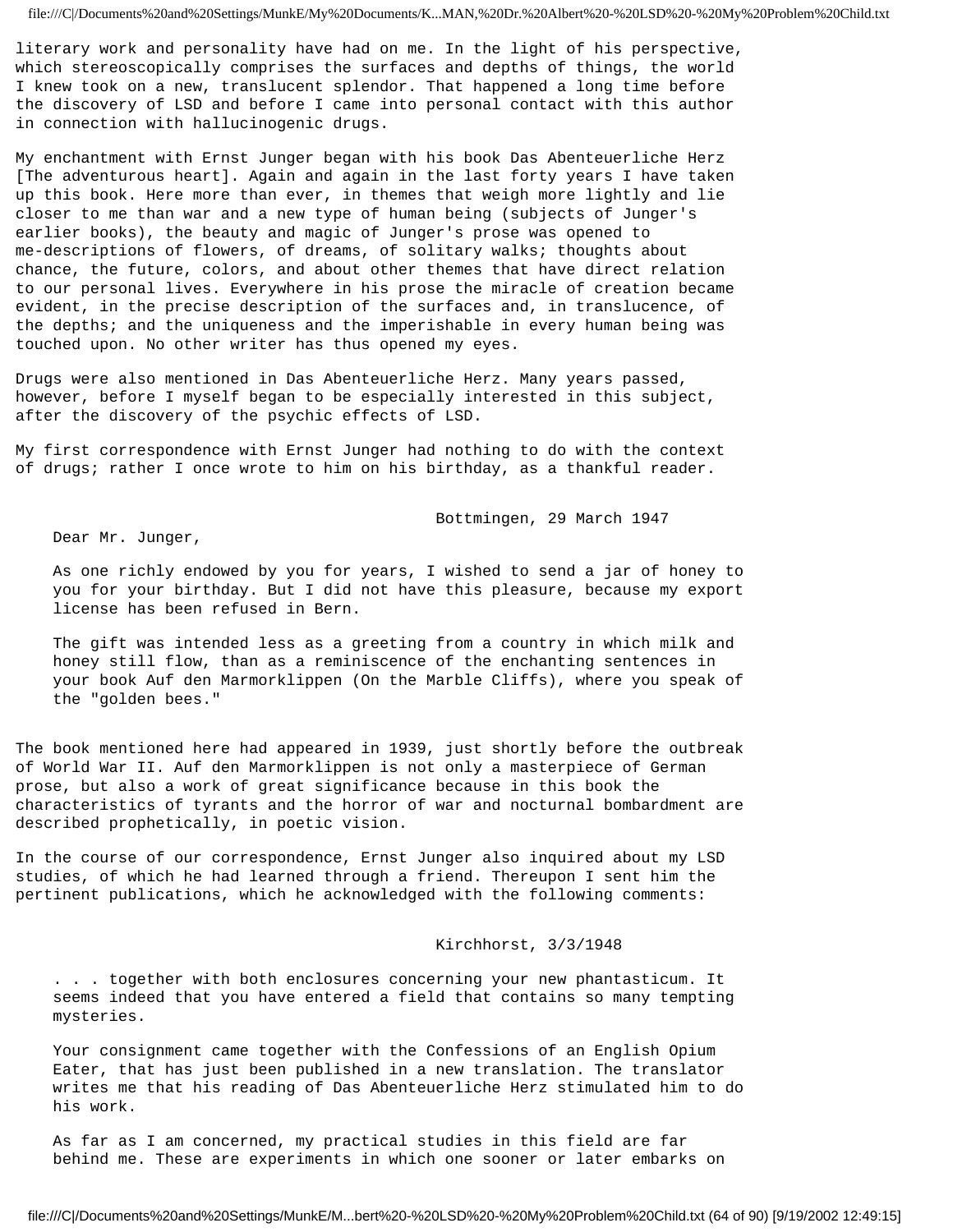truly dangerous paths, and may be considered lucky to escape with only a black eye.

 What interested me above all was the relationship of these substances to productivity. It has been my experience, however, that creative achievement requires an alert consciousness, and that it diminishes under the spell of drugs. On the other hand, conceptualization is important, and one gains insights under the influence of drugs that indeed are not possible otherwise. I consider the beautiful essay that Maupassant has written about ether to be such an insight. Moreover, I had the impression that in fever one also discovers new landscapes, new archipelagos, and a new music, that becomes completely distinct when the "customs station" ["An der Zollstation" [At the custom station], the title heading of a section in Das Abenteuerliche Herz (2d ed.) that concerns the transition from life to death.] appears. For geographic description, on the other hand, one must be fully conscious. What productivity means to the artist, healing means to the physician. Accordingly, it also may suffice for him that he sometimes enters the regions through the tapestries that our senses have woven. Moreover, I seem to perceive in our time less of a taste for the phantastica than for the energetica-amphetamine, which has even been furnished to fliers and other soldiers by the armies, belongs to this group. Tea is in my opinion a phantasticum, coffee an energeticum-tea therefore possesses a disproportionately higher artistic rank. I notice that coffee disrupts the delicate lattice of light and shadows, the fruitful doubts that emerge during the writing of a sentence. One exceeds his inhibitions. With tea, on the other hand, the thoughts climb genuinely upward.

 So far as my "studies" are concerned, I had a manuscript on that topic, but have since burned it. My excursions terminated with hashish, that led to very pleasant, but also to manic states, to oriental tyranny....

Soon afterward, in a letter from Ernst Junger I learned that he had inserted a discourse about drugs in the novel Heliopolis, on which he was then working. He wrote to me about the drug researcher who figures in the novel:

 Among the trips in the geographical and metaphysical worlds, which I am attempting to describe there, are those of a purely sedentary man, who explores the archipelagos beyond the navigable seas, for which he uses drugs as a vehicle. I give extracts from his log book. Certainly, I cannot allow this Columbus of the inner globe to end well-he dies of a poisoning. Avis au lecteur.

The book that appeared the following year bore the subtitle Ruckblick auf eine Stadt [Retrospective on a city], a retrospective on a city of the future, in which technical apparatus and the weapons of the present time were developed still further in magic, and in which power struggles between a demonic technocracy and a conservative force took place. In the figure of Antonio Peri, Junger depicted the mentioned drug researcher, who resided in the ancient city of Heliopolis.

 He captured dreams, just like others appear to chase after butterflies with nets. He did not travel to the islands on Sundays and holidays and did not frequent the taverns on Pagos beach. He locked himself up in his studio for trips into the dreamy regions. He said that all countries and unknown islands were woven into the tapestry. The drugs served him as keys to entry into the chambers and caves of this world. In the course of the years he had gained great knowledge, and he kept a log book of his excursions. A small library adjoined this studio, consisting partly of herbals and medicinal reports, partly of works by poets and magicians. Antonio tended to read there while the effect of the drug itself developed. . . . He went on voyages of discovery in the universe of his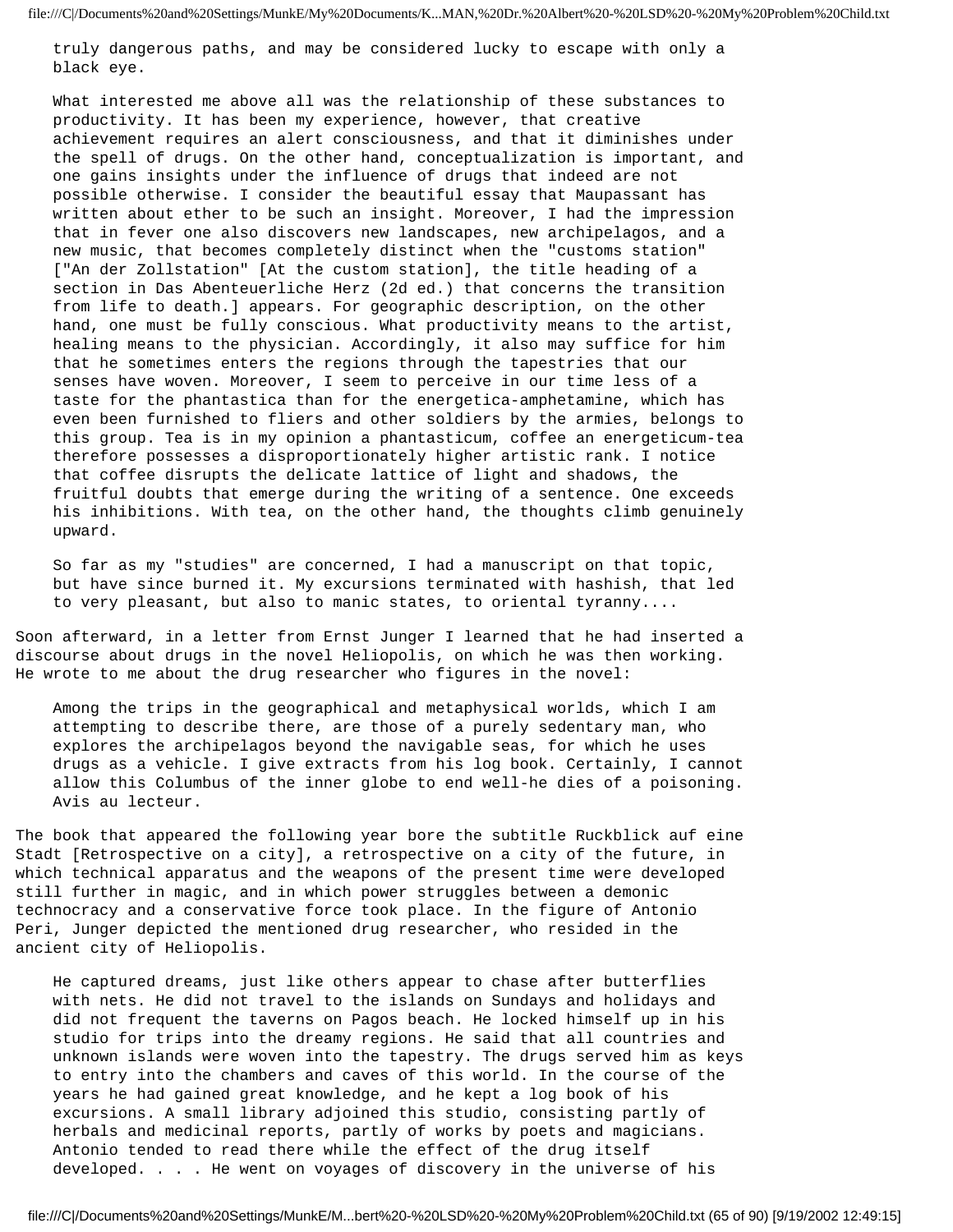brain....

In the center of this library, which was pillaged by mercenaries of the provincial governor during the arrest of Antonio Peri, stood

 The great inspirers of the nineteenth century: De Quincey, E.T.A. Hoffmann, Poe, and Baudelaire. Yet there were also books from the ancient past: herbals, necromancy texts, and demonology of the middle-aged world. They included the names Albertus Magnus, Raimundus Lullus, and Agrippa of Nettesheym.... Moreover, there was the great folioDe Praestigiis Daemonum by Wierus, and the very unique compilations of Medicus Weckerus, published in Basel in 1582....

In another part of his collection, Antonio Peri seemed to have cast his attention principally "on ancient pharmacology books, formularies and pharmacopoeias, and to have hunted for reprints of journals and annals. Among others was found a heavy old volume by the Heidelberg psychologists on the extract of mescal buttons, and a paper on the phantastica of ergot by Hofmann-Bottmingen...."

In the same year in which Hetiopolis came out, I made the personal acquaintance of the author. I went to meet Ernst Junger in Ravensburg, for a Swiss sojourn. On a wonderful fall journey in southern Switzerland, together with mutual friends, I experienced the radiant power of his personality.

Two years later, at the beginning of February 1951, came the great adventure, an LSD trip with Ernst Junger. Since, up until that moment, there were only reports of LSD experiments in connection with psychiatric inquiries, this experiment especially interested me, because this was an opportunity to observe the effects of LSD on the artistic person, in a nonmedical milieu. That was still somewhat before Aldous Huxley, from the same perspective, began to experiment with mescaline, about which he then reported in his two books The Doors of Perception and Heaven and Hett.

In order to have medical aid on hand if necessary, I invited my friend, the physician and pharmacologist Professor Heribert Konzett, to participate. The trip took place at 10:00 in the morning, in the living room of our house in Bottmingen. Since the reaction of such a highly sensitive man as Ernst Junger was not foreseeable, a low dose was chosen for this first experiment as a precaution, only 0.05 mg. The experiment then, did not lead into great depths.

The beginning phase was characterized by the intensification of aesthetic experience. Red-violet roses were of unknown luminosity and radiated in portentous brightness. The concerto for flute and harp by Mozart was perceived in its celestial beauty as heavenly music. In mutual astonishment we contemplated the haze of smoke that ascended with the ease of thought from a Japanese incense stick. As the inebriation became deeper and the conversation ended, we came to fantastic reveries while we lay in our easy chairs with closed eyes. Ernst Junger enjoyed the color display of oriental images: I was on a trip among Berber tribes in North Africa, saw colored caravans and lush oases. Heribert Konzett, whose features seemed to me to be transfigured, Buddha-like, experienced a breath of timelessness, liberation from the past and the future, blessedness through being completely here and now.

The return from the altered state of consciousness was associated with strong sensitivity to cold. Like freezing travelers, we enveloped ourselves in covers for the landing. The return to everyday reality was celebrated with a good dinner, in which Burgundy flowed copiously.

This trip was characterized by the mutuality and parallelism of our experiences, which were perceived as profoundly joyful. All three of us had drawn near the gate to an experience of mystical being; however, it did not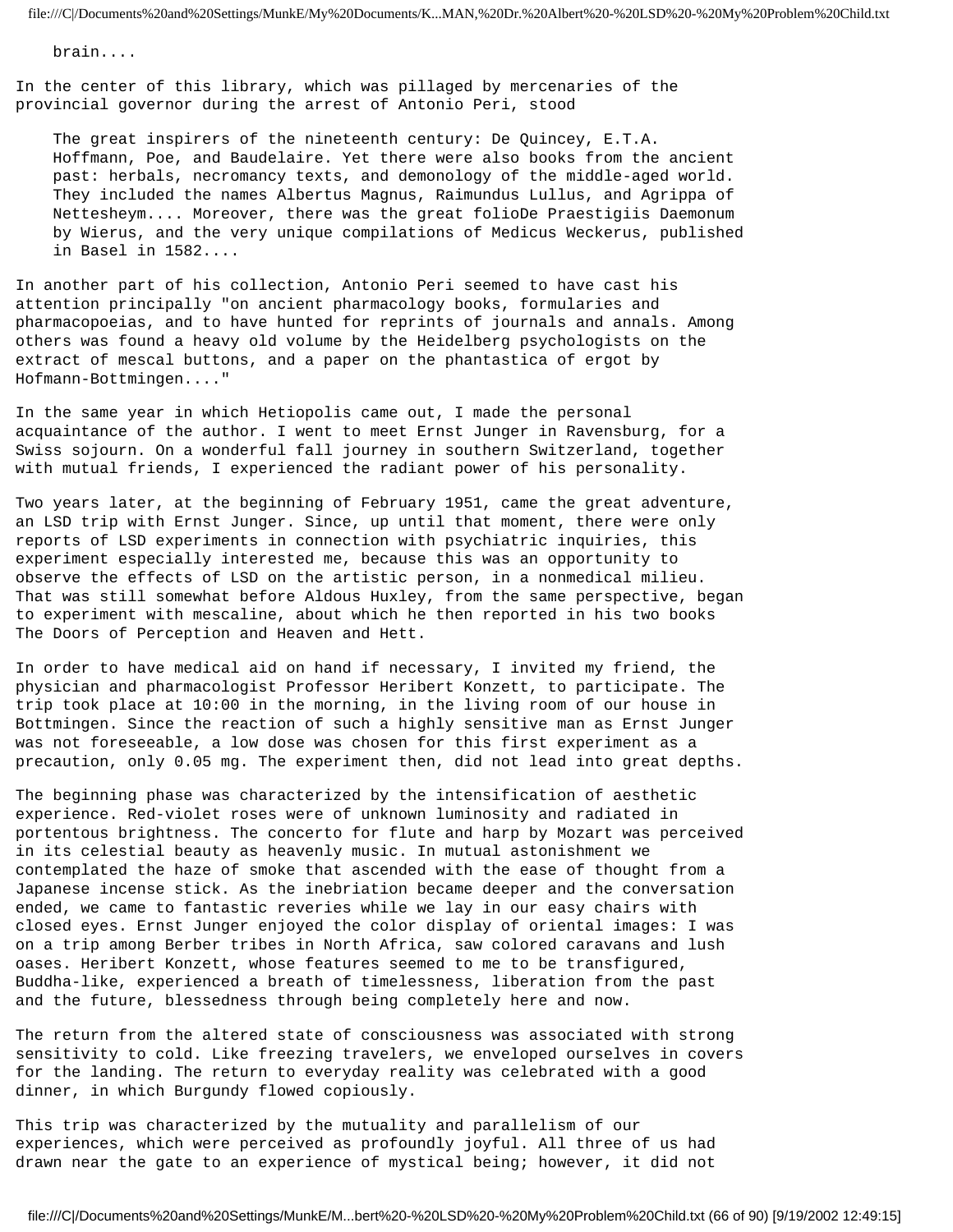open. The dose we had chosen was too low. In misunderstanding this reason, Ernst Junger, who had earlier been thrust into deeper realms by a high dose of mescaline, remarked: "Compared with the tiger mescaline, your LSD, is, after all, only a house cat." After later experiments with higher doses of LSD, he revised this estimation.

Junger has assimilated the mentioned spectacle of the incense stick into literature, in his storyBesuch auf Gotenhotm [Visit to Godenholm], in which deeper experiences of drug inebriation also play a part:

 Schwarzenberg burned an incense stick, as he sometimes did, to clear the air. A blue plume ascended from the tip of the stick. Moltner looked at it first with astonishment, then with delight, as if a new power of the eyes had come to him. It revealed itself in the play of this fragrant smoke, which ascended from the slender stick and then branched out into a delicate crown. It was as if his imagination had created it-a pallid web of sea lilies in the depths, that scarcely trembled from the beat of the surf. Time was active in this creation-it had circled it, whirled about it, wreathed it, as if imaginary coins rapidly piled up one on top of another. The abundance of space revealed itself in the fiber work, the nerves, which stretched and unfolded in the height, in a vast number of filaments.

 Now a breath of air affected the vision, and softly twisted it about the shaft like a dancer. Moltner uttered a shout of surprise. The beams and lattices of the wondrous flower wheeled around in new planes, in new fields. Myriads of molecules observed the harmony. Here the laws no longer acted under the veil of appearance; matter was so delicate and weightless that it clearly reflected them. How simple and cogent everything was. The numbers, masses and weights stood out from matter. They cast off the raiments. No goddess could inform the initiates more boldly and freely. The pyramids with their weight did not reach up to this revelation. That was Pythagorean luster. No spectacle had ever affected him with such a magic spell.

This deepened experience in the aesthetic sphere, as it is described here in the example of contemplation of a haze of blue smoke, is typical of the beginning phase of LSD inebriation, before deeper alterations of conscious begin.

I visited Ernst Junger occasionally in the following years, in Wilfingen, Germany, where he had moved from Ravensburg; or we met in Switzerland, at my place in Bottmingen, or in Bundnerland in southeastern Switzerland. Through the shared LSD experience our relations had deepened. Drugs and problems connected with them constituted a major subject of our conversation and correspondence, without our having made further practical experiments in the meantime.

We exchanged literature about drugs. Ernst Junger thus let me have for my drug library the rare, valuable monograph of Dr. Ernst Freiherrn von Bibra, Die Narkotischen Genussmittel und der Mensch [Narcotic pleasure drugs and man] printed in Nuremburg in 1855. This book is a pioneering, standard work of drug literature, a source of the first order, above all as relates to the history of drugs. What von Bibra embraces under the designation "Narkotischen Genussmittel" are not only substances like opium and thorn apple, but also coffee, tobacco, kat, which do not fall under the present conception of narcotics, any more than do drugs such as coca, fly agaric, and hashish, which he also described.

Noteworthy, and today still as topical as at the time, are the general opinions about drugs that von Bibra contrived more than a century ago: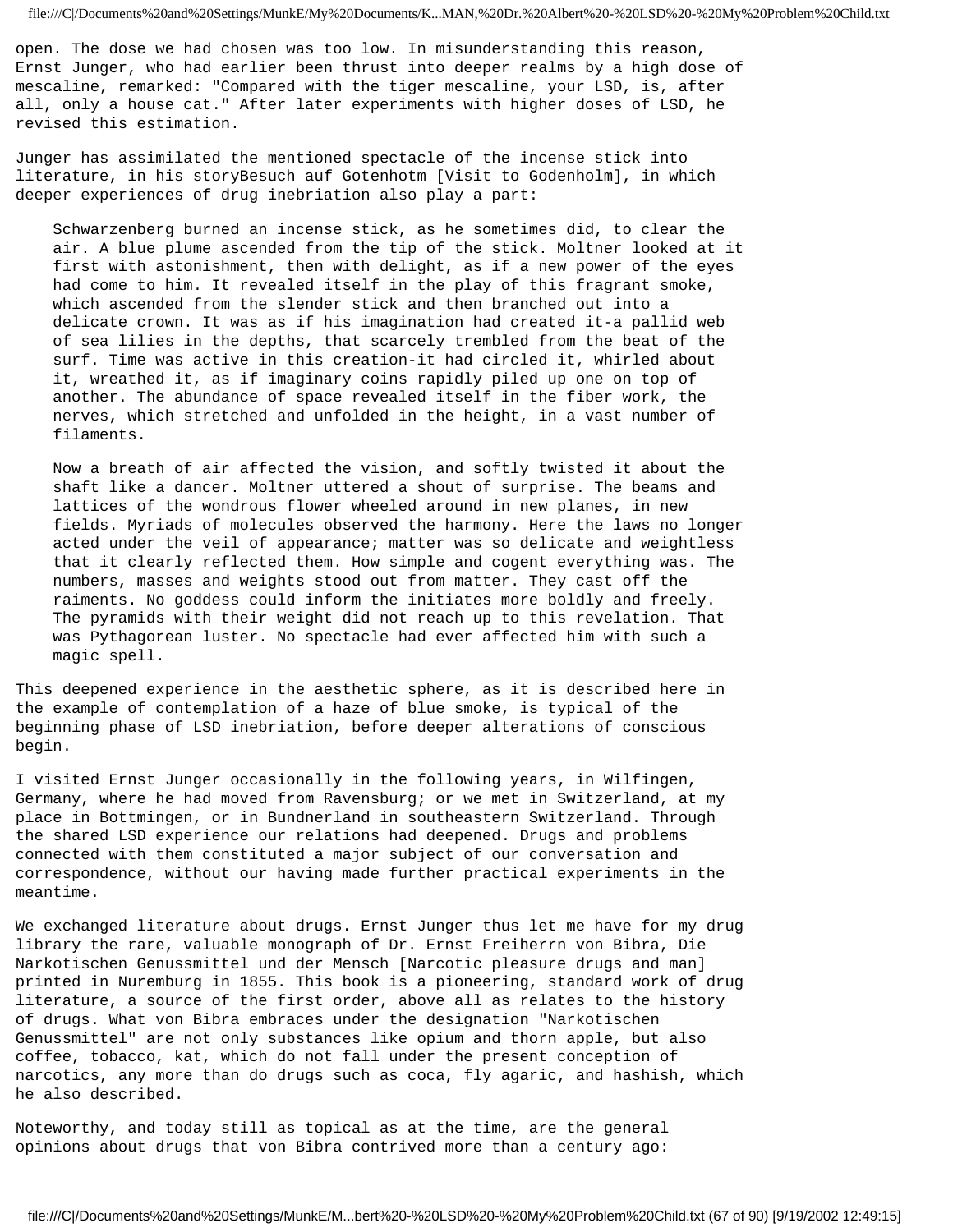The individual who has taken too much hashish, and then runs frantically about in the streets and attacks everyone who confronts him, sinks into insignificance beside the numbers of those who after mealtime pass calm and happy hours with a moderate dose; and the number of those who are able to overcome the heaviest exertions through coca, yes, who were possibly rescued from death by starvation through coca, by far exceed the few coqueros who have undermined their health by immoderate use. In the same manner, only a misplaced hypocrisy can condemn the vinous cup of old father Noah, because individual drunkards do not know how to observe limit and moderation.

>From time to time I advised Ernst Junger about actual and entertaining events in the field of inebriating drugs, as in my letter of September 1955:

 . . . Last week the first 200 grams of a new drug arrived, whose investigation I wish to take up. It involves the seeds of a mimosa (Piptadenia peregrina Benth,) that is used as a stimulating intoxicant by the Indians of the Orinoco. The seeds are ground, fermented, and then mixed with the powder of burned snail shells. This powder is sniffed by the Indians with the help of a hollow, forked bird bone, as already reported by Alexander von Humboldt in Reise nach den Aequinoctiat-Gegenden des Neuen Kontinents [Voyage to the equinoctial regions of the new continent] (Book 8, Chapter 24). The warlike tribe, the Otomaco, especially use this drug, called niopo, yupa, nopo or cojoba, to an extensive degree, even today. It is reported in the monograph by P. J. Gumilla, S. J. (Et Orinoco Itustrado, 1741): "The Otomacos sniffed the powder before they went to battle with the Caribes, for in earlier times there existed savage wars between these tribes.... This drug robs them completely of reason, and they frantically seize their weapons. And if the women were not so adept at holding them back and binding them fast, they would daily cause horrible devastation. It is a terrible vice.... Other benign and docile tribes that also sniff the yupa, do not get into such a fury as the Otomacos, who through self-injury with this agent made themselves completely cruel before combat, and marched into battle with savage fury."

 I am curious how niopo would act on people like us. Should a niopo session one day come to pass, then we should on no account send our wives away, as on that early spring reverie [The LSD trip of February 1951 is meant here.], that they may bind us fast if necessary....

Chemical analysis of this drug led to isolation of active principles that, like the ergot alkaloids and psilocybin, belong to the group of indole alkaloids, but which were already described in the technical literature, and were therefore not investigated further in the Sandoz laboratories. [Translator's note: The active principles of niopo are DMT (N,Ndimethyltryptamine) and its congeners. DMT was first prepared in 1931 by Manske.] The fantastic effects described above appeared to occur only with the particular manner of use as snuff powder, and also seemed to be related, in all probability, to the psychic structure of the Indian tribes concerned.

Ambivalence of Drug Use

Fundamental questions of drug problems were dealt with in the following correspondence.

Bottmingen, 16 December 1961

Dear Mr. Junger,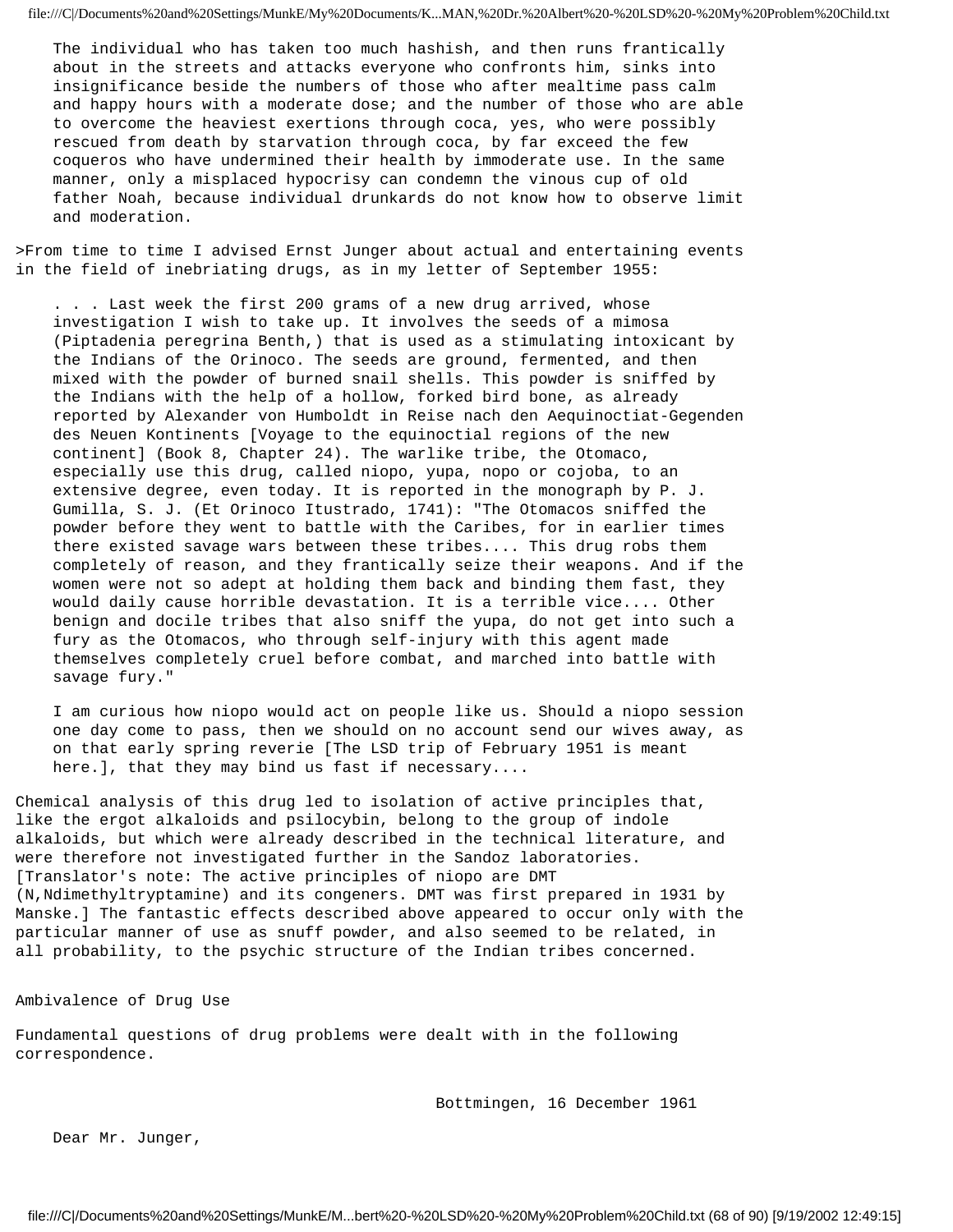On the one hand, I would have the great desire, besides the natural scientific, chemicalpharmacological investigation of hallucinogenic substances, also to research their use as magic drugs in other regions.... On the other hand, I must admit that the fundamental question very much occupies me, whether the use of these types of drugs, namely of substances that so deeply affect our minds, could not indeed represent a forbidden transgression of limits. As long as any means or methods are used, which provide only an additional, newer aspect of reality, surely there is nothing to object to in such means; on the contrary, the experience and the knowledge of further facets of the reality only makes this reality ever more real to us. The question exists, however, whether the deeply affecting drugs under discussion here will in fact only open an additional window for our senses and perceptions, or whether the spectator himself, the core of his being, undergoes alterations. The latter would signify that something is altered that in my opinion should always remain intact. My concern is addressed to the question, whether the innermost core of our being is actually unimpeachable, and cannot become damaged by whatever happens in its material, physical-chemical, biological and psychic shells-or whether matter in the form of these drugs displays a potency that has the ability to attack the spiritual center of the personality, the self. The latter would have to be explained by the fact that the effect of magic drugs happens at the borderline where mind and matter merge-that these magic substances are themselves cracks in the infinite realm of matter, in which the depth of matter, its relationship with the mind, becomes particularly obvious. This could be expressed by a modification of the familiar words of Goethe:

 "Were the eye not sunny, It could never behold the sun; If the power of the mind were not in matter, How could matter disturb the mind."

 This would correspond to cracks which the radioactive substances constitute in the periodic system of the elements, where the transition of matter into energy becomes manifest. Indeed, one must ask whether the production of atomic energy likewise represents a transgression of forbidden limits.

 A further disquieting tht)ught, which follows from the possibility of influencing the highest intellectual functions by traces of a substance, concerns free will.

 The highly active psychotropic substances like LSD and psilocybin possess in their chemical structure a very close relationship with substances inherent in the body, which are found in the central nervous system and play an important role in the regulation of its functions. It is therefore conceivable that through some disturbance in the metabolism of the normal neurotransmitters, a compound like LSD or psilocybin is formed, which can determine and alter the character of the individual, his world view and his behavior. A trace of a substance, whose production or nonproduction we cannot control with our wills, has the power to shape our destiny. Such biochemical considerations could have led to the sentence that Gottfried Benn quoted in his essay "Provoziertes Leben" [Provoked life]: "God is a substance, a drug!"

 On the other hand, it is well known that substances like adrenaline, for example, are formed or set free in our organism by thoughts and emotions, which for their part determine the functions of the nervous system. One may therefore suppose that our material organism is susceptible to and shaped by our mind, in the same way that our intellectual essence is shaped by our biochemistry. Which came first can indeed no better be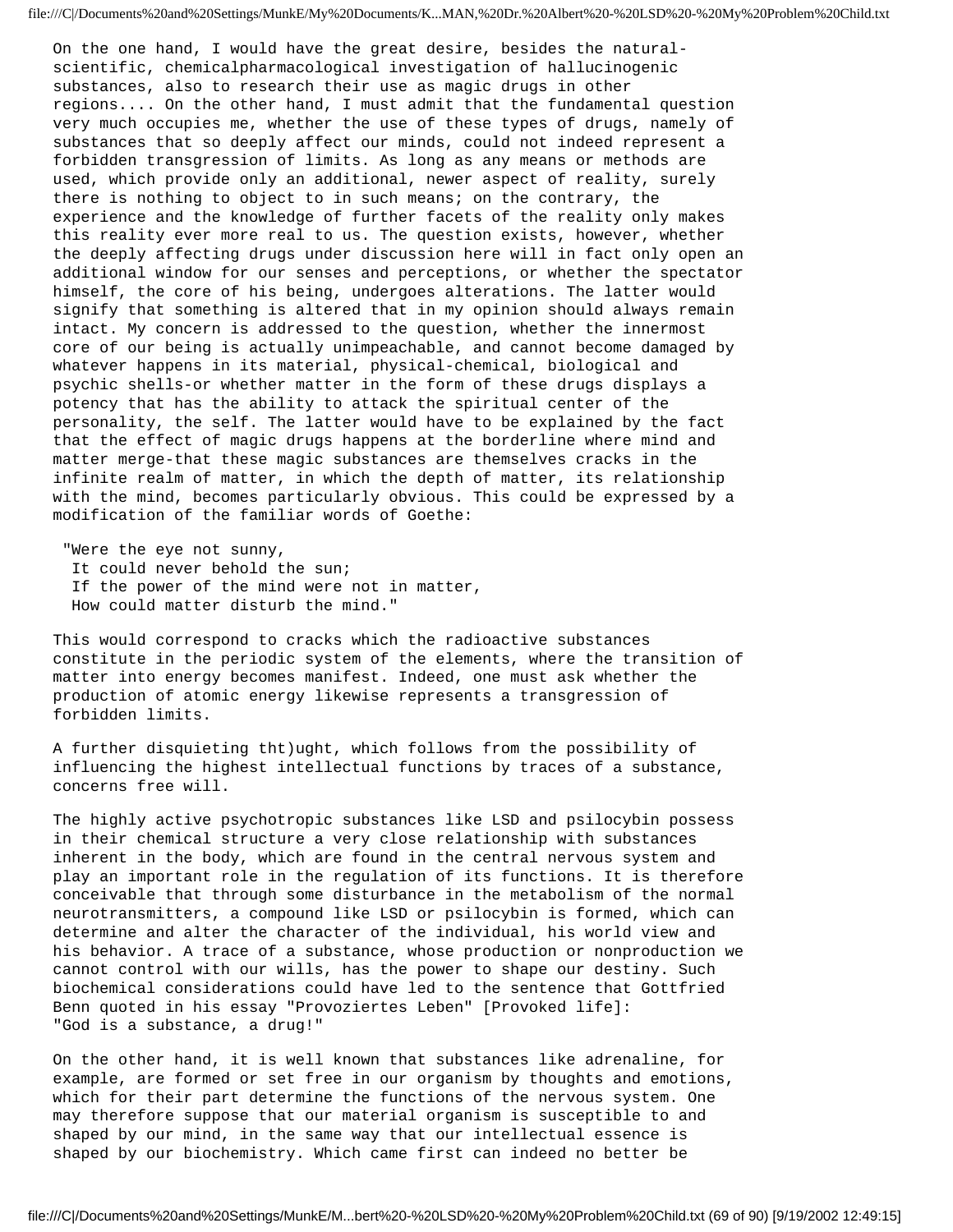determined than the question, whether the chicken came before the egg.

 In spite of my uncertainty with regard to the fundamental dangers that could lie in the use of hallucinogenic substances, I have continued investigations on the active principles of the Mexican magic morning glories, of which I wrote you briefly once before. In the seeds of this morning glory, that were called otoliuhqui by the ancient Aztecs, we found as active principles lysergic acid derivatives chemically very closely related to LSD. That was an almost unbelievable finding. I have all along had a particular love for the morning glories. They were the first flowers that I grew myself in my little child's garden. Their blue and red cups belong to the first memories of my childhood.

 I recently read in a book by D. T. Suzuki, Zen and Japanese Culture, that the morning glory plays a great role in Japan, among the flower lovers, in literature, and in graphic arts. Its fleeting splendor has given the Japanese imagination rich stimulus. Among others, Suzuki quotes a three line poem of the poetess Chiyo (1702-75), who one morning went to fetch water from a neighbor's house, because . . .

 "My trough is captivated by a morning glory blossom, So I ask after water."

 The morning glory thus shows both possible ways of influencing the mind-body-essence of man: in Mexico it exerts its effects in a chemical way as a magic drug, while in Japan it acts from the spiritual side, through the beauty of its flower cups.

Wilflingen, 17 December 1961

Dear Mr. Hofmann,

 I give you my thanks for your detailed letter of 16 December. I have reflected on your central question, and may probably become occupied with it on the occasion of the revision of An der Zeitmauer [At the wall of time]. There I intimated that, in the field of physics as well as in the field of biology, we are beginning to develop procedures that are no longer to be understood as advances in the established sense, but that rather intervene in evolution and lead forth in the development of the species. Certainly I turn the glove inside out, for I suppose that it is a new world age, which begins to act evolutionarily on the prototypes. Our science with its theories and discoveries is therefore not the cause, rather one of the consequences of evolution, among others. Animals, plants, the atmosphere and the surfaces of planets will be concerned simultaneously. We do not progress from point to point, rather we cross over a line.

 The risk that you indicated is well to be considered. However, it exists in every aspect of our existence. The common denominator appears now here, now there.

 In mentioning radioactivity, you use the word crack. Cracks are not merely points of discovery, but also points of destruction. Compared to the effects of radiation, those of the magical drugs are more genuine and much less rough. In classical manner they lead us beyond the humane. Gurdjieff has already seen that to some extent. Wine has already changed much, has brought new gods and a new humanity with it. But wine is to the new substances as classical physics is to modern physics. These things should only be tried in small circles. I cannot agree with the thoughts of Huxley, that possibilities for transcendence could here be given to the masses. Indeed, this does not involve comforting fictions, but rather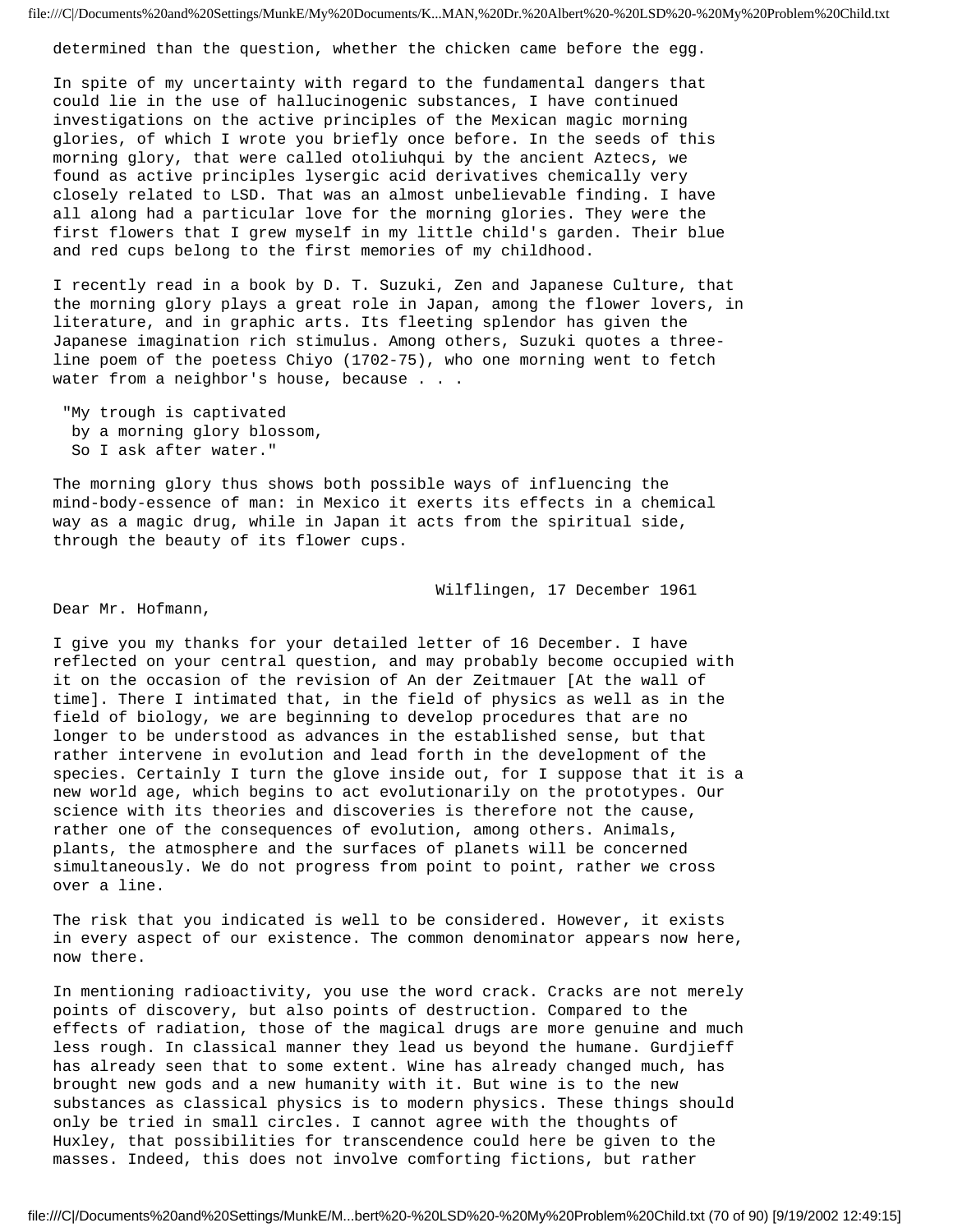realities, if we take the matter earnestly. And few contacts will suffice here for the setting of courses and guidance. It also transcends theology and belongs in the chapter of theogony, as it necessarily entails entry into a new house, in the astrological sense. At first, one can be satisfied with this insight, and should above all be cautious with the designations.

 Heartfelt thanks also for the beautiful picture of the blue morning glory. It appears to be the same that I cultivate year after year in my garden. I did not know that it possesses specific powers; however, that is probably the case with every plant. We do not know the key to most. Besides this, there must be a central viewpoint from which not only the chemistry, the structure, the color, but rather all attributes become significant....

#### An Experiment with Psilocybin

Such theoretical discussions about the magic drugs were supplemented by practical experiments. One such experiment, which served as a comparison between LSD and psilocybin, took place in the spring of 1962. The proper occasion for it presented itself at the home of the Jungers, in the former head forester's house of Stauffenberg's Castle in Wilflingen. My friends, the pharmacologist Professor Heribert Konzett and the Islamic scholar Dr. Rudolf Gelpke, also took part in this mushroom symposium.

The old chronicles described how the Aztecs drank chocolatl before they ate teonanacatl. Thus Mrs. Liselotte Junger likewide served us hot chocolate, to set the mood. Then she abandoned the four men to their fate.

We had gathered in a fashionable living room, with a dark wooden ceiling, white tile stove, period furniture, old French engravings on the walls, a gorgeous bouquet of tulips on the table. Ernst Junger wore a long, broad, dark blue striped kaftan-like garment that he had brought from Egypt; Heribert Konzett was resplendent in a brightly embroidered mandarin gown; Rudolf Gelpke and I had put on housecoats. The everyday reality should be laid aside, along with everyday clothing.

Shortly before sundown we took the drug, not the mushrooms, but rather their active principle, 20 mg psilocybin each. That corresponded to some twothirds of the very strong dose that was taken by the curandera Maria Sabina in the form of Psilocybe mushrooms.

After an hour I still noticed no effect, while my companions were already very deeply into the trip. I had come with the hope that in the mushroom inebriation I could manage to allow certain images from euphoric moments of my childhood, which remained in my memory as blissful experiences, to come alive: a meadow covered with chrysanthemums lightly stirred by the early summer wind; the rosebush in the evening light after a rain storm; the blue irises hanging over the vineyard wall. Instead of these bright images from my childhood home, strange scenery emerged, when the mushroom factor finally began to act. Half stupefied, I sank deeper, passed through totally deserted cities with a Mexican type of exotic, yet dead splendor. Terrified, I tried to detain myself on the surface, to concentrate alertly on the outer world, on the surroundings. For a time I succeeded. I then observed Ernst Junger, colossal in the room, pacing back and forth, a powerful, mighty magician. Heribert Konzett in the silky lustrous housecoat seemed to be a dangerous, Chinese clown. Even Rudolf Gelpke appeared sinister to me; long, thin, mysterious.

With the increasing depth of inebriation, everything became yet stranger. I even felt strange to myself. Weird, cold, foolish, deserted, in a dull light, were the places I traversed when I closed my eyes. Emptied of all meaning, the environment also seemed ghostlike to me whenever I opened my eyes and tried to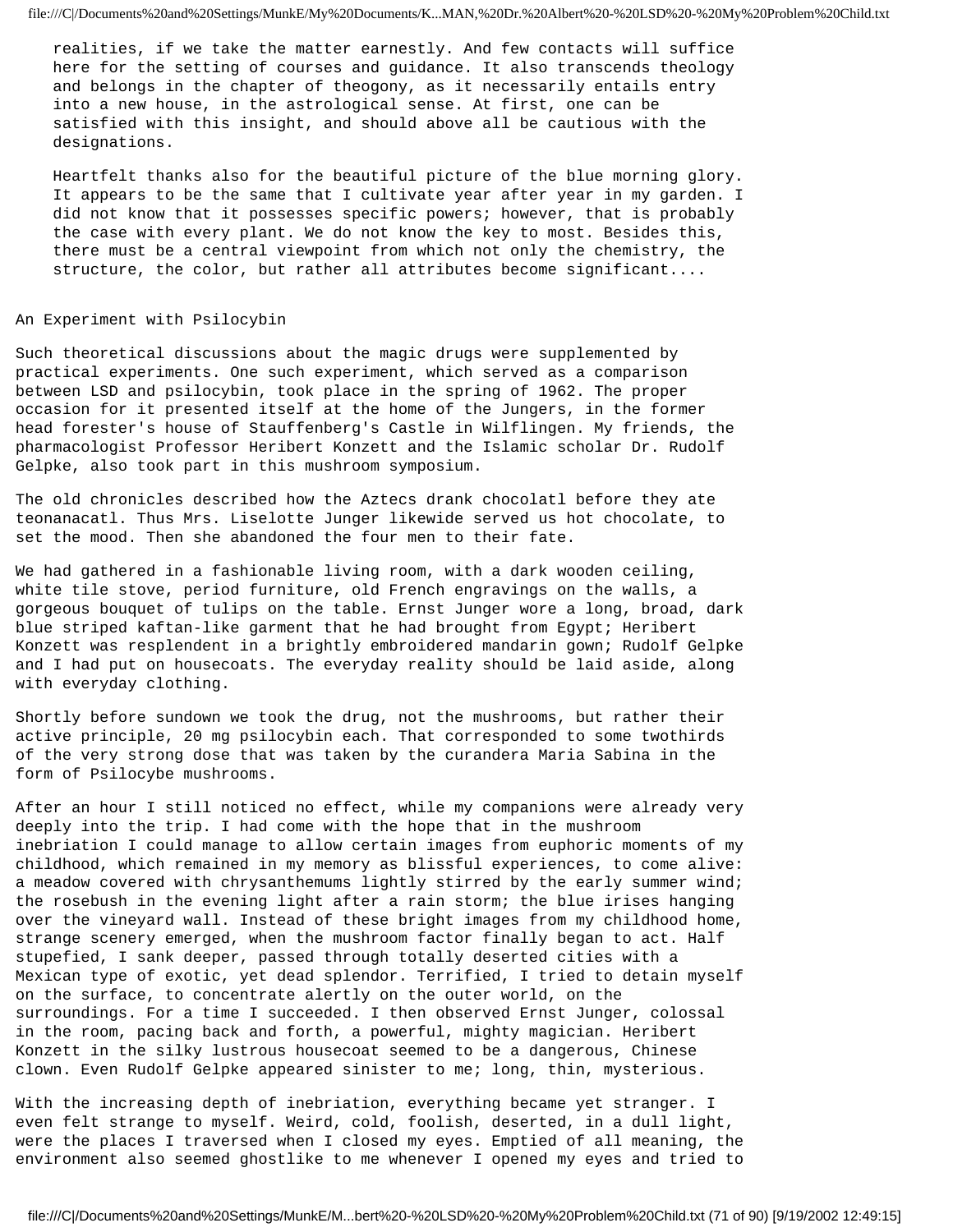cling to the outer world. The total emptiness threatened to drag me down into absolute nothingness. I remember how I seized Rudolf Gelpke's arm as he passed by my chair, and held myself to him, in order not to sink into dark nothingness. Fear of death seized me, and illimitable longing to return to the living creation, to the reality of the world of men. After timeless fear I slowly returned to the room . I saw and heard the great magician lecturing uninterruptedly with a clear, loud voice, about Schopenhauer, Kant, Hegel, and speaking about the old Gaa, the beloved little mother. Heribert Konzett and Rudolf Gelpke were already completely on the earth again, while I could only regain my footing with great effort.

For me this entry into the mushroom world had been a test, a confrontation with a dead world and with the void. The experiment had developed differently from what I had expected. Nevertheless, the encounter with the void can also be appraised as a gain. Then the existence of the creation appears so much more wondrous.

Midnight had passed, as we sat together at the table that the mistress of the house had set in the upper story. We celebrated the return with an exquisite repast and with Mozart's music. The conversation, during which we exchanged our experiences, lasted almost until morning.

Ernst Junger has described how he had experienced this trip, in his book Annahenngenrogen und Rausch [Approaches-drugs and inebriation] (published by Ernst Klett Verlag, Stuttgart, 1970), in the section "Ein Pilz-Symposium" [A mushroom symposium]. The following is an extract from the work:

 As usual, a half hour or a little more passed in silence. Then came the first signs: the flowers on the table began to flare up and sent out flashes. It was time for leaving work; outside the streets were being cleaned, like on every weekend. The brush strokes invaded the silence painfully. This shuffling and brushing, now and again also a scraping, pounding, rumbling, and hammering, has random causes and is also symptomatic, like one of the signs that announces an illness. Again and again it also plays a role in the history of magic practices.

By this time the mushroom began to act; the spring bouquet glowed darker. That was no natural light. The shadows stirred in the corners, as if they sought form. I became uneasy, even chilled, despite the heat that emanated from the tiles. I stretched myself on the sofa, drew the covers over my head.

 Everything became skin and was touched, even the retina-there the contact was light. This light was multicolored; it arranged itself in strings, which gently swung back and forth; in strings of glass beads of oriental doorways. They formed doors, like those one passes through in a dream, curtains of lust and danger. The wind stirred them like a garment. They also fell down from the belts of dancers, opened and closed themselves with the swing of the hips, and from the beads a rippling of the most delicate sounds fluttered to the heightened senses. The chime of the silver rings on the ankles and wrists is already too loud. It smells of sweat, blood, tobacco, chopped horse hairs, cheap rose essence. Who knows what is going on in the stables?

 It must be an immense palace, Mauritanian, not a good place. At this ballroom flights of adjoining rooms lead into the lower stratum. And everywhere the curtains with their glitter, their sparkling, radioactive glow. Moreover, the rippling of glassy instruments with their beckoning, their wooing solicitation: " Will you go with me, beautiful boy?" Now it ceased, now it repeated, more importunate, more intrusive, almost already assured of agreement.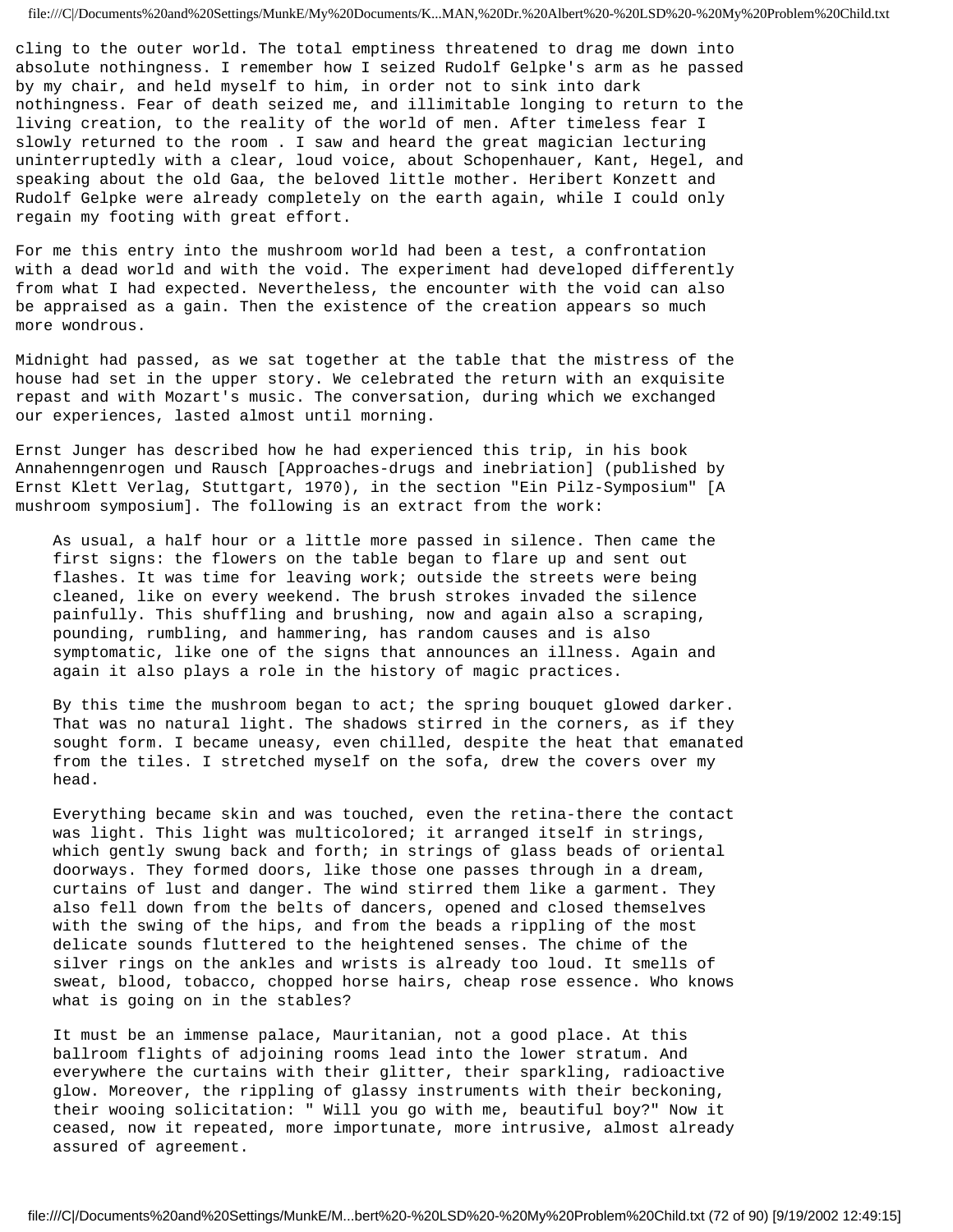Now came forms-historical collages, the vox humana, the call of the cuckoo. Was it the whore of Santa Lucia, who stuck her breasts out of the window? Then the play was ruined. Salome danced; the amber necklace emitted sparks and made the nipples erect. What would one not do for one's Johannes? [Translator's note: "Johannes" here is slang for penis, as in English "Dick" or "Peter."] -damned, that was a disgusting obscenity, which did not come from me, but was whispered through the curtain.

 The snakes were dirty, scarcely alive, they wallowed sluggishly over the floor mats. They were garnished with brilliant shards. Others looked up from the floor with red and green eyes. It glistened and whispered, hissed and sparkled like diminutive sickles at the sacred harvest. Then it quieted, and came anew, more faintly, more forward. They had me in their hand. "There we immediately understood ourselves."

 Madam came through the curtain: she was busy, passed by me without noticing me. I saw the boots with the red heels. Garters constricted the thick thighs in the middle, the flesh bulged out there. The enormous breasts, the dark delta of the Amazon, parrots, piranhas, semiprecious stones everywhere. Now she went into the kitchen-or are there still cellars here? The sparkling and whispering, the hissing and twinkling could no longer be differentiated; it seemed to become concentrated, now proudly rejoicing, full of hope.

 It became hot and intolerable; I threw the covers off. The room was faintly illuminated; the pharmacologist stood at the window in the white mandarin frock, which had served me shortly before in Rottweil at the carnival. The orientalist sat beside the tile stove; he moaned as if he had a nightmare. I understood; it had been a first round, and it would soon start again. The time was not yet up. I had already seen the beloved little mother under other circumstances. But even excrement is earth, belongs like gold to transformed matter. One must come to terms with it, without getting too close.

 These were the earthy mushrooms. More light was hidden in the dark grain that burst from the ear, more yet in the green juice of the succulents on the glowing slopes of Mexico. . . . [Translator's note: Junger is referring to LSD, a derivative of ergot, and mescaline, derived from the Mexican peyotl cactus.]

 The trip had run awry-possibly I should address the mushrooms once more. Yet indeed the whispering returned, the flashing and sparkling-the bait pulled the fish close behind itself. Once the motif is given, then it engraves itself, like on a roller each new beginning, each new revolution repeats the melody. The game did not get beyond this kind of dreariness.

 I don't know how often this was repeated, and prefer not to dwell upon it. Also, there are things which one would rather keep to oneself. In any case, midnight was past....

We went upstairs; the table was set. The senses were still heightened and the Doors of Perception were opened. The light undulated from the red wine in the carafe; a froth surged at the brim. We listened to a flute concerto. It had not turned out better for the others: How beautiful, to be back among men." Thus Albert Hofmann.

 The orientalist on the other hand had been in Samarkand, where Timur rests in a coffin of nephrite. He had followed the victorious march through cities, whose dowry on entry was a cauldron filled with eyes. There he had long stood before one of the skull pyramids that terrible Timur had erected, and in the multitude of severed heads had perceived even his own. It was encrusted with stones.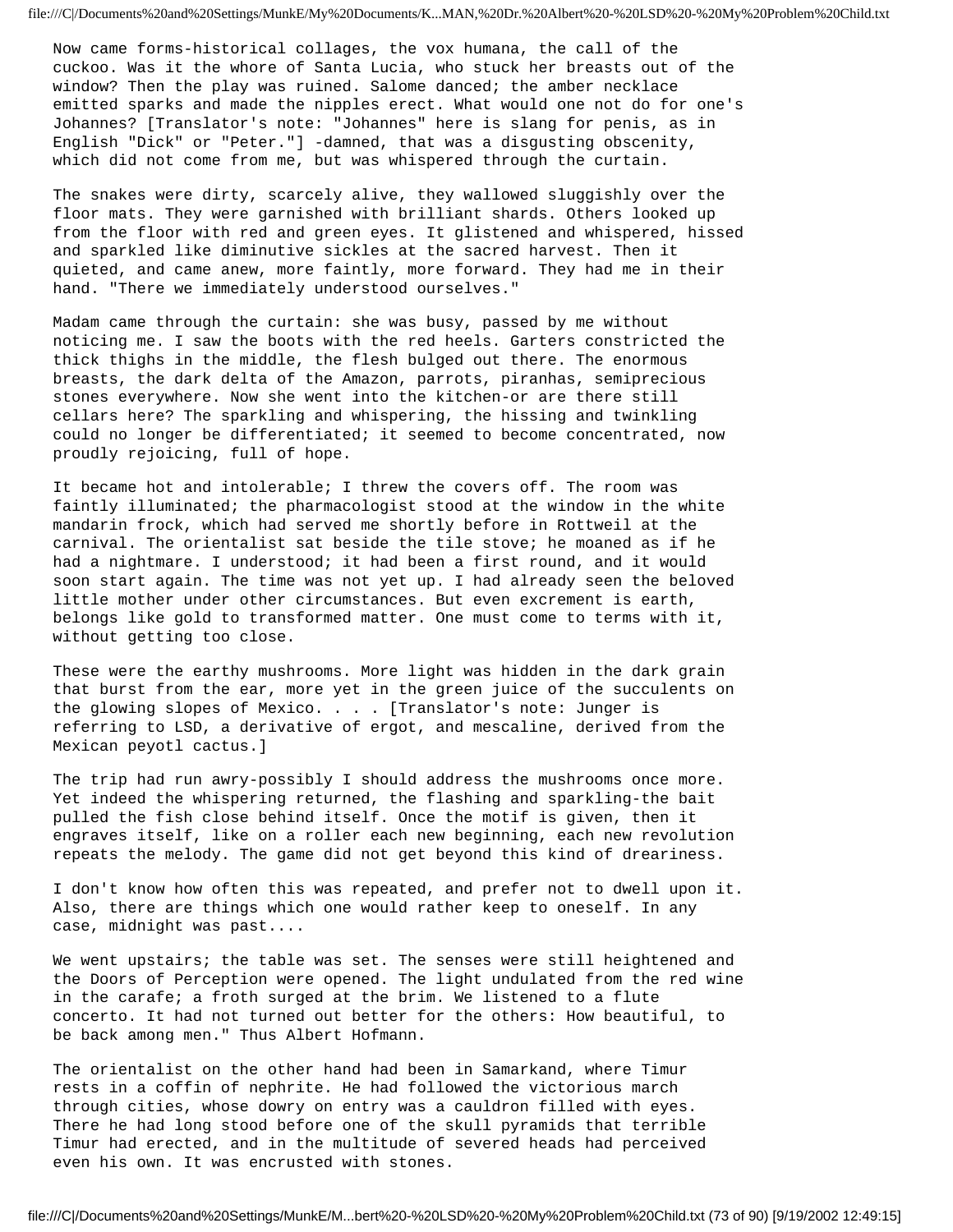A light dawned on the pharmacologist when he heard this: Now I know why you were sitting in the armchair without your head-I was astonished; I knew I wasn't dreaming.

 I wonder whether I should not strike out this detail since it borders on the area of ghost stories.

The mushroom substance had carried all four of us off, not into luminous heights, rather into deeper regions. It seems that the psilocybin inebriation is more darkly colored in the majority of cases than the inebriation produced by LSD. The influence of these two active substances is sure to differ from one individual to another. Personally, for me, there was more light in the LSD experiments than in the experiments with the earthy mushroom, just as Ernst Junger remarks in the preceding report.

# Another LSD Session

The next and last thrust into the inner universe together with Ernst Junger, this time again using LSD, led us very far from everyday consciousness. We came close to the ultimate door. Of course this door, according to Ernst Junger, will in fact only open for us in the great transition from life into the hereafter.

This last joint experiment occurred in February 1970, again at the head forester's house in Wilflingen. In this case there were only the two of us. Ernst Junger took 0.15 mg LSD, I took 0.10 mg. Ernst Junger has published without commentary the log book, the notes he made during the experiment, in Approaches, in the section "Nochmals LSD" [LSD once again]. They are scanty and tell the reader little, just like my own records.

The experiment lasted from morning just after breakfast until darkness fell. At the beginning of the trip, we again listened to the concerto for flute and harp by Mozart, which always made me especially happy, but this time, strange to say, seemed to me like the turning of porcelain figures. Then the intoxication led quickly into wordless depths. When I wanted to describe the perplexing alterations of consciousness to Ernst Junger, no more than two or three words came out, for they sounded so false, so unable to express the experience; they seemed to originate from an infinitely distant world that had become strange; I abandoned the attempt, laughing hopelessly. Obviously, Ernst Junger had the same experience, yet we did not need speech; a glance sufficed for the deepest understanding. I could, however, put some scraps of sentences on paper, such as at the beginning: "Our boat tosses violently." Later, upon regarding expensively bound books in the library: "Like red-gold pushed from within to without-exuding golden luster." Outside it began to snow. Masked children marched past and carts with carnival revelers passed by in the streets. With a glance through the window into the garden, in which snow patches lay, many-colored masks appeared over the high walls bordering it, embedded in an infinitely joyful shade of blue: "A Breughel garden-I live with and in the objects." Later: "At present-no connection with the everyday world." Toward the end, deep, comforting insight expressed: "Hitherto confirmed on my path." This time LSD had led to a blessed approach.

### 8. Meeting with Aldous Huxley

In the mid-1950s, two books by Aldous Huxley appeared, The Doors of Perception and Heaven and Hell, dealing with inebriated states produced by hallucinogenic drugs. The alterations of sensory perceptions and consciousness, which the author experienced in a self-experiment with mescaline, are skillfully described in these books. The mescaline experiment was a visionary experience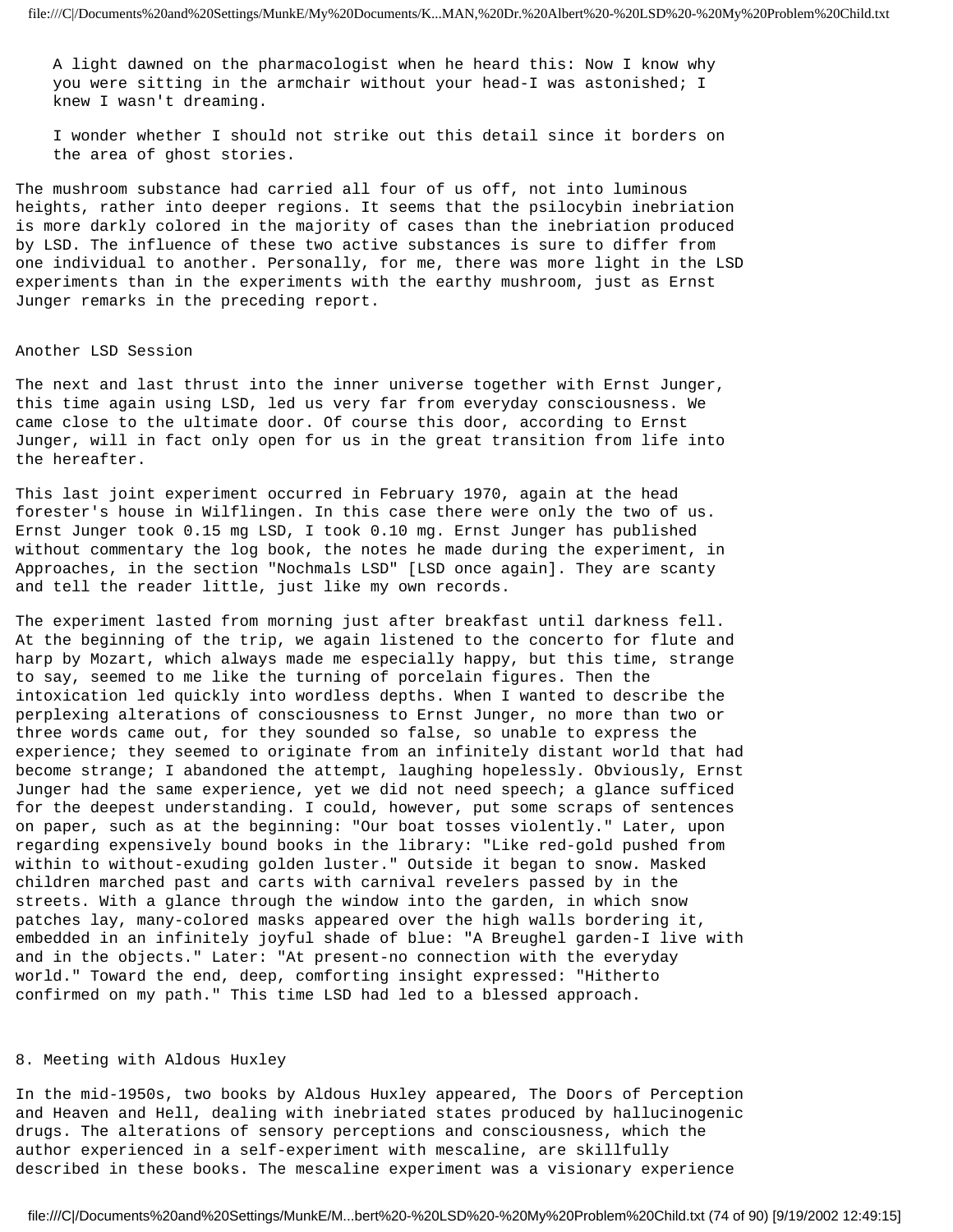for Huxley. He saw objects in a new light; they disclosed their inherent, deep, timeless existence, which remains hidden from everyday sight.

These two books contained fundamental observations on the essence of visionary experience and about the significance of this manner of comprehending the world-in cultural history, in the creation of myths, in the origin of religions, and in the creative process out of which works of art arise. Huxley saw the value of hallucinogenic drugs in that they give people who lack the gift of spontaneous visionary perception belonging to mystics, saints, and great artists, the potential to experience this extraordinary state of consciousness, and thereby to attain insight into the spiritual world of these great creators. Hallucinogens could lead to a deepened understanding of religious and mystical content, and to a new and fresh experience of the great works of art. For Huxley these drugs were keys capable of opening new doors of perception; chemical keys, in addition to other proven but laborious " door openers" to the visionary world like meditation, isolation, and fasting, or like certain yoga practices.

At the time I already knew the earlier work of this great writer and thinker, books that meant much to me, like Point Counter Point, Brave New World, After Many a Summer, Eyeless in Gaza, and a few others. In The Doors of Perception and Heaven and Hell, Huxley's newly-published works, I found a meaningful exposition of the experience induced by hallucinogenic drugs, and I thereby gained a deepened insight into my own LSD experiments.

I was therefore delighted when I received a telephone call from Aldous Huxley in the laboratory one morning in August 1961. He was passing through Zurich with his wife. He invited me and my wife to lunch in the Hotel Sonnenberg.

A gentleman with a yellow freesia in his buttonhole, a tall and noble appearance, who exuded kindness- this is the image I retained from this first meeting with Aldous Huxley. The table conversation revolved mainly around the problem of magic drugs. Both Huxley and his wife, Laura Archera Huxley, had also experimented with LSD and psilocybin. Huxley would have preferred not to designate these two substances and mescaline as "drugs," because in English usage, as also by the way with Droge in German, that word has a pejorative connotation, and because it was important to differentiate the hallucinogens from the other drugs, even linguistically. He believed in the great importance of agents producing visionary experience in the modern phase of human evolution.

He considered experiments under laboratory conditions to be insignificant, since in the extraordinarily intensified susceptibility and sensitivity to external impressions, the surroundings are of decisive importance. He recommended to my wife, when we spoke of her native place in the mountains, that she take LSD in an alpine meadow and then look into the blue cup of a gentian flower, to behold the wonder of creation.

As we parted, Aldous Huxley gave me, as a remembrance of this meeting, a tape recording of his lecture "Visionary Experience," which he had delivered the week before at an international congress on applied psychology in Copenhagen. In this lecture, Aldous Huxley spoke about the meaning and essence of visionary experience and compared this type of world view to the verbal and intellectual comprehension of reality as its essential complement.

In the following year, the newest and last book by Aldous Huxley appeared, the novel Island. This story, set on the utopian island Pala, is an attempt to blend the achievements of natural science and technical civilization with the wisdom of Eastern thought, to achieve a new culture in which rationalism and mysticism are fruitfully united. The moksha medicine, a magical drug prepared from a mushroom, plays a significant role in the life of the population of Pala (moksha is Sanskrit for "release," "liberation"). The drug could be used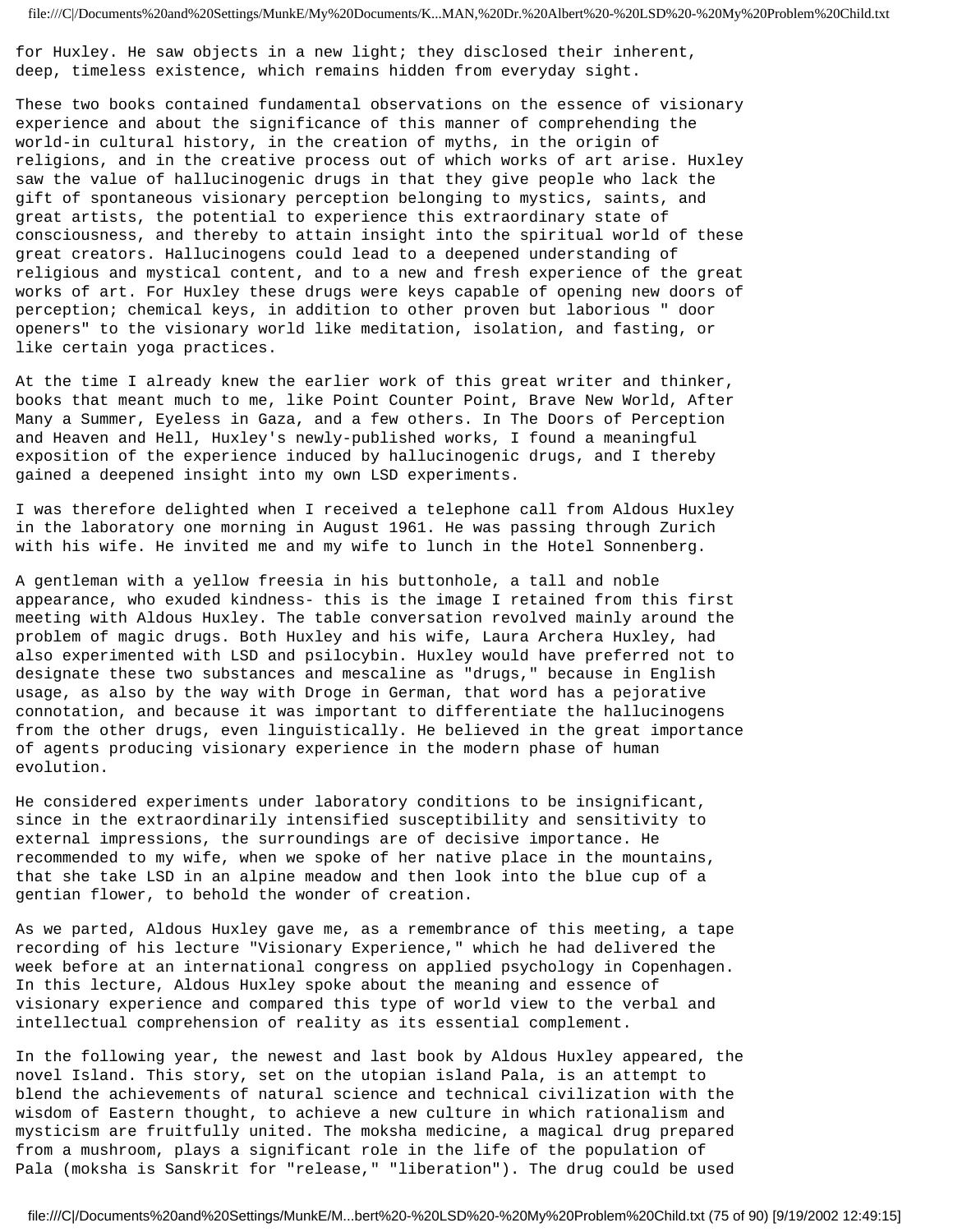only in critical periods of life. The young men on Pala received it in initiation rites, it is dispensed to the protagonist of the novel during a life crisis, in the scope of a psychotherapeutic dialogue with a spiritual friend, and it helps the dying to relinquish the mortal body, in the transition to another existence.

In our conversation in Zurich, I had already learned from Aldous Huxley that he would again treat the problem of psychedelic drugs in his forthcoming novel. Now he sent me a copy of Island, inscribed "To Dr. Albert Hofmann, the original discoverer of the moksha medicine, from Aldous Huxley."

The hopes that Aldous Huxley placed in psychedelic drugs as a means of evoking visionary experience, and the uses of these substances in everyday life, are subjects of a letter of 29 February 1962, in which he wrote me:

 . . . I have good hopes that this and similar work will result in the development of a real Natural History of visionary experience, in all its variations, determined by differences of physique, temperament and profession, and at the same time of a technique of Applied Mysticism - a technique for helping individuals to get the most out of their transcendental experience and to make use of the insights from the "Other World" in the affairs of "This World." Meister Eckhart wrote that "what is taken in by contemplation must be given out in love." Essentially this is what must be developed-the art of giving out in love and intelligence what is taken in from vision and the experience of self-transcendence and solidarity with the Universe....

Aldous Huxley and I were together often at the annual convention of the World Academy of Arts and Sciences (WAAS) in Stockholm during late summer 1963. His suggestions and contributions to discussions at the sessions of the academy, through their form and importance, had a great influence on the proceedings.

WAAS had been established in order to allow the most competent specialists to consider world problems in a forum free of ideological and religious restrictions and from an international viewpoint encompassing the whole world. The results: proposals, and thoughts in the form of appropriate publications, were to be placed at the disposal of the responsible governments and executive organizations.

The 1963 meeting of WAAS had dealt with the population explosion and the raw material reserves and food resources of the earth. The corresponding studies and proposals were collected in Volume II of WAAS under the title The Population Crisis and the Use of World Resources. A decade before birth control, environmental protection, and the energy crisis became catchwords, these world problems were examined there from the most serious point of view, and proposals for their solution were made to governments and responsible organizations. The catastrophic events since that time in the aforementioned fields makes evident the tragic discrepancy between recognition, desire, and feasibility.

Aldous Huxley made the proposal, as a continuation and complement of the theme "World Resources" at the Stockholm convention, to address the problem "Human Resources," the exploration and application of capabilities hidden in humans yet unused. A human race with more highly developed spiritual capacities, with expanded consciousness of the depth and the incomprehensible wonder of being, would also have greater understanding of and better consideration for the biological and material foundations of life on this earth. Above all, for Western people with their hypertrophied rationality, the development and expansion of a direct, emotional experience of reality, unobstructed by words and concepts, would be of evolutionary significance. Huxley considered psychedelic drugs to be one means to achieve education in this direction. The psychiatrist Dr. Humphry Osmond, likewise participating in the congress, who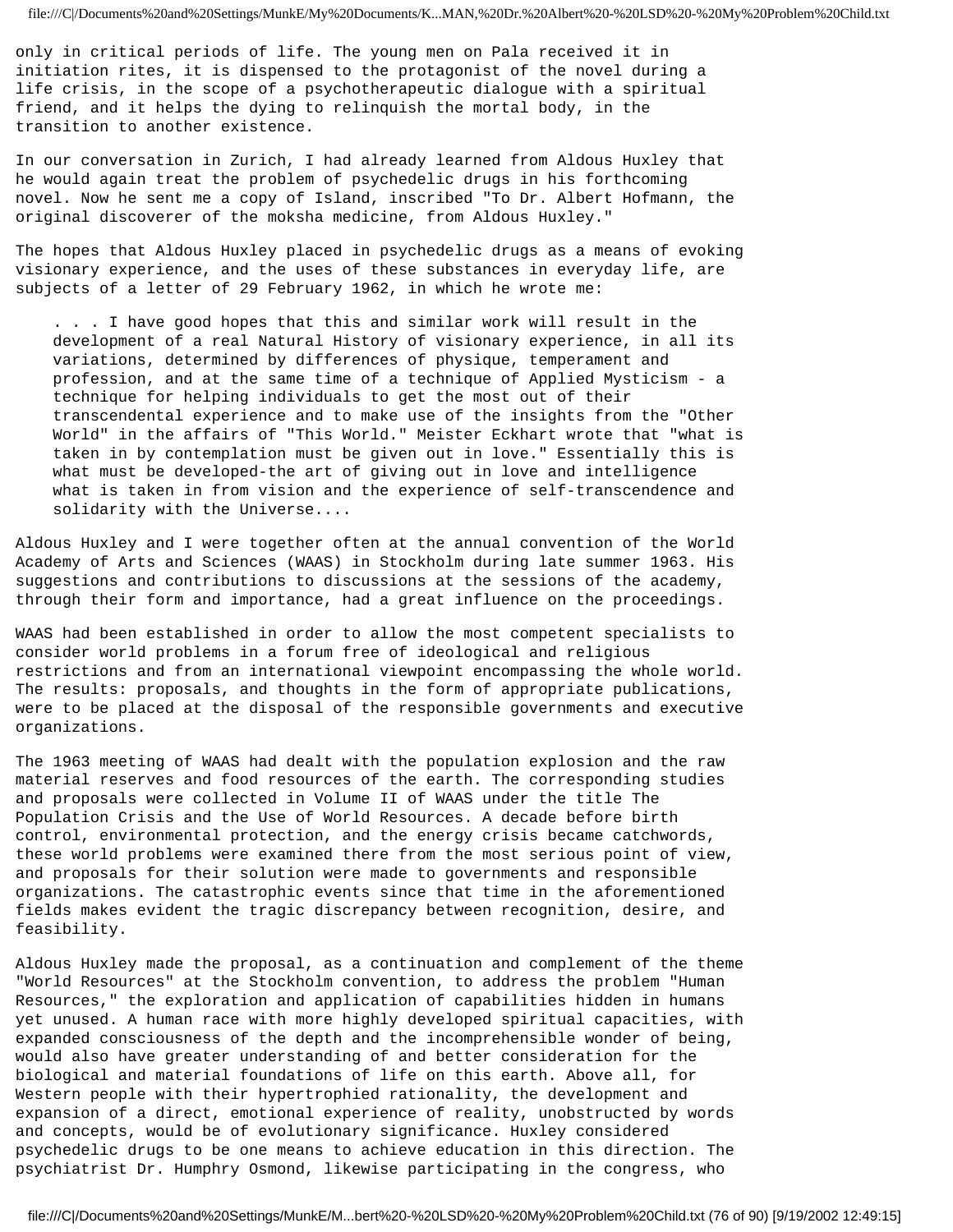had created the term psychedelic (mind-expanding), assisted him with a report about significant possibilities of the use of hallucinogens.

The convention in Stockholm in 1963 was my last meeting with Aldous Huxley. His physical appearance was already marked by a severe illness; his intellectual personage, however, still bore the undiminished signs of a comprehensive knowledge of the heights and depths of the inner and outer world of man, which he had displayed with so much genius, love, goodness, and humor in his literary work.

Aldous Huxley died on 22 November of the same year, on the same day President Kennedy was assassinated. From Laura Huxley I obtained a copy of her letter to Julian and Juliette Huxley, in which she reported to her brother- and sister-in-law about her husband's last day. The doctors had prepared her for a dramatic end, because the terminal phase of cancer of the throat, from which Aldous Huxley suffered, is usually accompanied by convulsions and choking fits. He died serenely and peacefully, however.

In the morning, when he was already so weak that he could no longer speak, he had written on a sheet of paper: "LSD-try it-intramuscular-100 mmg." Mrs. Huxley understood what was meant by this, and ignoring the misgivings of the attending physician, she gave him, with her own hand, the desired injection-she let him have the moksha medicine.

# 9. Correspondence with the Poet-Physician Walter Vogt

My friendship with the physician, psychiatrist, and writer Walter Vogt, M.D., is also among the personal contacts that I owe to LSD. As the following extract from our correspondence shows, it was less the medicinal aspects of LSD, important to the physician, than the consciousness-altering effects on the depth of the psyche, of interest to the writer, that constituted the theme of our correspondence.

Muri/Bern, 22 November 1970

Dear Mr. Hofmann,

 Last night I dreamed that I was invited to tea in a cafe by a friendly family in Rome. This family also knew the pope, and so the pope sat at the same table to tea with us. He was all in white and also wore a white miter. He sat there so handsome and was silent.

 And today I suddenly had the idea of sending you my Vogel auf dem Tisch [Bird on the table]-as a visiting card if you so wish-a book that remained a little apocryphal, which upon reflection I do not regret, although the Italian translator is firmly convinced that is my best. (Ah yes, the pope is also an Italian. So it goes. . . .)

 Possibly this little work will interest you. It was written in 1966 by an author who at that time still had not had any shred of experience with psychedelic substances and who read the reports about medicinal experiments with these drugs devoid of understanding. However, little has changed since, except that now the misgiving comes from the other side.

 I suppose that your discovery has caused a hiatus (not directly a Saul-to-Paul conversion as Roland Fischer says . . .) in my work (also a large word) - and indeed, that which I have written since has become rather realistic or at least less expressive. In any case I could not have brought off the cool realism of my TV piece "Spiele der Macht" [Games of power] without it. The different drafts attest it, in case they are still lying around somewhere.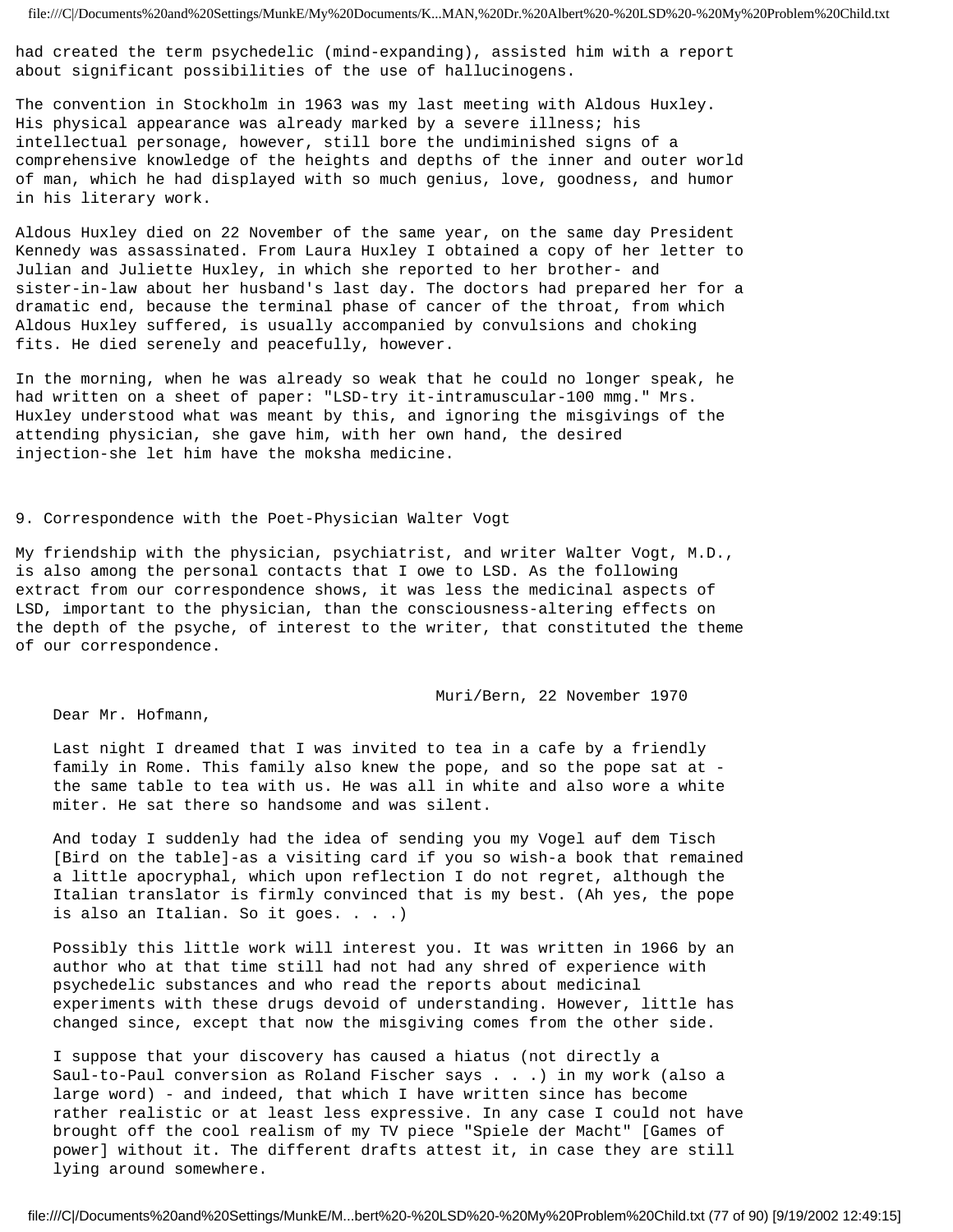Should you have interest and time for a meeting, it would delight me very much to visit you sometime for a conversation.

W. V.

Burg, i.L. 28 November 1970

Dear Mr. Vogt,

 If the bird that alighted on my table was able to find its way to me, this is one more debt I owe to the magical effect of LSD. I could soon write a book about all of the results that derive from that experiment in 1943.... A. H.

Muri/Bern, 13 March 1971

Dear Mr. Hofmann,

 Enclosed is a critique of Junger's Annahenngen [Approaches], from the daily paper, that will presumably interest you....

It seems to me that to hallucinate-to dream-to write, stands at all times in contrast to everyday consciousness, and their functions are complementary. Here I can naturally speak only for myself. This could be different with others - it is also truly difficult to speak with others about such things, because people often speak altogether different languages....

 However, since you are now gathering autographs, and do me the honor of incorporating some of my letters in your collection, I enclose for you the manuscript of my "testament" - in which your discovery plays a role as "the only joyous invention of the twentieth century...."

W. V.

 dr. walter vogts most recent testament 1969 I wish to have no special funeral only expensive and obscene orchids innumerable little birds with gay names no naked dancers but psychedelic garments loudspeaker in every corner and nothing but the latest beatles record [Abbey Road] one hundred thousand million times and do what you like ["Blind Faith"] on an endless tape nothing more than a popular Christ with a halo of genuine gold and a beloved mourning congregation that pumped themselves full with acid [acid = LSD] till they go to heaven [From Abbey Road, side two] one two three four five six seven possibly we will encounter one another there

most cordially dedicated to Dr. Albert Hofmann Beginning of Spring 1971

Burg i.L., 29 March 1971

Dear Mr. Vogt,

 You have again presented me with a lovely letter and a very valuable autograph, the testament 1969....

 Very remarkable dreams in recent times induce me to test a connection between the composition (chemical) of the evening meal and the quality of dreams. Yes, LSD is also something that one eats....

A. H.

Muri/Bern, 5 September 1971

Dear Mr. Hofmann,

Over the weekend at Murtensee [On that Sunday, I (A. H.) hovered over the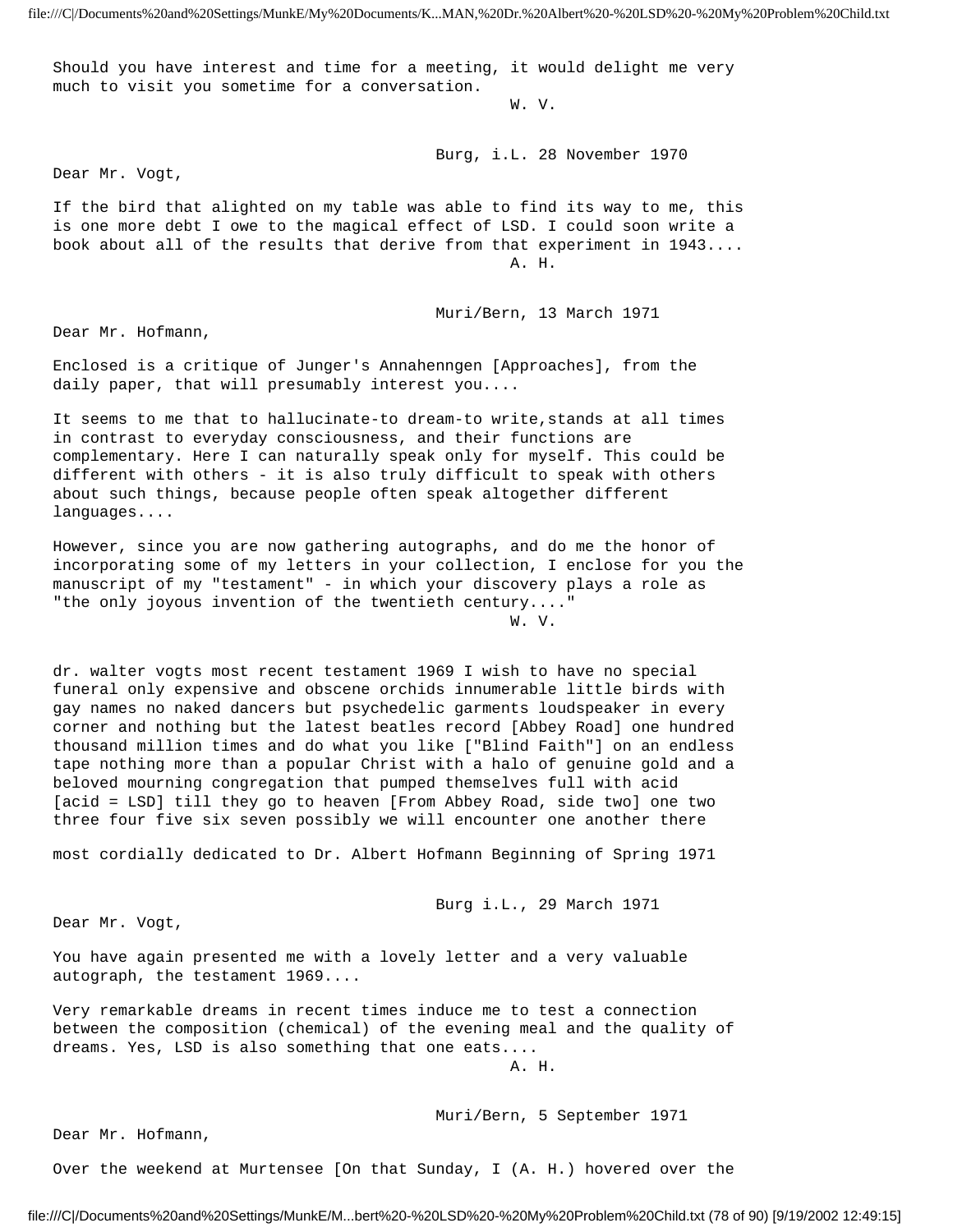Murtensee in the balloon of my friend E. I., who had taken me along as passenger.] I often thought of you-a most radiant autumn day. Yesterday, Saturday, thanks to one tablet of aspirin (on account of a headache or mild flu), I experienced a very comical flashback, like with mescaline (of which I have had only a little, exactly once)....

 I have read a delightful essay by Wasson about mushrooms; he divides mankind into mycophobes and mycophiles.... Lovely fly agarics must now be growing in the forest near you. Sometime shouldn't we sample some? W. V.

Muri/Bern, 7 September 1971

Dear Mr. Hofmann,

 Now I feel I must write briefly to tell you what I have done outside in the sun, on the dock under your balloon: I finally wrote some notes about our visit in Villars-sur-Ollons (with Dr. Leary), then a hippie-bark went by on the lake, self-made like from a Fellini film, which I sketched, and over and above it I drew your balloon.

W. V.

Burg i.L., 15 April 1972

Dear Mr. Vogt,

 Your television play "Spiele der Macht" [Games of power] has impressed me extraordinarily.

 I congratulate you on this magnificent piece, which allows mental cruelty to become conscious, and therefore also acts in its way as "consciousness expanding", and can thereby prove itself therapeutic in a higher sense, like ancient tragedy.

A. H.

Burg i.L., 19 May 1973

Dear Mr. Vogt,

 Now I have already read your lay sermon three times, the description and interpretation of your Sinai Trip. [Walter Vogt: Mein Sinai Trip. Eine Laienpredigt [My Sinai trip: A lay sermon] (Verlag der Arche, Zurich, 1972). This publication contains the text of a lay sermon that Walter Vogt gave on 14 November 1971 on the invitation of Parson Christoph Mohl, in the Protestant church of aduz (Lichtenstein), in the course of a series of sermons by writers, and in addition contains an afterword by the author and by the inviting parson. It involves the description and interpretation of an ecstatic-religious experience evoked by LSD, that the author is able to "place in a distant, if you will superficial, analogy to the great Sinai Trip of Moses." It is not only the "patriarchal atmosphere" that is to be traced out of these descriptions, that constitutes this analogy; there are deeper references, which are more to be read between the lines of this text.] Was it really an LSD trip? . . . It was a courageous deed, to choose such a notorious event as a drug experience as the theme of a sermon, even a lay sermon. But the questions raised by hallucinogenic drugs do actually belong in the church-in a prominent place in the church, for they are sacred drugs (peyotl, teonanacatl, ololiuhqui, with which LSD is mostly closely related by chemical structure and activity).

 I can fully agree with what you say in your introduction about the modern ecclesiastical religiosity: the three sanctioned states of consciousness (the waking condition of uninterrupted work and performance of duty,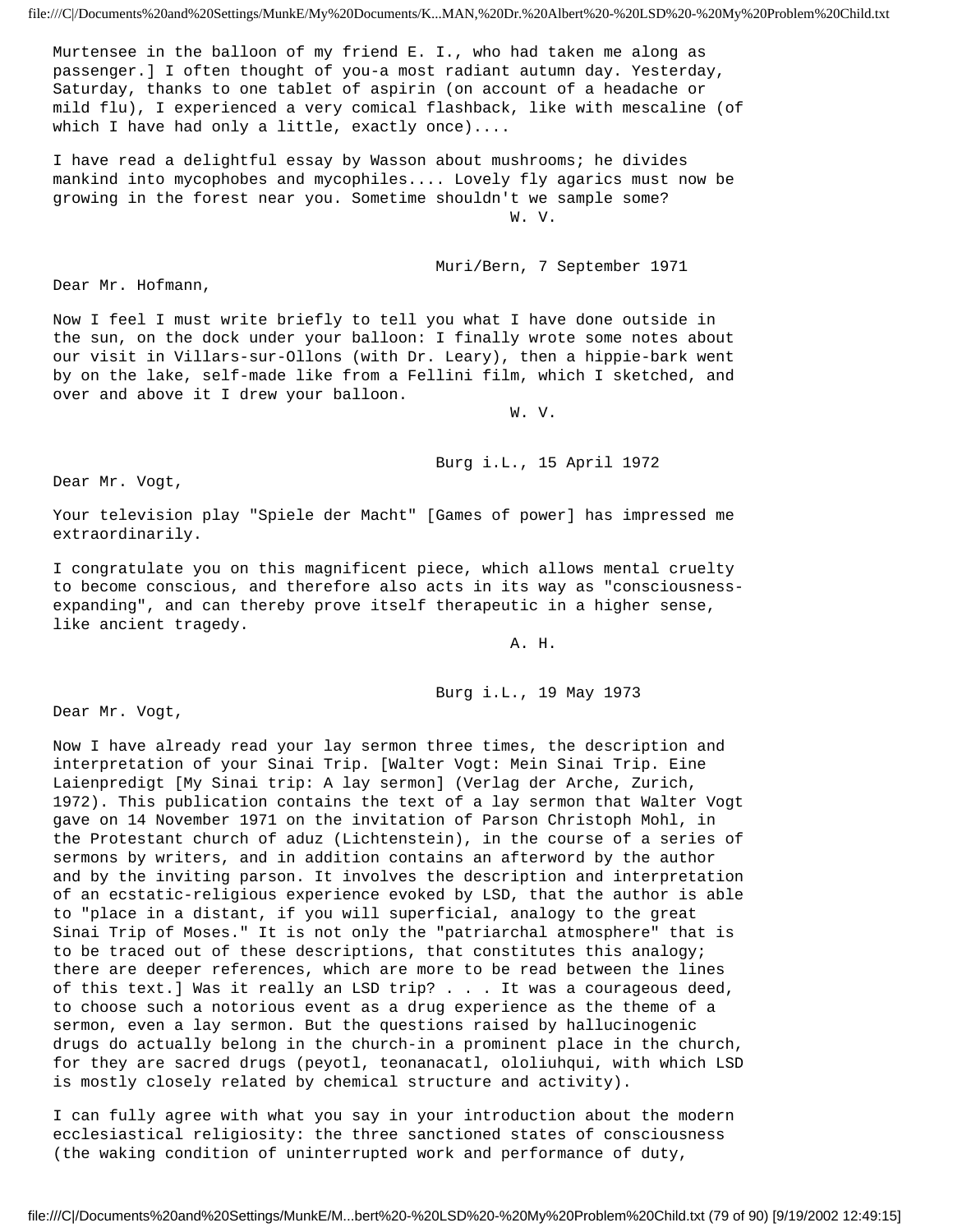alcoholic intoxication, and sleep), the distinction between two phases of psychedelic inebriation (the first phase, the peak of the trip, in which the cosmic relationship is experienced, or the submersion into one's own body, in which everything that is, is within; and the second phase, characterized as the phase of enhanced comprehension of symbols), and the allusion to the candor that hallucinogens bring about in consciousness states. These are all observations that are of fundamental importance in the judgement of hallucinogenic inebriation.

 The most worthwhile spiritual benefit from LSD experiments was the experience of the inextricable intertwining of the physical and spiritual. "Christ in matter" (Teilhard de Chardin). Did the insight first come to you also through your drug experiences, that we must descend "into the flesh, which we are," in order to get new prophesies?

 A criticism of your sermon: you allow the "deepest experience that there is" - "The kingdom of heaven is within you"-to be uttered by Timothy Leary. This sentence, quoted without the indication of its true source, could be interpreted as ignorance of one, or rather the principal truth of Christian belief.

 One of your statements deserves universal recognition: "There is no non-ecstatic religious experience." . . .

 Next Monday evening I shall be interviewed on Swiss television (about LSD and the Mexican magic drugs, on the program "At First Hand"). I am curious about the sort of questions that will be asked. . .

A. H.

Muri/Bern, 24 May 1973

Dear Mr. Hofmann,

 Of course it was LSD - only I did not want to write about it explicitly, I really do not know just why myself.... The great emphasis I placed on the good Leary, who now seems to me to be somewhat flipped out, as the prime witness, can indeed only be explained by the special context of the talk or sermon.

 I must admit that the perception that we must descend "into the flesh, which we are" actually first came to me with LSD. I still ruminate on it, possibly it even came "too late" for me in fact, although more and more I advocate your opinion that LSD should be taboo for youth (taboo, not forbidden, that is the difference . . .).

 The sentence that you like, "there is no nonecstatic religious experience," was apparently not liked so much by others for example, by my (almost only) literary friend and minister-lyric poet Kurt Marti. . . . But in any case, we are practically never of the same opinion about anything, and notwithstanding, we constitute when we occasionally communicate by phone and arrange little activities together, the smallest minimafia of Switzerland.

W. V.

Burg i.L., 13 April 1974

Dear Mr. Vogt,

 Full of suspense, we watched your TV play "Pilate before the Silent Christ" yesterday evening.

 . . . as a representation of the fundamental man-God relationship: man, who comes to God with his most difficult questions, which finally he must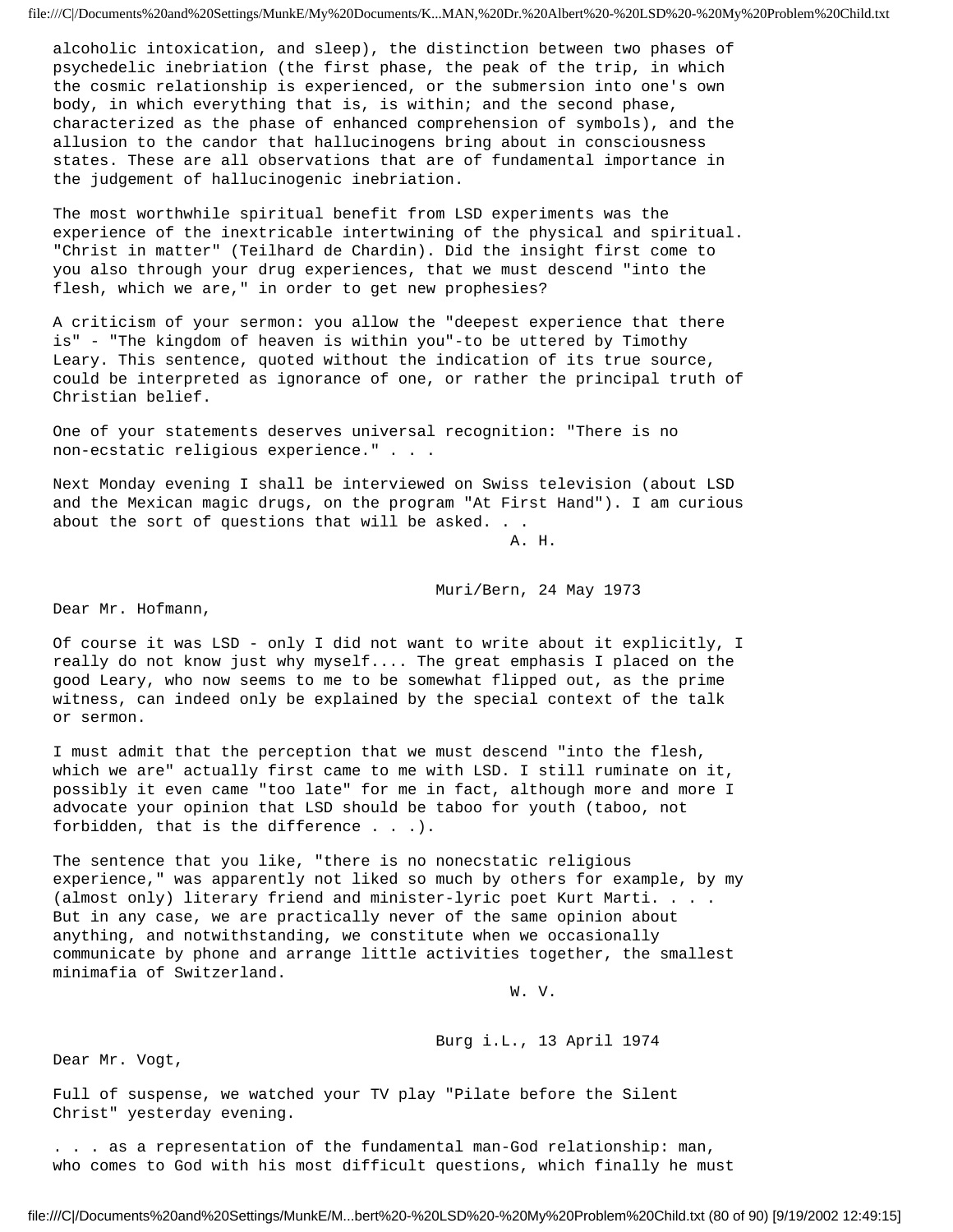answer himself, because God is silent. He does not answer them with words. The answers are contained in the book of his creation (to which the questioning man himself belongs). True natural science decipherin of this text.

## A. H.

#### Muri/Bern, 11 May 1974

Dear Mr. Hofmann,

 I have composed a "poem" in half twilight, that I dare to send to you. At first I wanted to send it to Leary, but this would make no sense.

 Leary in jail Gelpke is dead Treatment in the asylum is this your psychedelic revolution? Had we taken seriously something with which one only ought to play or vice-versa . . .

W. V.

## 10. Various Visitors

The diverse aspects, the multi-faceted emanations of LSD are also expressed in the variety of cultural circles with which this substance has brought me into contact. On the scientific plane, this has involved colleagues-chemists, pharmacologists, physicians, and mycologists-whom I met at universities, congresses, lectures, or with whom I came into association through publication. In the literary-philosophical field there were contacts with writers. In the preceding chapters I have reported on the relationships of this type that were most significant for me. LSD also provided me with a variegated series of personal acquaintances from the drug scene and from hippie circles, which will briefly be described here.

Most of these visitors came from the United States and were young people, often in transit to the Far East in search of Eastern wisdom or of a guru; or else hoping to come by drugs more easily there. Prague also was sometimes the goal, because LSD of good quality could at the time easily be acquired there. [Translator's Note: When Sandoz's patents on LSD expired in 1963, the Czech pharmaceutical firm Spofa began to manufacture the drug.] Once arrived in Europe, they wanted to take advantage of the opportunity to see the father of LSD, "the man who made the famous LSD bicycle trip." But more serious concerns sometimes motivated a visit. There was the desire to report on personal LSD experiences and to debate the purport of their meaning, at the source, so to speak. Only rarely did a visit prove to be inspired by the desire to obtain LSD when a visitor hinted that he or she wished once to experiment with most assuredly pure material, with original LSD.

Visitors of various types and with diverse desires also came from Switzerland and other European countries. Such encounters have become rarer in recent times, which may be related to the fact that LSD has become less important in the drug scene. Whenever possible, I have welcomed such visitors or agreed to meet somewhere. This I considered to be an obligation connected with my role in the history of LSD, and I have tried to help by instructing and advising.

Sometimes no true conversation occurred, for example with the inhibited young man who arrived on a motorbike. I was not clear about the objective of his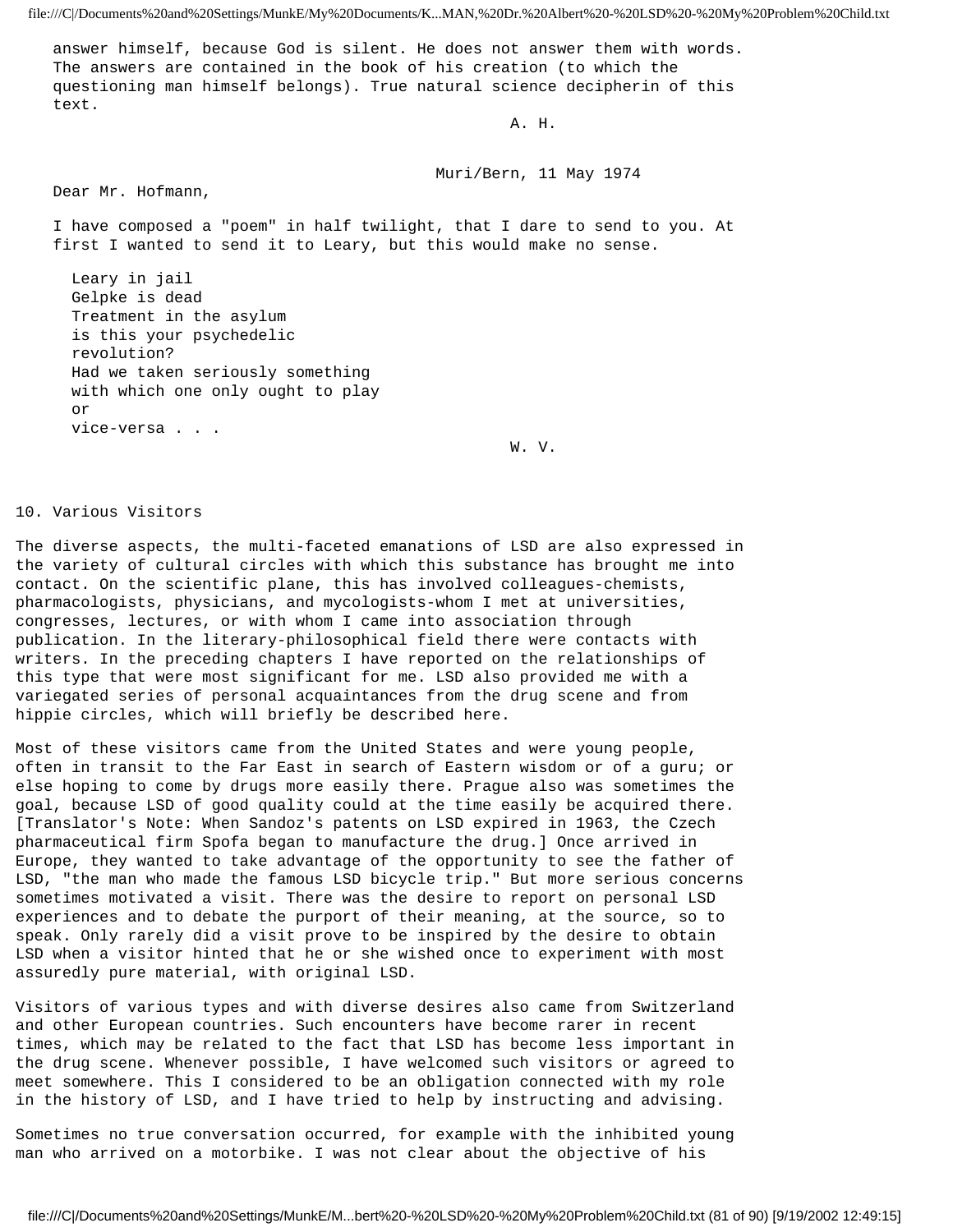visit. He stared at me, as if asking himself: can the man who has made something so weird as LSD really look so completely ordinary? With him, as with other similar visitors, I had the feeling that he hoped, in my presence, the LSD riddle would somehow solve itself.

Other meetings were completely different, like the one with the young man from Toronto. He invited me to lunch at an exclusive restaurant-impressive appearance, tall, slender, a businessman, proprietor of an important industrial firm in Canada, brilliant intellect. He thanked me for the creation of LSD, which had given his life another direction. He had been 100 percent a businessman, with a purely materialistic world view. LSD had opened his eyes to the spiritual aspect of life. Now he possessed a sense for art, literature, and philosophy and was deeply concerned with religious and metaphysical questions. He now desired to make the LSD experience accessible in a suitable milieu to his young wife, and hoped for a similarly fortunate transformation in her.

Not as profound, yet still liberating and rewarding, were the results of LSD experiments which a young Dane described to me with much humor and fantasy. He came from California, where he had been a houseboy for Henry Miller in Big Sur. He moved on to France with the plan of acquiring a dilapidated farm there, which he, a skilled carpenter, then wanted to restore himself. I asked him to obtain an autograph of his former employer for my collection, and after some time I actually received an original piece of writing from Henry Miller's hand.

A young woman sought me out to report on LSD experiences that had been of great significance to her inner development. As a superficial teenager who pursued all sorts of entertainments, and quite neglected by her parents, she had begun to take LSD out of curiosity and love of adventure. For three years she took frequent LSD trips. They led to an astonishing intensification of her inner life. She began to seek after the deeper meaning of her existence, which eventually revealed itself to her. Then, recognizing that LSD had no further power to help her, without difficulty or exertion of will she was able to abandon the drug. Thereafter she was in a position to develop herself further without artificial means. She was now a happy intrinsically secure person-thus she concluded her report. This young woman had decided to tell me her history, because she supposed that I was often attacked by narrow-minded persons who saw only the damage that LSD sometimes caused among youths. The immediate motive of her testimony was a conversation that she had accidentally overheard on a railway journey. A man complained about me, finding it disgraceful that I had spoken on the LSD problem in an interview published in the newspaper. In his opinion, I ought to denounce LSD as primarily the devil's work and should publicly admit my guilt in the matter.

Persons in LSD delirium, whose condition could have given rise to such indignant condemnation, have never personally come into my sight. Such cases, attributable to LSD consumption under irresponsible circumstances, to overdosage, or to psychotic predisposition, always landed in the hospital or at the police station. Great publicity always came their way.

A visit by one youn American girl stands out in my memory as an example of the tragic effects of LSD. It was during the lunch hour, which I normally spent in my office under strict confinement-no visitors, secretary's office closed up. Knocking came at the door, discretely but firmly repeated, until eventually I went to open.it. I scarcely believed my eyes: before me stood a very beautiful young woman, blond, with large blue eyes, wearing a long hippie dress, headband, and sandals. "I am Joan, I come from New York-you are Dr. Hofmann?" Before I inquired what brought her to me, I asked her how she had got through the two checkpoints, at the main entrance to the factory area and at the door of the laboratory building, for visitors were admitted only after telephone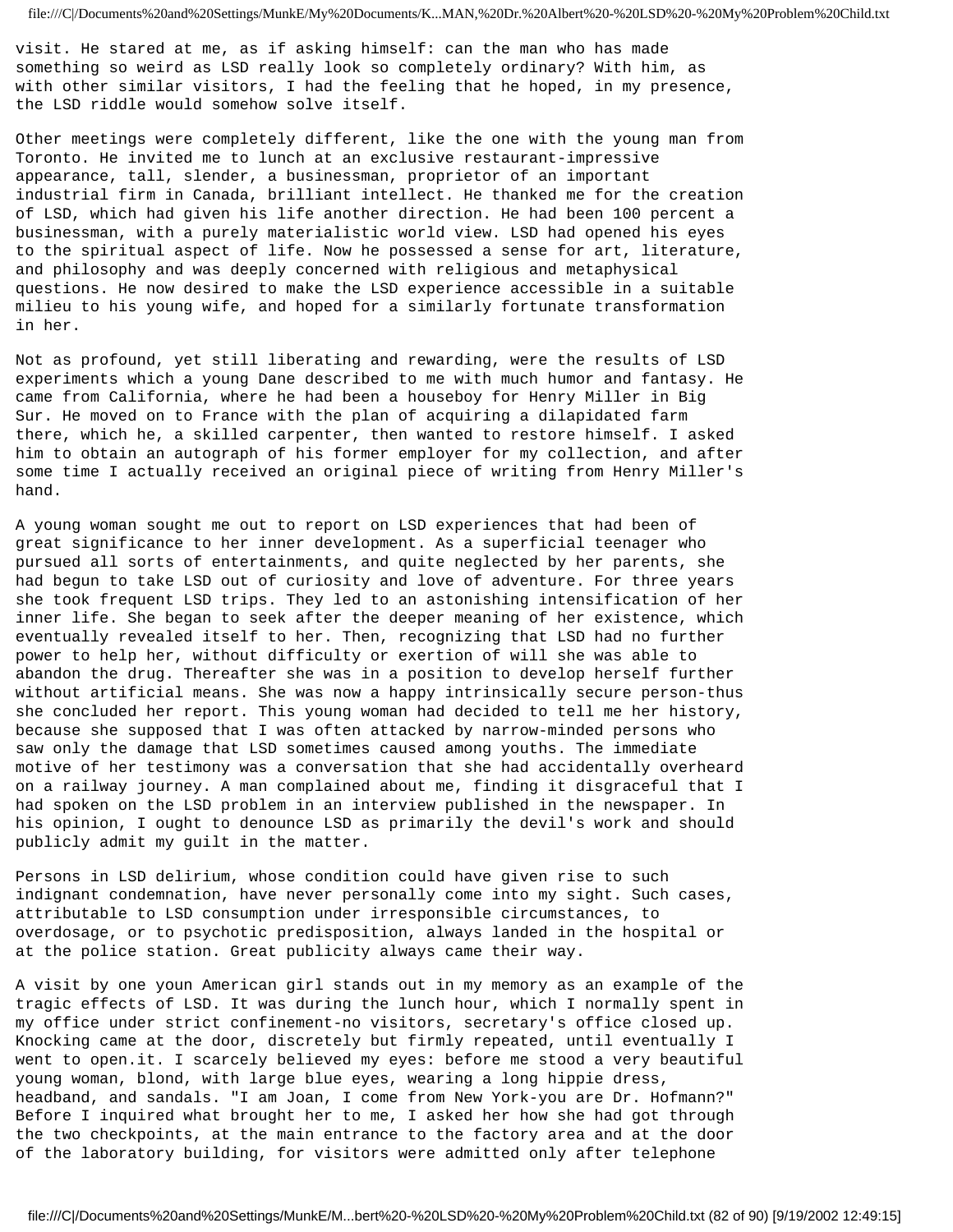query, and this flower child must have been especially noticeable. "I am an angel, I can pass everywhere," she replied. Then she explained that she came on a great mission. She had to rescue her country, the United States; above all she had to direct the president (at the time L. B. Johnson) onto the correct path. This could be accomplished only by having him take LSD. Then he would receive the good ideas that would enable him to lead the country out of war and internal difficulties.

Joan had come to me hoping that I would help her fulfill her mission, namely to give LSD to the president. Her name would indicate she was the Joan of Arc of the USA. I don't know whether my arguments, advanced with all consideration of her holy zeal, were able to convince her that her plan had no prospects of success on psychological, technical, internal, and external grounds. Disappointed and sad she went away. Next day I received a telephone call from Joan. She again asked me to help her, since her financial resources were exhausted. I took her to a friend in Zurich who provided her with work, and with whom she could live. Joan was a teacher by profession, and also a nightclub pianist and singer. For a while she played and sang in a fashionable Zurich restaurant. The good bourgeois clients of course had no idea what sort of angel sat at the grand piano in a black evening dress and entertained them with sensitive playing and a soft and sensuous voice. Few paid attention to the words of her songs; they were for the most part hippie songs, many of them containing veiled praise of drugs. The Zurich performance did not last long; within a few weeks I learned from my friend that Joan had suddenly disappeared. He received a greeting card from her three months later, from Israel. She had been committed to a psychiatric hospital there.

For the conclusion of my assortment of LSD visitors, I wish to report about a meeting in which LSD figured only indirectly. Miss H. S., head secretary in a hospital, wrote to ask me for a personal interview. She came to tea. She explained her visit thus: in a report about an LSD experience, she had read the description of a condition she herself had experienced as a young girl, which still disturbed her today; possibly I could help her to understand this experience.

She had gone on a business trip as a commercial apprentice. They spent the night in a mountain hotel. H. S. awoke very early and left the house alone in order to watch the sunrise. As the mountains began to light up in a sea of rays, she was perfused by an unprecedented feeling of happiness, which persisted even after she joined the other participants of the trip at morning service in the chapel. During the Mass everything appeared to her in a supernatural luster, and the feeling of happiness intensified to such an extent that she had to cry loudly. She was brought back to the hotel and treated as someone with a mental disorder.

This experience largely determined her later personal life. H.S. feared she was not completely normal. On the one hand, she feared this experience, which had been explained to her as a nervous breakdown; on the other hand, she longed for arepetitionof the condition. Internally split, she had led an unstable life. In repeated vocational changes and in varying personal relationships, consciously or unconsciously she again sought this ecstatic outlook, which once made her so deeply happy.

I was able to reassure my visitor. It was no psychopathological event, no nervous breakdown that she had experienced at the time. What many people seek to attain with the help of LSD, the visionary experience of a deeper reality, had come to her as spontaneous grace. I recommended a book by Aldous Huxley to her, The Perennial Philosophy (Harper, New York & London, 1945) a collection of reports of spontaneous blessed visions from all times and cultures. Huxley wrote that not only mystics and saints, but also many more ordinary people than one generally supposes, experience such blessed moments, but that most do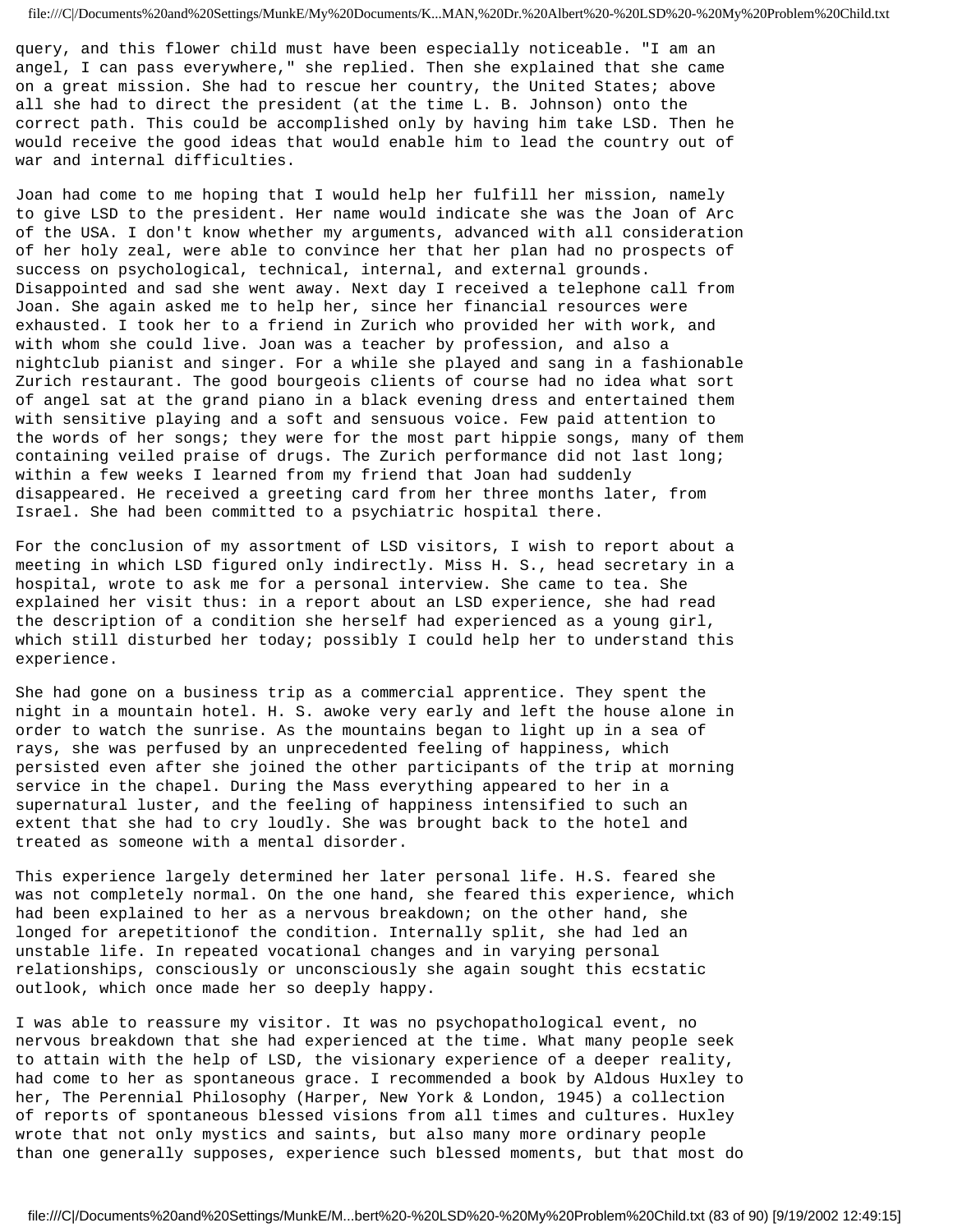not recognize their importance and, instead of regarding them as promising rays of hope, repress them, because they do not fit into everyday rationality.

11. LSD Experience and Reality

 Was kann ein Mensch im Leben mehr gewinnen Als dass sich Gott-Natur ihm offenbare?

 What more can a person gain in life Than that God-Nature reveals himself to him?

Goethe

I am often asked what has made the deepest impression upon me in my LSD experiments, and whether I have arrived at new understandings through these experiences.

### Valious Realities

Of greatest significance to me has been the insight that I attained as a fundamental understanding from all of my LSD experiments: what one commonly takes as "the reality," including the reality of one's own individual person, by no means signifies something fixed, but rather something that is ambiguous-that there is not only one, but that there are many realities, each comprising also a different consciousness of the ego.

One can also arrive at this insight through scientific reflections. The problem of reality is and has been from time immemorial a central concern of philosophy. It is, however, a fundamental distinction, whether one approaches the problem of reality rationally, with the logical methods of philosophy, or if one obtrudes upon this problem emotionally, through an existential experience. The first planned LSD experiment was therefore so deeply moving and alarming, because everyday reality and the ego experiencing it, which I had until then considered to be the only reality, dissolved, and an unfamiliar ego experienced another, unfamiliar reality. The problem concerning the innermost self also appeared, which, itself unmoved, was able to record these external and internal transformations.

Reality is inconceivable without an experiencing subject, without an ego. It is the product of the exterior world, of the sender and of a receiver, an ego in whose deepest self the emanations of the exterior world, registered by the antennae of the sense organs, become conscious. If one of the two is lacking, no reality happens, no radio music plays, the picture screen remains blank.

If one continues with the conception of reality as a product of sender and receiver, then the entry of another reality under the influence of LSD may be explained by the fact that the brain, the seat of the receiver, becomes biochemically altered. The receiver is thereby tuned into another wavelength than that corresponding to normal, everyday reality. Since the endless variety and diversity of the universe correspond to infinitely many different wavelengths, depending on the adjustment of the receiver, many different realities, including the respective ego, can become conscious. These different realities, more correctly designated as different aspects of the reality, are not mutually exclusive but are complementary, and form together a portion of the all-encompassing, timeless, transcendental reality, in which even the unimpeachable core of self-consciousness, which has the power to record the different egos, is located.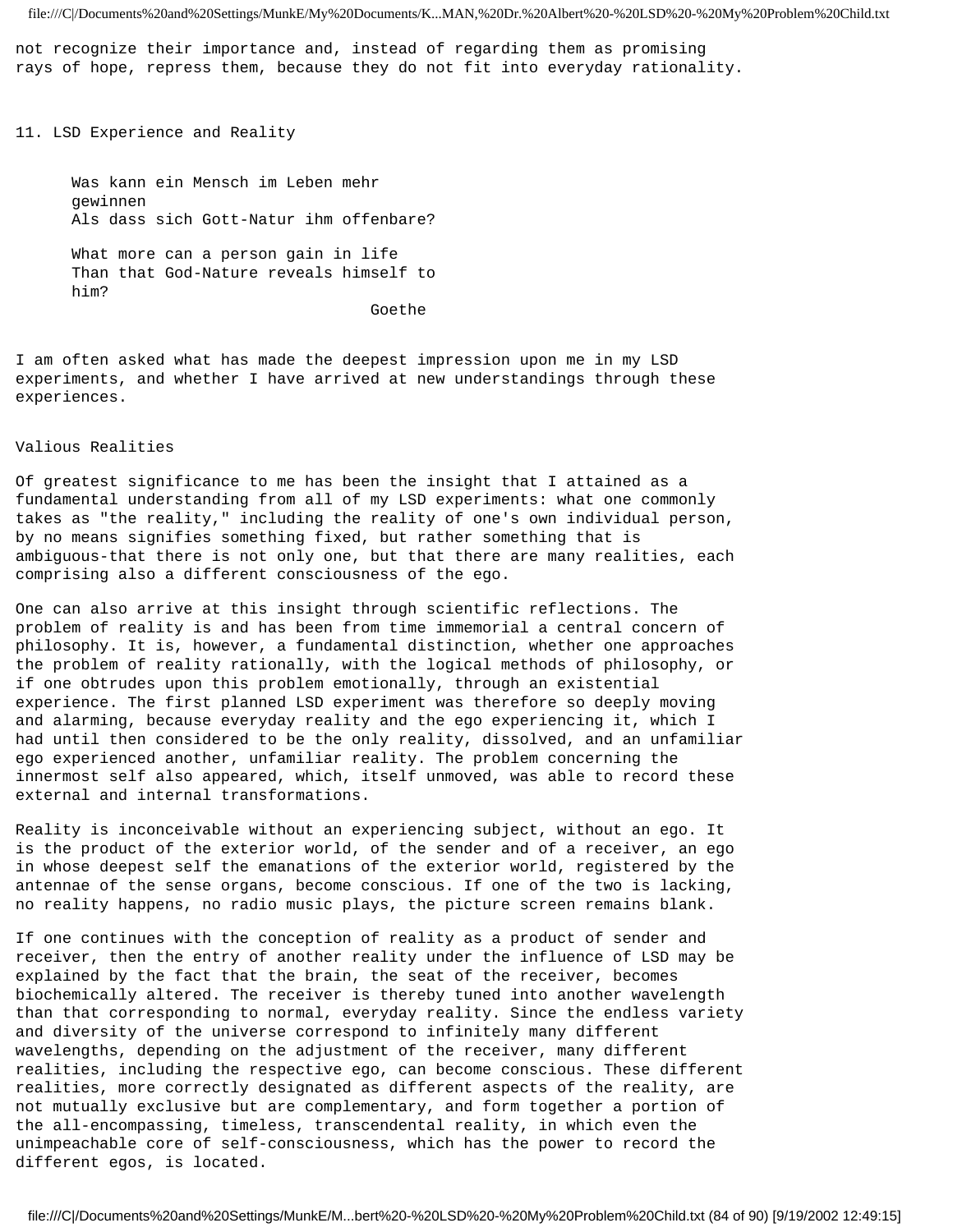The true importance of LSD and related hallucinogens lies in their capacity to shift the wavelength setting of the receiving "self," and thereby to evoke alterations in reality consciousness. This ability to allow different, new pictures of reality to arise, this truly cosmogonic power, makes the cultish worship of hallucinogenic plants as sacred drugs understandable.

What constitutes the essential, characteristic difference between everyday reality and the world picture experienced in LSD inebriation? Ego and the outer world are separated in the normal condition of consciousness, in everyday reality; one stands face-to-face with the outer world; it has become an object. In the LSD state the boundaries between the experiencing self and the outer world more or less disappear, depending on the depth of the inebriation. Feedback between receiver and sender takes place. A portion of the self overflows into the outer world, into objects, which begin to live, to have another, a deeper meaning. This can be perceived as a blessed, or as a demonic transformation imbued with terror, proceeding to a loss of the trusted ego. In an auspicious case, the new ego feels blissfully united with the objects of the outer world and consequently also with its fellow beings. This experience of deep oneness with the exterior world can even intensify to a feeling of the self being one with the universe. This condition of cosmic consciousness, which under favorable conditions can be evoked by LSD or by another hallucinogen from the group of Mexican sacred drugs, is analogous to spontaneous religious enlightenment, with the unio mystica. In both conditions, which often last only for a timeless moment, a reality is experienced that exposes a gleam of the transcendental reality, in vihich universe and self, sender and receiver, are one. [The relationship of spontaneous to drug-induced enlightenment has been most extensively investigated by R. C. Zaehner, Mysticismacred and Profane (The Clarendon Press, Oxford, 1957).]

Gottfried Benn, in his essay "Provoziertes Leben" [Provoked life] (in Ausdnckswelt, Limes Verlag, Wiesbaden, 1949), characterized the reality in which self and world are separated, as "the schizoid catastrophe, the Western entelechy neurosis." He further writes:

 . . . In the southern part of our continent this concept of reality began to be formed. The Hellenistic-European agonistic principle of victory through effort, cunning, malice, talent, force, and later, European Darwinism and "superman," was instrumental in its formation. The ego emerged, dominated, fought; for this it needed instruments, material, power. It had a different relationship to matter, more removed sensually, but closer formally. It analyzed matter, tested, sorted: weapons, object of exchange, ransom money. It clarified matter through isolation, reduced it to formulas, took pieces out of it, divided it up. [Matter became] a concept which hung like a disaster over the West, with which the West fought, without grasping it, to which it sacrified enormous quantities of blood and happiness; a concept whose inner tension and fragmentations it was impossible to dissolve through a natural viewing or methodical insight into the inherent unity and peace of prelogical forms of being . . . instead the cataclysmic character of this idea became clearer and clearer . . . a state, a social organization, a public morality, for which life is economically usable life and which does not recognize the world of provoked life, cannot stop its destructive force. A society, whose hygiene and race cultivation as a modern ritual is founded solely on hollow biological statistics, can only represent the external viewpoint of the mass; for this point of view it can wage war, incessantly, for reality is simply raw material, but its metaphysical background remains forever obscured. [This excerpt from Benn's essay was taken from Ralph Metzner's translation "Provoked Life: An Essay on the Anthropology of the Ego," which was published in Psychedelic Review I (1): 47-54, 1963. Minor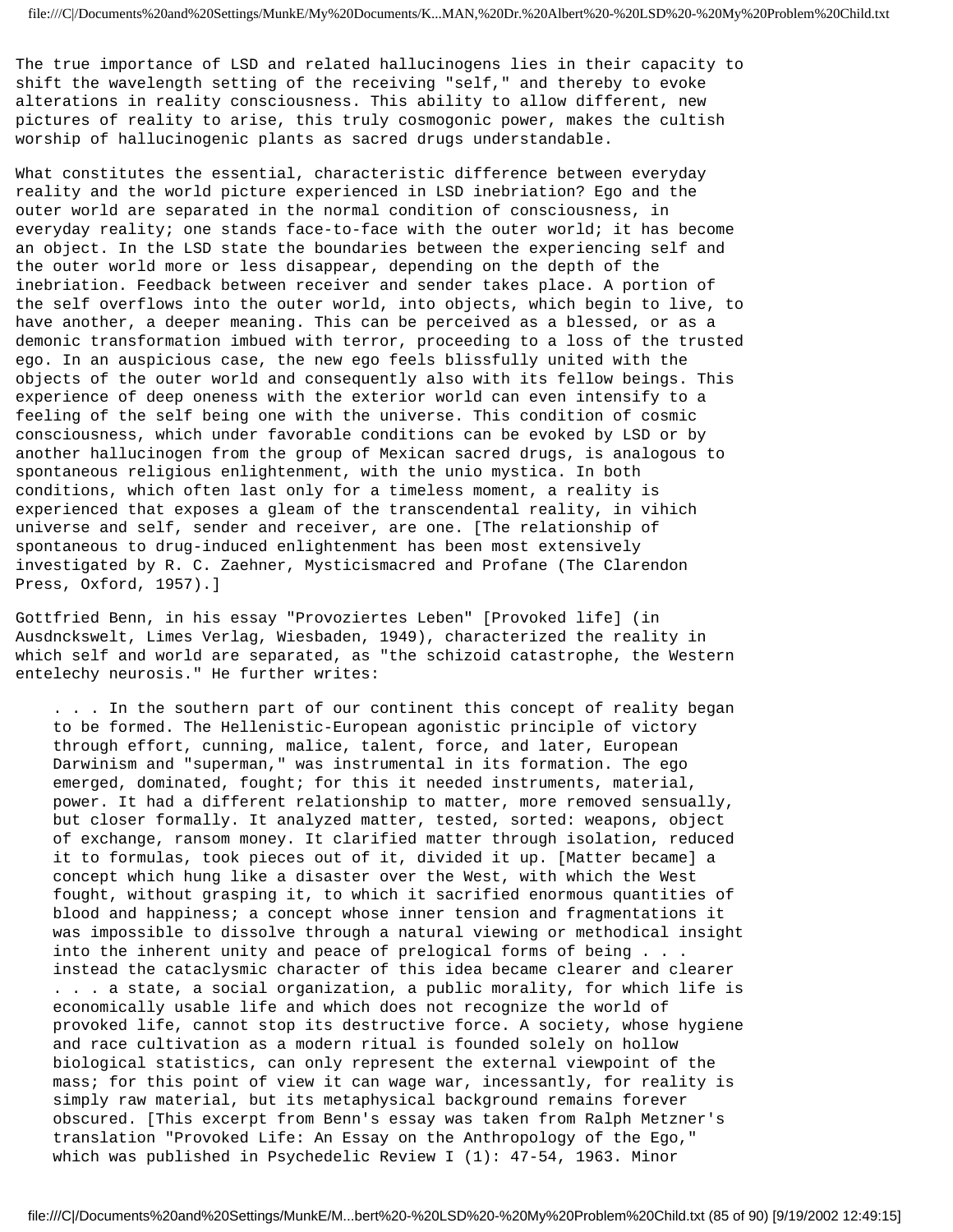corrections in Metzner's text have been made by A. H.]

As Gottfried Benn formulates it in these sentences, a concept of reality that separates self and the world has decisively determined the evolutionary course of European intellectual history. Experience of the world as matter, as object, to which man stands opposed, has produced modern natural science and technology- creations of the Western mind that have changed the world. With their help human beings have subdued the world. Its wealth has been exploited in a manner that may be characterized as plundering, and the sublime accomplishment of technological civilization, the comfort of Western industrial society, stands face-to-face with a catastrophic destruction of the environment. Even to the heart of matter, to the nucleus of the atom and its splitting, this objective intellect has progressed and has unleashed energies that threaten all life on our planet.

A misuse of knowledge and understanding, the products of searching intelligence, could not have emerged from a consciousness of reality in which human beings are not separated from the environment but rather exist as part of living nature and the universe. All attempts today to make amends for the damage through environmentally protective measures must remain only hopeless, superficial patchwork, if no curing of the "Western entelechy neurosis" ensues, as Benn has characterized the objective reality conception. Healing would mean existential experience of a deeper, self-encompassing reality.

The experience of such a comprehensive reality is impeded in an environment rendered dead by human hands, such as is present in our great cities and industrial districts. Here the contrast between self and outer world becomes especially evident. Sensations of alienation, of loneliness, and of menace arise. It is these sensations that impress themselves on everyday consciousness in Western industrial society; they also take the upper hand everywhere that technological civilization extends itself, and they largely determine the production of modern art and literature.

There is less danger of a cleft reality experience arising in a natural environment. In field and forest, and in the animal world sheltered therein, indeed in every garden, a reality is perceptible that is infinitely more real, older, deeper, and more wondrous than everything made by people, and that will yet endure, when the inanimate, mechanical, and concrete world again vanishes, becomes rusted and fallen into ruin. In the sprouting, growth, blooming, fruiting, death, and regermination of plants, in their relationship with the sun, whose light they are able to convert into chemically bound energy in the form of organic compounds, out of which all that lives on our earth is built; in the being of plants the same mysterious, inexhaustible, eternal life energy is evident that has also brought us forth and takes us back again into its womb, and in which we are sheltered and united with all living things.

We are not leading up to a sentimental enthusiasm for nature, to "back to nature" in Rousseau's sense. That romantic movement, which sought the idyll in nature, can also be explained by a feeling of humankind's separation from nature. What is needed today is a fundamental reexperience of the oneness of all living things, a comprehensive reality consciousness that ever more infrequently develops spontaneously, the more the primordial flora and fauna of our mother earth must yield to a dead technological environment.

### Mystery and Myth

The notion of reality as the self juxtaposed to the world, in confrontation with the outer world, began to form itself, as reported in the citation from Benn, in the southern portion of the European continent in Greek antiquity. No doubt people at that time knew the suffering that was connected with such a cleft reality consciousness. The Greek genius tried the cure, by supplementing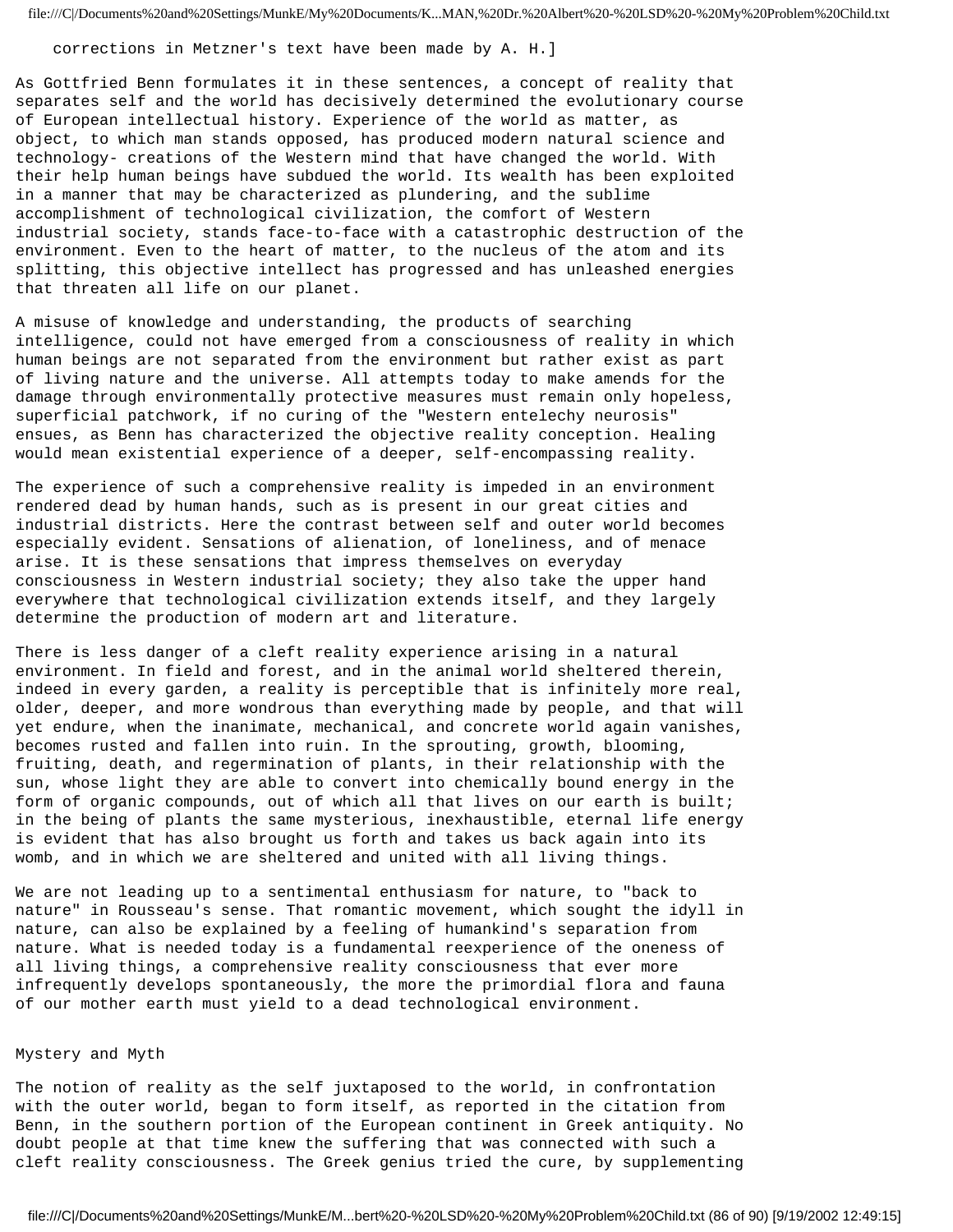the multiformed and richly colored, sensual as well as deeply sorrowful Apollonian world view created by the subject/object cleavage, with the Dionysian world of experience, in which this cleavage is abolished in ecstatic inebriation. Nietzsche writes in The Birth of Tragedy:

 It is either through the influence of narcotic potions, of which all primitive peoples and races speak in hymns, or through the powerful approach of spring, penetrating with joy all of nature, that those Dionysian stirrings arise, which in their intensification lead the individual to forget himself completely.... Not only does the bond between man and man come to be forged once again by the magic of the Dionysian rite, but alienated, hostile, or subjugated nature again celebrates her reconciliation with her prodigal son, man.

The Mysteries of Eleusis, which were celebrated annually in the fall, over an interval of approximately 2,000 years, from about 1500 B.C. until the fourth century A.D., were intimately connected with the ceremonies and festivals in honor of the god Dionysus. These Mysteries were established by the goddess of agriculture, Demeter, as thanks for the recovery of her daughter Persephone, whom Hades, the god of the underworld, had abducted. A further thank offering was the ear of grain, which was presented by the two goddesses to Triptolemus, the first high priest of Eleusis. They taught him the cultivation of grain, which Triptolemus then disseminated over the whole globe. Persephone, however, was not always allowed to remain with her mother, because she had taken nourishment from Hades, contrary to the order of the highest gods. As punishment she had to return to the underworld for a part of the year. During this time, it was winter on the earth, the plants died and were withdrawn into the ground, to awaken to new life early in the year with Persephone's journey to earth.

The myth of Demeter, Persephone, Hades, and the other gods, which was enacted as a drama, formed, however, only the external framework of events. The climax of the yearly ceremonies, which began with a procession from Athens to Eleusis lasting several days, was the concluding ceremony with the initiation, which took place in the night. The initiates were forbidden by penalty of death to divulge what they had learned, beheld, in the innermost, holiest chamber of the temple, the tetesterion (goal). Not one of the multitude that were initiated into the secret of Eleusis has ever done this. Pausanias, Plato, many Roman emperors like Hadrian and Marcus Aurelius, and many other known personages of antiquity were party to this initiation. It must have been an illumination, a visionary glimpse of a deeper reality, an insight into the true basis of the universe. That can be concluded from the statements of initiates about the value, about the importance of the vision. Thus it is reported in a Homeric Hymn: "Blissful is he among men on Earth, who has beheld that! He who has not been initiated into the holy Mysteries, who has had no part therein, remains a corpse in gloomy darkness." Pindar speaks of the Eleusinian benediction with the following words: "Blissful is he, who after having beheld this enters on the way beneath the Earth. He knows the end of life as well as its divinely granted beginning." Cicero, also a famous initiate, likewise put in first position the splendor that fell upon his life from Eleusis, when he said: " Not only have we received the reason there, that we may live in joy, but also, besides, that we may die with better hope."

How could the mythological representation of such an obvious occurrence, which runs its course annually before our eyes-the seed grain that is dropped into the earth, dies there, in order to allow a new plant, new life, to ascend into the light-prove to be such a deep, comforting experience as that attested by the cited reports? It is traditional knowledge that the initiates were furnished with a potion, the kykeon, for the final ceremony. It is also known that barley extract and mint were ingredients of the kykeon. Religious scholars and scholars of mythology, like Karl Kerenyi, from whose book on the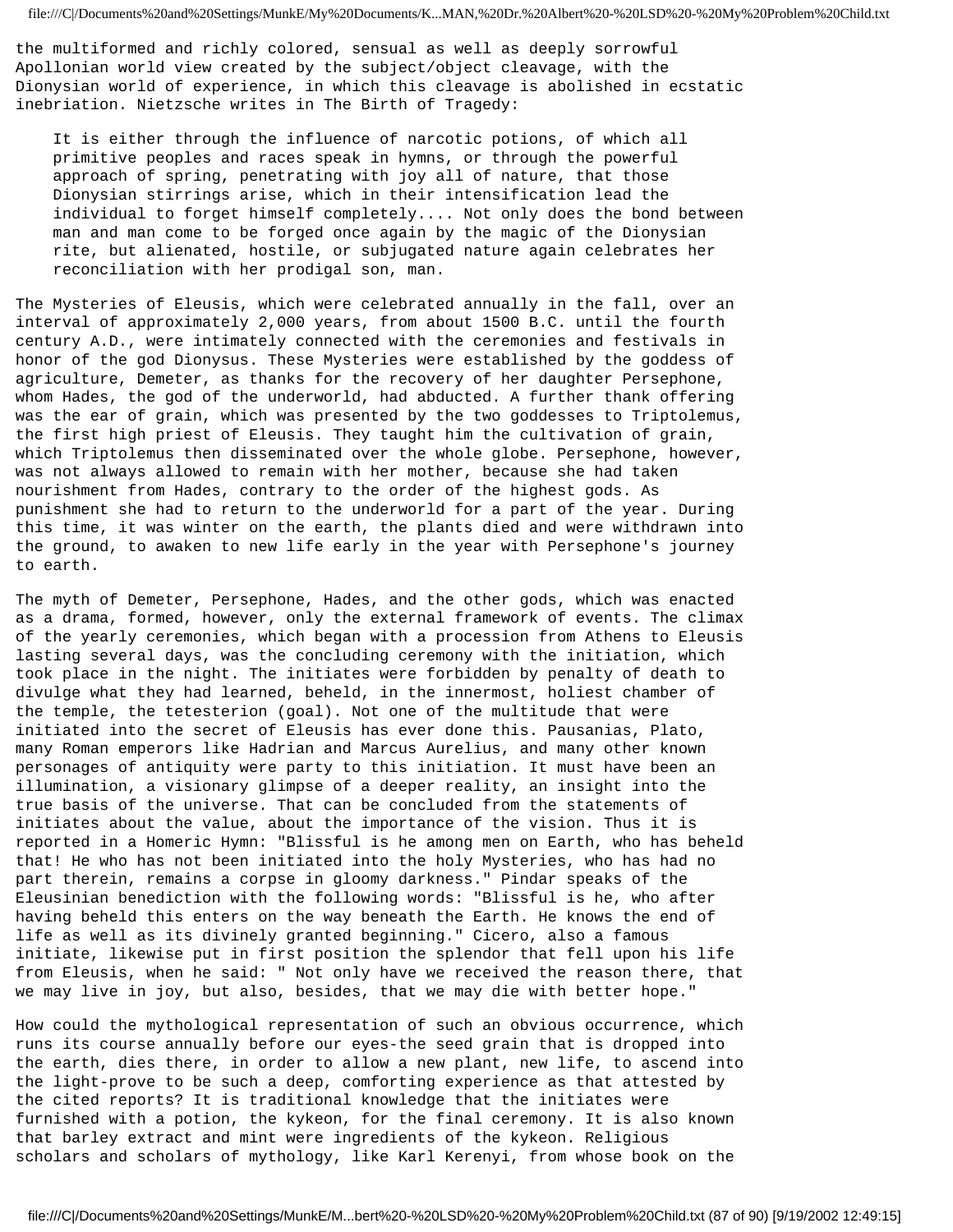Eleusinian Mysteries (Rhein-Verlag, Zurich, 1962) the preceding statements were taken, and with whom I was associated in relation to the research on this mysterious potion [In the English publication of Kerenyi's book Eleusis (Schocken Books, New York, 1977) a reference is made to this collaboration.], are of the opinion that the kykeon was mixed with an hallucinogenic drug. [In The Road to Eleusis by R. Gordon Wasson, Albert Hofmann, and Carl A. P. Ruck (Harcourt Brace Jovanovich, New York, 1978) the possibility is discussed that the kykeon could have acted through an LSD-like preparation of ergot.] That would make understandable the ecstatic-visionary experience of the DemeterPersephone myth, as a symbol of the cycle of life and death in both a comprehensive and timeless reality.

When the Gothic king Alarich, coming from the north, invaded Greece in 396 A.D. and destroyed the sanctuary of Eleusis, it was not only the end of a religious center, but it also signified the decisive downfall of the ancient world. With the monks that accompanied Alarich, Christianity penetrated into the country that must be regarded as the cradle of European culture.

The cultural-historical meaning of the Eleusinian Mysteries, their influence on European intellectual history, can scarcely be overestimated. Here suffering humankind found a cure for its rational, objective, cleft intellect, in a mystical totality experience, that let it believe in immortality, in an everlasting existence.

This belief had survived in early Christianity, although with other symbols. It is found as a promise, even in particular passages of the Gospels, most clearly in the Gospel according to John, as in Chapter 14: 120. Jesus speaks to his disciples, as he takes leave of them:

 And I will pray the Father, and he shall give you another Comforter, that he may abide with you forever;

 Even the Spirit of truth; whom the world cannot receive, because it seeth him not, neither knoweth him: but ye know him; for he dwelleth with you, and shall be in you.

 I will not leave you comfortless: I will come to you. Yet a little while, and the world seeth me no more; but ye see me: because I live, ye shall live also.

 At that day ye shatl know that I am in my Father, and ye in me, and I in you.

This promise constitutes the heart of my Christian beliefs and my call to natural-scientific research: we will attain to knowledge of the universe through the spirit of truth, and thereby to understanding of our being one with the deepest, most comprehensive reality, God.

Ecclesiastical Christianity, determined by the duality of creator and creation, has, however, with its nature-alienated religiosity largely obliterated the Eleusinian-Dionysian legacy of antiquity. In the Christian sphere of belief, only special blessed men have attested to a timeless, comforting reality, experienced in a spontaneous vision, an experience to which in antiquity the elite of innumerable generations had access through the initiation at Eleusis. The unio mystica of Catholic saints and the visions that the representatives of Christian mysticism-Jakob Boehme, Meister Eckhart, Angelus Silesius, Thomas Traherne, William Blake, and others describe in their writings, are obviously essentially related to the enlightenment that the initiates to the Eleusinian Mysteries experienced.

The fundamental importance of a mystical experience, for the recovery of people in Western industrial societies who are sickened by a one-sided,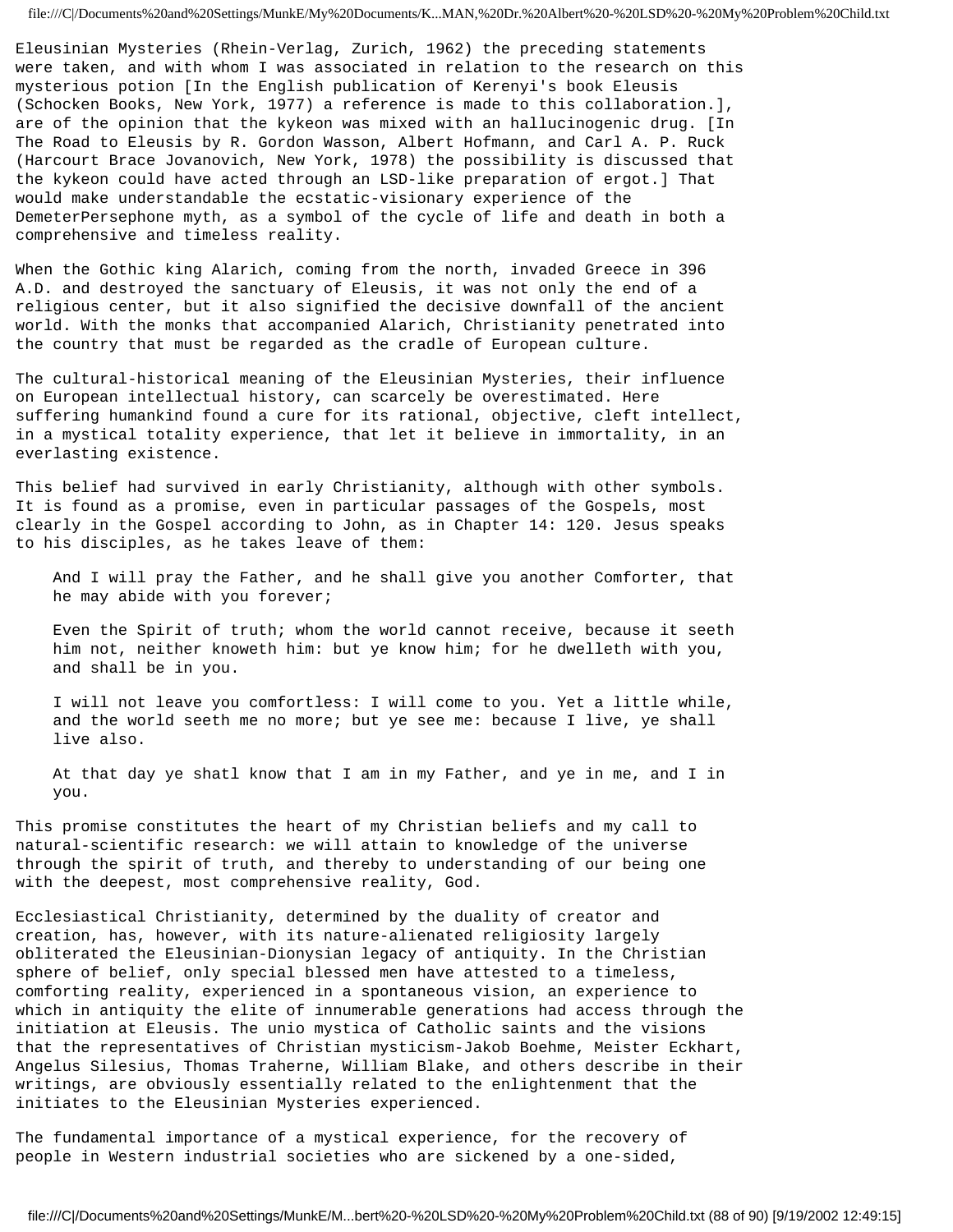rational, materialistic world view, is today given primary emphasis, not only by adherents to Eastern religious movements like Zen Buddhism, but also by leading representatives of academic psychiatry. Of the appropriate literature, we will here refer only to the books of Balthasar Staehelin, the Basel psychiatrist working in Zurich. [Haben und Sein (1969), Die Welt als Du (1970), Urvertrauen und zweite Wirklichkeit (1973), and Der flnale Mensch (1976); all published by Theologischer Verlag, Zurich.] They make reference to numerous other authors who deal with the same problem. Today a type of "metamedicine," "metapsychology," and "metapsychiatry" is beginning to call upon the metaphysical element in people, which manifests itself as an experience of a deeper, duality-surmounting reality, and to make this element a basic healing principle in therapeutic practice.

In addition, it is most significant that not only medicine but also wider circles of our society consider the overcoming of the dualistic, cleft world view to be a prerequisite and basis for the recovery and spiritual renewal of occidental civilization and culture. This renewal could lead to the renunciation of the materialistic philosophy of life and the development of a new reality consciousness.

As a path to the perception of a deeper, comprehensive reality, in which the experiencing individual is also sheltered, meditation, in its different forms, occupies a prominent place today. The essential difference between meditation and prayer in the usual sense, which is based upon the duality of creatorcreation, is that meditation aspires to the abolishment of the I-you-barrier by a fusing of object and subject, of sender and receiver, of objective reality and self.

Objective reality, the world view produced by the spirit of scientific inquiry, is the myth of our time. It has replaced the ecclesiastical-Christian and mythical-Apollonian world view.

But this ever broadening factual knowledge, which constitutes objective reality, need not be a desecration. On the contrary, if it only advances deep enough, it inevitably leads to the inexplicable, primal ground of the universe: the wonder, the mystery of the divine-in the microcosm of the atom, in the macrocosm of the spiral nebula; in the seeds of plants, in the body and soul of people.

Meditation begins at the limits of objective reality, at the farthest point yet reached by rational knowledge and perception. Meditation thus does not mean rejection of objective reality; on the contrary, it consists of a penetration to deeper dimensions of reality. It is not escape into an imaginary dream world; rather it seeks after the comprehensive truth of objective reality, by simultaneous, stereoscopic contemplation of its surfaces and depths.

It could become of fundamental importance, and be not merely a transient fashion of the present, if more and more people today would make a daily habit of devoting an hour, or at least a few minutes, to meditation. As a result of the meditative penetration and broadening of the natural-scientific world view, a new, deepened reality consciousness would have to evolve, which would increasingly become the property of all humankind. This could become the basis of a new religiosity, which would not be based on belief in the dogmas of various religions, but rather on perception through the "spirit of truth." What is meant here is a perception, a reading and understanding of the text at first hand, "out of the book that God's finger has written" (Paracelsus), out of the creation.

The transformation of the objective world view into a deepened and thereby religious reality consciousness can be accomplished gradually, by continuing practice of meditation. It can also come about, however, as a sudden